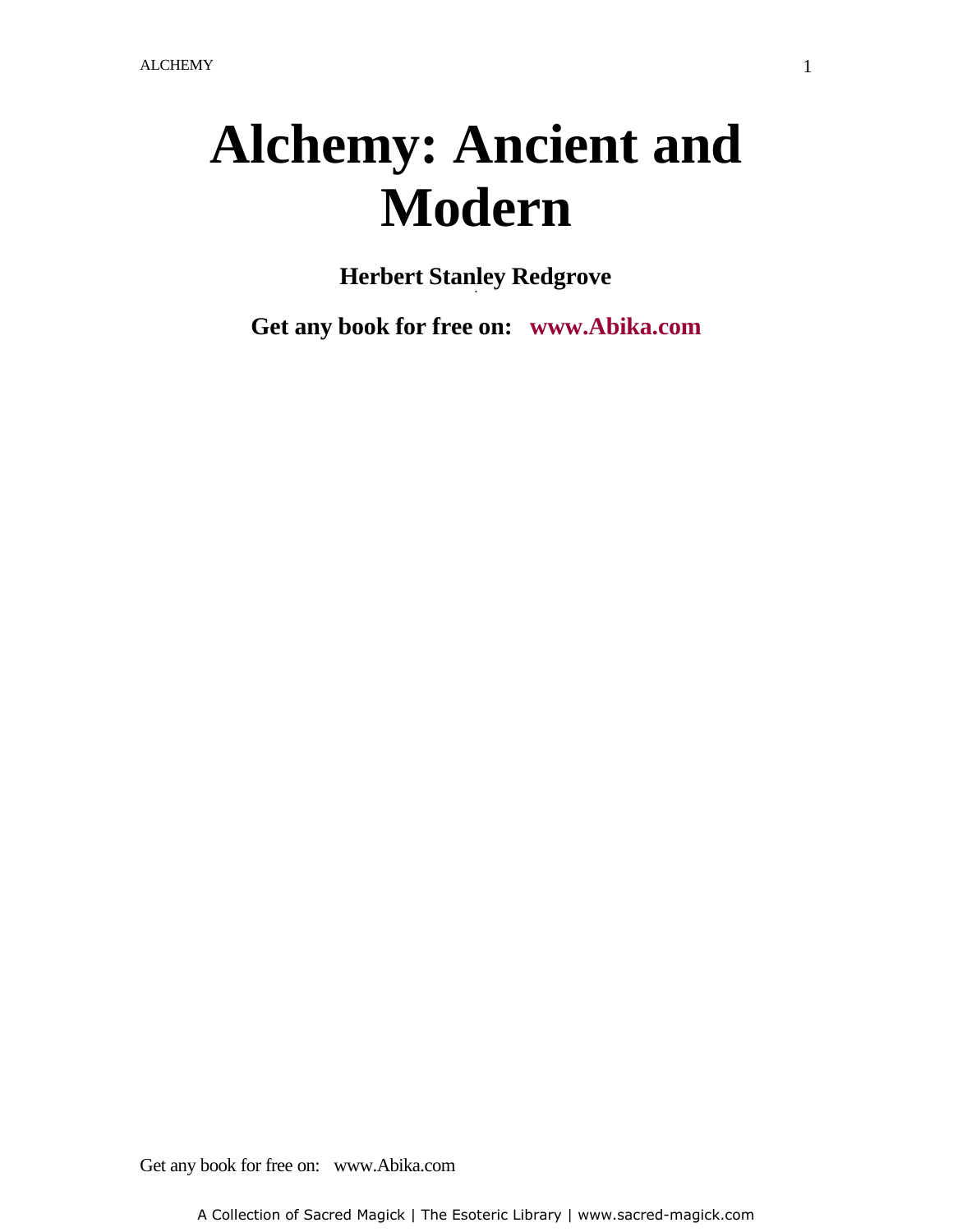#### **PREFACE TO THE SECOND EDITION**

 IT is exceedingly gratifying to me that a second edition of this book should be called for. But still more welcome is the change in the attitude of the educated world towards the old-time alchemists and their theories which has taken place during the past few years.

 The theory of the origin of Alchemy put forward in Chapter I has led to considerable discussion; but whilst this theory has met with general acceptance, some of its earlier critics took it as implying far more than is actually the case. As a result of further research my conviction of its truth has become more fully confirmed, and in my recent work entitled *Bygone Beliefs* (Rider, 1920), under the title of "The Quest of the Philosopher's Stone," I have found it possible to adduce further evidence in this connection. At the same time, whilst I became increasingly convinced that the main alchemistic hypotheses were drawn from the domain of mystical theology and applied to physics and chemistry by way of analogy, it also became evident to me that the crude physiology of bygone ages and remnants of the old phallic faith formed a further and subsidiary source of alchemistic theory. I have barely, if at all, touched on this

#### *Page vi*

matter in the present work; the reader who is interested will find it dealt with in some detail in "The Phallic Element in Alchemical Doctrine" in my *Bygone Beliefs*.

 In view of recent research in the domain of Radioactivity and the consequent advance in knowledge that has resulted since this book was first published, I have carefully considered the advisability of rewriting the whole of the last chapter, but came to the conclusion that the time for this was not yet ripe, and that, apart from a few minor emendations, the chapter had better remain very much as it originally stood. My reason for this course was that, whilst considerably more is known to-day, than was the case in 1911, concerning the very complex transmutations undergone spontaneously by the radioactive elements -- knowledge helping further to elucidate the problem of the constitution of the so-called "elements" of the chemist -- the problem really cognate to my subject, namely that of effecting a transmutation of one element into another at will, remains in almost the same state of indeterminateness as in 1911. In 1913, Sir William Ramsay<sup>1</sup> thought he had obtained evidence for the transmutation of hydrogen into helium by the action of the electric discharge, and Professors Collie and Patterson<sup>2</sup> thought they had obtained evidence of the

#### *Page vii*

transmutation of hydrogen into neon by similar means. But these observations (as well as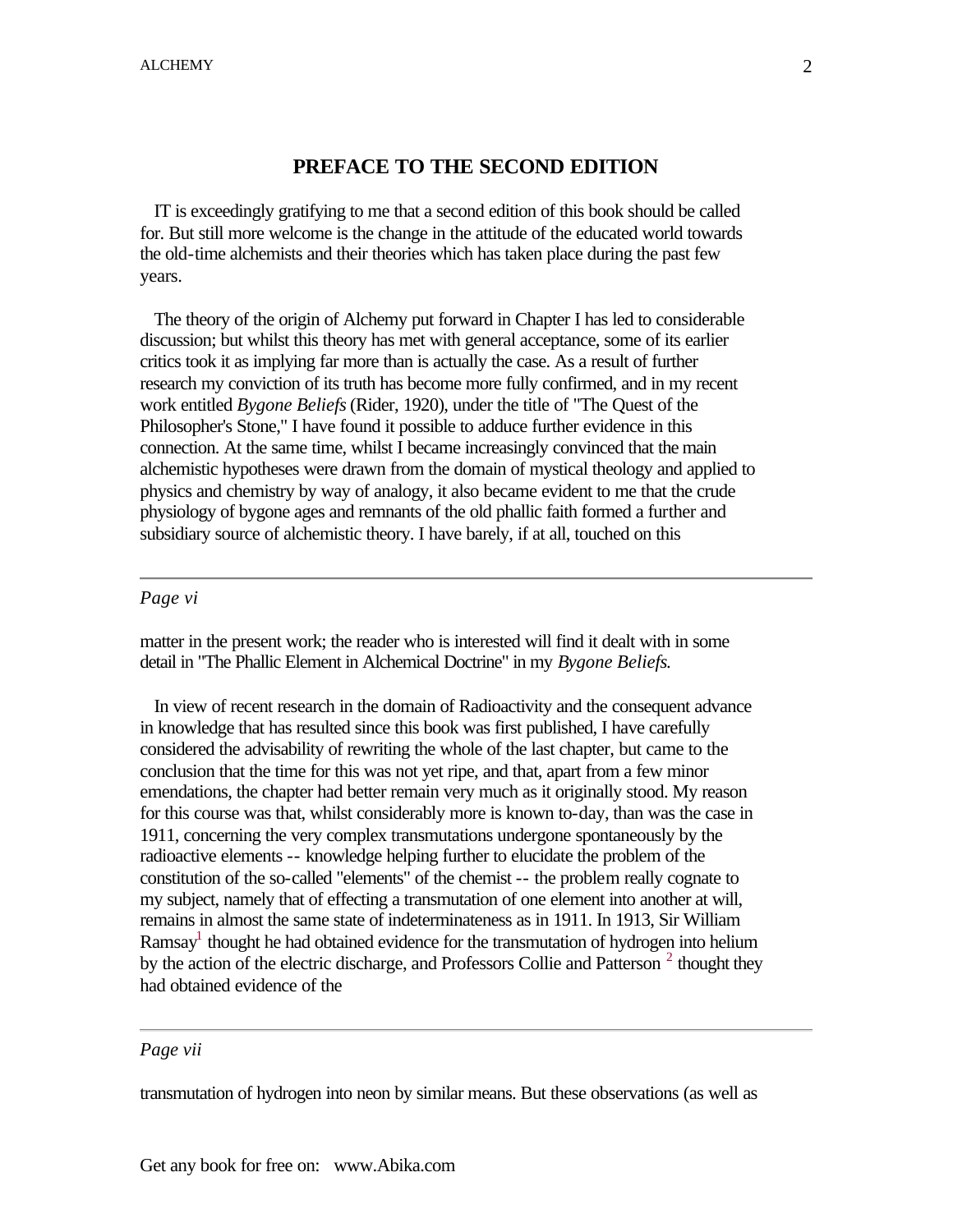Sir William Ramsay's earlier transmutational experiments) failed to be satisfactorily confirmed;  $3$  and since the death of the latter, little, if anything, appears to have been done to settle the questions raised by his experiments. Reference must, however, be made to a

very interesting investigation by Sir Ernest Rutherford on the "Collision of -Particles with Light Atoms,<sup>14</sup> from which it appears certain that when bombarded with the swiftly-

moving -particles given off by radium-C, the atoms of nitrogen may be disintegrated, one of the products being hydrogen. The other product is possibly helium,<sup>5</sup> though this has not been proved. In view of Rutherford's results a further repetition of Ramsay's experiments would certainly appear to be advisable.

 As concerns the spontaneous transmutations undergone by the radioactive elements, the facts appear to indicate (or, at least, can be brought into some sort of order by supposing) the atom to consist of a central nucleus and an outer shell, as suggested by Sir Ernest Rutherford. The nucleus may be compared to the sun of a solar system. It is excessively small, but in it the mass of the atom is almost entirely concentrated. It is positively charged, the charge being neutralised by that of the free electrons which revolve like planets about it, and which by their orbits account for the

#### *Page viii*

volume of the atom. The atomic weight of the element depends upon the central sun; but the chemical properties of the element are determined by the number of electrons in the shell; this number is the same as that representing the position of the element in the periodic system. Radioactive change originates in the atomic nucleus. The expulsion of

an -particle therefrom decreases the atomic weight by 4 units, necessitates (since the

-particle carries two positive charges) the removal of two electrons from the shell in order to maintain electrical neutrality, and hence changes the chemical nature of the body, transmuting the element into one occupying a position two places to the left in the periodic system (for example, the change of radium into niton). But radioactivity

sometimes results in the expulsion of a -particle from the nucleus. This results in the addition of an electron to the shell, and hence changes the chemical character of the element, transmuting it into one occupying a position one place to the right in the periodic system, but *without altering its atomic weight*. Consequently, the expulsion of

one -and two -particles from the nucleus, whilst decreasing the atomic weight of the element by 4, leaves the number of electrons in the shell, and thus the chemical properties of the element, unaltered. These remarkable conclusions are amply borne out by the facts, and the discovery of elements (called "isobares") having the same atomic weight but different chemical properties, and of those (called "isotopes") having identical chemical characters but different atomic weights, must be regarded as one of the most significant and important discoveries of recent years. Some further reference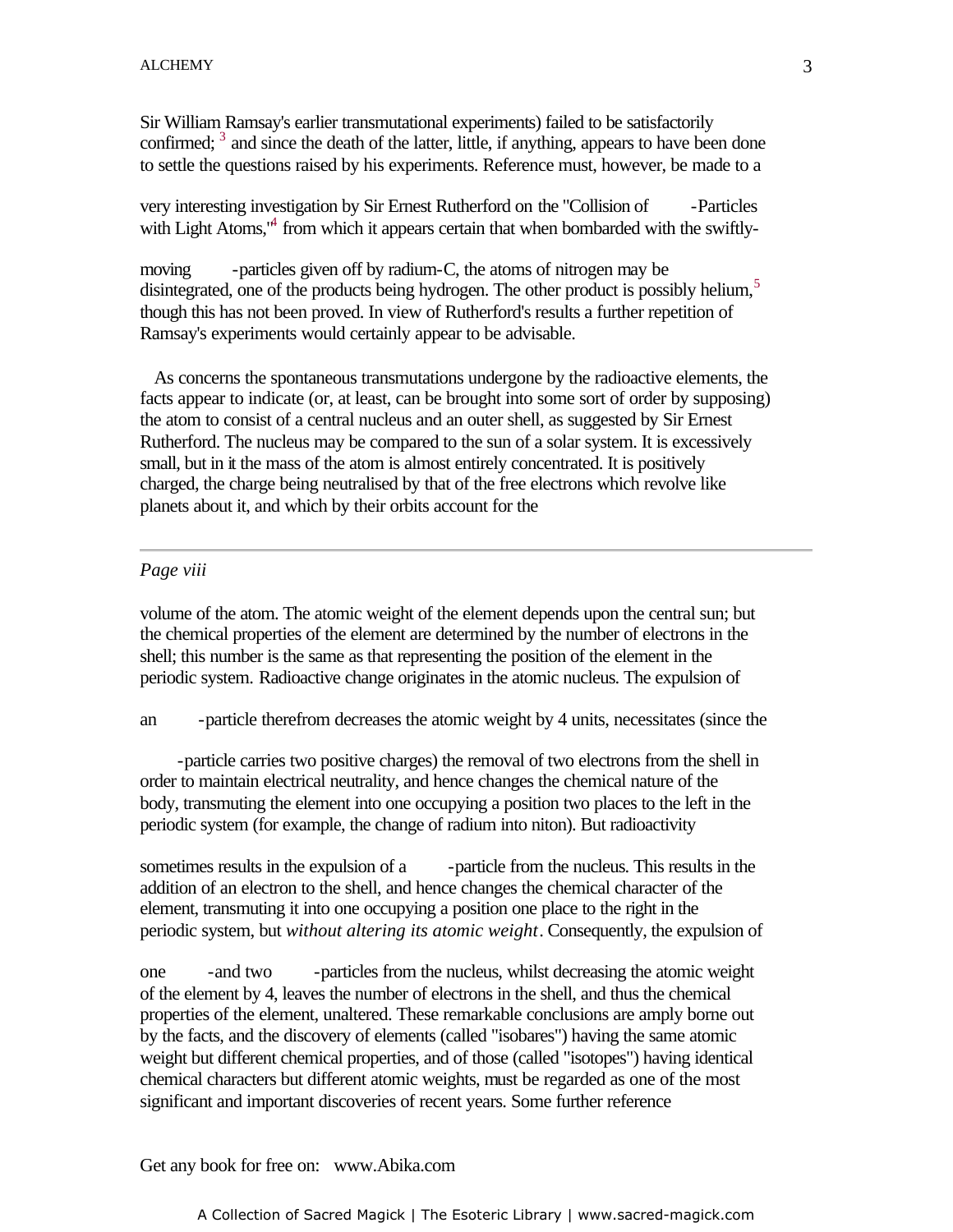#### *Page ix*

to this theory will be found in 77 and 81: the reader who wishes to follow the matter further should consult the fourth edition of Professor Frederick Soddy's *The Interpretation of Radium* (1920), and the two chapters on the subject in his *Science and Life* (1920), one of which is a popular exposition and the other a more technical one.

 These advances in knowledge all point to the possibility of effecting transmutations at will, but so far attempts to achieve this, as I have already indicated, cannot be regarded as altogether satisfactory. Several methods of making gold, or rather elements chemically identical with gold, once the method of controlling radioactive change is discovered (as assuredly it will be) are suggested by Sir Ernest Rutherford's theory of the nuclear atom.

Thus, the expulsion of two - particles from bismuth or one from thallium would yield

the required result. Or lead could be converted into mercury by the expulsion of one

-particle, and this into thallium by the expulsion of one -particle, yielding gold by

the further expulsion of an -particle. But, as Professor Soddy remarks in his *Science and Life* just referred to, "if man ever achieves this further control over Nature, it is quite certain that the last thing he would want to do would be to turn lead or mercury into gold -- *for the sake of gold*. The energy that would be liberated, if the control of these subatomic processes were as possible as is the control of ordinary chemical changes, such as combustion, would far exceed in importance and value the gold. Rather it would pay to transmute gold into silver or some base metal."

#### *Page x*

 In 101 of the book I suggest that the question of the effect on the world of finance of the discovery of an inexpensive method of transmuting base metal into gold on a large scale is one that should appeal to a novelist specially gifted with imagination. Since the words were first written a work has appeared in which something approximating to what was suggested has been attempted and very admirably achieved. My reference is to Mr. H. G. Wells's novel, *The World Set Free*, published in 1914.

 In conclusion I should like to thank the very many reviewers who found so many good things to say concerning the first edition of this book. For kind assistance in reading the proofs of this edition my best thanks are due also and are hereby tendered to my wife, and my good friend Gerald Druce, Esq., M.Sc.

H. S. R.

 191, CAMDEN ROAD, LONDON, N.W. 1. *October*, 1921.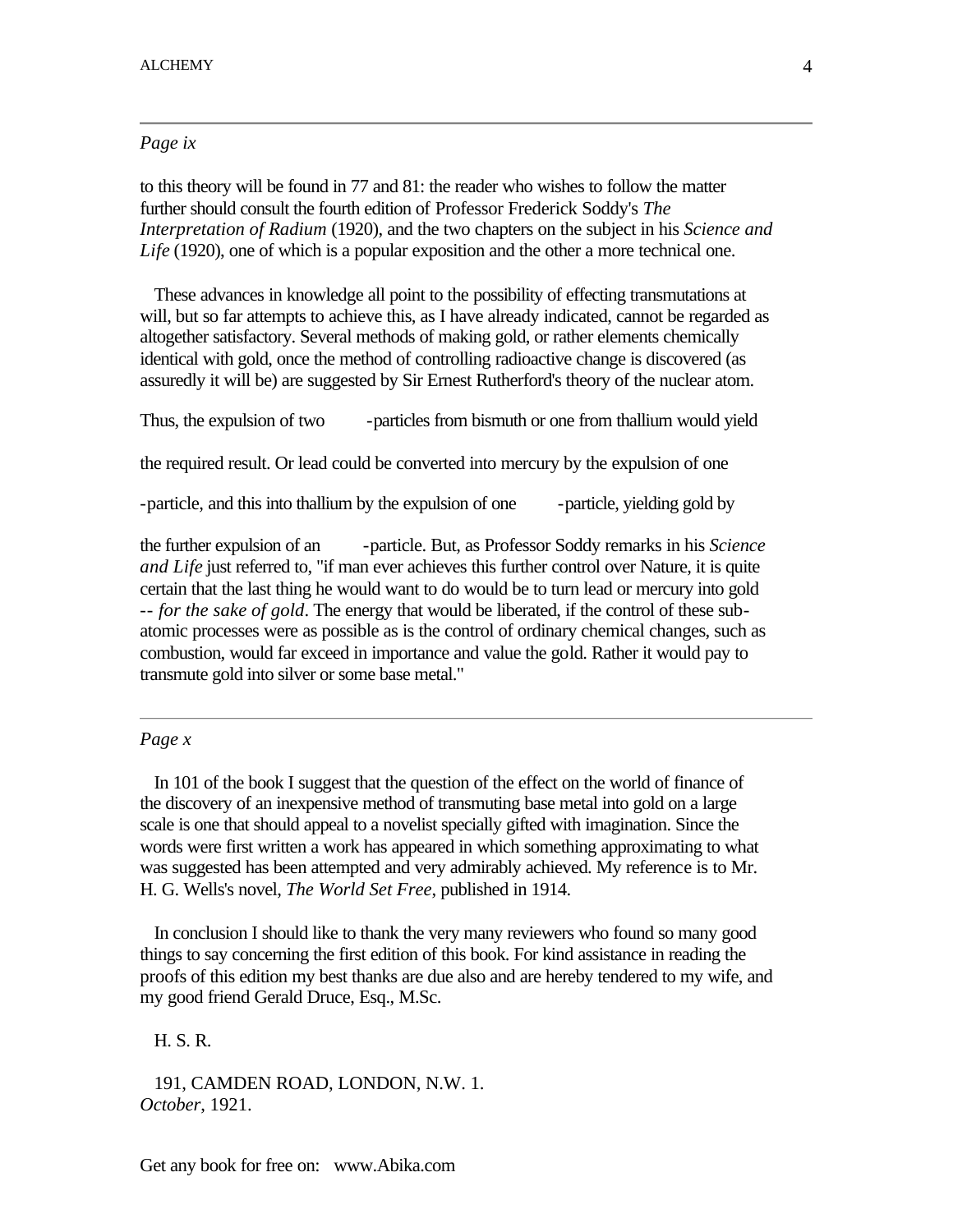1. See his "The Presence of Helium in the Gas from the Interior of an X-Ray Bulb," *Journal of the Chemical Society*, vol. ciii. (1913), pp. 264 *et seq*.

2. See their "The Presence of Neon in Hydrogen after the Passage of the Electric Discharge through the latter at Low Pressures," *ibid*., pp. 419 *et seq*.; and "The Production of Neon and Helium by the Electric Discharge," *Proceedings of the Royal* Society A, yel, yei, (1915) and 20 at see *Society, A*, vol. xci. (1915), pp. 30 *et seq*.

3. See especially the report of negative experiments by Mr. A. C. G. Egerton, published in *Proceedings of the Royal Society, A*, vol. xci. (1915), pp. 180 *et seq*.

4. See the *Philosophical Magazine* for June, 1919, 6th Series, vol. xxxvii. pp. 537-587.

5. Or perhaps an isotope of helium (see below).

*Page xi*

## **PREFACE**

 THE number of books in the English language dealing with the interesting subject of Alchemy is not sufficiently great to render an apology necessary for adding thereto. Indeed, at the present time there is an actual need for a further contribution on this subject. The time is gone when it was regarded as perfectly legitimate to point to Alchemy as an instance of the aberrations of the human mind. Recent experimental research has brought about profound modifications in the scientific notions regarding the chemical elements, and, indeed, in the scientific concept of the physical universe itself; and a certain resemblance can be traced between these later views and the theories of bygone Alchemy. The spontaneous change of one "element" into another has been witnessed, and the recent work of Sir William Ramsay suggests the possibility of realising the old alchemistic dream -- the transmutation of the "base" metals into gold.

 The basic idea permeating all the alchemistic theories appears to have been this: All the metals (and, indeed, all forms of matter) are one in origin, and are produced by an evolutionary process. The Soul of them all is one and the same; it is only the

#### *Page xii*

Soul that is permanent; the body or outward form, *i.e*., the mode of manifestation of the Soul, is transitory, and one form may be transmuted into another. The similarity, indeed it might be said, the identity, between this view and the modern etheric theory of matter is at once apparent.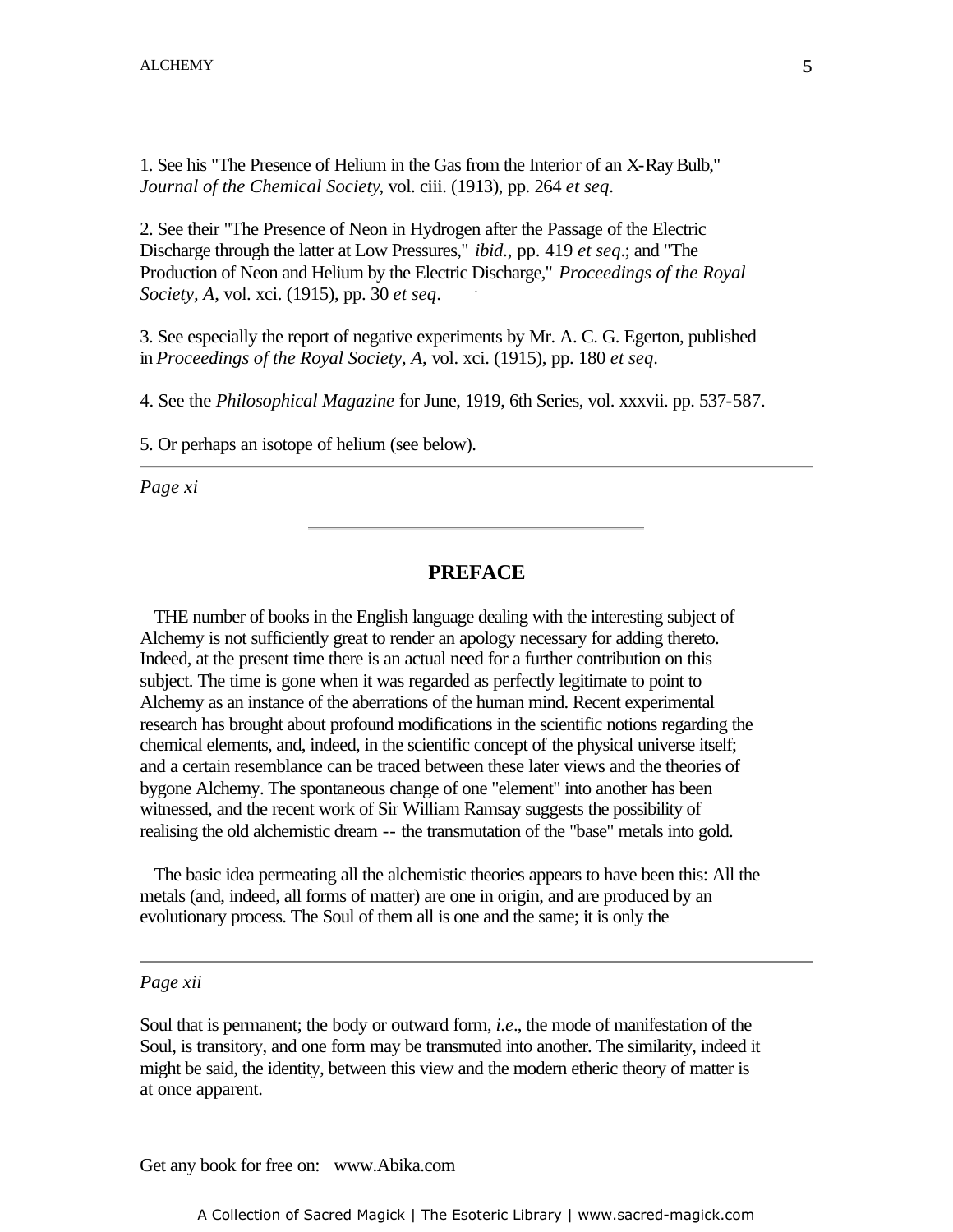The old alchemists reached the above conclusion by a theoretical method, and attempted to demonstrate the validity of their theory by means of experiment; in which, it appears, they failed. Modern science, adopting the reverse process, for a time lost hold of the idea of the unity of the physical universe, to gain it once again by the experimental method. It was in the elaboration of this grand fundamental idea that Alchemy failed. If I were asked to contrast Alchemy with the chemical and physical science of the nineteenth century I would say that, whereas the latter abounded in a wealth of much accurate detail and much relative truth, it lacked philosophical depth and insight; whilst Alchemy, deficient in such accurate detail, was characterised by a greater degree of philosophical depth and insight; for the alchemists did grasp the fundamental truth of the Cosmos, although they distorted it and made it appear grotesque. The alchemists cast their theories in a mould entirely fantastic, even ridiculous -- they drew unwarrantable analogies -- and hence their views cannot be accepted in these days of modern science. But if we cannot approve of their theories *in toto*, we can nevertheless appreciate the fundamental ideas at the root of them. And it is primarily with the object of pointing out this similarity between these ancient ideas regarding the physical

#### *Page xiii*

universe and the latest products of scientific thought, that this book has been written.

 It is a regrettable fact that the majority of works dealing with the subject of Alchemy take a one-sided point of view. The chemists generally take a purely physical view of the subject, and instead of trying to understand its mystical language, often (I do not say always) prefer to label it nonsense and the alchemist a fool. On the other hand, the mystics, in many cases, take a purely transcendental view of the subject, forgetting the fact that the alchemists were, for the most part, concerned with operations of a physical nature. For a proper understanding of Alchemy, as I hope to make plain in the first chapter of this work, a synthesis of both points of view is essential; and, since these two aspects are so intimately and essentially connected with one another, this is necessary even when, as in the following work, one is concerned primarily with the physical, rather than the purely mystical, aspect of the subject.

 Now, the author of this book may lay claim to being a humble student of both Chemistry and what may be generalised under the terms Mysticism and Transcendentalism; and he hopes that this perhaps rather unusual combination of studies has enabled him to take a broad-minded view of the theories of the alchemists, and to adopt a sympathetic attitude towards them.

 With regard to the illustrations, the author must express his thanks to the authorities of the British Museum for permission to photograph engraved portraits and illustrations from old works in the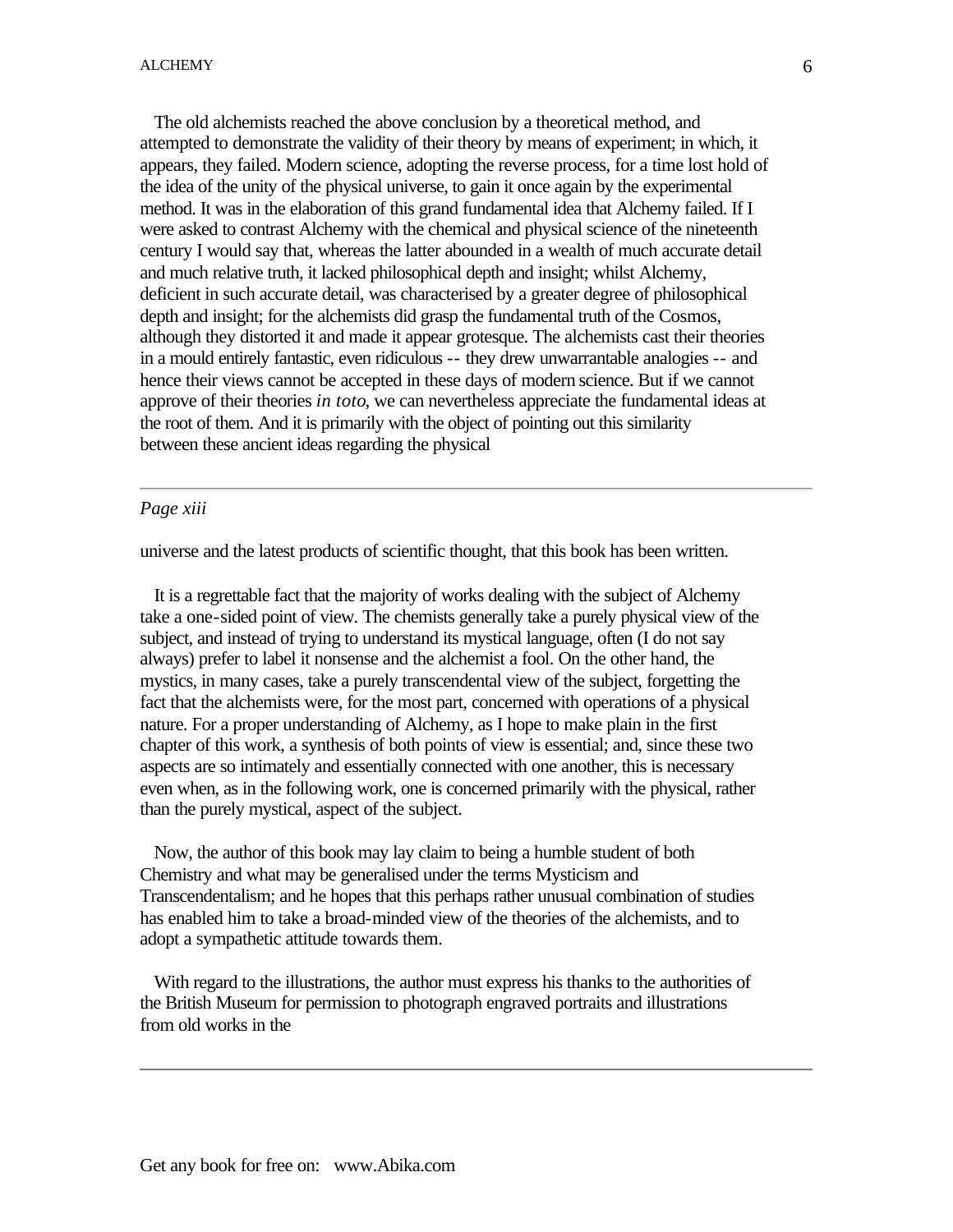*Page xiv*

British Museum Collections, and to G. H. Gabb, Esq., F.C.S., for permission to photograph engraved portraits in his possession.

 The author's heartiest thanks are also due to Frank E. Weston, Esq., B.Sc., F.C.S., and W. G. Llewellyn, Esq., for their kind help in reading the proofs, &c.

-

H. S. R.

 THE POLYTECHNIC, LONDON, W. *October*, 1910.

*Page xv*

# **CONTENTS**

| • CHAPTER 1. THE MEANING OF ALCHEMY. 1                                                           |
|--------------------------------------------------------------------------------------------------|
| $\bullet$ 1. The Aim of Alchemy1                                                                 |
| • 2. The Transcendental Theory of Alchemy 2                                                      |
| • 3. Failure of the Transcendental Theory $3$                                                    |
| • 4. The Qualifications of the Adept 4                                                           |
| • 5. Alchemistic Language. $\dots \dots \dots \dots$                                             |
| • 6. Alchemists of a Mystical Type 7                                                             |
|                                                                                                  |
| • 8. Opinions of other Writers 8                                                                 |
| • 9. The Basic Idea of Alchemy 10                                                                |
|                                                                                                  |
| • 11. The Dual Nature of Alchemy $\dots \dots \dots 13$                                          |
| • 12. "Body, Soul and Spirit" 14                                                                 |
| • 13. Alchemy, Mysticism and Modern Science. 15                                                  |
|                                                                                                  |
| • CHAPTER II. THE THEORY OF PHYSICAL ALCHEMY17                                                   |
| • 14. Supposed Proofs of Transmutation $\dots \dots 17$                                          |
| $\bullet$ 15. The Alchemistic Elements 18                                                        |
| • 16. Aristotle's Views regarding the Elements $\dots$ 19<br>• 17. The Sulphur Mercury Theory 20 |
| • 18. The Sulphur-Mercury Salt Theory. $\dots \dots 22$                                          |
| • 19. Alchemistic Elements and Principles. 23                                                    |
| • 20. The Growth of the Metals $\dots \dots \dots \dots 25$                                      |
| • 21. Alchemy and Astrology. $\dots \dots \dots \dots 26$                                        |
|                                                                                                  |
|                                                                                                  |
|                                                                                                  |
|                                                                                                  |
| Get any book for free on: www.Abika.com                                                          |
| A Collection of Sacred Magick   The Esoteric Library   www.sacred-magick.com                     |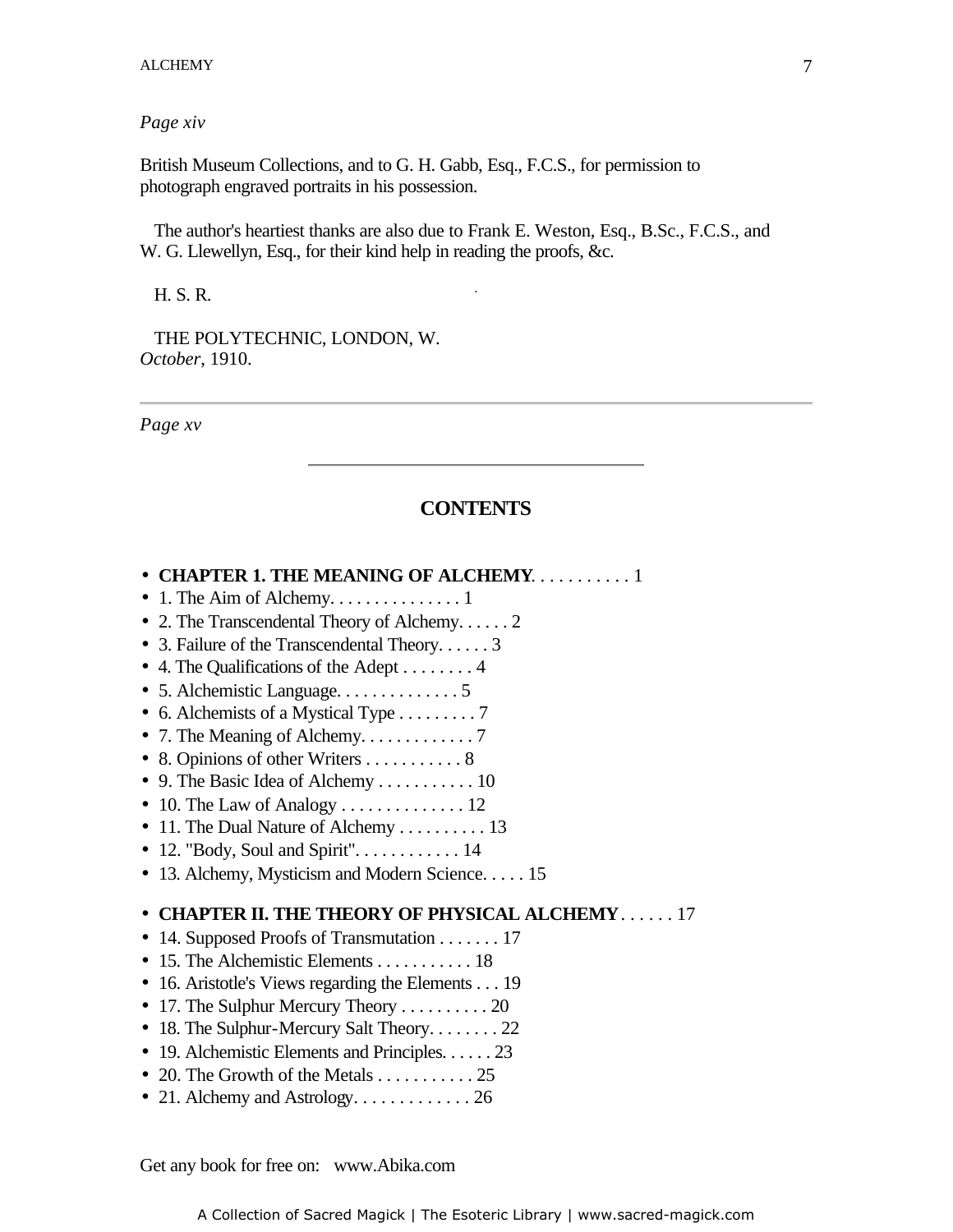- 22. Alchemistic View of the Nature of Gold . . . . 27
- 23. The Philosopher's Stone. . . . . . . . . . . . 29
- 24. The Nature of the Philosopher's Stone. . . . . 30
- 25. The Theory of Development. . . . . . . . . . . 32
- 26. The Powers of the Philosopher's Stone. . . . . 34
- 27. The Elixir of Life  $\dots \dots \dots \dots 35$
- 28. The Practical Methods of the Alchemists. . . . 36

# *Page xvi*

# • **CHAPTER III. THE ALCHEMISTS (A. BEFORE PARACELSUS)** . 39

| $\bullet$ 29. Hermes Trismegistos. 39                     |
|-----------------------------------------------------------|
| • 30. The Smaragdine Table 40                             |
| 31. Zosimus of Panopolis 42<br>$\bullet$                  |
|                                                           |
| • 33. Other Arabian Alchemists 44                         |
| • 34. Albertus Magnus. $\dots \dots \dots \dots \dots 44$ |
| • 35. Thomas Aquinas 44                                   |
| $\bullet$ 36. Roger Bacon. 45                             |
| • 37. Arnold de Villanova. 47                             |
| $\bullet$ 38. Raymond Lully. 47                           |
| $\bullet$ 39. Peter Bonus. 49                             |
| $\bullet$ 40. Nicolas Flamel 51                           |
| • 41. "Basil Valentine" and the Triumphal Chariot         |
|                                                           |
| $\bullet$ 42. Isaac of Holland 53                         |
| $\bullet$ 43. Bernard Trevisan 54                         |
| $\bullet$ 44. Sir George Ripley. 55                       |
| $\bullet$ 45. Thomas Norton56                             |
|                                                           |
| • CHAPTER IV. THE ALCHEMISTS (B. PARACELSUS               |
|                                                           |
|                                                           |
| • 47. Views of Paracelsus. 60                             |
| $\bullet$ 48. Iatro-chemistry. 61                         |
| • 49. The Rosicrucian Society. 62                         |
|                                                           |
| $\bullet$ 51. Andreas Libavius 66                         |
| • 52. Edward Kelley and John Dee 67                       |
| • 53. Henry Khunrath 70                                   |
| • 54. Alexander Sethon and Michael Sendivogius 70         |
| • 55. Michael Maier. 72                                   |
|                                                           |
| • 57. J. B. van Helmont and F. M. van Helmont. 75         |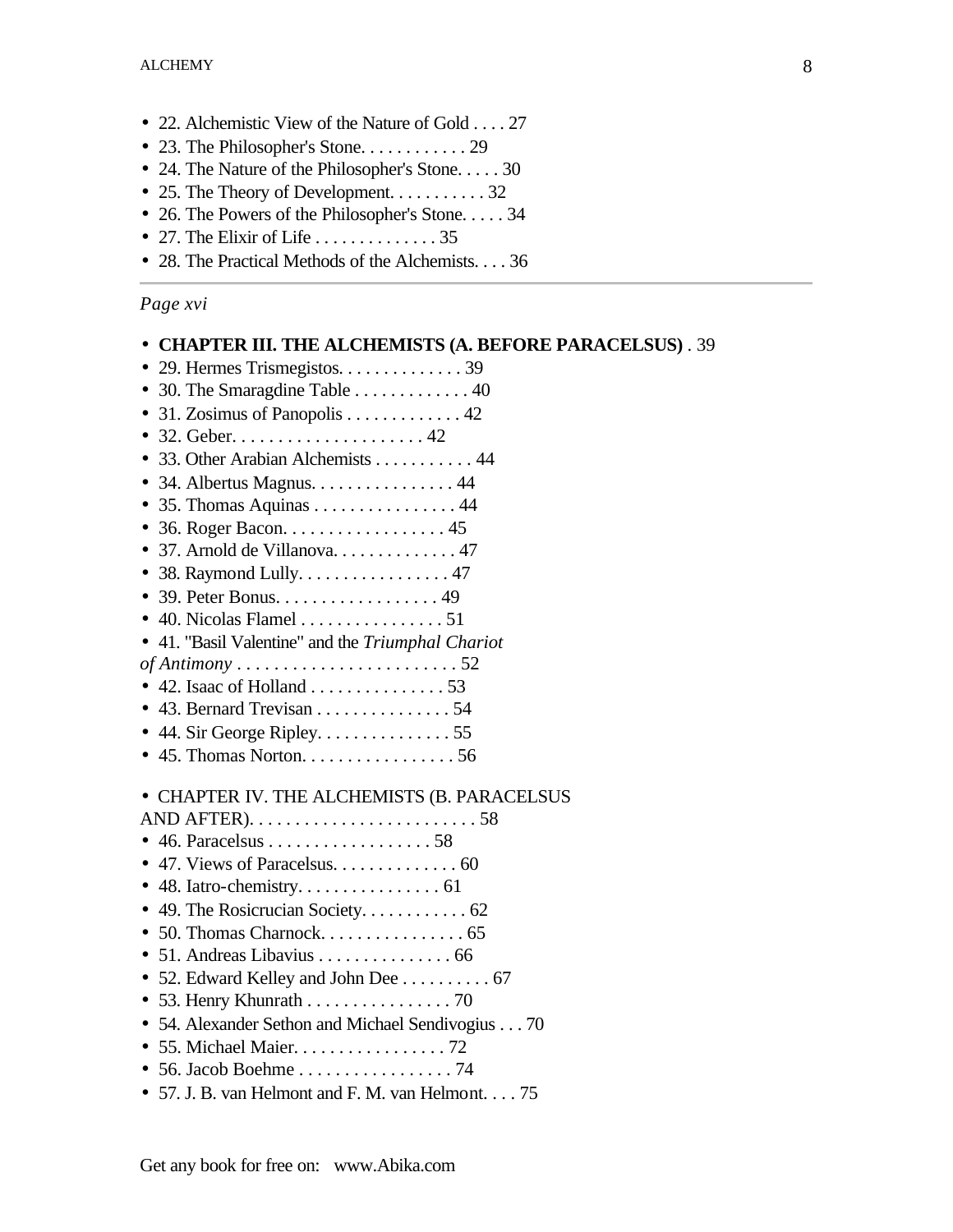- 58. Johann Rudolf Glauber. . . . . . . . . . . . . 77
- 59. Thomas Vaughan ("Eugenius Philalethes"). . . . 77
- 60. "Eirenaeus Philalethes" and George Starkey . . 79

#### • **CHAPTER V. THE OUTCOME OF ALCHEMY**. . . . . . . . . . 81

- 61. Did the Alchemists achieve the *Magnum Opus*? . . . . . . . 81
- 62. The Testimony of van Helmont . . . . . . . . . 82
- 63. The Testimony of Helvetius . . . . . . . . . . . 83
- 64. Helvetius obtains the Philosopher's Stone. . . . 85
- 65. Helvetius performs a Transmutation . . . . . . . 87

# *Page xvii*

| • 66. Helvetius's Gold Assayed 88<br>• 67. Helvetius's Gold Further Tested. 88<br>• 69. The Degeneracy of Alchemy. $\dots \dots \dots$ . 90                                                                                                                                                                                                                                                                                                                                                                                                                                                                                                                               |
|---------------------------------------------------------------------------------------------------------------------------------------------------------------------------------------------------------------------------------------------------------------------------------------------------------------------------------------------------------------------------------------------------------------------------------------------------------------------------------------------------------------------------------------------------------------------------------------------------------------------------------------------------------------------------|
|                                                                                                                                                                                                                                                                                                                                                                                                                                                                                                                                                                                                                                                                           |
| • CHAPTER VI. THE AGE OF MODERN CHEMISTRY. 94<br>• 71. The Birth of Modern Chemistry. 94<br>• 73. Boyle and the Definition of an Element 96<br>• 74. The Stoichiometric Laws. $\dots \dots \dots \dots$ 96<br>• 76. The Determination of the Atomic Weights of the Elements 10<br>• 77. Prout's Hypothesis 102<br>• 78. The "Periodic Law"  105<br>• 79. The Corpuscular Theory of Matter 109<br>• 80. Proof that the Electrons are not Matter 110<br>• 81. The Electronic Theory of Matter 112<br>• 82. The Etheric Theory of Matter 113<br>• 83. Further Evidence of the Complexity of the Atoms. 114<br>• 84. Views of Wald and Ostwald. $\dots \dots \dots \dots 115$ |
| • CHAPTER VII. MODERN ALCHEMY. 117<br>• 85. "Modern Alchemy"  117<br>• 86. X-Rays and Becquerel Rays. $\dots \dots \dots \dots 117$<br>• 87. The Discovery of Radium. 118<br>• 88. Chemical Properties of Radium. 119<br>• 89. The Radioactivity of Radium. 120<br>• 90. The Disintegration of the Radium Atom. 122<br>• 91. "Induced Radioactivity". $\dots \dots \dots \dots 123$<br>• 92. Properties of Uranium and Thorium. 123                                                                                                                                                                                                                                       |

Get any book for free on: www.Abika.com

 $\ldots \ldots \ldots 102$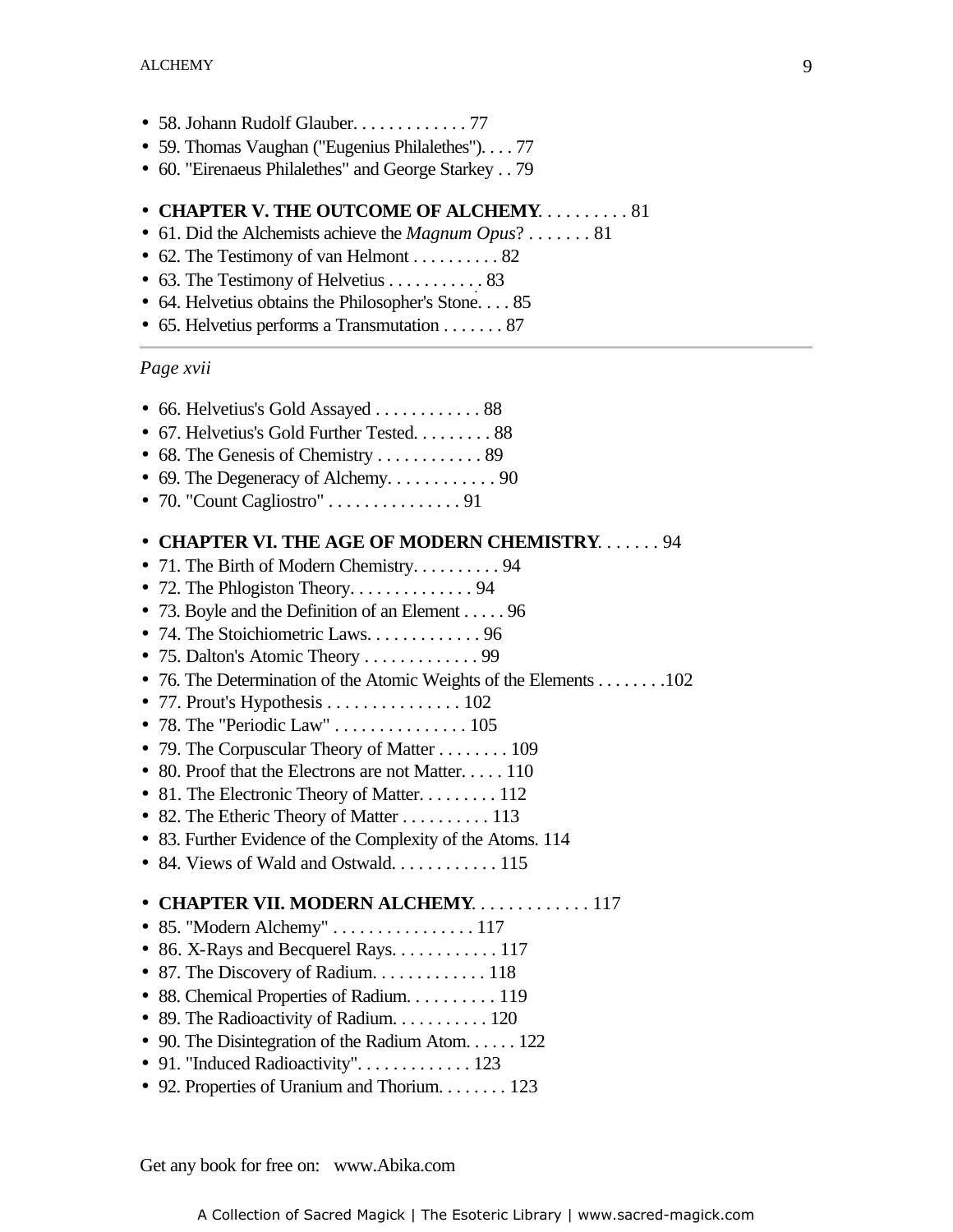- 93. The Radium Emanation  $\dots \dots \dots \dots 124$
- 94. The Production of Helium from Emanation. . . . . 125
- 95. Nature of this Change.  $\dots \dots \dots \dots 127$
- 96. Is this Change a true Transmutation? . . . . . . 128
- 97. The Production of Neon from Emanation. . . . . . 130
- 98. Ramsay's Experiments on Copper . . . . . . . . . 132
- 99. Further Experiments on Radium and Copper . . . . 134
- 100. Ramsay's Experiments on Thorium and allied
- Metals. . . . . . . . . . . . . . . . . . . . . . . . . . . . 134
- 101. The Possibility of Making Gold. . . . . . . . . 136
- 102. The Significance of "Allotropy" . . . . . . . . 136
- 103. Conclusion. . . . . . . . . . . . . . . . . . 142

*Page xix*

# **LIST OF PLATES**

- PLATE 1. Portrait of Paracelsus . . . . . . .*Frontispiece*
- TO FACE PAGE
- PLATE 2. Symbolical Illustration representing the Trinity of Body, Soul and Spirit . . . . . . . . . . . . . . . . 15
- PLATE 3. Symbolical Illustrations representing --
- (A) The Fertility of the Earth
- (B) The Amalgamation of Mercury and Gold. . . . . . . 26
- PLATE 4. Symbolical Illustrations representing --
- (A) The Coction of Gold-Amalgam in a Closed Vessel
- (B) The Transmutation of the Metals . . . . . . . . . 33
- PLATE 5. Alchemistic Apparatus --
- (A) (B) Two forms of apparatus for sublimation. . . . 37
- PLATE 6. Alchemistic Apparatus --
- (A) An Athanor
- (B) A Pelican . . . . . . . . . . . . . . . . . . . . 38
- PLATE 7. Portrait of Albertus Magnus. . . . . . 44
- PLATE 8. Portraits of --
- (A) Thomas Aquinas
- (B) Nicolas Flamel. . . . . . . . . . . . . . . . . . 52
- PLATE 9. Portraits of --
- (A) Edward Kelley
- (B) John Dee. . . . . . . . . . . . . . . . . . . . . 68
- PLATE 10. Portrait of Michael Maier . . . . . . 72
- PLATE 11. Portrait of Jacob Boehme. . . . . . . 74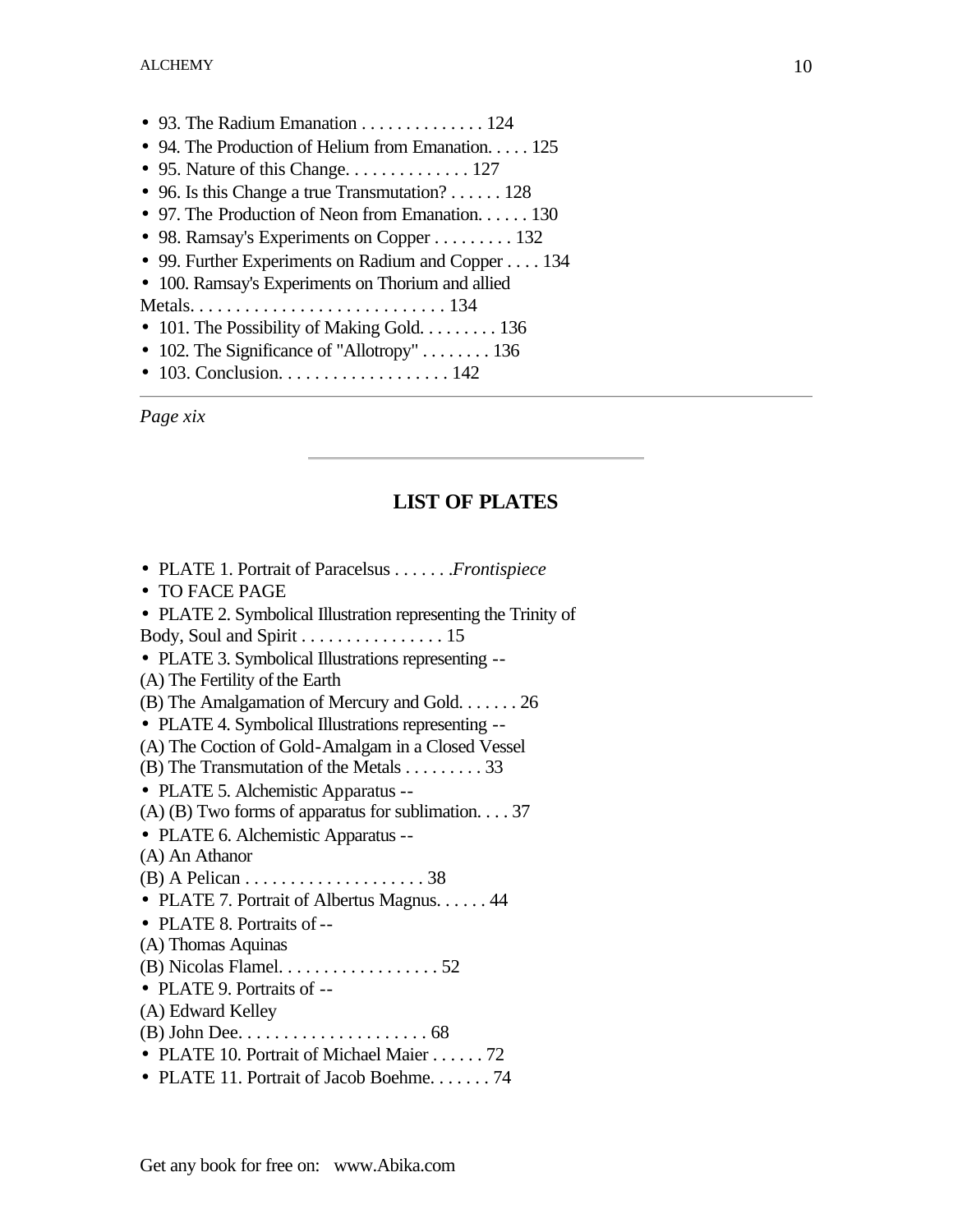• PLATE 12. Portraits of J. B. and F. M. van Helmont . . . . . . . . . . . . . . . . . . 76

*Page xx*

- TO FACE PAGE.
- PLATE 13. Portrait of J. F. Helvetius . . . . . 84
- PLATE 14. Portrait of "Cagliostro". . . . . . . 92
- PLATE 15. Portrait of Robert Boyle. . . . . . . 94
- PLATE 16. Portrait of John Dalton . . . . . . . 100
- TABLE SHOWING THE PERIODIC CLASSIFICATION OF THE CHEMICAL
- ELEMENTS. . . . . . . . . . . . . . . . . . . . . Pages 106, 107

*Page 1*

# **Chapter 1**

# *ALCHEMY: ANCIENT AND MODERN* **CHAPTER I THE MEANING OF ALCHEMY**

#### **1. The Aim of Alchemy.**

 Alchemy is generally understood to have been that art whose end was the transmutation of the so-called base metals into gold by means of an ill-defined something called the Philosopher's Stone; but even from a purely physical standpoint, this is a somewhat superficial view. Alchemy was both a philosophy and an experimental science, and the transmutation of the metals was its end only in that this would give the final proof of the alchemistic hypotheses; in other words, Alchemy, considered from the physical standpoint, was the attempt to demonstrate experimentally on the material plane the validity of a certain philosophical view of the Cosmos. We see the genuine scientific spirit in the saying of one of the alchemists: "Would to God . . . all men might become adepts in our Art -- for then gold, the great idol of mankind, would lose its value, and we should prize it only

#### *Page 2*

for its scientific teaching."<sup>1</sup> Unfortunately, however, not many alchemists came up to this ideal; and for the majority of them, Alchemy did mean merely the possibility of making gold cheaply and gaining untold wealth.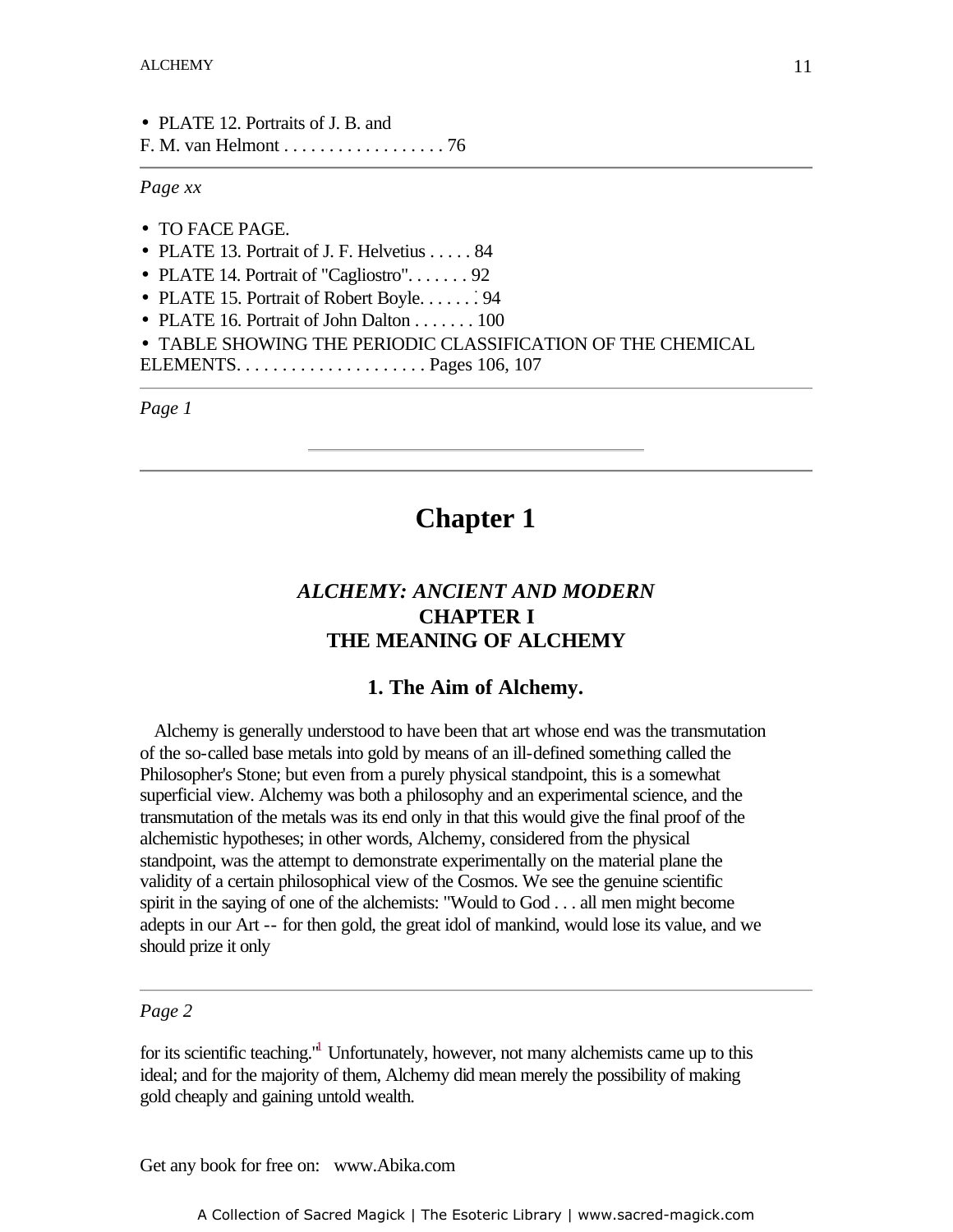# **2. The Transcendental Theory of Alchemy.**

 By some mystics, however, the opinion has been expressed that Alchemy was not a physical art or science at all, that in no sense was its object the manufacture of material gold, and that its processes were not carried of Alchemy out on the physical plane. According to this transcendental theory, Alchemy was concerned with man's soul, its object was the perfection, not of material substances, but of man in a spiritual sense. Those who hold this view identify Alchemy with, or at least regard it as a branch of, Mysticism, from which it is supposed to differ merely by the employment of a special language; and they hold that the writings of the alchemists must not be understood literally as dealing with chemical operations, with furnaces, retorts, alembics, pelicans and the like, with salt, sulphur, mercury, gold and other material substances, but must be understood as grand allegories dealing with spiritual truths. According to this view, the figure of the transmutation of the "base" metals into gold symbolised the salvation of man -- the transmutation of his soul into spiritual gold -- which was to be obtained by the elimination of evil and the development of good by the grace of God; and the realisation of which salvation or spiritual transmutation

#### *Page 3*

may be described as the New Birth, or that condition of being known as union with the Divine. It would follow, of course, if this theory were true that the genuine alchemists were pure mystics, and hence, that the development of chemical science was not due to their labours, but to pseudo-alchemists who so far misunderstood their writings as to have interpreted them in a literal sense.

# **3. Failure of the Transcendental Theory.**

 This theory, however, has been effectively disposed of by Mr. Arthur Edward Waite, who points to the lives of the alchemists themselves in refutation of it. For their lives indisputably prove that the alchemists were occupied with chemical operations on the physical plane, and that for whatever motive they toiled to discover a method for transmuting the commoner metals into actual, material gold. As Paracelsus himself says of the true "spagyric physicians," who were the alchemists of his period. "These do not give themselves up to ease and idleness . . . But they devote themselves diligently to their labours; sweating whole nights over fiery furnaces. These do not kill the time with empty talk, but find their delight in their laboratory."  $2$  The writings of the alchemists contain (mixed, however, with much that from the physical standpoint appears merely fantastic) accurate accounts of many chemical processes and discoveries, which cannot be explained away by any method of transcendental interpretation. There is not the slightest doubt that chemistry owes its origin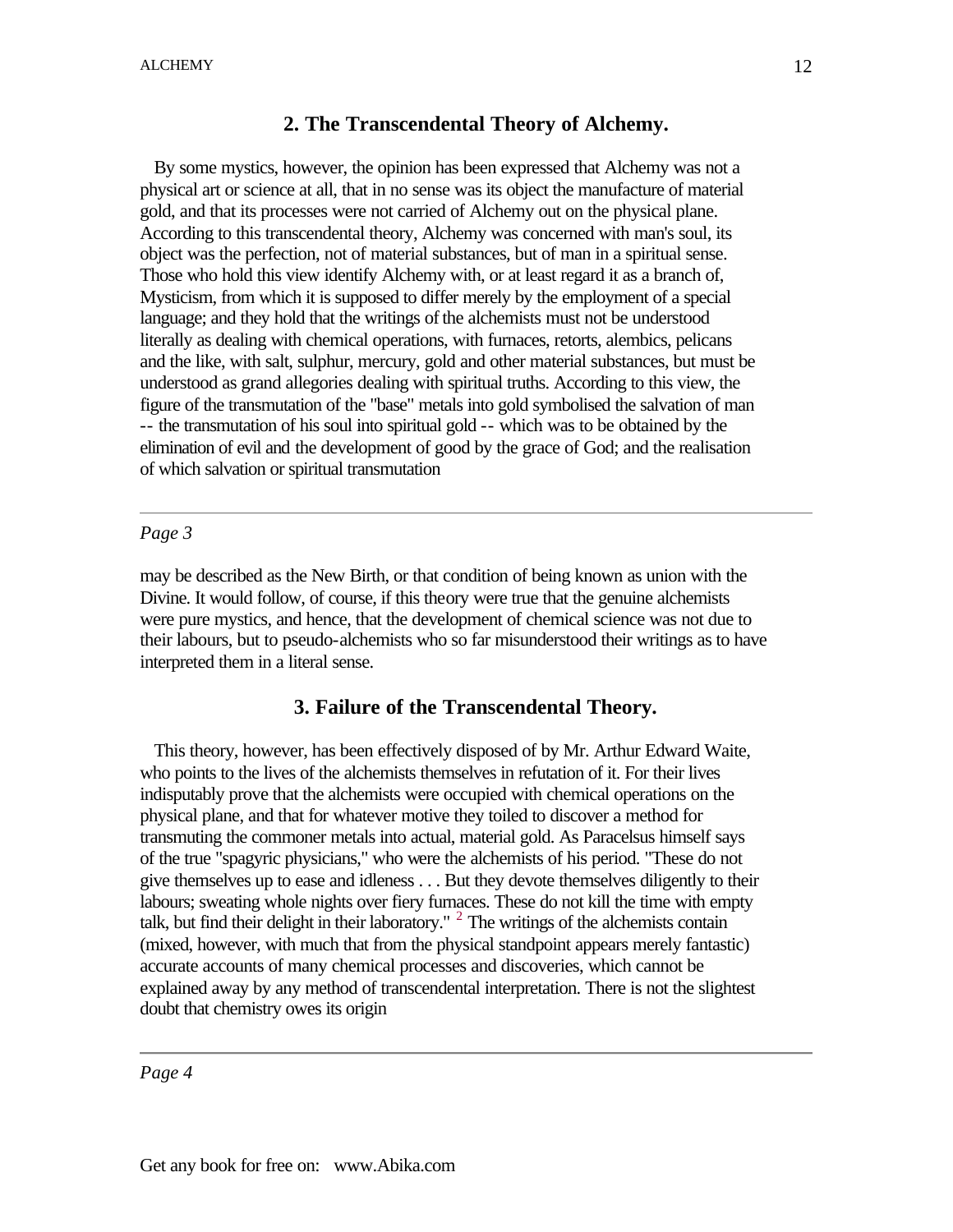to the direct labours of the alchemists themselves, and not to any who misread their writings.

#### **4. The Qualifications of the Adept.**

 At the same time, it is quite evident that there is a considerable element of Mysticism in the alchemistic doctrines; this has always been recognised; but, as a general rule, those who have approached the subject from the scientific point of view have considered this mystical element as of little or no importance. However, there are certain curious facts which are not satisfactorily explained by a purely physical theory of Alchemy, and, in our opinion, the recognition of the importance of this mystical element and of the true relation which existed between Alchemy and Mysticism is essential for the right understanding of the subject. We may notice, in the first place, that the alchemists always speak of their Art as a Divine Gift, the highest secrets of which are not to be learnt from any books on the subject; and they invariably teach that the right mental attitude with regard to God is the first step necessary for the achievement of the *magnum opus*. As says one alchemist: "In the first place, let every devout and God-fearing chemist and student of this Art consider that this arcanum should be regarded, not only as a truly great, but as a most holy Art (seeing that it typifies and shadows out the highest heavenly good). Therefore, if any man desire to reach this great and unspeakable Mystery, he must remember that it is obtained not by the might of man, but by the grace of God, and that not our will or desire, but only the mercy of the Most High, can bestow it upon us.

For this reason you must first of all cleanse your

#### *Page 5*

heart, lift it up to Him alone, and ask of Him this gift in true, earnest, and undoubting prayer. He alone can give and bestow it."<sup>3</sup> And "Basil Valentine": "First, there should be the invocation of God, flowing from the depth of a pure and sincere heart, and a conscience which should be free from all ambition, hypocrisy, and vice, as also from all cognate faults, such as arrogance, boldness, pride, luxury, worldly vanity, oppression of the poor, and similar iniquities, which should all be rooted up out of the heart -- that when a man appears before the Throne of Grace, to regain the health of his body, he may come with a conscience weeded of all tares, and be changed into a pure temple of God cleansed of all that defiles.<sup>"4</sup>

#### **5. Alchemistic Language.**

 In the second place, we must notice the nature of alchemistic language. As we have hinted above, and as is at once apparent on opening any alchemistic book, the language of Alchemy is very highly mystical, and there is much that is perfectly unintelligible in a physical sense. indeed, the alchemists habitually apologise for their vagueness on the plea that such mighty secrets may not be made more fully manifest. It is true, of course, that in the days of Alchemy's degeneracy a good deal of pseudo-mystical nonsense was written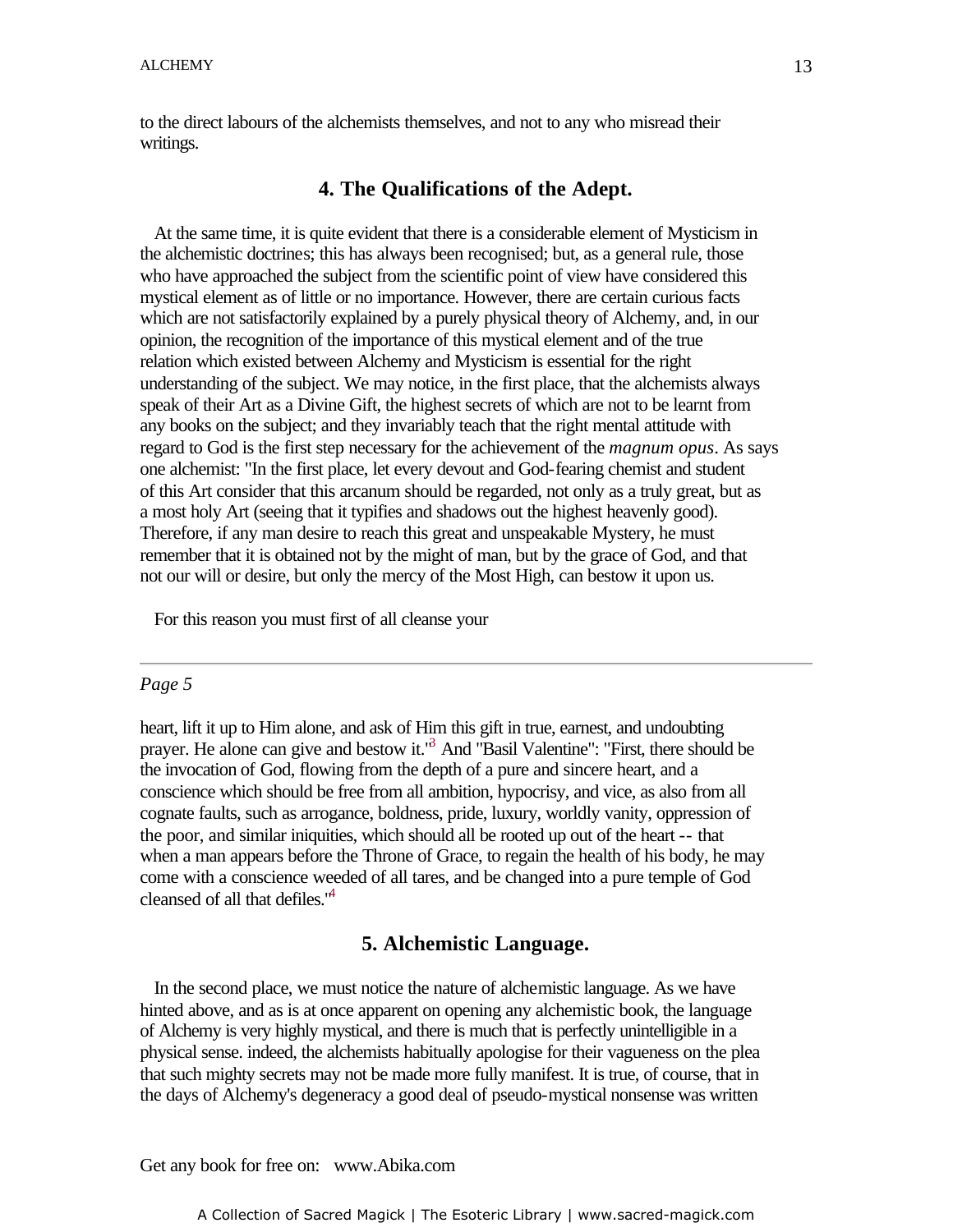by the many impostors then abounding, but the mystical style of language is by no means confined to the later alchemistic writings. It is also

#### *Page 6*

true that the alchemists, no doubt, desired to shield their secrets from vulgar and profane eyes, and hence would necessarily adopt a symbolic language. But it is past belief that the language of the alchemist was due to some arbitrary plan; whatever it is to us, it was very real to him. Moreover, this argument cuts both ways, for those, also, who take a transcendental view of Alchemy regard its language as symbolical, although after a different manner. It is also, to say the least, curious, as Mr. A. E. Waite points out, that this mystical element should be found in the writings of the earlier alchemists, whose manuscripts were not written for publication, and therefore ran no risk of informing the vulgar of the precious secrets of Alchemy. On the other hand, the transcendental method of translation does often succeed in making sense out of what is otherwise unintelligible in the writings of the alchemists. The above-mentioned writer remarks on this point: "Without in any way pretending to assert that this hypothesis reduces the literary chaos of the philosophers into a regular order, it may be affirmed that it materially elucidates their writings, and that it is wonderful how contradictions, absurdities, and difficulties seem to dissolve wherever it is applied.<sup>"5</sup>

 The alchemists' love of symbolism is also conspicuously displayed in the curious designs with which certain of their books are embellished. We are not here referring to the illustrations of actual apparatus employed in carrying out the various operations of physical Alchemy, which are not infrequently found in the works of those alchemists who at the same time

#### *Page 7*

were practical chemists (Glauber, for example), but to pictures whose meaning plainly lies not upon the surface and whose import is clearly symbolical, whether their symbolism has reference to physical or to spiritual processes. Examples of such symbolic illustrations, many of which are highly fantastic, will be found in plates 2, 3, and 4. We shall refer to them again in the course of the present and following chapters.

#### **6. Alchemists of a Mystical Type.**

 We must also notice that, although there cannot be the slightest doubt that the great majority of alchemists were engaged in problems and experiments of a physical nature, yet there were a few men included within the alchemistic ranks who were entirely, or almost entirely, concerned with problems of a spiritual nature; Thomas Vaughan, for example, and Jacob Boehme, who boldly employed the language of Alchemy in the elaboration of his system of mystical philosophy. And particularly must we notice, as Mr. A. E. Waite has also indicated, the significant fact that the Western alchemists make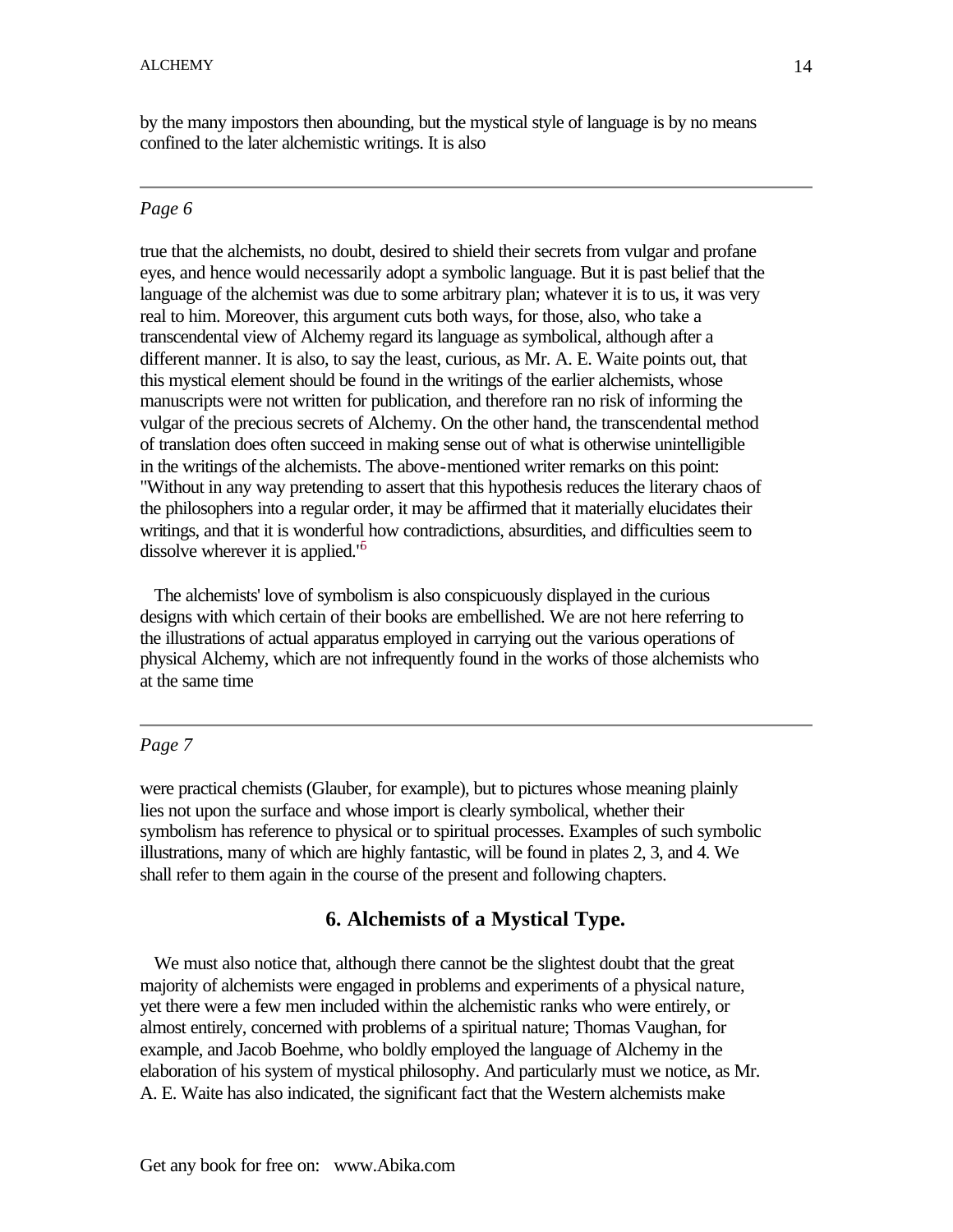unanimous appeal to Hermes Trismegistos as the greatest authority on the art of Alchemy, whose alleged writings are of an undoubtedly mystical character (see 29). It is clear, that in spite of its apparently physical nature, Alchemy must have been in some way closely connected with Mysticism.

## **7. The Meaning of Alchemy.**

 If we are ever to understand the meaning of Alchemy aright we must look at the subject from the alchemistic point of view. In modern times there has come about a divorce between Religion and Science in men's minds (though more recently a unifying

#### *Page 8*

tendency has set in); but it was otherwise with the alchemists, their religion and their science were closely united. We have said that "Alchemy was the attempt to demonstrate experimentally on the material plane the validity of a certain philosophical view of the Cosmos"; now, this "philosophical view of the Cosmos" was Mysticism. **Alchemy had its origin in the attempt to apply, in a certain manner, the principles of Mysticism to the things of the physical plane**, and was, therefore, of a dual nature, on the one hand spiritual and religious, on the other, physical and material. As the anonymous author of *Lives of Alchemystical Philosophers* (1815) remarks, "The universal chemistry, by which the science of alchemy opens the knowledge of all nature, being founded on *first principles* forms analogy with whatever knowledge is founded on the *same first principles*.... Saint John describes the redemption, or the new creation of the fallen soul, on the same first principles, until the consummation of the work, in which the Divine tincture transmutes the base metal of the soul into a perfection, that will pass the fire of eternity;<sup>16</sup> that is to say, Alchemy and the mystical regeneration of man (in this writer's opinion) are analogous processes on different planes of being, because they are founded on the same first principles.

#### **8. Opinions of other Writers.**

 We shall here quote the opinions of two modern writers, as to the significance of Alchemy; one a mystic, the other a man of science. Says Mr. A. E. Waite, "If the authors of the `Suggestive Inquiry' and of `Remarks on Alchemy and the

#### *Page 9*

Alchemists' [two books putting forward the transcendental theory] had considered the lives of the symbolists, as well as the nature of the symbols, their views would have been very much modified; they would have found that the true method of Hermetic interpretation lies in a middle course; but the errors which originated with merely typographical investigations were intensified by a consideration of the great alchemical theorem, which, *par excellence*, is one of universal development, which acknowledges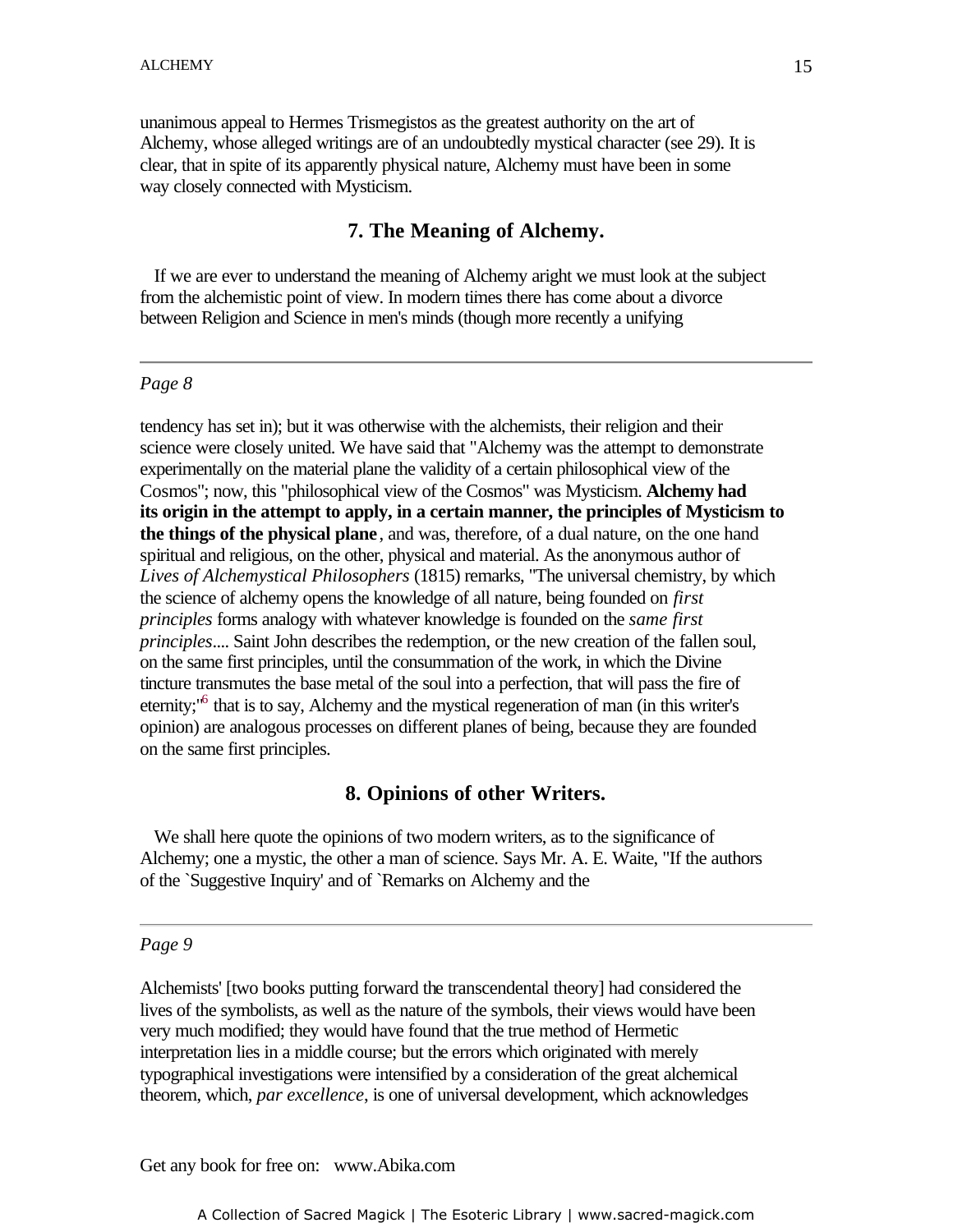that every substance contains undeveloped resources and potentialities, and can be brought outward and forward into perfection. They [the generality of alchemists] applied their theory only to the development of metallic substances from a lower to a higher order, but we see by their writings that the grand hierophants of Oriental and Western alchemy alike were continually haunted by brief and imperfect glimpses of glorious possibilities for man, if the evolution of his nature were accomplished along the lines of their theory.<sup>17</sup> Mr. M. M. Pattison Muir, M.A.,

#### *Page 10*

says: ". . . alchemy aimed at giving experimental proof of a certain theory of the whole system of nature, including humanity. The practical culmination of the alchemical quest presented a threefold aspect; the alchemists sought the stone of wisdom, for by gaining that they gained the control of wealth; they sought the universal panacea, for that would give them the power of enjoying wealth and life; they sought the soul of the world, for thereby they could hold communion with spiritual existences, and enjoy the fruition of spiritual life. The object of their search was to satisfy their material needs, their intellectual capacities, and their spiritual yearnings. The alchemists of the nobler sort always made the first of these objects subsidiary to the other two....<sup>18</sup>

#### **9. The Basic Idea of Alchemy.**

 The famous axiom beloved by every alchemist -- "*What is above is as that which is below, and what is below is as that which is above*" -- although of quesable{sic} origin, tersely expresses the basic idea of Alchemy. The alchemists postulated and believed in a very real sense in the essential unity of the Cosmos. Hence, they held that there is a correspondence or analogy existing between things spiritual and things physical, the same laws operating in each realm. As writes Sendivogius ". . . the Sages have been taught of God that this natural world is only an image and material copy of a heavenly and spiritual pattern; that the very existence of this world is based upon the reality of its celestial archetype; and that God has created it in imitation of the spiritual and invisible universe, in order that men

#### *Page 11*

might be the better enabled to comprehend His heavenly teaching, and the wonders of His absolute and ineffable power and wisdom. Thus the Sage sees heaven reflected in Nature as in a mirror; and he pursues this Art, not for the sake of gold or silver, but for the love of the knowledge which it reveals; he jealously conceals it from the sinner and the scornful, lest the mysteries of heaven should be laid bare to the vulgar gaze.<sup> $\theta$ </sup>

 The alchemists held that the metals are one in essence, and spring from the same seed in the womb of nature, but are not all equally matured and perfect, gold being the highest product of Nature's powers. In gold, the alchemist saw a picture of the regenerate man, resplendent with spiritual beauty, overcoming all temptations and proof against evil;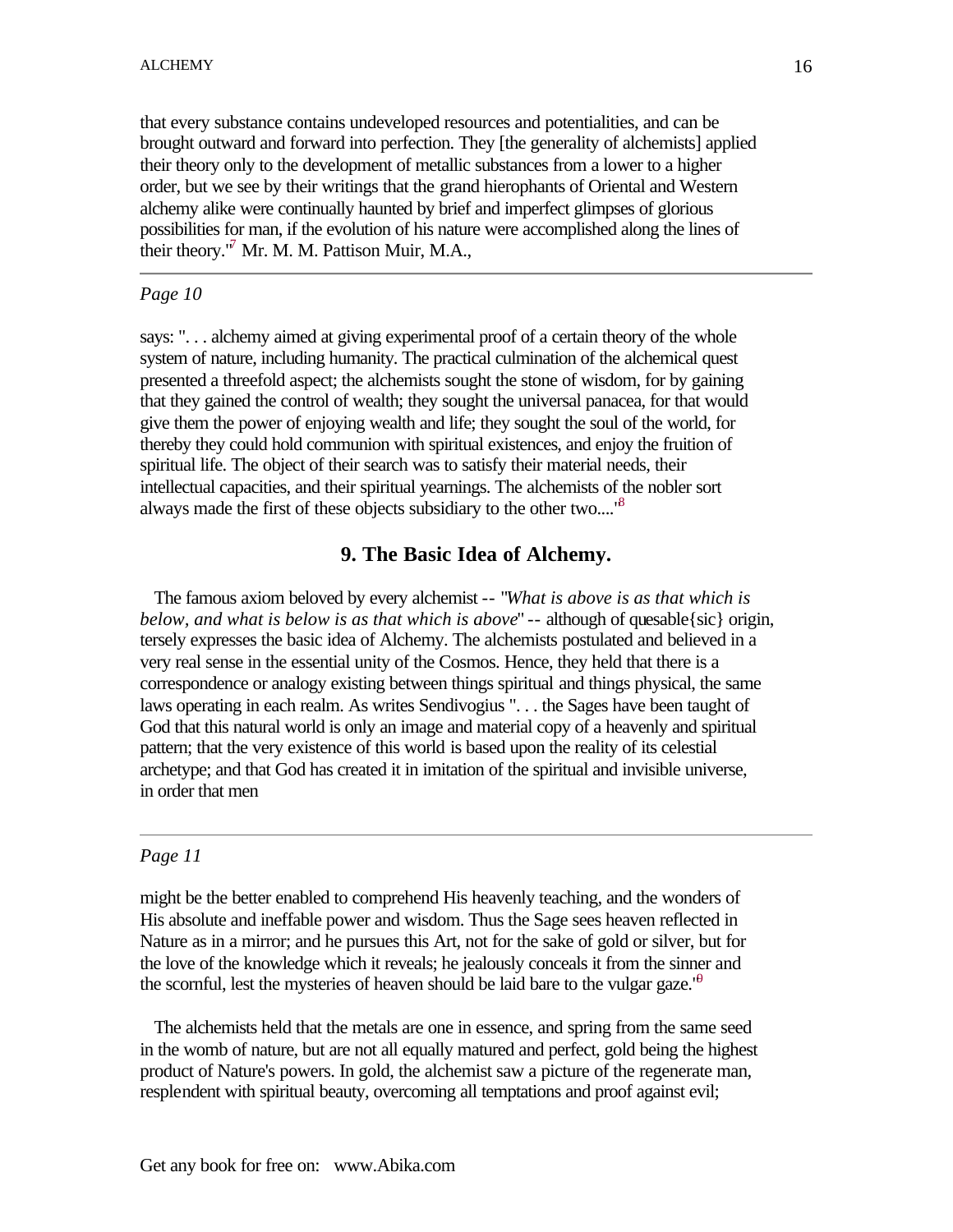whilst he regarded lead -- the basest of the metals -- as typical of the sinful and unregenerate man, stamped with the hideousness of sin and easily overcome by temptation and evil; for whilst gold withstood the action of fire and all known corrosive liquids (save *aqua regia* alone), lead was most easily acted upon. We are told that the Philosopher's Stone, which would bring about the desired grand transmutation, is of a species with gold itself and purer than the purest; understood in the mystical sense this means that the regeneration of man can be effected only by Goodness itself -- in terms of Christian theology, by the Power of the Spirit of Christ. The Philosopher's Stone was exhibition are expected as symbolical of Christ Jesus, and in this sense we can understand the otherwise incredible powers attributed to it.

*Page 12*

#### **10. The Law of Analogy.**

 With the theories of physical Alchemy we shall deal at length in the following chapter, but enough has been said to indicate the analogy existing, according to the alchemistic view, between the problem of the perfection of the metals, *i.e*., the transmutation of the "base" metals into gold, and the perfection or transfiguration of spiritual man; and it might also be added, between these problems and that of the perfection of man considered physiologically. To the alchemistic philosopher these three problems were one: the same problem on different planes of being; and the solution was likewise one. He who held the key to one problem held the key to all three, provided he understood the analogy between matter and spirit. The point is not, be it noted, whether these problems are in reality one and the same; the main doctrine of analogy, which is, indeed, an essential element in all true mystical philosophy, will, we suppose, meet with general consent; but it will be contended (and rightly, we think) that the analogies drawn by the alchemists are fantastic and by no means always correct, though possibly there may be more truth in them than appears at first sight. The point is not that these analogies are correct, but that they were regarded as such by all true alchemists. Says the author of *The Sophic Hydrolith*: ". . . the practice of this Art enables us to understand, not merely the marvels of Nature, but the nature of God Himself, in all its unspeakable glory. It shadows forth, in a wonderful manner . . . all the articles of the Christian faith, and the reason why man must pass through much tribulation and anguish, and fall

#### *Page 13*

a prey to death, before he can rise again to a new life."  $^{10}$  A considerable portion of this curious alchemistic work is taken up in expounding the analogy believed to exist between the Philosopher's Stone and "the Stone which the builders rejected," Christ Jesus; and the writer concludes: "Thus . . . I have briefly and simply set forth to you the perfect analogy which exists between our earthly and chemical and the true and heavenly Stone, Jesus Christ, whereby we may attain unto certain beatitude and perfection, not only in earthly but also in eternal life."<sup>11</sup> And likewise says Peter Bonus: "I am firmly persuaded that any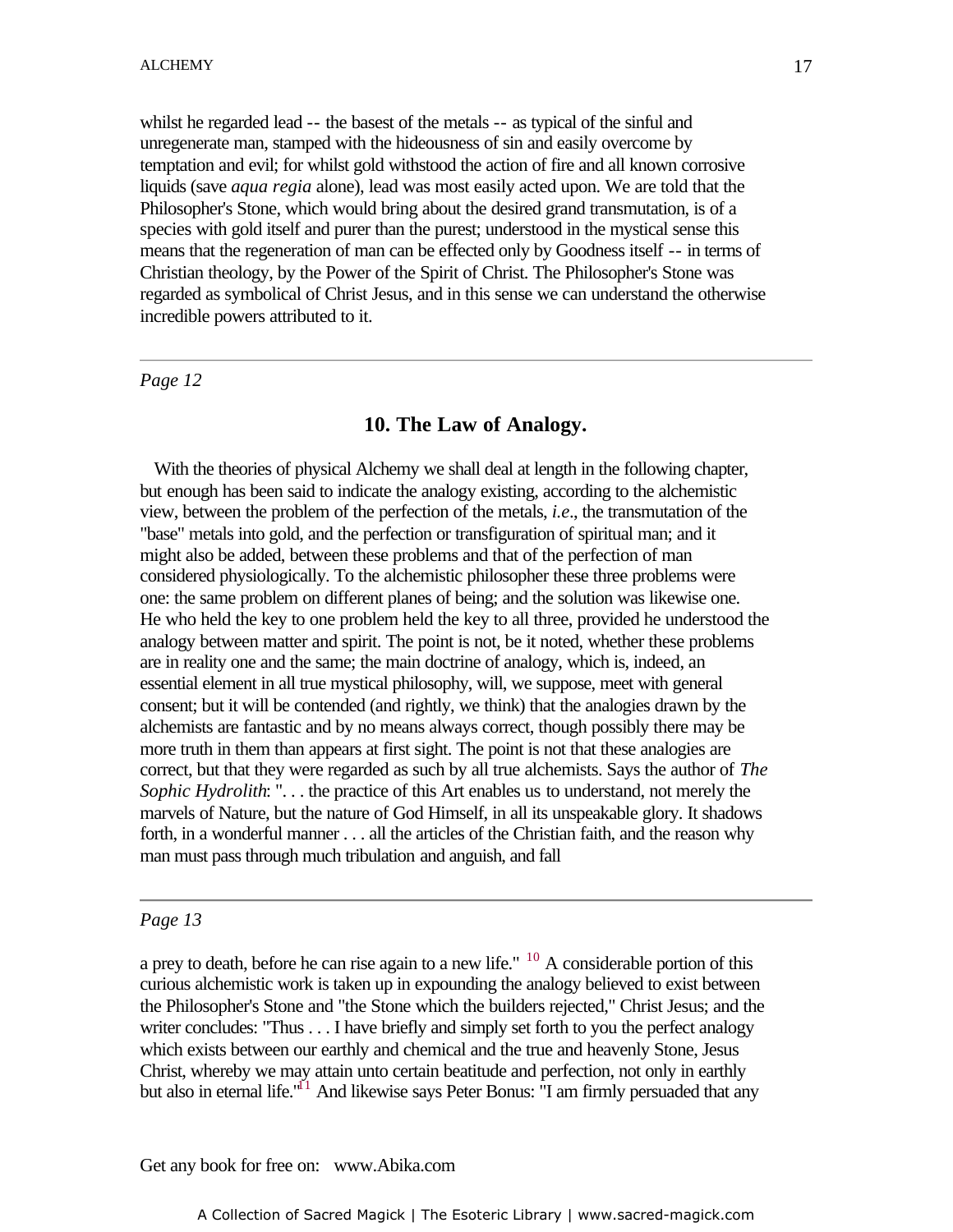unbeliever who got truly to know this Art, would straightway confess the truth of our Blessed Religion, and believe in the Trinity and in our Lord Jesus Christ.<sup>"12</sup>

#### **11. The Dual Nature of Alchemy.**

 For the most part, the alchemists were chiefly engaged with the carrying out of the alchemistic theory on the physical plane, *i.e*., with the attempt to transmute the "base" metals into the "noble" ones; some for the love of knowledge, but alas! the vast majority for the love of mere wealth. But all who were worthy of the title of "alchemist" realised at times, more or less dimly, the possibility of the application of the same methods to man and the glorious result of the transmutation of man's soul into spiritual gold. There were a few who had a

#### *Page 14*

clearer vision of this ideal, those who devoted their activities entirely, or almost so, to the attainment of this highest goal of alchemistic philosophy, and concerned themselves little if at all with the analogous problem on the physical plane. The theory that Alchemy originated in the attempt to demonstrate the applicability of the principles of Mysticism to the things of the physical realm brings into harmony the physical and transcendental theories of Alchemy and the various conflicting facts advanced in favour of each. It explains the existence of the above-mentioned, two very different types of alchemists. It explains the appeal to the works attributed to Hermes, and the presence in the writings of the alchemists of much that is clearly mystical. And finally, it is in agreement with such statements as we have quoted above from *The Sophic Hydrolith* and elsewhere, and the general religious tone of the alchemistic writings.

#### **12. "Body, Soul and Spirit".**

 In accordance with our primary object as stated in the preface, we shall confine our attention mainly to the physical aspect of Alchemy; but in order to understand its theories, it appears to us to be essential to realise the fact that Alchemy was an attempted application of the principles of Mysticism to the things of the physical world. The supposed analogy between man and the metals sheds light on what otherwise would be very difficult to understand. It helps to make plain why the alchemists attributed moral qualities to the metals -- some are called "imperfect," "base"; others are said to be "perfect," "noble." And especially does it help to explain the alchemistic

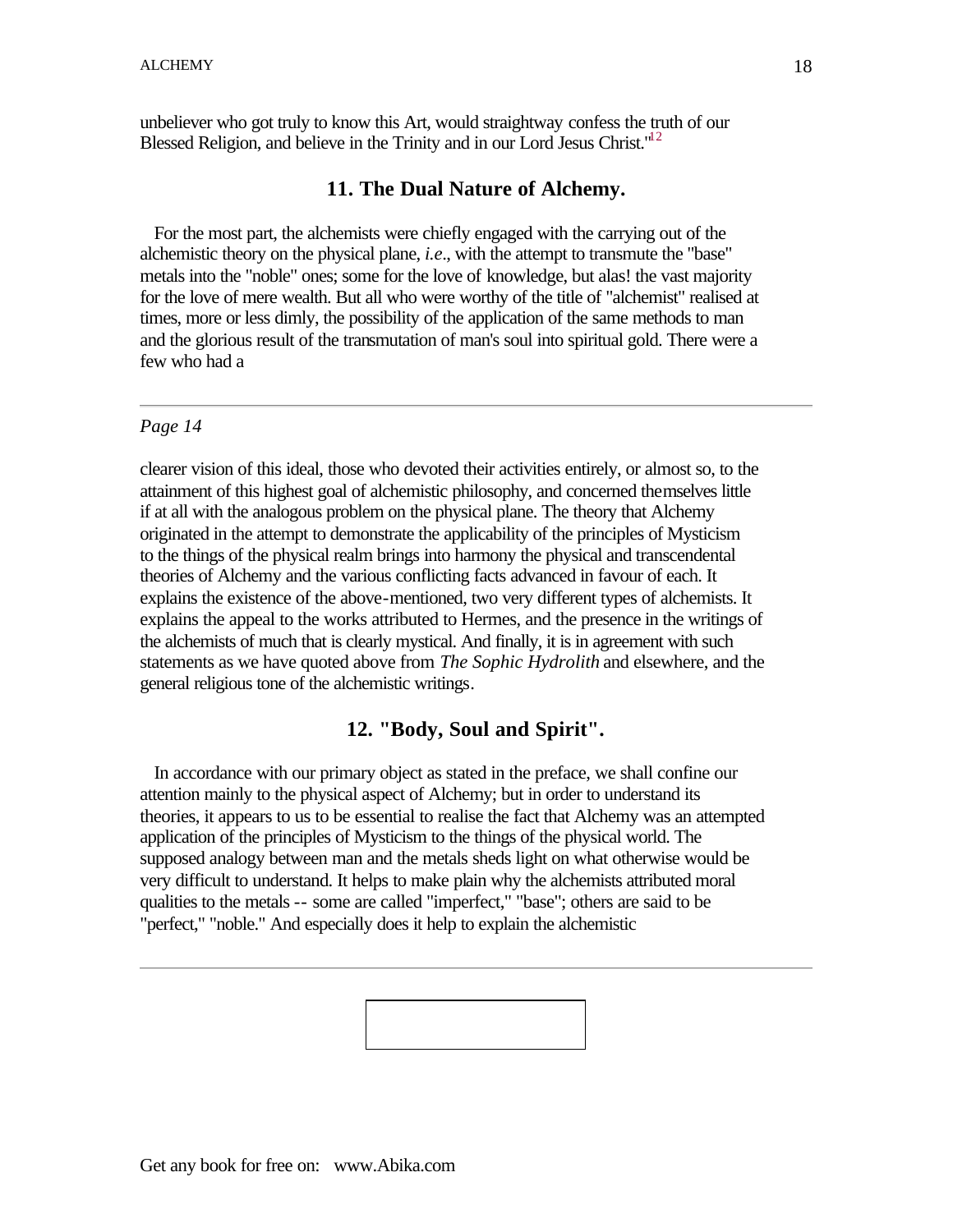# **PLATE 2. SYMBOLICAL ILLUSTRATION Representing the Trinity of Body, Soul and Spirit**

-

#### *Page 15*

notions regarding the nature of the metals. The alchemists believed that the metals were constructed after the manner of man, into whose constitution three factors were regarded as entering: body, soul, and spirit. As regards man, mystical philosophers generally use these terms as follows: "body" is the outward manifestation and form; "soul" is the inward individual spirit<sup>13</sup>; and "spirit" is the universal Soul in all men. And likewise, according to the alchemists, in the metals, there is the "body" or outward form and properties, "metalline soul" or spirit,  $14$  and finally, the all-pervading essence of all metals. As writes the author of the exceedingly curious tract entitled *The Book of Lambspring*. "Be warned and understand truly that two fishes are swimming in our sea," illustrating his remark by the symbolical picture reproduced in plate 2, and adding in elucidation thereof, "The Sea is the Body, the two Fishes are Soul and Spirit."  $15$  The alchemists, however, were not always consistent in their use of the term "spirit." Sometimes (indeed frequently) they employed it to denote merely the more volatile portions of a chemical substance; at other times it had a more interior significance.

#### **13. Alchemy, Mysticism and Modern Science.**

We notice the great difference between the

#### *Page 16*

alchemistic theory and the views regarding the constitution of matter which have dominated Chemistry since the time of Dalton. But at the present time Dalton's theory of the chemical elements is undergoing a profound modification. We do not imply that Modern Science is going back to any such fantastic ideas as were held by the alchemists, but we are struck with the remarkable similarity between this alchemistic theory of a soul of all metals, a one primal element, and modern views regarding the ether of space. In its attempt to demonstrate the applicability of the fundamental principles of Mysticism to the things of the physical realm Alchemy apparently failed and ended its days in fraud. It appears, however, that this true aim of alchemistic art -- particularly the demonstration of the validity of the theory that all the various forms of matter are produced by an evolutionary process from some one primal element or *quintessence* -- is being realised by recent researches in the domain of physical and chemical science.

1. "EIRENÆUS PHILALETHES": An Open Entrance to the Closed Palace of the King (see *The Hermetic Museum, Restored and Enlarged*, edited by A. E. Waite, 1893, vol. ii.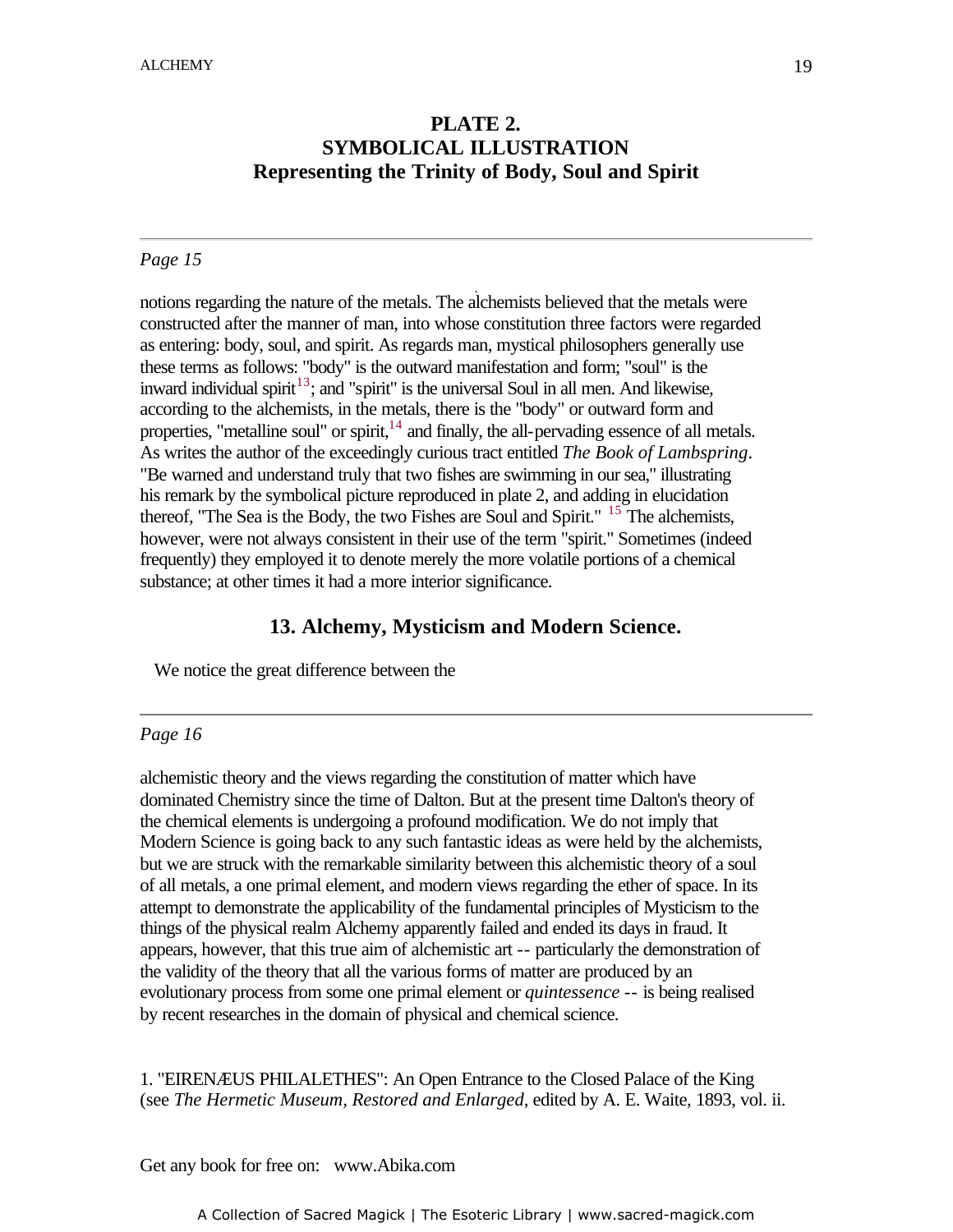p. 178).

2. PARACELSUS: "Concerning the Nature of Things" (see *The Hermetic and Alchemical Writings of Paracelsus*, edited by A. E Waite, 1894, vol. i. p. 167).

3. *The Sophic Hydrolith; or, Water Stone of the Wise* (see *The Hermetic Museum*, vol. i. p. 74).

4. *The Triumphal Chariot of Antimony* (Mr. A. E. Waite's translation, p. 13). See 41.

5. ARTHUR EDWARD WAITE: *The Occult Sciences* (1891), p. 91.

6. F. B.: *Lives of Alchemystical Philosophers* (1815), Preface, p. 3.

7. ARTHUR EDWARD WAITE: *Lives of Alchemystical Philosophers* (1888), pp. 30, 31. As says another writer of the mystical school of thought: "If we look upon the subject [of Alchymy] from the point which affords the widest view, it may be said that Alchymy has two aspects: the simply material, and the religious. The dogma that Alchymy was only a form of chemistry is untenable by any one who has read the works of its chief professors. The doctrine that Alchymy was religion only, and that its chemical references were all blinds, is equally untenable in the face of history, which shows that many of its most noted professors were men who had made important discoveries in the domain of common chemistry, and were in no way notable as teachers either of ethics or religion" ("Sapere Aude," *The Science of Alchymy, Spiritual and Material* (1893), pp. 3 and 4).

8. M. M. PATTISON MUIR, M.A.: *The Story of Alchemy and the Beginnings of Chemistry* (1902), pp. 105 and 106.

9. MICHAEL SENDIVOGIUS: *The New Chemical light, Pt. II., Concerning Sulphur* (*The Hermetic Museum*, vol. ii. p. 138).

10. *The Sophic Hydrolith; or, Water Stone of the Wise* (see *The Hermetic Museum*, vol. i. p. 88).

11. *Ibid*. p. 114.

12. PETER BONUS: *The New Pearl of Great Price* (Mr. A. E. Waite's translation, p. 275).

13. Which, in virtue of man's self-consciousness, is, by the grace of God, immortal.

14. See the work *Of Natural and Supernatural Things*, attributed to "Basil Valentine," for a description of the "spirits" of the metals in particular.

15. *The Book of Lambspring*, translated by Nicholas Barnaud Delphinas (see the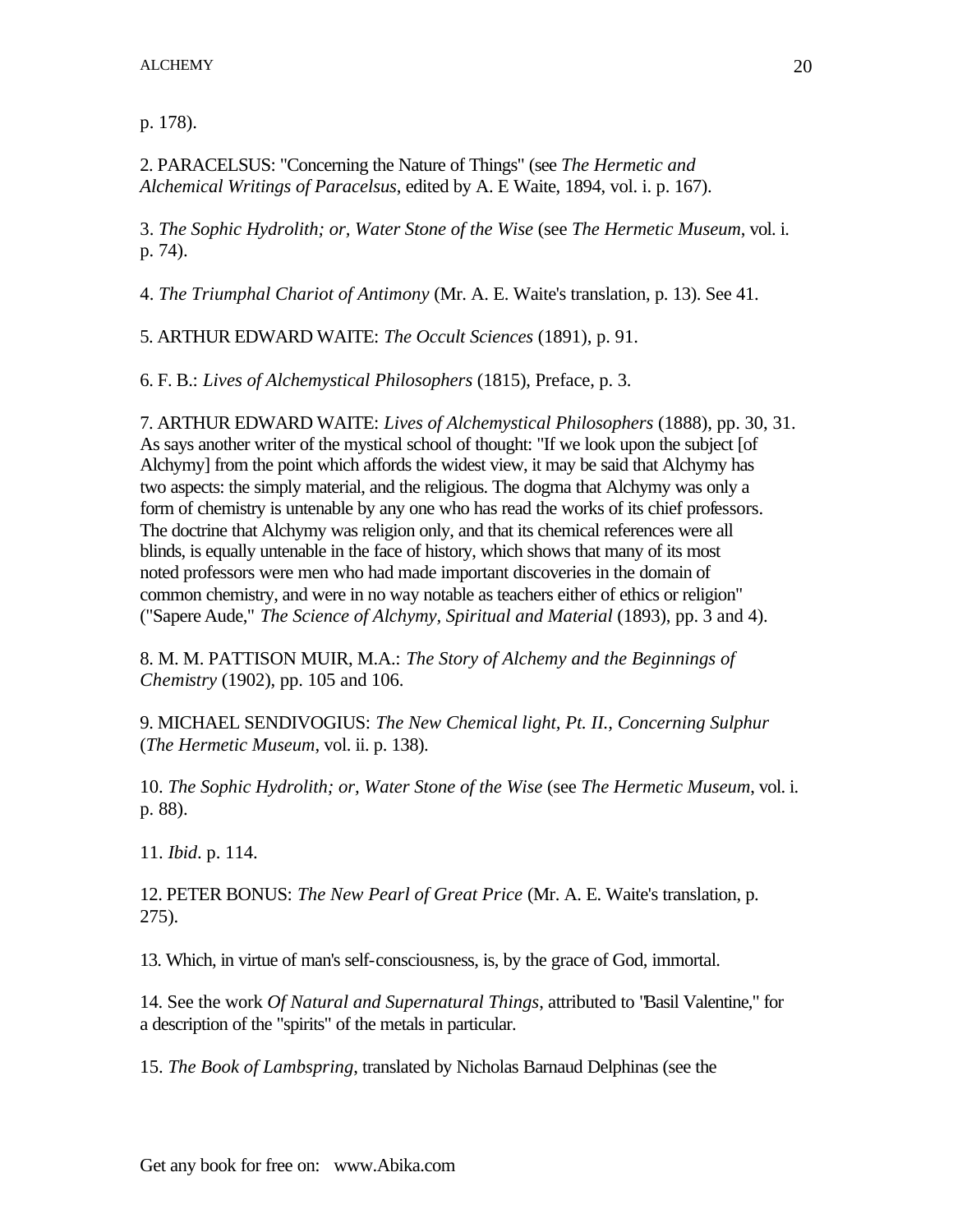*Hermetic Museum*, vol. i. p. 277). This work contains many other fantastic alchemistic symbolical pictures, amongst the most curious series in alchemistic literature.

*Page 17*

# **Chapter 2**

# **CHAPTER II** -**THE THEORY OF PHYSICAL ALCHEMY**

## **14. Supposed Proofs of Transmutation.**

 It must be borne in mind when reviewing the theories of the alchemists, that there were a number of phenomena known at the time, the superficial examination of which would naturally engender a belief that the transmutation of the metals was a common occurrence. For example, the deposition of copper on iron when immersed in a solution of a copper salt (*e.g*., blue vitriol) was naturally concluded to be a transmutation of iron into copper, $<sup>1</sup>$  although, had the alchemists examined the residual liquid, they would have</sup> found that the two metals had merely exchanged places; and the fact that white and yellow alloys of copper with arsenic and other substances could be produced, pointed to the possibility of transmuting copper into silver and gold. It was also known that if water (and this is true of distilled water which does not contain solid matter in solution) was boiled for some time in a glass flask, some solid, earthy matter was produced; and if water could be transmuted into earth, surely one metal could be

#### *Page 18*

converted into another. $2$  On account of these and like phenomena the alchemists regarded the transmutation of the metals as an experimentally proved fact. Even if they are to be blamed for their superficial observation of such phenomena, yet, nevertheless, their labours marked a distinct advance upon the purely speculative and theoretical methods of the philosophers preceding them. Whatever their faults, the alchemists *were* the forerunners of modern experimental science.

#### **15. The Alchemistic Elements.**

 The alchemists regarded the metals as composite, and granting this, then the possibility of transmutation is only a logical conclusion. In order to understand the theory of the elements held by them we must rid ourselves of any idea that it bears any close resemblance to Dalton's theory of the chemical elements; this is clear from what has been said in the preceding chapter. Now, it is a fact of simple observation that many otherwise different bodies manifest some property in common, as, for instance, combustibility. Properties such as these were regarded as being due to some principle or element common to all bodies exhibiting such properties; thus, combustibility was thought to be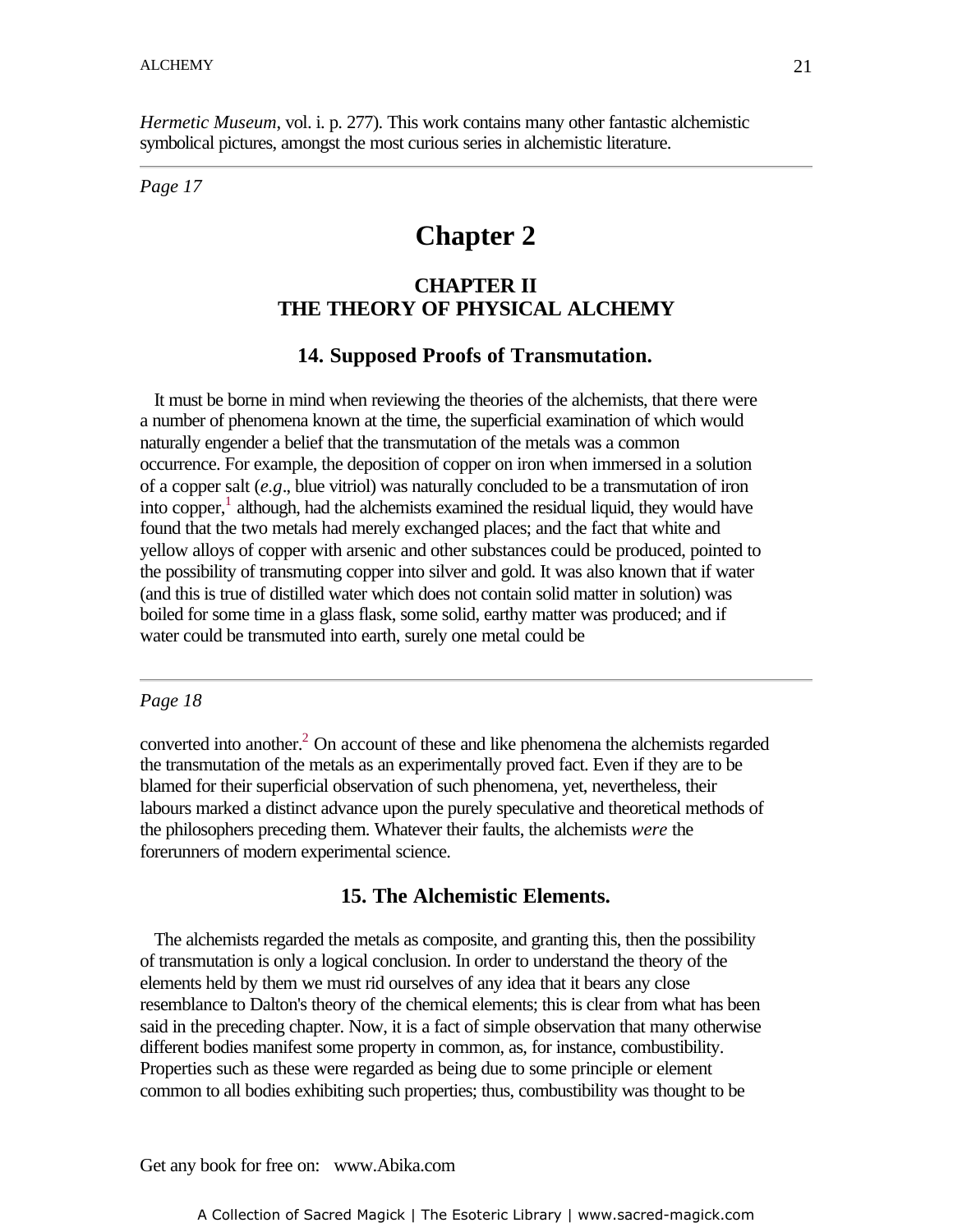due to some elementary principle of combustion -- the "sulphur" of the alchemists and the "phlogiston" of a later period. This is a view which *à priori* appears to be not unlikely; but it is now known that, although there are relations existing between the properties of bodies

#### *Page 19*

and their constituent chemical elements (and also, it should be noted, the relative arrangement of the particles of these elements), it is the less obvious properties which enable chemists to determine the constitution of bodies, and the connection is very far from being of the simple nature imagined by the alchemists.

#### **16. Aristotle's Views regarding the Elements.**

 For the origin of the alchemistic theory of the elements it is necessary to go back to the philosophers preceding the alchemists, and it is not improbable that they derived it from some still older source. It was taught by Empedocles of Agrigent (440 B.C. *circa*), who considered that there were four elements -- earth, water, air, and fire. Aristotle added a fifth, "the ether." These elements were regarded, not as different kinds of matter, but rather as different forms of the one original matter, whereby it manifested different properties. It was thought that to these elements were due the four primary properties of dryness, moistness, warmth, and coldness, each element being supposed to give rise to two of these properties, dryness and warmth being thought to be due to fire, moistness and warmth to air, moistness and coldness to water, and dryness and coldness to earth. Thus, moist and cold bodies (liquids in general) were said to possess these properties in consequence of the aqueous element, and were termed "waters," &c. Also, since these elements were not regarded as different kinds of matter, transmutation was thought to be possible, one being convertible into another, as in the example given above ( 14)

*Page 20*

#### **17. The Sulphur-Mercury Theory.**

 Coming to the alchemists, we find the view that the metals are all composed of two elementary principles -- sulphur and mercury -- in different proportions and degrees of purity, well-nigh universally accepted in the earlier days of Alchemy. By these terms "sulphur" and "mercury," however, must not be understood the common bodies ordinarily designated by these names; like the elements of Aristotle, the alchemistic principles were regarded as properties rather than as substances, though it must be confessed that the alchemists were by no means always clear on this point themselves. Indeed, it is not altogether easy to say exactly what the alchemists did mean by these terms, and the question is complicated by the fact that very frequently they make mention of different sorts of "sulphur" and "mercury." Probably, however, we shall not be far wrong in saying that "sulphur" was generally regarded as the principle of combustion and also of colour,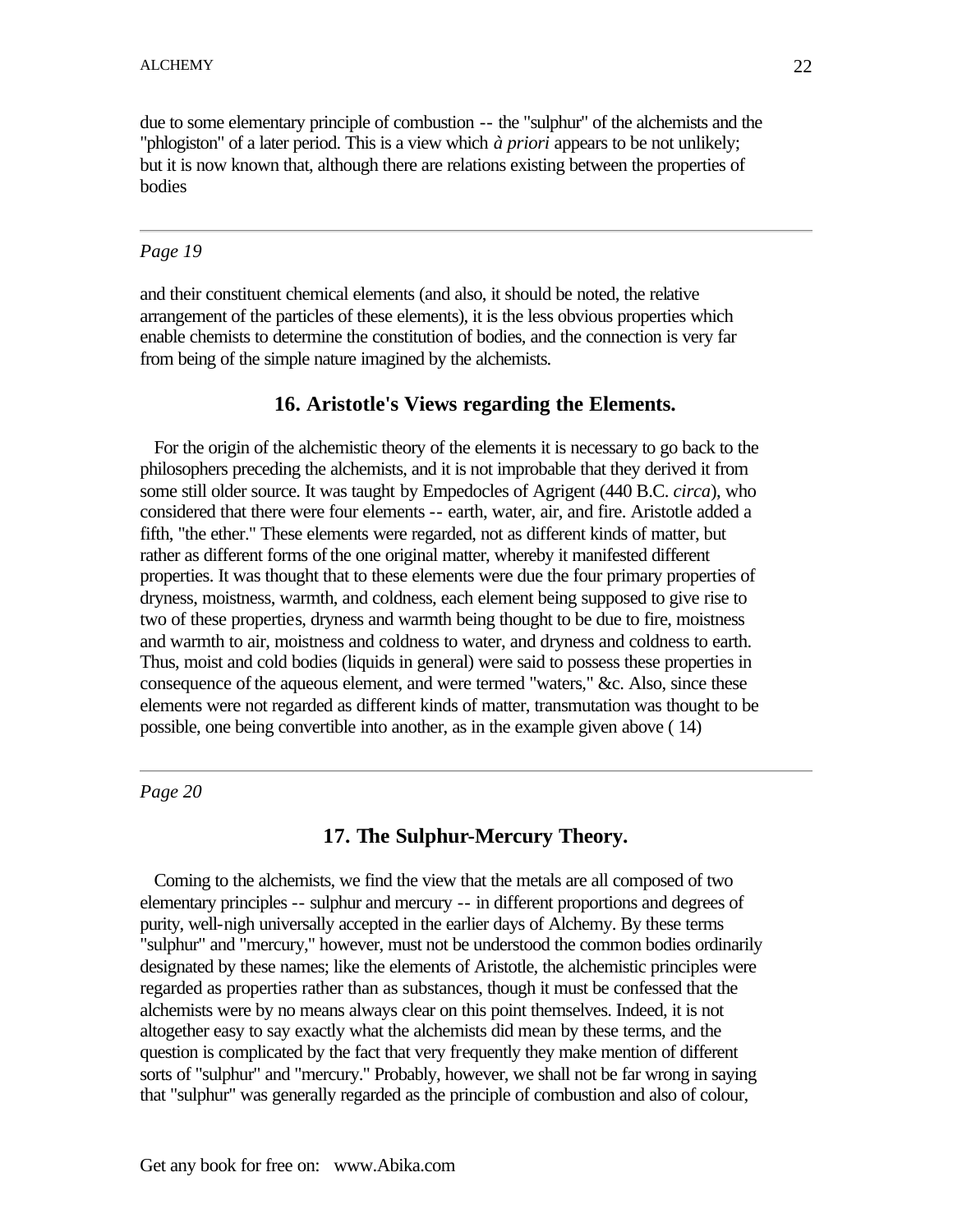and was said to be present on account of the fact that most metals are changed into earthy substances by the aid of fire; and to the "mercury," the metallic principle *par excellence*, was attributed such properties as fusibility, malleability and lustre, which were regarded as characteristic of the metals in general. The pseudo-Geber (see 32) says that "Sulphur is a fatness of the Earth, by temperate Decoction in the Mine of the Earth thickened, until it be hardned{sic} and made dry."<sup>3</sup> He considered an excess of sulphur to be a cause of imperfection in the metals, and he writes

-

#### *Page 21*

that one of the causes of the corruption of the metals by fire "is the Inclusion of a burning Sulphuriety in the profundity of their Substance, diminishing them by Inflamation, and exterminating also into Fume, with extream Consumption, whatsoever Argentvive in them is of good Fixation.<sup>4</sup> He assumed, further, that the metals contained an incombustible as well as a combustible sulphur, the latter sulphur being apparently regarded as an impurity.<sup>5</sup> A later alchemist says that sulphur is "most easily recognised by the vital spirit in animals, the colour in metals, the odour in plants.<sup>'6</sup> Mercury, on the other hand, according to the pseudo-Geber, is the cause of perfection in the metals, and endows gold with its lustre. Another alchemist, quoting Arnold de Villanova, writes: "Quicksilver is the elementary form of all things fusible; for all things fusible, when melted, are changed into it, and it mingles with them because it is of the same substance with them. Such bodies differ from quicksilver in their composition only so far as itself is or is not free from the foreign matter of impure sulphur.<sup> $\sqrt{7}$ </sup> The obtaining of "philosophical mercury," the imaginary virtues of which the alchemists never tired of relating, was generally held to be essential for the attainment of the *magnum opus*. It was commonly thought that it could be prepared from ordinary quicksilver by

#### *Page 22*

purificatory processes, whereby the impure sulphur supposed to be present in this sort of mercury might be purged away.

 The sulphur-mercury theory of the metals was held by such famous alchemists as Roger Bacon, Arnold de Villanova and Raymond Lully. Until recently it was thought to have originated to a great extent with the Arabian alchemist, Geber; but the late Professor Berthelot showed that the works ascribed to Geber, in which the theory is put forward, are forgeries of a date by which it was already centuries old (see 32). Occasionally, arsenic was regarded as an elementary principle (this view is to be found, for example, in the work *Of the Sum of Perfection*, by the pseudo-Geber), but the idea was not general.

#### **18. The Sulphur-Mercury-Salt Theory.**

 Later in the history of Alchemy, the mercury-sulphur theory was extended by the addition of a third elementary principle, salt. As in the case of philosophical sulphur and mercury, by this term was not meant common salt (sodium chloride) or any of those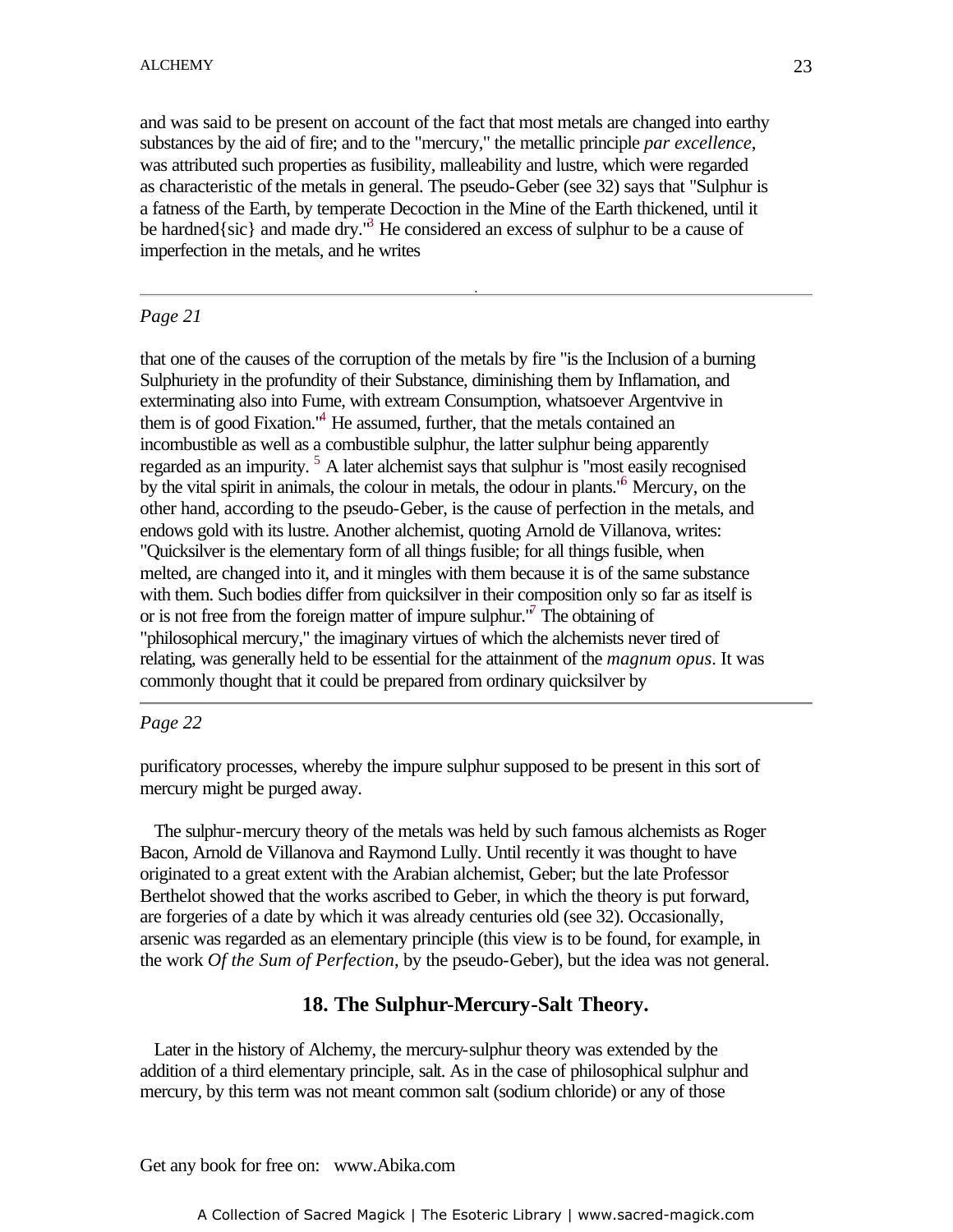substances commonly known as salts. "Salt" was the name given to a supposed basic principle in the metals, a principle of fixity and solidification, conferring the property of resistance to fire. In this extended form, the theory is found in the works of Isaac of Holland and in those attributed to "Basil Valentine," who (see the work *Of Natural and Supernatural Things*) attempts to explain the differences in the properties of the metals as the result of the differences in the proportion of sulphur, salt, and mercury they contain. Thus, copper, which is highly coloured, is said to contain much sulphur, whilst iron

#### *Page 23*

is supposed to contain an excess of salt, &c. The sulphur-mercury-salt theory was vigorously championed by Paracelsus, and the doctrine gained very general acceptance amongst the alchemists. Salt, however, seems generally to have been considered a less important principle than either mercury or sulphur.

 The same germ-idea underlying these doctrines is to be found much later in Stahl's phlogistic theory (eighteenth century), which attempted to account for the combustibility of bodies by the assumption that such bodies all contain "phlogiston" -- the hypothetical principle of combustion (see 72) -- though the concept of "phlogiston" approaches more nearly to the modern idea of an element than do the alchemistic elements or principles. It was not until still later in the history of Chemistry that it became quite evident that the more obvious properties of chemical substances are not specially conferred on them in virtue of certain elements entering into their constitution.

# **19. Alchemistic Elements and Principles.**

 The alchemists combined the above theories with Aristotle's theory of the elements. The latter, namely, earth, air, fire and water, were regarded as more interior, more primary, than the principles, whose source was said to be these same elements. As writes Sendivogius in Part II. of *The New Chemical Light*: "The three Principles of things are produced out of the four elements in the following manner: Nature, whose power is in her obedience to the Will of God, ordained from the very beginning, that the four elements should incessantly act on one another

#### *Page 24*

so, in obedience to her behest, fire began to act on air, and produced Sulphur; air acted on water, and produced Mercury; water, by its action on the earth, produced Salt. Earth, alone, having nothing to act upon, did not produce anything, but became the nurse, or womb, of these three Principles. We designedly speak of three Principles; for though the Ancients mention only two, it is clear that they omitted the third (Salt) not from ignorance, but from a desire to lead the uninitiated astray.<sup>18</sup>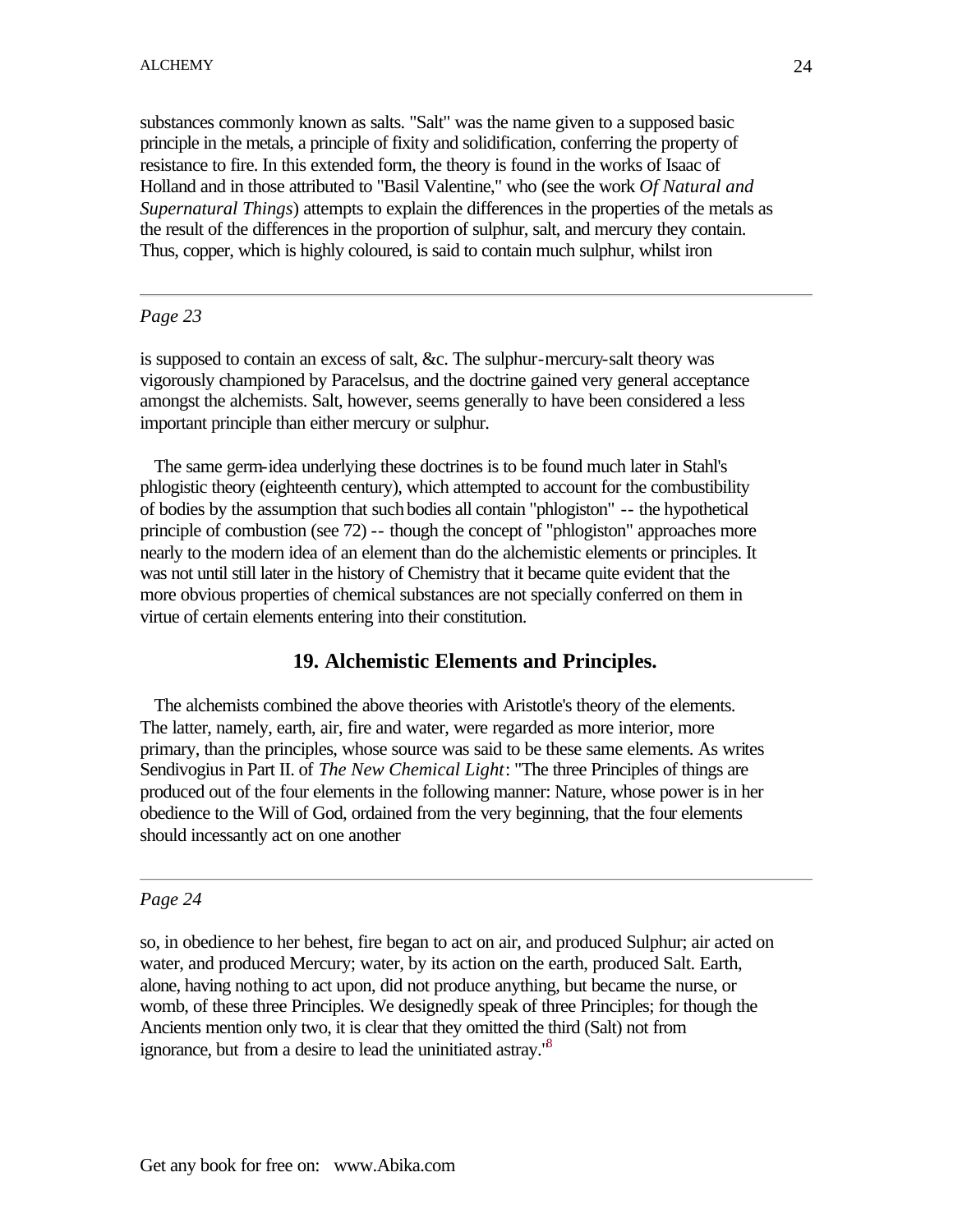Beneath and within all these coverings of outward properties, taught the alchemists, is hidden the secret essence of all material things. ". . . the elements and compounds," writes one alchemist, "in addition to crass matter, are composed of a subtle substance, or intrinsic radical humidity, diffused through the elemental parts, simple and wholly incorruptible, long preserving the things themselves in vigour, and called the Spirit of the World, proceeding from the Soul of the World, the one certain life, filling and fathoming all things, gathering together and connecting all things, so that from the three genera of creatures, Intellectual, Celestial, and Corruptible, there is formed the One Machine of the whole world. $\theta$  It is hardly necessary to point out how nearly this approaches modern views regarding the Ether of Space.

*Page 25*

#### **20. The Growth of the Metals.**

 The alchemists regarded the metals as growing in the womb of the earth, and a knowledge of this growth as being of very great importance. Thomas Norton (who, however, contrary to the generality of alchemists, denied that metals have seed and that they grow in the sense of multiply) says: --

"*Mettals* of kinde grow lowe under ground, For above erth rust in them is found; Soe above erth appeareth corruption, Of mettalls, and in long tyme destruction, Whereof noe Cause is found in this Case, Buth that above Erth thei be not in their place Contrarie places to nature causeth strife As Fishes out of water losen their Lyfe: And Man, with Beasts, and Birds live in ayer, But Stones and Mineralls under Erth repaier." 10

 Norton here expresses the opinion, current among the alchemists, that each and every thing has its own peculiar environment natural to it; a view controverted by Robert Boyle ( 71). So firm was the belief in the growth of metals, that mines were frequently closed for a while in order that the supply of metal might be renewed. The fertility of Mother Earth forms the subject of one of the illustrations in *The Twelve Keys* of "Basil Valentine" (see 41), We reproduce it in plate 3, fig. A. Regarding this subject, the author writes: "The quickening power of the earth produces all things that grow forth from it, and he who says that the earth has no life makes

*Page 26*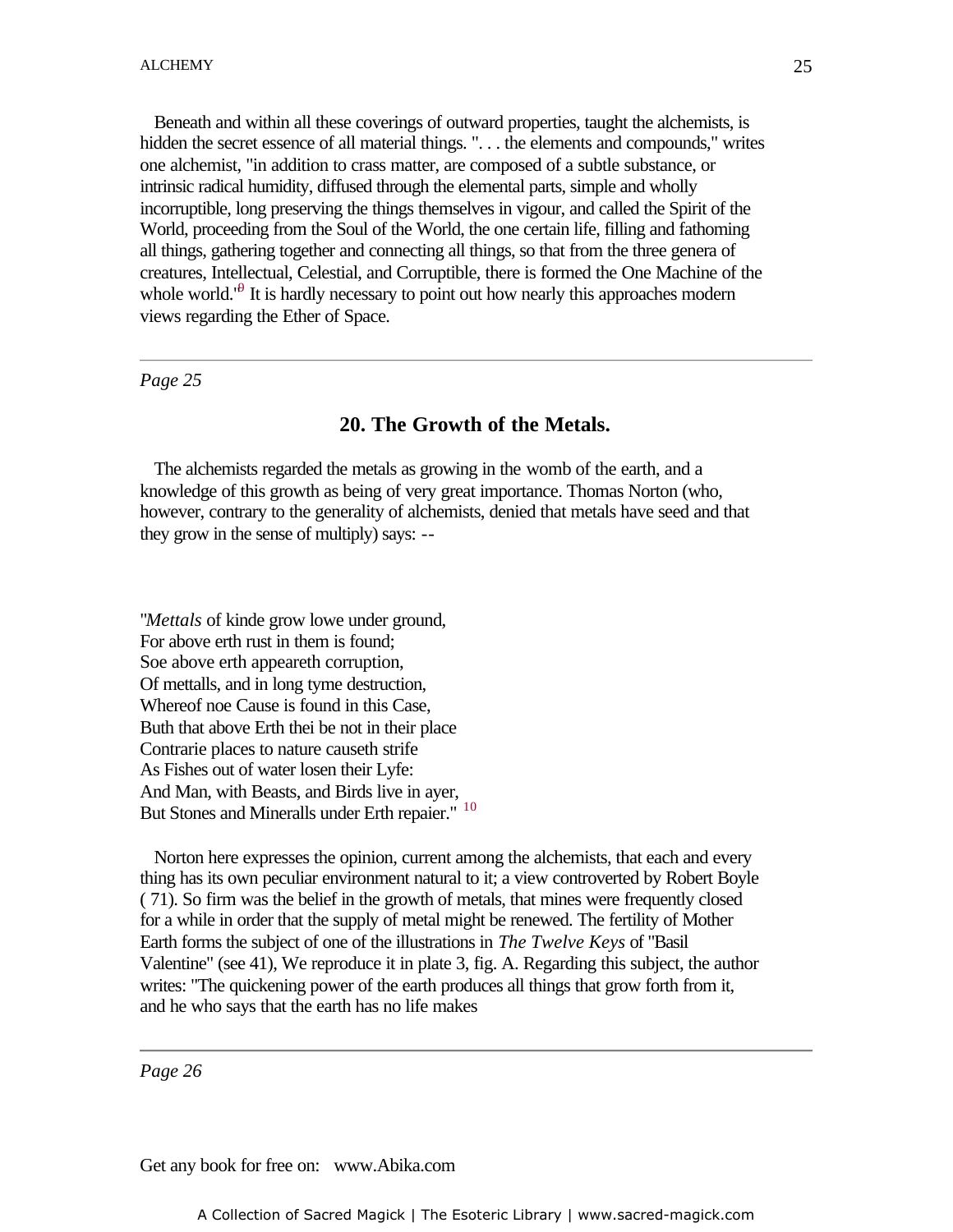a statement which is flatly contradicted by the most ordinary facts. For what is dead cannot produce life and growth, seeing that it is devoid of the quickening spirit. This spirit is the life and soul that dwell in the earth, and are nourished by heavenly and sidereal influences. For all herbs, trees, and roots, and all metals and minerals, receive their growth and nutriment from the spirit of the earth, which is the spirit of life. This spirit is itself fed by the stars, and is thereby rendered capable of imparting nutriment to all things that grow, and of nursing them as a mother does her child while it is yet in the womb. The minerals are hidden in the womb of the earth, and nourished by her with the spirit which she receives from above.

 "Thus the power of growth that I speak of is imparted not by the earth, but by the lifegiving spirit that is in it. If the earth were deserted by this spirit, it would be dead, and no longer able to afford nourishment to anything. For its sulphur or richness would lack the quickening spirit without which there can be neither life nor growth. $"$ <sup>11</sup>

#### **21. Alchemy and Astrology.**

 The idea that the growth of each metal was under the influence of one of the heavenly bodies (a theory in harmony with the alchemistic view of the unity of the Cosmos), was very generally held by the alchemists; and in consequence thereof, the metals were often referred to by the names or astrological symbols of their peculiar planets. These particulars are shown in the following table: --



# **PLATE 3.A. SYMBOLICAL ILLUSTRATION Representing the Fertility of the Earth**



# **PLATE 3.B. SYMBOLICAL ILLUSTRATION**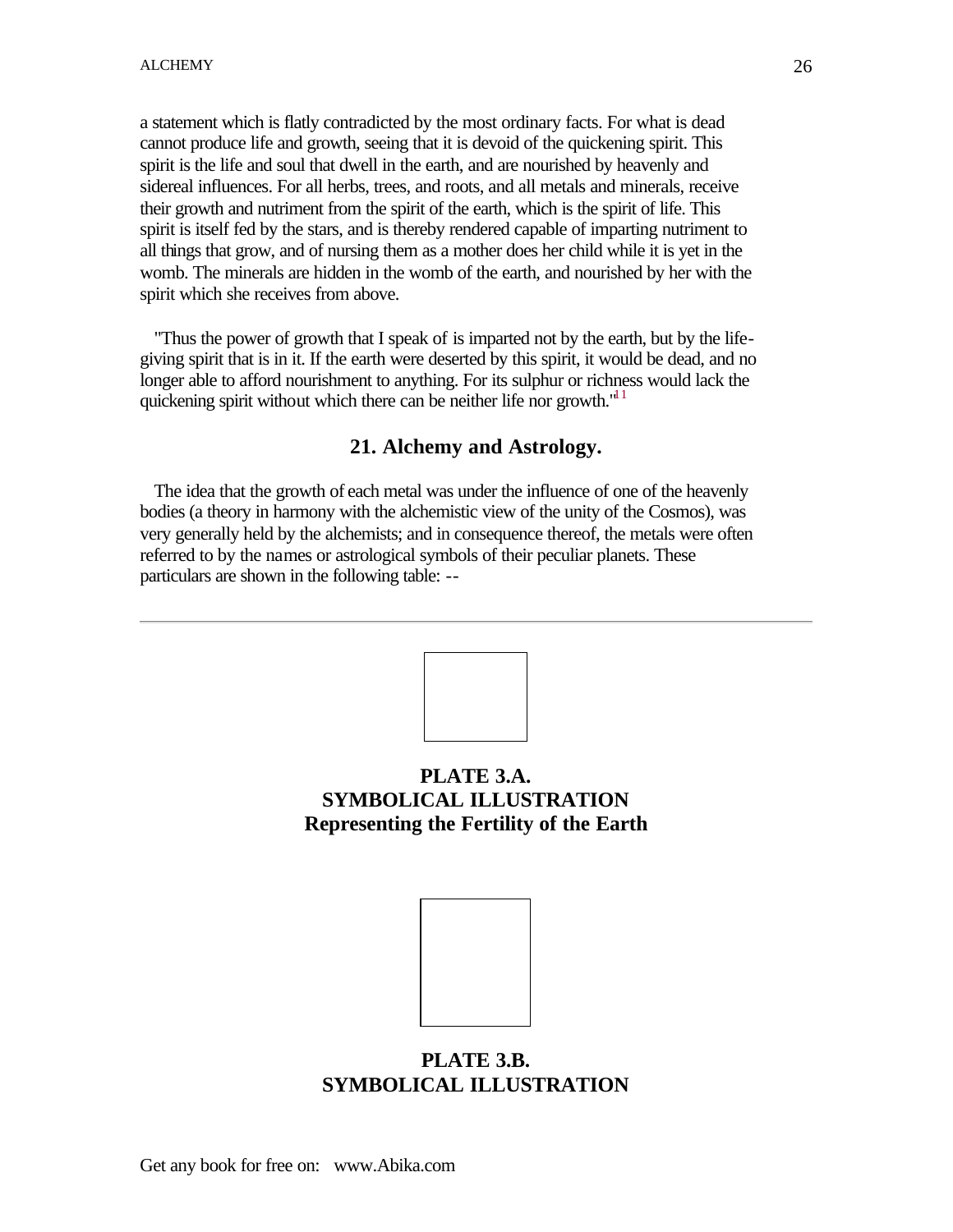# **Representing the Amalgamation of Gold with Mercury (See page 33.)**

-

#### *Page 27*

| Metals.         | Planets, $&c.$ <sup>12</sup> | Symbols. |
|-----------------|------------------------------|----------|
| Gold            | Sun                          |          |
| Silver          | Moon                         |          |
| Mercury Mercury |                              |          |
| Copper          | Venus                        |          |
| Iron            | <b>Mars</b>                  |          |
| Tin             | Jupiter                      |          |
| Lead            | Saturn                       |          |

Moreover, it was thought by some alchemists that a due observance of astrological conditions was necessary for successfully carrying out important alchemistic experiments.

#### **22. Alchemistic View of the Nature of Gold.**

 The alchemists regarded gold as the most perfect metal, silver being considered more perfect than the rest. The reason of this view is not difficult to understand: gold is the most beautiful of all the metals, and it retains its beauty without tarnishing; it resists the action of fire and most corrosive liquids, and is unaffected by sulphur; it was regarded, as we have pointed out above (see 9), as symbolical of the regenerate man. Silver, on the other hand, is, indeed, a beautiful metal which wears well in a pure atmosphere and resists the action of fire; but it is attacked by certain corrosives (e.g., *aqua fortis* or nitric acid) and also by sulphur. Through all the metals, from the one seed, Nature, according to the

#### *Page 28*

alchemists, works continuously up to gold; so that, in a sense, all other metals are gold in the making; their existence marks the staying of Nature's powers; as "Eirenæus Philalethes" says: "All metallic seed is the seed of gold; for gold is the intention of Nature in regard to all metals. If the base metals are not gold, it is only through some accidental hindrance; they are all potentially gold." <sup>13</sup> Or, as another alchemist puts it: "Since . . . the substance of the metals is *one*, and common to all, and since this substance is (either at once, or after laying aside in course of time the foreign and evil sulphur of the baser metals by a process of gradual digestion) changed by the virtue of its own indwelling sulphur into GOLD, which is the goal of all the metals, and the true intention of Nature --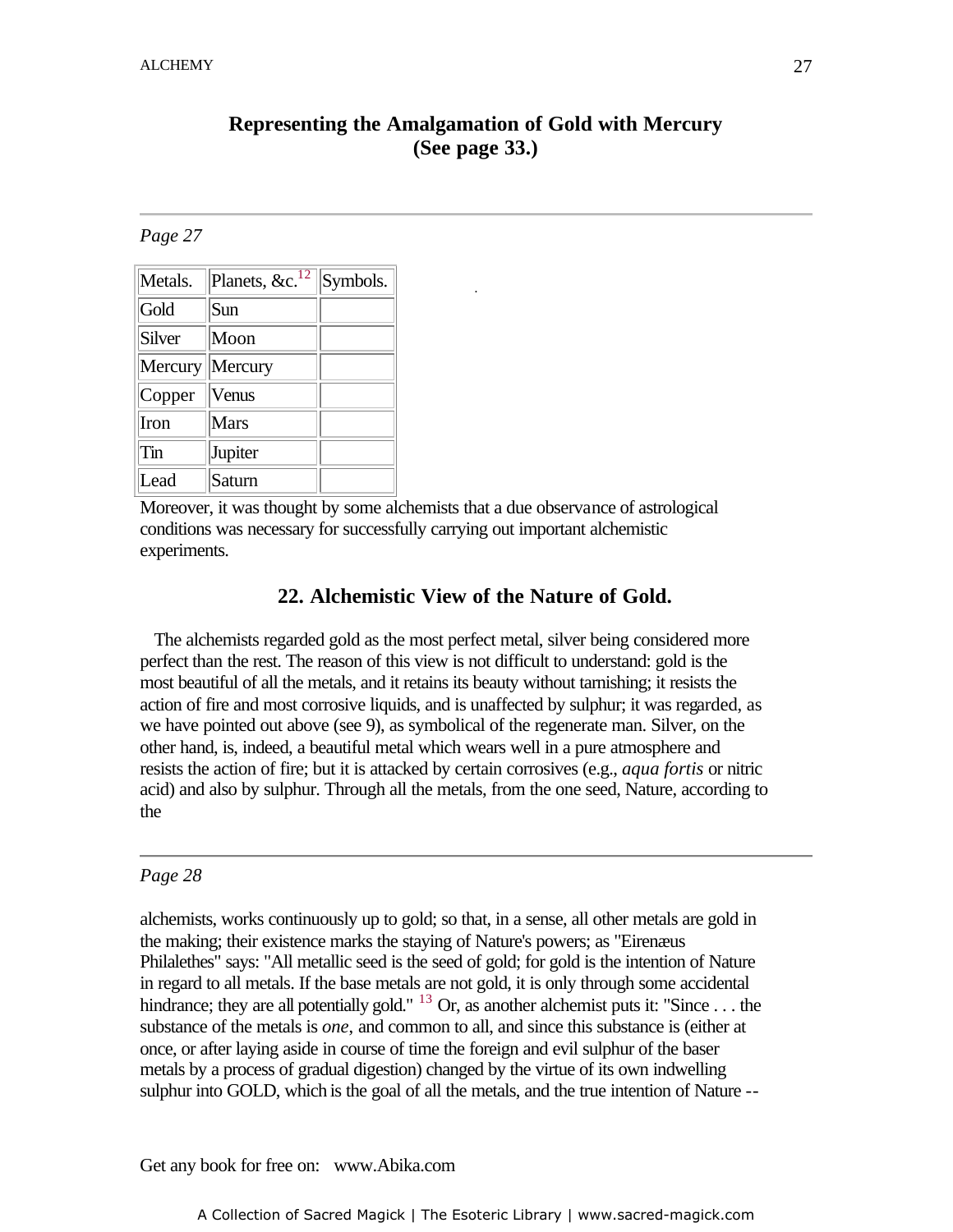we are obliged to admit, and freely confess that in the mineral kingdom, as well as in the vegetable and animal kingdoms, Nature seeks and demands a gradual attainment of perfection, and a gradual approximation to the highest standard of purity and excellence." Such was the alchemistic view of the generation of the metals; a theory which is admittedly crude, but which, nevertheless, contains the germ of a great principle of the utmost importance, namely, the idea that all the varying forms of matter are evolved from some one primordial stuff -- a principle of which chemical science lost sight for awhile, for its validity was unrecognised by Dalton's Atomic Theory (at least, as enunciated by him),

#### *Page 29*

but which is being demonstrated, as we hope to show hereinafter, by recent scientific research. The alchemist was certainly a fantastic evolutionist, but he *was* an evolutionist, and, moreover, he did not make the curious and paradoxical mistake of regarding the fact of evolution as explaining away the existence of God -- the alchemist recognised the hand of the Divine in nature -- and, although, in these days of modern science, we cannot accept his theory of the growth of metals, we can, nevertheless, appreciate and accept the fundamental germ-idea underlying it.

#### **23. The Philosopher's Stone.**

 The alchemist strove to assist Nature in her gold-making, or, at least, to carry out her methods. pseudo-Geber taught that the imperfect metals were to be perfected or cured by the application of "medicines." Three forms of medicines were distinguished; the first bring about merely a temporary change, and the changes wrought by the second class, although permanent, are not complete. "A Medicine of the third Order," he writes, "I call every Preparation, which, when it comes to Bodies, with its projection, takes away all Corruption, and perfects them with the Difference of all Compleatment. But this is one only." <sup>15</sup> This, the true medicine that would produce a real and permanent transmutation is the **Philosopher's Stone**, the Masterpiece of alchemistic art. Similar views were held by all the alchemists, though some of them taught that it was necessary first of all to reduce the metals to their first

#### *Page 30*

substance. Often, two forms of the Philosopher's Stone were distinguished, or perhaps we should say, two degrees of perfection in the one Stone; that for transmuting the "imperfect" metals into silver being said to be white, the stone or "powder of projection" for gold being said to be of a red colour. In other accounts (see Chapter V.) the medicine is described as of a pale brimstone hue.

 Most of the alchemists who claimed knowledge of the Philosopher's Stone or the *materia prima* necessary for its preparation, generally kept its nature most secret, and spoke only in the most enigmatical and allegorical language, the majority of their recipes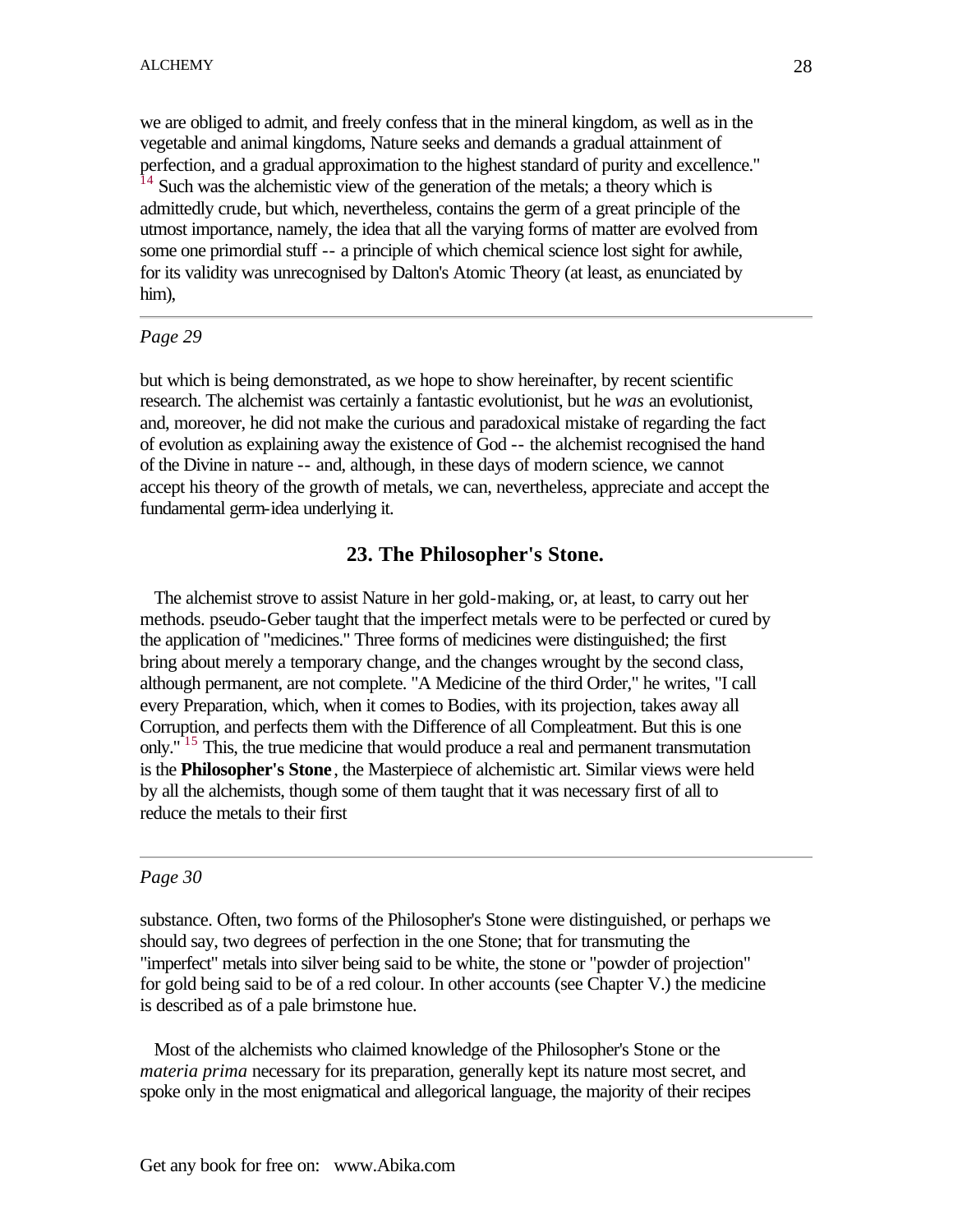containing words of unknown meaning. In some cases gold or silver, as the case may be, was employed in preparing the "medicine"; and, after projection had been made, this was, of course, obtained again in the metallic form, the alchemist imagining that a transmutation had been effected. In the case of the few other recipes that are intelligible, the most that could be obtained by following out their instructions is a white or yellow metallic alloy superficially resembling silver or gold.

# **24. The Nature of the Philosopher's Stone.** -

 The mystical as distinguished from the pseudo-practical descriptions of the Stone and its preparation are by far the more interesting of the two. Paracelsus, in his work on *The Tincture of the Philosophers*, tells us that all that is necessary for us to do is to mix and coagulate the "rose-coloured blood from the Lion" and "the gluten from the Eagle," by which he probably meant that we must combine "philosophical sulphur" with "philosophical mercury."

#### *Page 31*

This opinion, that the Philosopher's Stone consists of "philosophical sulphur and mercury" combined so as to constitute a perfect unity, was commonly held by the alchemists, and they frequently likened this union to the conjunction of the sexes in marriage. "Eirenæus Philalethes" tells us that for the preparation of the Stone it is necessary to extract the seed of gold, though this cannot be accomplished by subjecting gold to corrosive liquids, but only by a homogeneous water (or liquid) -- the Mercury of the Sages. In the *Book of the Revelation of Hermes, interpreted by Theophrastus Paracelsus, concerning the Supreme Secret of the World*, the Medicine, which is here, as not infrequently, identified with the alchemistic essence of all things or Soul of the World, is described in the following suggestive language: "This is the Spirit of Truth, which the world cannot comprehend without the interposition of the Holy Ghost, or without the instruction of those who know it. The same is of a mysterious nature, wondrous strength, boundless power.... By Avicenna this Spirit is named the Soul of the World. For, as the Soul moves all the limbs of the Body, so also does this Spirit move all bodies. And as the Soul is in all the limbs of the Body, so also is this Spirit in all elementary created things. It is sought by many and found by few. It is beheld from afar and found near; for it exists in every thing, in every place, and at all times. It has the powers of all creatures; its action is found in all elements, and the qualities of all things are therein, even in the highest perfection . . . it heals all dead and living bodies without other medicine, . . . converts all metallic

#### *Page 32*

bodies into gold, and there is nothing like unto it under Heaven." <sup>16</sup>

#### **25. The Theory of Development.**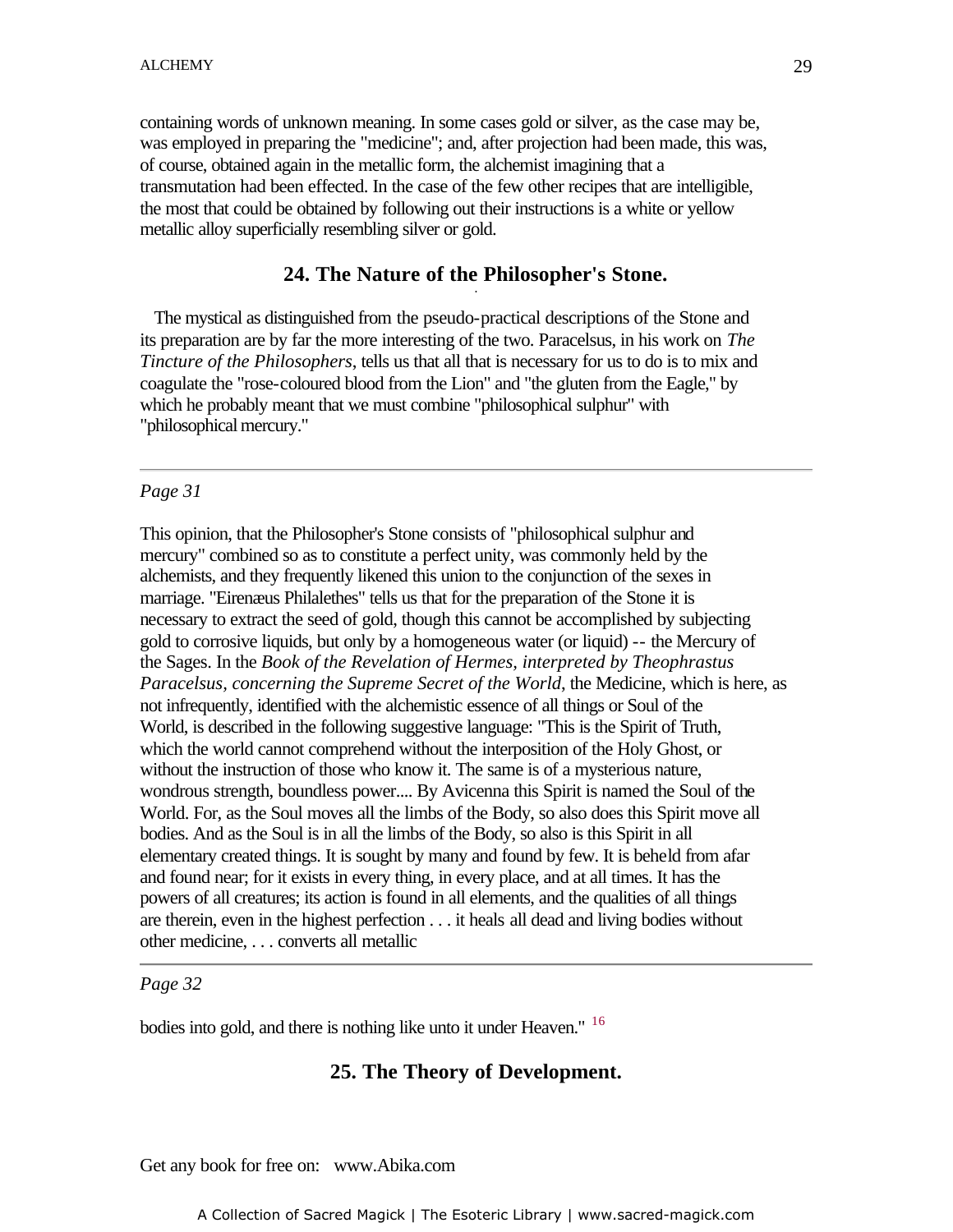From the ascetic standpoint (and unfortunately, most mystics have been somewhat overfond of ascetic ideas), the development of the soul is only fully possible with the mortification of the body; and all true Mysticism teaches that if we would reach the highest goal possible for man -- union with the Divine -- there must be a giving up of our own individual wills, an abasement of the soul before the Spirit. And so the alchemists taught that for the achievement of the *magnum opus* on the physical plane, we must strip the metals of their outward properties in order to develop the essence within. As says Helvetius: " . . the essences of metals are hidden in their outward bodies, as the kernel is hidden in the nut. Every earthly body, whether animal, vegetable, or mineral, is the habitation and terrestrial abode of that celestial spirit, or influence, which is its principle of life or growth. The secret of Alchemy is the destruction of the body, which enables the Artist to get at, and utilise for his own purposes, the living soul."<sup>17</sup> This killing of the outward nature of material things was to be brought about by the processes of putrefaction and decay; hence the reason why such processes figure so largely in alchemistic recipes for the preparation of the "Divine Magistery."



# **PLATE 4.A. SYMBOLICAL ILLUSTRATION Representing the Coction of Gold Amalgam in a Closed Vessel**



*Page 33*

It must be borne in mind, however, that the alchemists used the terms "putrefaction" and "decay" rather indiscriminately, applying them to chemical processes which are no longer regarded as such. Pictorial symbols of death and decay representative of such processes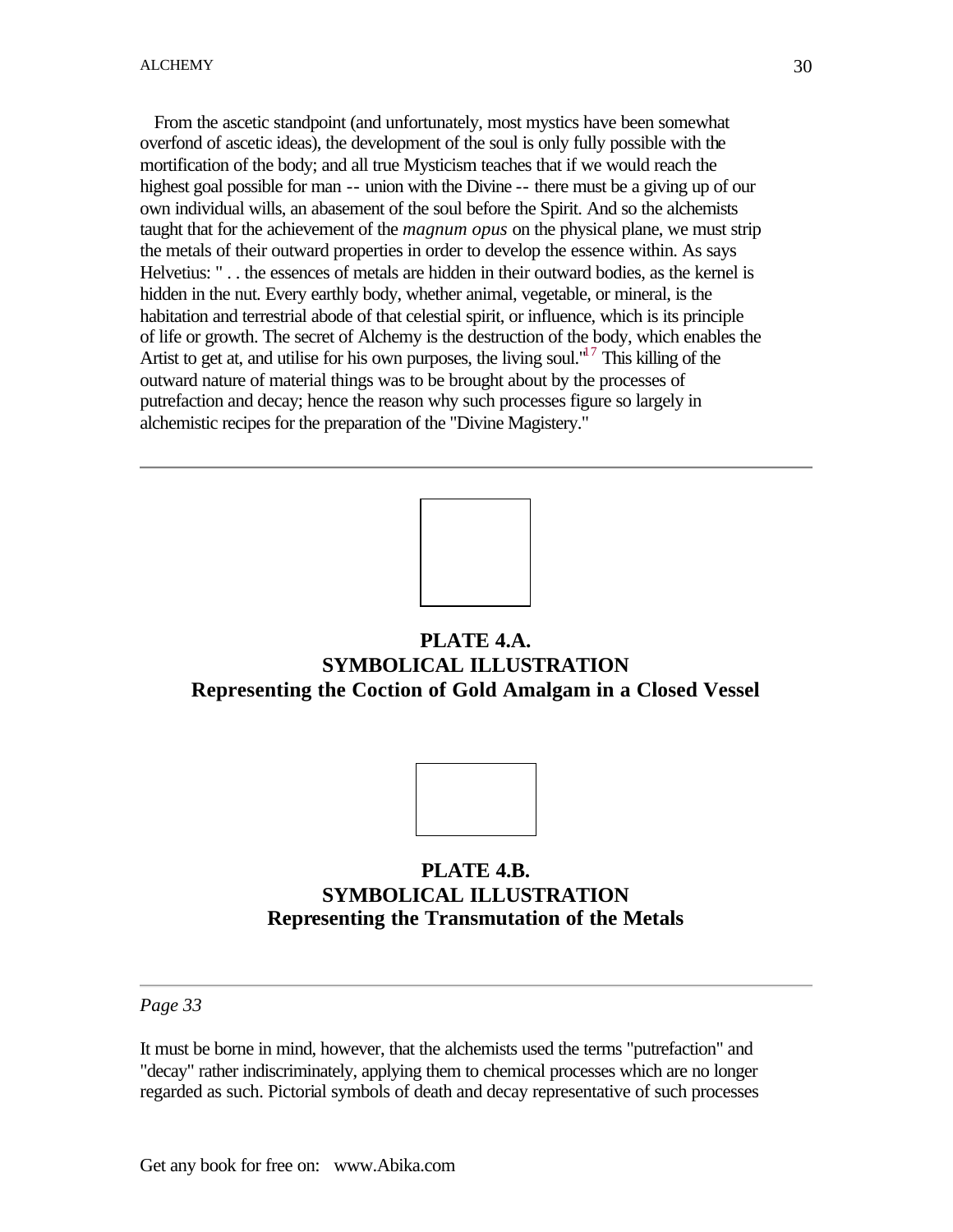are to be found in several alchemistic books. There is a curious series of pictures in *A Form and Method of Perfecting Base Metals*, by Janus Lacinus, the Calabrian (a short tract prefixed to *The New Pearl of Great Price* by Peter Bonus -- see 39), of which we show three examples in plates 3 and 4. In the first picture of the series (not shown here) we enter the palace of the king (gold) and observe him sitting crowned upon his throne, surrounded by his son (mercury) and five servants (silver, copper, tin, iron and lead). In the next picture (plate 3, fig. B), the son, incited by the servants, kills his father; and, in the third, he catches the blood of his murdered parent in his robes; whereby we understand that an amalgam of gold and mercury is to be prepared, the gold apparently disappearing or dying, whilst the mercury is coloured thereby. The next picture shows us a grave being dug, *i.e*., a furnace is to be made ready. In the fifth picture in the series, the son "thought to throw his father into the grave, and to leave him there; but . . . both fell in together"; and in the sixth, picture (plate 4, fig. A), we see the son being prevented from escaping, both son and father being left in the grave to decay. Here we have instructions in symbolical form to place the amalgam in a sealed vessel in the furnace and to allow it to remain there until some change is observed. So the allegory

#### *Page 34*

proceeds. Ultimately the father is restored to life, the symbol of resurrection being (as might be expected) of frequent occurrence in alchemistic literature. By this resurrection we understand that the gold will finally be obtained in a pure form. Indeed, it is now the "great medicine" and, in the last picture of the series (plate 4, fig. B), the king's son and his five servants are all made kings in virtue of its powers.

#### **26. The Powers of the Philosopher's Stone.**

 The alchemists believed that a most minute proportion of the Stone projected upon considerable quantities of heated mercury, molten lead, or other "base" metal, would transmute practically the whole into silver or gold. This claim of the alchemists, that a most minute quantity of the Stone was sufficient to transmute considerable quantities of "base" metal, has been the object of much ridicule. Certainly, some of the claims of the alchemists (understood literally) are out of all reason; but on the other hand, the disproportion between the quantities of Stone and transmuted metal cannot be advanced as an *à priori* objection to the alchemists' claims, inasmuch that a class of chemical reactions (called "catalytic") is known, in which the presence of a small quantity of some appropriate form of matter -- the catalyst -- brings about a chemical change in an indefinite quantity of some other form or forms; thus, for example, cane-sugar in aqueous solution is converted into two other sugars by the action of small quantities of acid; and sulphur-dioxide and oxygen, which will not combine under ordinary conditions, do so readily in the presence of a small quantity

#### *Page 35*

of platinized asbestos, which is obtained unaltered after the reaction is completed and

Get any book for free on: www.Abika.com

A Collection of Sacred Magick | The Esoteric Library | www.sacred-magick.com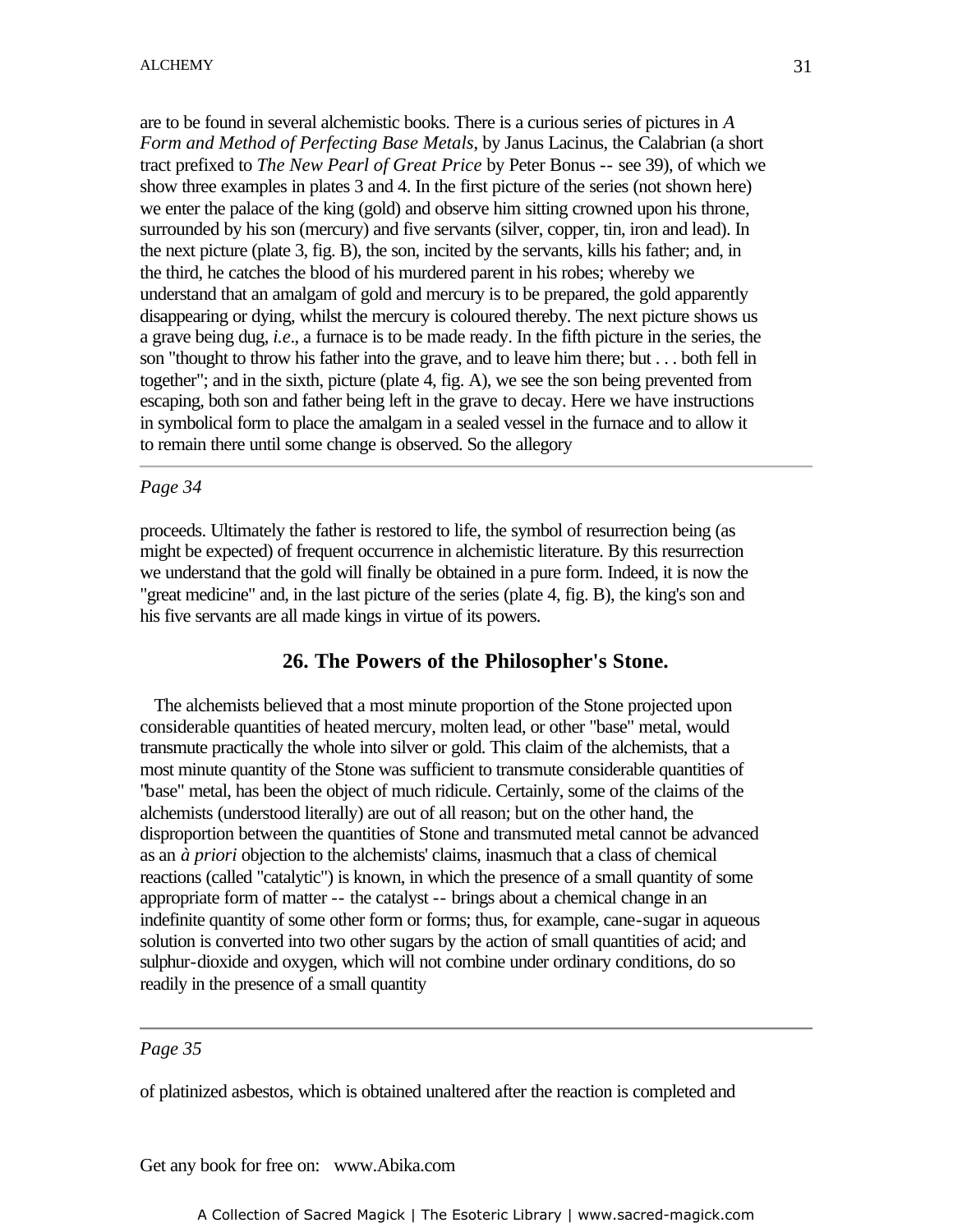may be used over and over again (this process is actually employed in the manufacture of sulphuric acid or oil of vitriol). However, whether any such catalytic transmutation of the chemical "elements" is possible is merely conjecture.

# **27. The Elixir of Life.**

 The Elixir of Life, which was generally described as a solution of the Stone in spirits of wine, or identified with the Stone itself, could be applied, so it was thought, under certain conditions to the alchemist himself, with an entirely analogous result, *i.e*., it would restore him to the flower of youth. The idea, not infrequently attributed to the alchemists, that the Elixir would endow one with a life of endless duration on the material plane is not in strict accord with alchemistic analogy. From this point of view, the effect of the Elixir is physiological perfection, which, although ensuring long life, is not equivalent to endless life on the material plane. "The Philosophers' Stone," says Paracelsus, "purges the whole body of man, and cleanses it from all impurities by the introduction of new and more youthful forces which it joins to the nature of man."<sup>18</sup> And in another work expressive of the opinions of the same alchemist, we read: ". . . there is nothing which might deliver the mortal body from death; but there is One Thing which may postpone decay, renew youth, and prolong short human

#### *Page 36*

life  $\dots$  <sup>19</sup> In the theory that a solution of the Philosopher's Stone (which, it must be remembered, was thought to be of a species with gold) constituted the *Elixir Vitæ*, can be traced, perhaps, the idea that gold in a potable form was a veritable cure-all: in the latter days of Alchemy any yellow-coloured liquid was foisted upon a credulous public as a medicinal preparation of gold.

#### **28. The Practical Methods of the Alchemists.**

 We will conclude this chapter with some few remarks regarding the practical methods of the alchemists. In their experiments, the alchemists worked with very large quantities of material compared with what is employed in chemical researches at the present day. They had great belief in the efficacy of time to effect a desired change in their substances, and they were wont to repeat the same operation (such as distillation, for example) on the same material over and over again; which demonstrated their unwearied patience, even if it effected little towards the attainment of their end. They paid much attention to any changes of colour they observed in their experiments, and many descriptions of supposed methods to achieve the *magnum opus* contain detailed directions as to the various changes of colour which must be obtained in the material operated upon if a successful issue to the experiment is desired. $^{20}$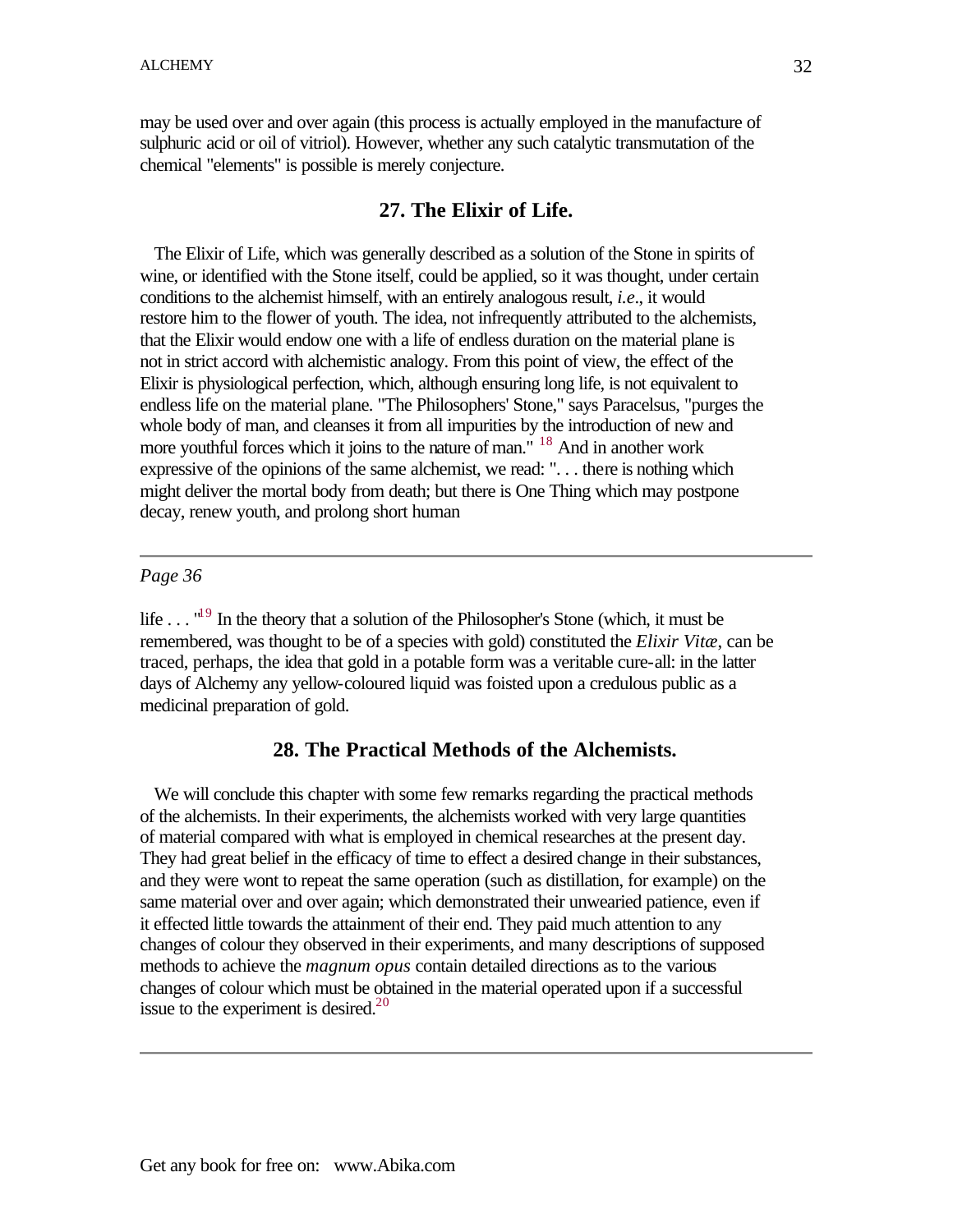

# **PLATE 5. ALCHEMISTIC APPARATUS A and B.** -**-- Two forms of the apparatus for Sublimation**

#### *Page 37*

In plates 5 and 6 we give illustrations of some characteristic pieces of apparatus employed by the alchemists. Plate 5, fig. A, and plate 6, fig. A, are from a work known as *Alchemiae Gebri* (1545); plate 5, fig. B, is from Glauber's work on Furnaces (1651); and plate 6, fig. B, is from a work by Dr. John French entitled *The Art of Distillation* (1651).

#### *Page 38*

The first figure shows us a furnace and alembics. The alembic proper is a sort of stillhead which can be luted on to a flask or other vessel, and was much used for distillations. In the present case, however, the alembics are employed in conjunction with apparatus for subliming difficultly volatile substances. Plate 5, fig. B, shows another apparatus for sublimation, consisting of a sort of oven, and three detachable upper chambers, generally called aludels. In both forms of apparatus the vapours are cooled in the upper part of the vessel, and the substance is deposited in the solid form, being thereby purified from less volatile impurities. Plate 6, fig. A, shows an athanor (or digesting furnace) and a couple of digesting vessels. A vessel of this sort was employed for heating bodies in a closed space, the top being sealed up when the substances to be operated upon had been put inside, and the vessel heated in ashes in an athanor, a uniform temperature being maintained. The pelican, illustrated in plate 6, fig. B, was used for a similar purpose, the two arms being added in the idea that the vapours would be circulated thereby.

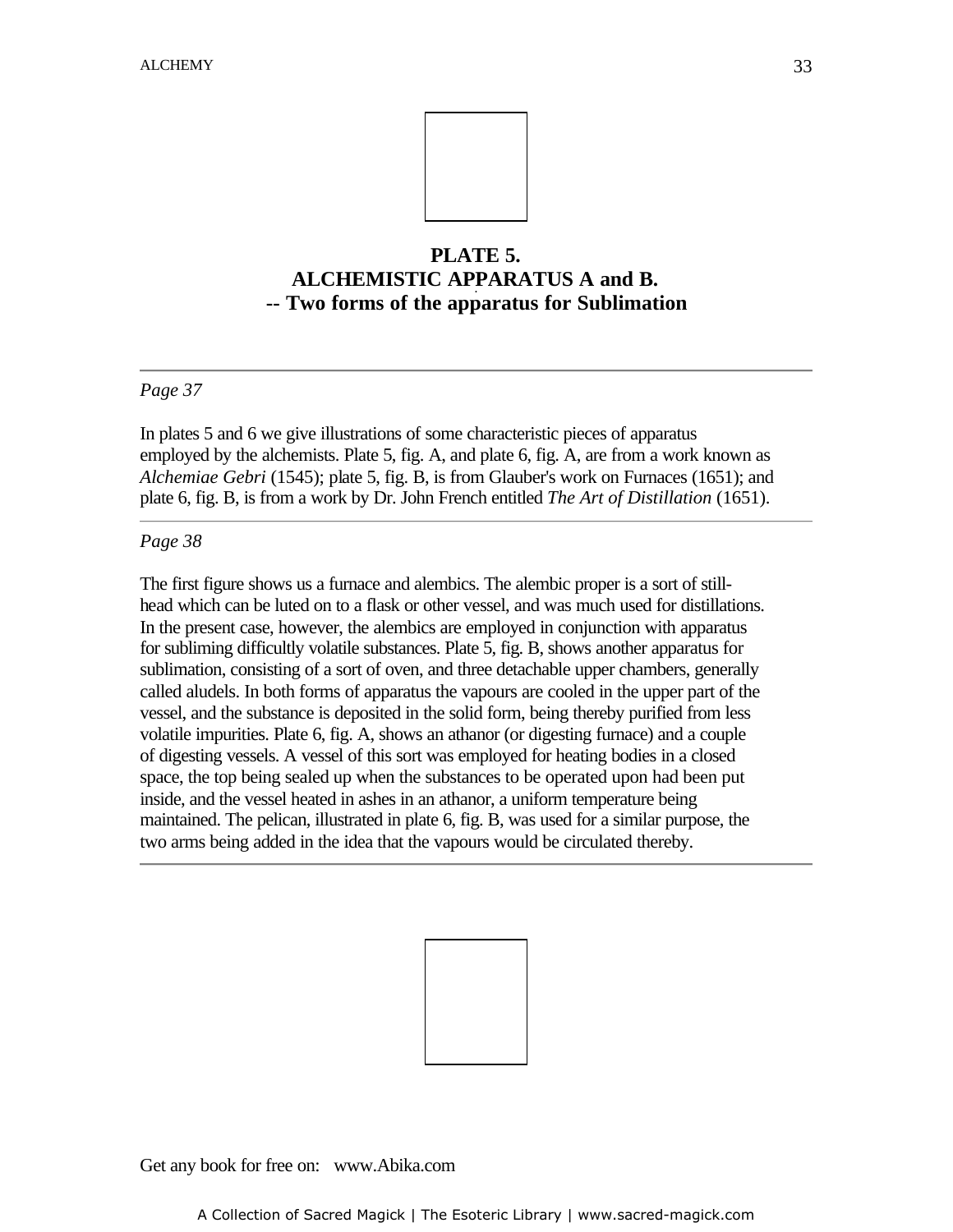# **PLATE 6. ALCHEMISTIC APPARATUS: A. -- An Athanor. B. -- A Pelican**

1. Cf. *The Golden Tract concerning the Stone of the Philosophers* (*The Hermetic Museum*, vol. i. p. 25).

2. Lavoisier (eighteenth century) proved this apparent transmutation to be due to the action of the water on the glass vessel containing it.

3. *Of the Sum of Perfection* (see *The Works of Geber*, translated by Richard Russel, 1678, pp. 69 and 70).

4. *Of the Sum of Perfection* (see *The Works of Geber*, p. 156).

5. See *The Works of Geber*, p. 160. This view was also held by other alchemists.

6. *The New Chemical Light*, Part II., *Concerning Sulphur* (see *The Hermetic Museum*, vol. ii. p. 151).

7. See *The Golden Tract concerning the Stone of the Philosophers* (*The Hermetic Museum*, vol. i. p. 17).

8. *The New Chemical Light*, Part II., *Concerning Sulphur* (see *The Hermetic Museum*, vol. ii. pp. 142-143).

9. ALEXANDER VON SUCHTEN: *Man, the best and most perfect of God's creatures. A more complete Exposition of this Medical Foundation for the less Experienced Student*. (See BENEDICTUS FIGULUS: *A Golden and Blessed Casket of Nature's Marvels*, translated by A. E. Waite, 1893, pp. 71 and 72.)

10. THOMAS NORTON: *Ordinall of Alchemy* (see *Theatrum Chemicum Britannicum*, edited by Elias Ashmole, 1652, p. 10).

11. "BASIL VALENTINE": *The Twelve Keys* (see *The Hermetic Museum*, vol i. pp. 333- 334).

12. This supposed connection between the metals and planets also played an important part in Talismanic Magic.

13. "EIRENÆUS PHILALETHES": *The Metamorphosis of Metals* (see *The Hermetic Museum*, vol. ii. p. 239).

14. *The Golden Tract Concerning the Stone of the Philosophers* (see *The Hermetic*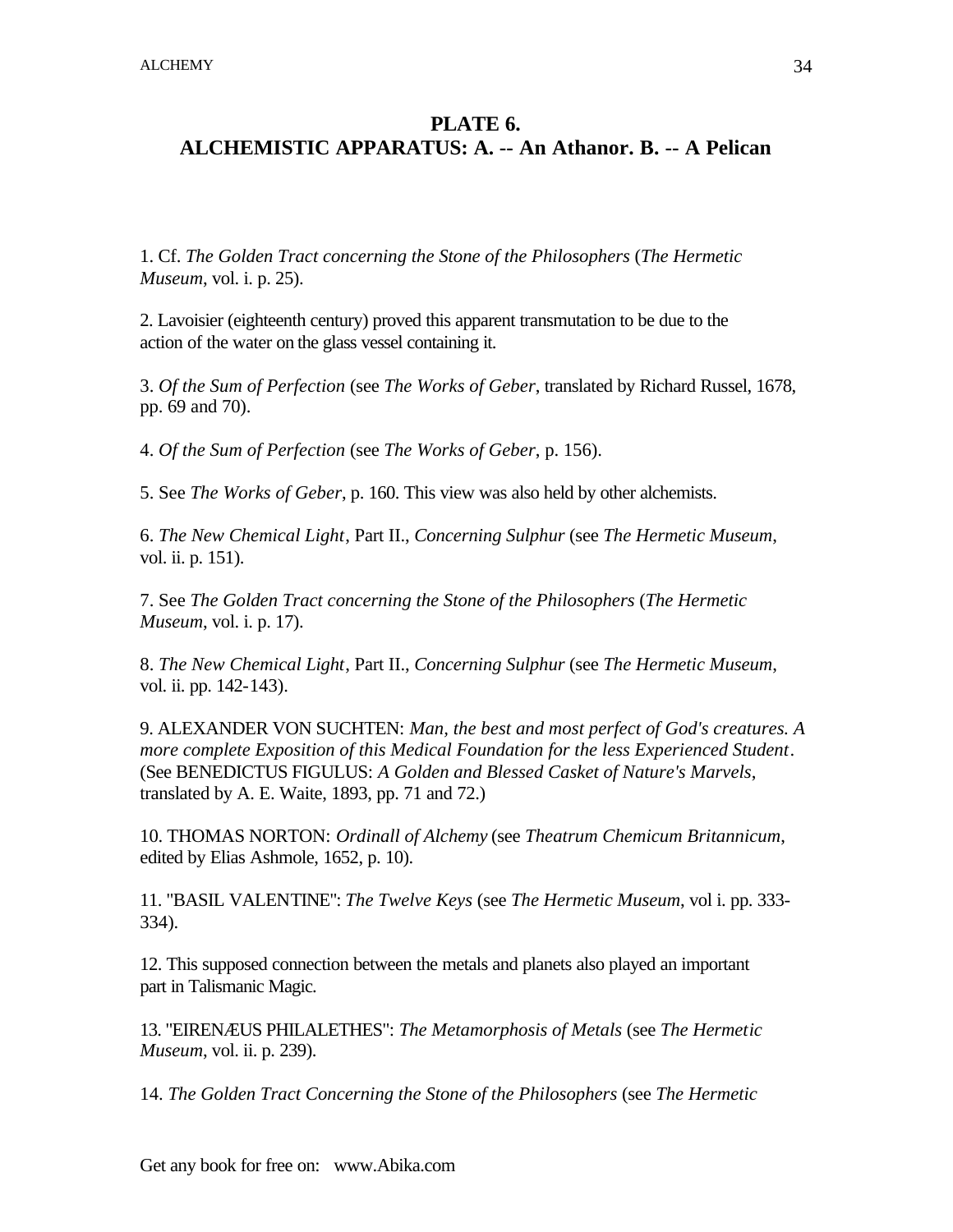*Museum*, vol. i. p. 19).

15. *Of the Sum of Perfection* (see *The Works of Geber*, translated by Richard Russel, 1678, p. 192).

16. See BENEDICTUS FIGULUS: *A Golden and Blessed Casket of Nature's Marvels* (translated by A. E. Waite, 1893, pp. 36, 37, and 41).

17. J. F. HELVETIUS: *The Golden Calf*, ch. iv. (see *The Hermetic Museum*, vol. ii. p. - 298).

18. THEOPHRASTUS PARACELSUS: *The Fifth Book of the Archidoxies* (see *The Hermetic and Alchemical Writings of Paracelsus*, translated by A. E. Waite, 1894, vol. ii. p. 39).

19. *The Book of the Revelation of Hermes, interpreted by Theophrastus Paracelsus, concerning the Supreme Secret of the World*. (See BENEDICTUS FIGULUS: *A Golden Casket of Nature's Marvels*, translated by A. E. Waite, 1893, pp. 33 and 34.)

20. As writes Espagnet in his *Hermetic Arcanum*, canons 64 and 65: "The Means or demonstrative signs are Colours, successively and orderly affecting the matter and its affections and demonstrative passions, whereof there are also three special ones (as critical) to be noted; to these some add a Fourth. The first is black, which is called the Crow's head, because of its extreme blackness, whose crepusculum sheweth the beginning of the action of the fire of nature and solution, and the blackest midnight sheweth the perfection of liquefaction, and confusion of the elements. Then the grain putrefies and is corrupted, that it may be the more apt for generation. The white colour succeedeth the black, wherein is given the perfection of the first degree, and of the White Sulphur. This is called the blessed stone; this Earth is white and foliated, wherein Philosophers do sow their gold. The third is Orange colour, which is produced in the passage of the white to the red, as the middle, and being mixed of both is as the dawn with his saffron hair, a forerunner of the Sun. The fourth colour is Ruddy and Sanguine, which is extracted from the white fire only. Now because whiteness is easily altered by any other colour before day it quickly faileth of its candour. But the deep redness of the Sun perfecteth the work of Sulphur, which is called the Sperm of the male, the fire of the Stone, the King's Crown, and the Son of Sol, wherein the first labour of the workman resteth.

"Besides these decretory signs which firmly inhere in the matter, and shew its essential mutations, almost infinite colours appear, and shew themselves in vapours, as the Rainbow in the clouds, which quickly pass away and are expelled by those that succeed, more affecting the air than the earth: the operator must have a gentle care of them, because they are not permanent, and proceed not from the intrinsic disposition of the matter, but from the fire painting and fashioning everything after its pleasure, or casually by heat in slight moisture" (see *Collectanea Hermetica*, edited by W. Wynn Westcott, vol. i., 1893, pp. 28 and 29). Very probably this is not without a mystical meaning as well as a supposed application in the preparation of the physical Stone.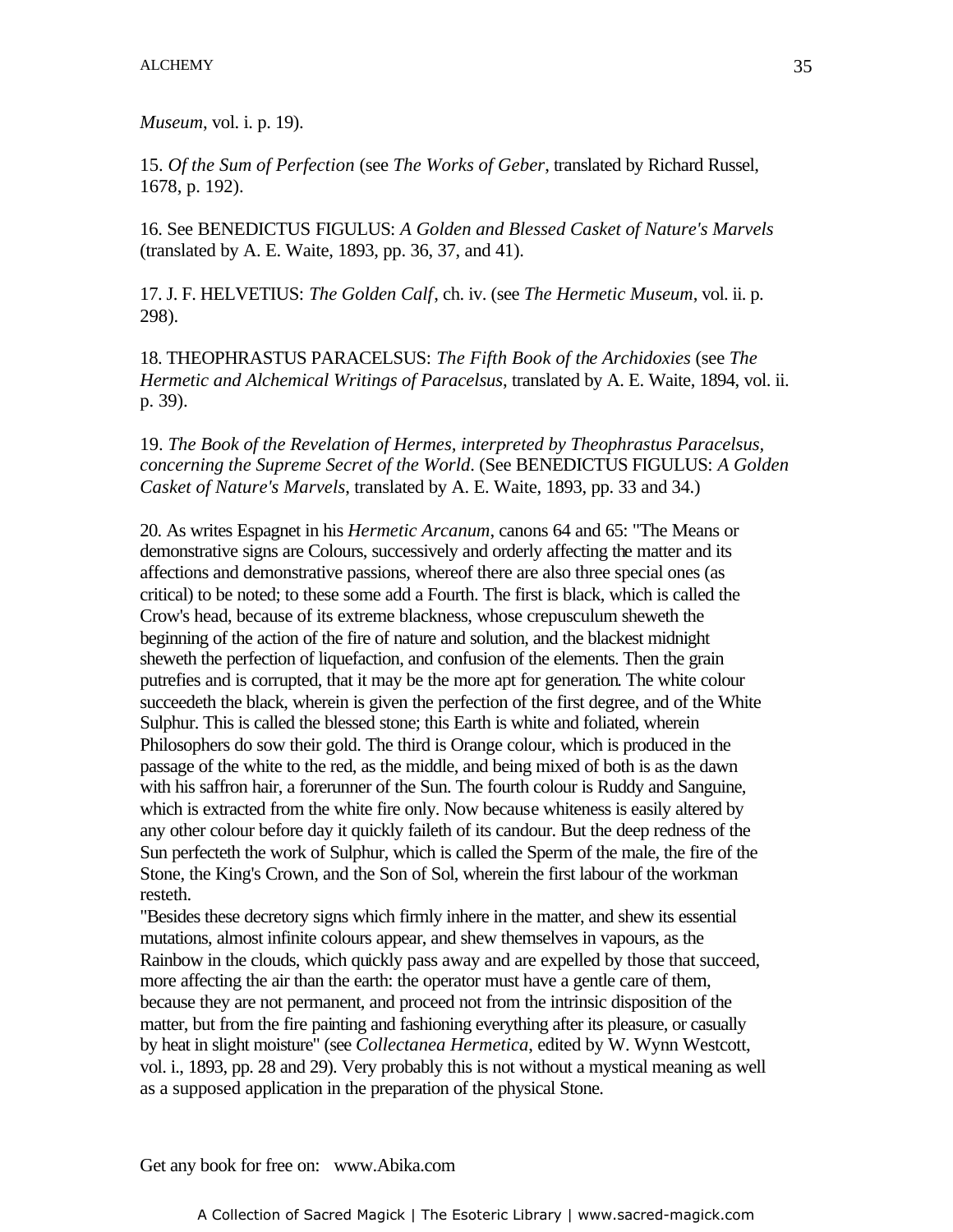*Page 39*

# **Chapter 3**

# **CHAPTER III THE ALCHEMISTS<sup>1</sup> (A. BEFORE PARACELSUS)**

#### **29. Hermes Tismegistos.**

 Having now considered the chief points in the theory of Physical Alchemy, we must turn our attention to the lives and individual teachings of the alchemists themselves. The first name which is found in the history of Alchemy is that of **Hermes Trismegistos**. We have already mentioned the high esteem in which the works ascribed to this personage

#### *Page 40*

were held by the alchemists ( 6). He has been regarded as the father of Alchemy; his name has supplied a synonym for the Art -- the Hermetic Art -- and even to-day we speak of *hermetically* sealing flasks and the like. But who Hermes actually was, or even if there were such a personage, is a matter of conjecture. The alchemists themselves supposed him to have been an Egyptian living about the time of Moses. He is now generally regarded as purely mythical -- a personification of Thoth, the Egyptian God of learning; but, of course, some person or persons must have written the works attributed to him, and the first of such writers (if, as seems not unlikely, there were more than one) may be considered to have a right to the name. Of these works, the *Divine Pymander*<sup>2</sup>, a mystical-religious treatise, is the most important. *The Golden Tractate*, also attributed to Hermes, which is an exceedingly obscure alchemistic work, is now regarded as having been written at a comparatively late date.

#### **30. The Smaragdine Table.**

 In a work attributed to Albertus Magnus, but which is probably spurious, we are told that Alexander the Great found the tomb of Hermes in a cave near Hebron. This tomb contained an emerald table -- "The Smaragdine Table" -- on which were inscribed the following thirteen sentences in Phoenician characters: --

• 1. I speak not fictitious things, but what is true and most certain.

*Page 41*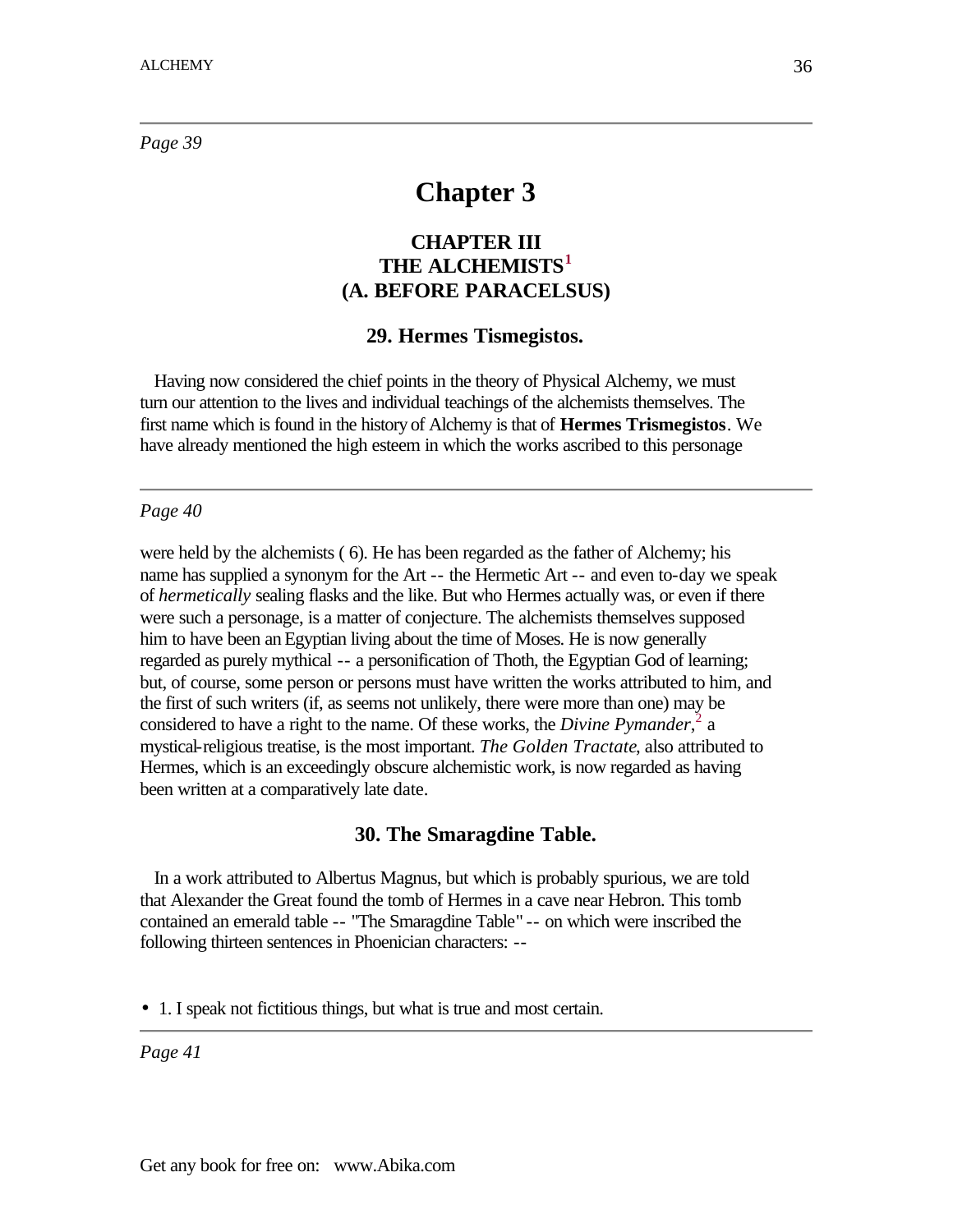- 2. What is below is like that which is above, and what is above is like that which is below, to accomplish the miracles of one thing.
- 3. And as all things were produced by the mediation of one Being, so all things were produced from this one thing by adaptation.

• 4. Its father is the Sun, its mother the Moon; the wind carries it in its belly, its nurse is the earth.

- 5. It is the cause of all perfection throughout the whole world.
- 6. Its power is perfect if it be changed into earth. -

• 7. Separate the earth from the fire, the subtle from the gross, acting prudently and with judgment.

• 8. Ascend with the greatest sagacity from the earth to heaven, and then again descend to the earth, and unite together the powers of things superior and things inferior. Thus you will obtain the glory of the whole world, and all obscurity will fly far away from you.

• 9. This thing is the fortitude of all fortitude, because it overcomes all subtle things, and penetrates every solid thing.

- 10. Thus were all things created.
- 11. Thence proceed wonderful adaptations which are produced in this way.

• 12. Therefore am I called Hermes Trismegistus, possessing the three parts of the philosophy of the whole world.

• 13. That which I had to say concerning the operation of the Sun is completed.

• These sentences clearly teach the doctrine of the alchemistic essence or "One Thing," which is everywhere present, penetrating even solids (this we should

# *Page 42*

note is true of the ether of space), and out of which all things of the physical world are made by adaptation or modification. The terms Sun and Moon in the above passage probably stand for Spirit and Matter respectively, not gold and silver.

# **31. Zosimus of Panopolis.**

 One of the earliest of the alchemists of whom record remains was **Zosimus of Panopolis**, who flourished in the fifth century, and was regarded by the later alchemists as a master of the Art. He is said to have written many treatises dealing with Alchemy, but only fragments remain. Of these fragments, Professor Venable says: " . . . they give us a good idea of the learning of the man and of his times. They contain descriptions of apparatus, of furnaces, studies of minerals, of alloys, of glass making, of mineral waters, and much that is mystical, besides a good deal referring to the transmutation of metals."<sup>3</sup> Zosimus is said to have been the author of the saying, "like begets like," but whether all the fragments ascribed to him were really his work is doubtful.

 Among other early alchemists we may mention also **Africanus**, the Syrian; **Synesius**, Bishop of Ptolemais, and the historian, **Olympiodorus** of Thebes.

# **32. Geber.**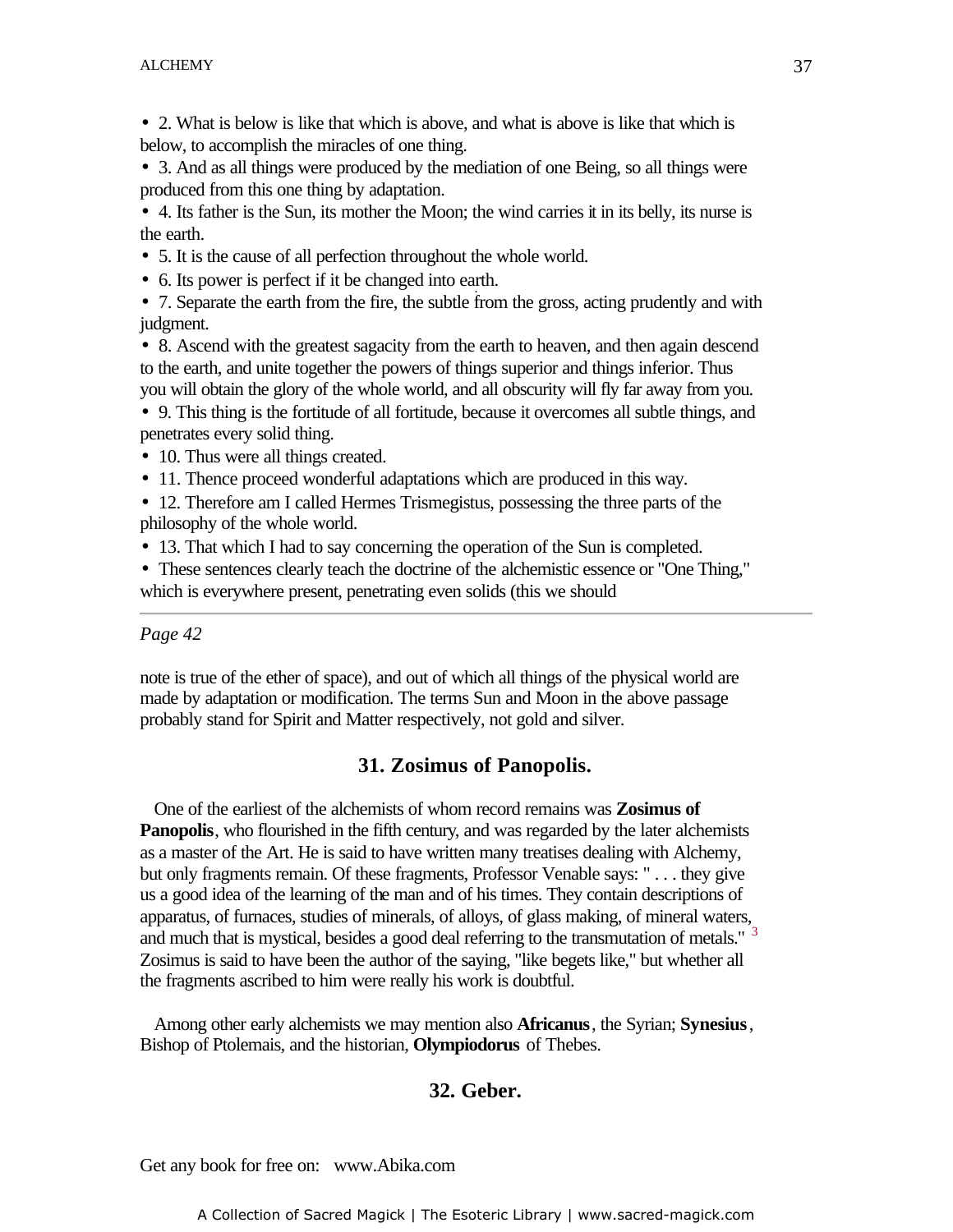In the seventh century the Arabians conquered Egypt; and strangely enough, Alchemy flourished under them to a remarkable degree. Of all the Arabian alchemists, **Geber** has been regarded as the greatest; as Professor Meyer says: "there can be no dispute that with the name Geber was propagated the memory of a personality

#### *Page 43*

with which the chemical knowledge of the time was bound up." <sup>4</sup> Geber is supposed to have lived about the ninth century, but of his life nothing definite is known. A large number of works have been ascribed to him, of which the majority are unknown, but the four Latin MSS. which have been printed under the titles *Summa Perfectionis Mettalorum*, *De Investigatione Perfectionis Metallorum*, *De Invertione Veritatis* and *De Fornacibus Construendis*, were, until a few years ago, regarded as genuine. On the strength of these works, Geber has ranked high as a chemist. In them are described the preparation of many important chemical compounds; the most essential chemical operations, such as sublimation, distillation, filtration, crystallisation (or coagulation, as the alchemists called it), &c.; and also important chemical apparatus, for example, the water-bath, improved furnaces, &c. However, it was shown by the late Professor Berthelot that *Summa Perfectionis Mettalorum* is a forgery of the fourteenth century, and the other works forgeries of an even later date. Moreover, the original Arabic MSS. of Geber have been brought to light. These true writings of Geber are very obscure; they give no warrant for believing that the famous sulphur-mercury theory was due to this alchemist, and they prove him not to be the expert chemist that he was supposed to have been. The spurious writings mentioned above show that the pseudo-Geber was a man of wide chemical knowledge and experience, and play a not inconsiderable part in the history of Alchemy.

*Page 44*

## **33. Other Arabian Alchemists.**

 Among other Arabian alchemists the most celebrated were **Avicenna** and **Rhasis**, who are supposed to have lived some time after Geber; and to whom, perhaps, the sulphurmercury theory may have been to some extent due.

 The teachings of the Arabian alchemists gradually penetrated into the Western world, in which, during the thirteenth century, flourished some of the most eminent of the alchemists, whose lives and teachings we must now briefly consider.

#### **34. Albertus Magnus.**

 **Albertus Magnus**, Albert Groot or Albert von Bollstädt (see plate 7), was born at Lauingen, probably in 1193. He was educated at Padua, and in his later years he showed himself apt at acquiring the knowledge of his time. He studied theology, philosophy and natural science, and is chiefly celebrated as an Aristotelean philosopher. He entered the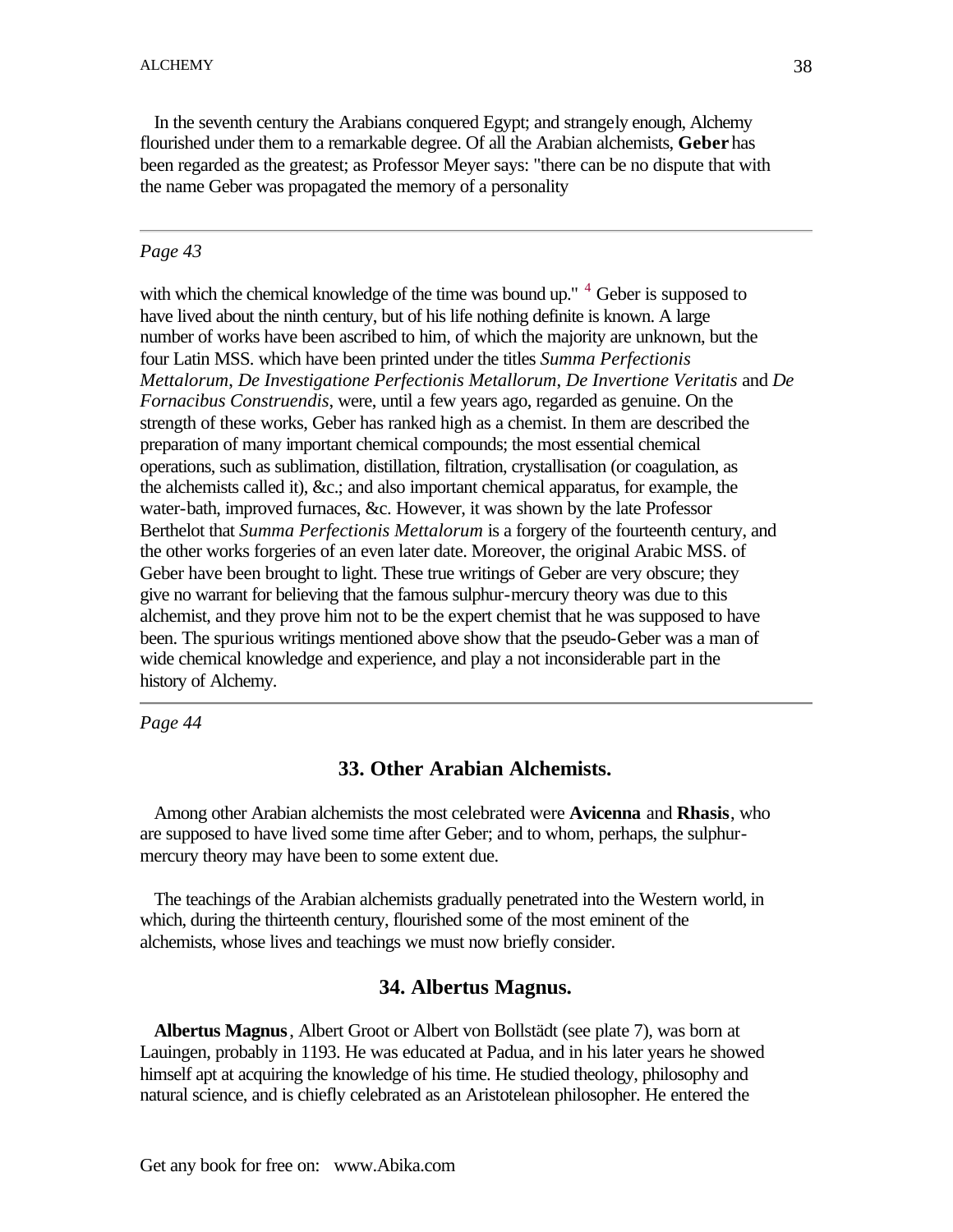Dominican order, taught publicly at Cologne, Paris and elsewhere, and was made provincial of this order. Later he had the bishopric of Regensburg conferred on him, but he retired after a few years to a Dominican cloister, where he devoted himself to philosophy and science. He was one of the most learned men of his time and, moreover, a man of noble character. The authenticity of the alchemistic works attributed to him has been questioned.

# **35. Thomas Aquinas.** -

 The celebrated Dominican, **Thomas Aquinas** (see plate 8), was probably a pupil of Thomas Albertus Magnus, from whom it is thought he imbibed alchemistic learning. It is very probable, however, that the alchemistic works attributed to him are spurious. The



# **PLATE 7. PORTRAIT OF ALBERTUS MAGNUS. [by de Bry]**

#### *Page 45*

author of these works manifests a deeply religious tone, and, according to Thomson's History of Chemistry, he was the first to employ the term "amalgam" to designate an alloy of mercury with some other metal.  $5$ 

#### **36. Roger Bacon.**

**Roger Bacon**, the most illustrious of the mediæval alchemists, was born near Ilchester in Somerset, probably in 1214. His erudition, considering the general state of ignorance prevailing at this time, was most remarkable. Professor Meyer says: "He is to be regarded as the intellectual originator of experimental research, if the departure in this direction is to be coupled with any one name -- a direction which, followed more and more as time went on, gave to the science [of Chemistry] its own peculiar stamp, and ensured its steady development.<sup>16</sup> Roger Bacon studied theology and science at Oxford and at Paris; and he joined the Franciscan order, at what date, however, is uncertain. He was particularly interested in optics, and certain discoveries in this branch of physics have been attributed to him, though probably erroneously. It appears, also, that he was acquainted with gunpowder, which was, however, not employed in Europe until many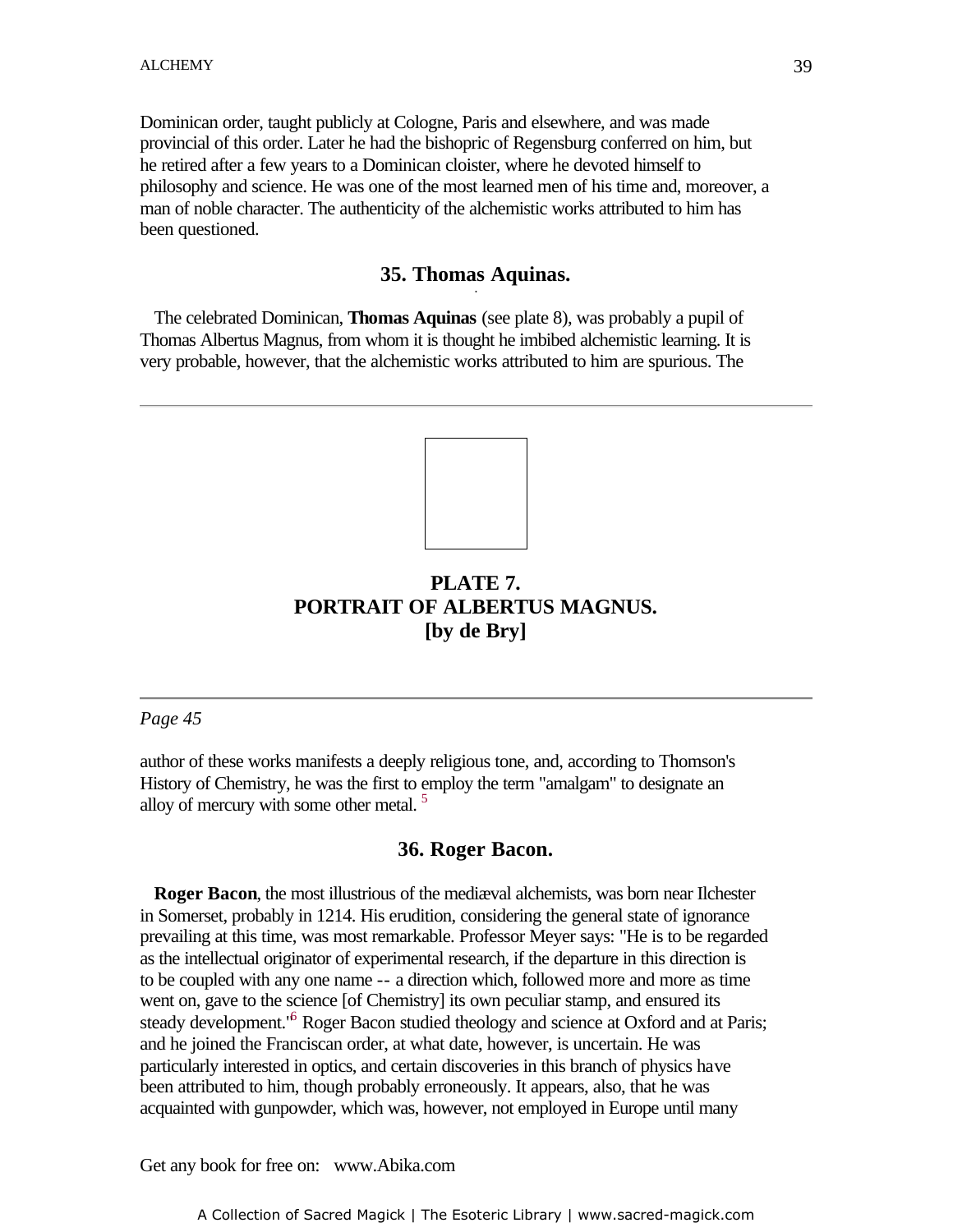years later.<sup>7</sup> Unfortunately, he earned the undesirable reputation of being in communication with the powers of darkness, and as he did not hesitate to oppose many of the opinions current at the time, he

## *Page 46*

suffered much persecution. He was a firm believer in the powers of the Philosopher's Stone to transmute large quantities of "base" metal into gold, and also to extend the life of the individual. "*Alchimy*," he says, "is a Science, teaching how to transforme any kind of mettall into another: and that by a proper medicine, as it appeareth by many Philosophers Bookes. *Alchimy* therefore is a science teaching how to make and compound a certaine medicine, which is called *Elixir*, the which when it is cast upon mettals or imperfect bodies, doth fully perfect them in the verie projection.<sup>8</sup> He also believed in Astrology; but, nevertheless, he was entirely opposed to many of the magical and superstitious notions held at the time, and his tract, *De Secretis Operibus Artis et Naturæ, et de Nullitate Magiæ*, was an endeavour to prove that many so-called "miracles" could be brought about simply by the aid of natural science. Roger Bacon was a firm supporter of the Sulphur-Mercury theory: he says: " . . . the natural principles in the mynes, are *Argent-vive*, and *Sulphur*. All mettals and minerals, whereof there be sundrie and divers kinds, are begotten of these two: but I must tel you, that nature alwaies intendeth and striveth to the perfection of Gold: but many accidents coming between, change the metalls.... For according to the puritie and impuritie of the two aforesaide principles, *Argent-vive* and *Sulphur*, pure, and impure mettals are ingendred.<sup>10</sup> He expresses surprise that any should employ animal and vegetable substances in their attempts to prepare the Stone, a practice common to some alchemists but warmly criticised by

# *Page 47*

others. He says: "Nothing may be mingled with mettalls which hath not beene made or sprung from them, it remaineth cleane inough, that no strange thing which hath not his originall from these two [viz., sulphur and mercury], is able to perfect them, or to make a chaunge and new transmutation of them: so that it is to be wondered at, that any wise man should set his mind upon living creatures, or vegetables which are far off, when there be minerals to bee found nigh enough: neither may we in any wise thinke, that any of the Philosophers placed the Art in the said remote things, except it were by way of comparison." <sup>10</sup> The one process necessary for the preparation of the Stone, he tells us, is "continuall concoction" in the fire, which is the method that "God hath given to nature."  $11$  He died about 1294.

# **37. Arnold de Villanova.**

 The date and birthplace of **Arnold de Villanova**, or Villeneuve, are both uncertain. He studied medicine at Paris, and in the latter part of the thirteenth century practised professionally in Barcelona. To avoid persecution at the hands of the Inquisition, he was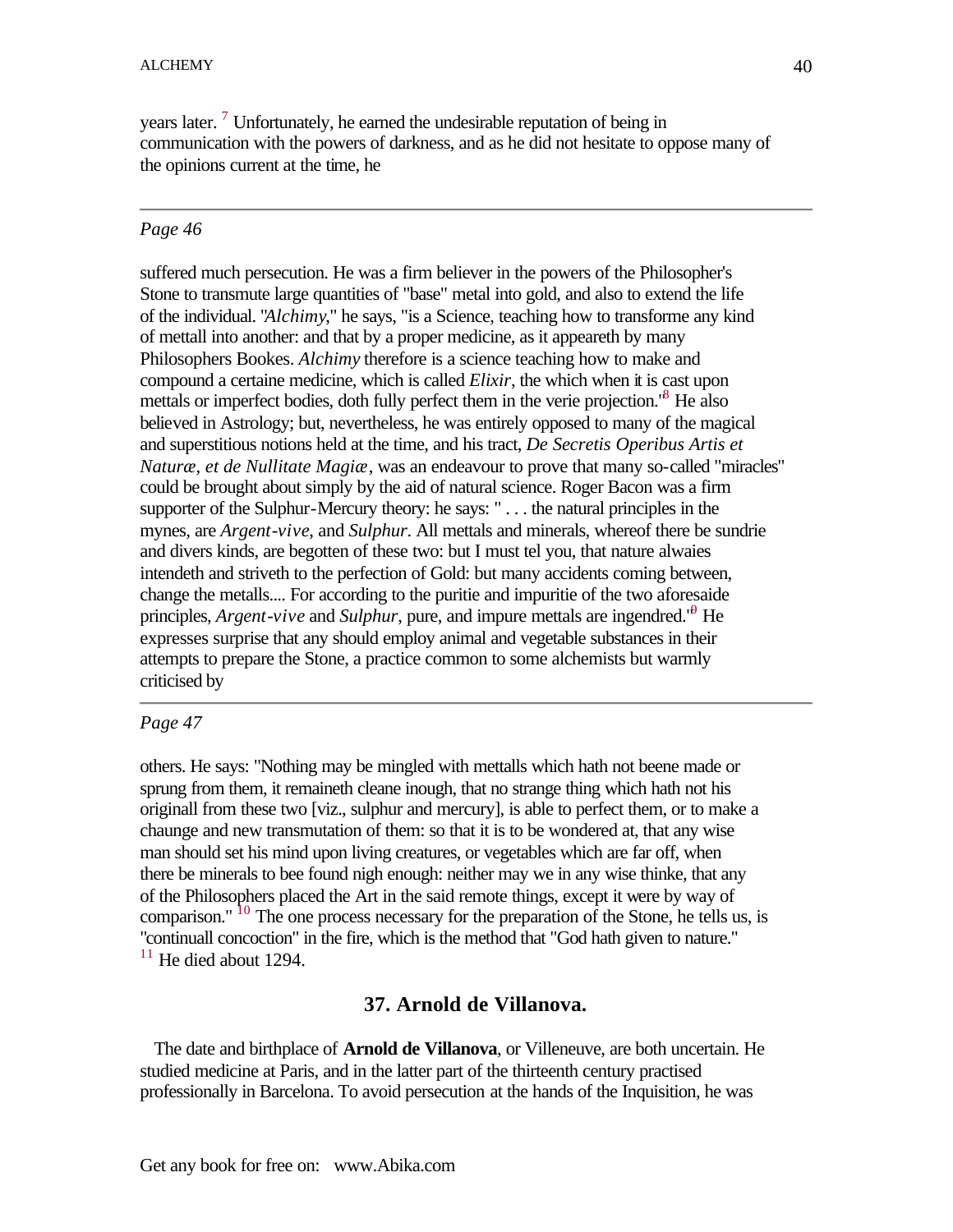obliged to leave Spain, and ultimately found safety with Frederick II. in Sicily. He was famous not only as an alchemist, but also as a skilful physician. He died (it is thought in a shipwreck) about 1310-1313.

#### **38. Raymond Lully.**

 **Raymond Lully**, the son of a noble Spanish family, was born at Palma (in Majorca) about 1235. He was a man of somewhat eccentric character -- in his youth a man of pleasure; in his maturity,

#### *Page 48*

a mystic and ascetic. His career was of a roving and adventurous character. We are told that, in his younger days, although married, he became violently infatuated with a lady of the name of Ambrosia de Castello, who vainly tried to dissuade him from his profane passion. Her efforts proving futile, she requested Lully to call upon her, and in the presence of her husband, bared to his sight her breast, which was almost eaten away by a cancer. This sight -- so the story goes -- brought about Lully's conversion. He became actuated by the idea of converting to Christianity the heathen in Africa, and engaged the services of an Arabian whereby he might learn the language. The man, however, discovering his master's object, attempted to assassinate him, and Lully narrowly escaped with his life. But his enthusiasm for missionary work never abated -- his central idea was the reasonableness and demonstrability of Christian doctrine -- and unhappily he was, at last, stoned to death by the inhabitants of Bugiah (in Algeria) in 1315.  $^{12}$ 

 A very large number of alchemistic, theological and other treatises are attributed to Lully, many of which are undoubtedly spurious; and it is a difficult question to decide exactly which are genuine. He is supposed to have derived a knowledge of Alchemy from Roger Bacon and Arnold de Villanova. It appears more probable, however, either that Lully the alchemist was a personage distinct from the Lully whose life we have sketched above, or that the alchemistic writings attributed to him are forgeries of a similar nature to

#### *Page 49*

the works of pseudo-Geber ( 32). Of these alchemical writings we may here mention the *Clavicula*. This he says is the key to all his other books on Alchemy, in which books the whole Art is fully declared, though so obscurely as not to be understandable without its aid. In this work an alleged method for what may be called the multiplication of the "noble" metals rather than transmutation is described in clear language; but it should be noticed that the stone employed is itself a compound either of silver or gold. According to Lully, the secret of the Philosopher's Stone is the extraction of the mercury of silver or gold. He writes: "Metals cannot be transmuted.... in the Minerals, unless they be reduced into their first Matter.... Therefore I counsel you, O my Friends, that you do not work but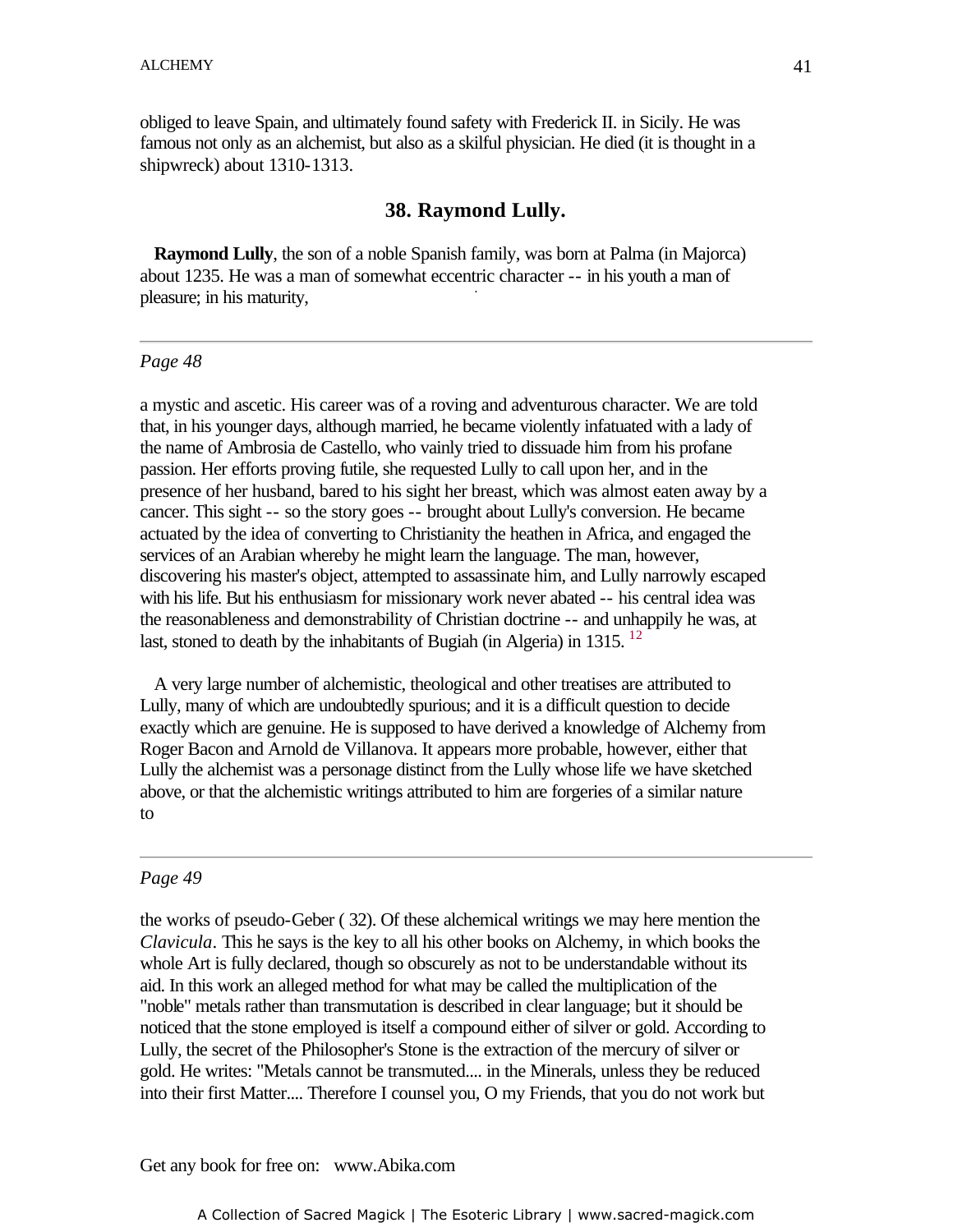about *Sol* and *Luna*, reducing them into the first Matter, our *Sulphur* and *Argent vive*: therefore, Son, you are to use this venerable Matter; and I swear unto you and promise, that unless you take the *Argent vive* of these two, you go to the Practick as blind men without eyes or sense.  $\dots$   $^{\text{13}}$ 

## **39. Peter Bonus.**

 In 1546, a work was published entitled *Magarita Pretiosa*, which claimed to be a "faithful abridgement," by "Janus Lacinus Therapus, the Calabrian," of a MS. written by **Peter Bonus** in the fourteenth century. An abridged English translation of this book by Mr. A. E. Waite was published in 1894. Of the life of Bonus, who is said to have been an inhabitant of Pola, a seaport

## *Page 50*

of Istria, nothing is known; but the *Magarita Pretiosa* is an alchemistic work of considerable interest. The author commences, like pseudo-Geber in his *Sum of Perfection*, by bringing forward a number of very ingenious arguments against the validity of the Art; he then proceeds with arguments in favour of Alchemy and puts forward answers in full to the former objections; further difficulties, &c., are then dealt with. In all this, compared with many other alchemists, Bonus, though somewhat prolix, is remarkably lucid. All metals, he argues, following the views of pseudo-Geber, consist of mercury and sulphur; but whilst the mercury is always one and the same, different metals contain different sulphurs. There are also two different kinds of sulphurs -- inward and outward. Sulphur is necessary for the development of the mercury, but for the final product, gold, to come forth, it is necessary that the outward and impure sulphur be purged off. "Each metal," says Bonus, "differs from all the rest, and has a certain perfection and completeness of its own; but none, except gold, has reached that highest degree of perfection of which it is capable. For all common metals there is a transient and a perfect state of inward completeness, and this perfect state they attain either through the slow operation of Nature, or through the sudden transformatory power of our Stone. We must, however, add that the imperfect metals form part of the great plan and design of Nature, though they are in course of transformation into gold. For a large number of very useful and indispensable tools and utensils could not be provided at all if there were no copper, iron, tin, or lead, and if all metals

## *Page 51*

were either silver or gold. For this beneficent reason Nature has furnished us with the metallic substance in all its different stages of development, from iron, or the lowest, to gold, or the highest state of metallic perfection. Nature is ever studying variety, and, for that reason, instead of covering the whole face of the earth with water, has evolved out of that elementary substance a great diversity of forms, embracing the whole animal, vegetable and mineral world. It is, in like manner, for the use of men that Nature has differentiated the metallic substance into a great variety of species and forms."  $14$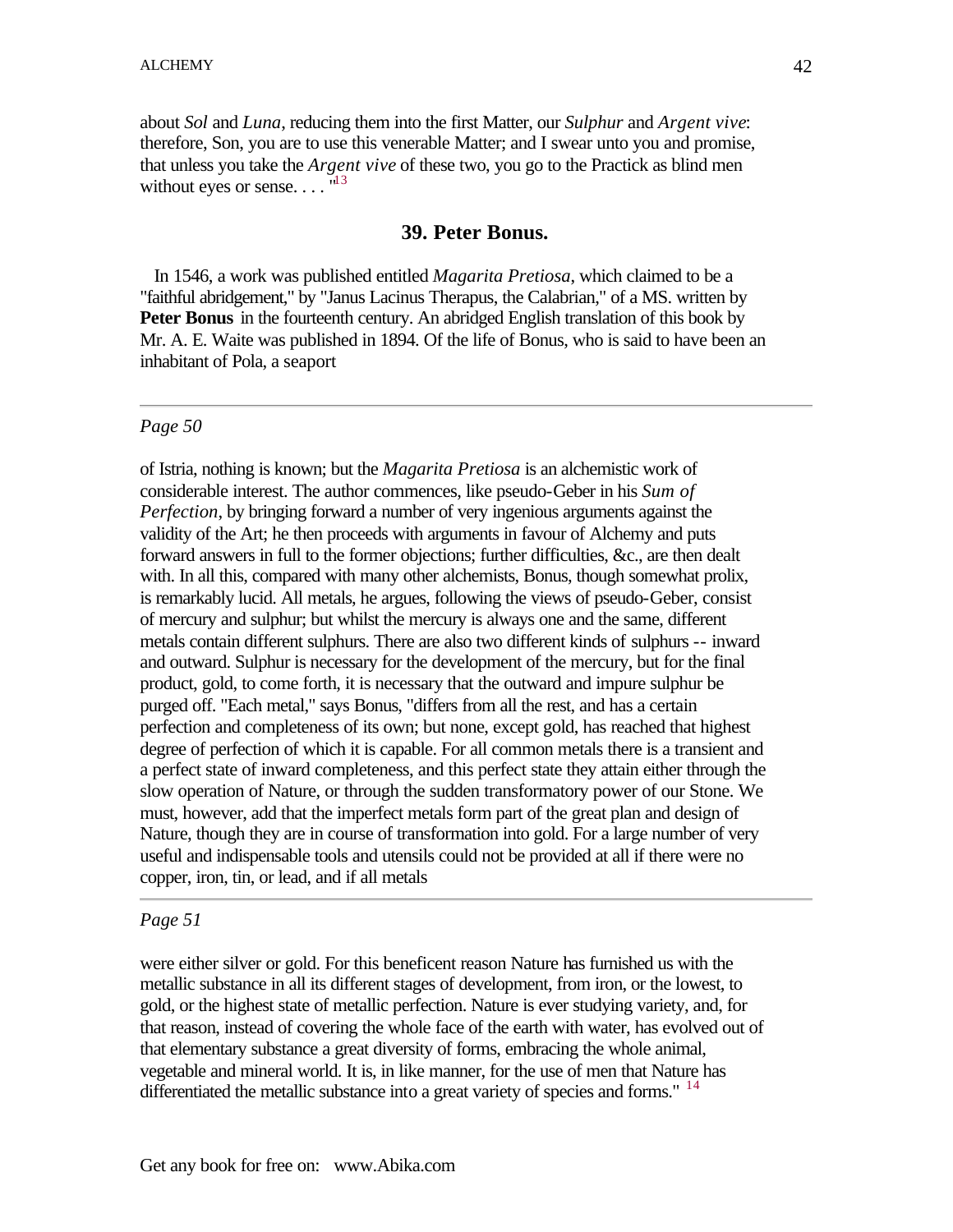According to this interesting alchemistic work, the Art of Alchemy consists, not in reducing the imperfect metals to their first substance, but in carrying forward Nature's work, developing the imperfect metals to perfection and removing their impure sulphur.

## **40. Nicolas Flamel.**

 **Nicolas Flamel** (see plate 8) was born about 1330, probably in Paris. His parents were poor, and Nicolas took up the trade of a scrivener. In the course of time, Flamel became a very wealthy man and, at the same time, it appears, one who exhibited considerable munificence. This increase in Flamel's wealth has been attributed to supposed success in the Hermetic Art. We are told that a remarkable book came into the young scrivener's possession, which, at first, he was unable to understand, until, at last, he had the good fortune to meet an adept who translated its mysteries for him. This book revealed the occult secrets of Alchemy, and by its means Nicolas was enabled

#### *Page 52*

to obtain immense quantities of gold. This story, however, appears to be of a legendary nature, and it seems more likely that Flamel's riches resulted from his business as a scrivener and from moneylending. At any rate, all of the alchemistic works attributed to Flamel are of more or less questionable origin. One of these, entitled *A Short Tract, or Philosophical Summary*, will be found in *The Hermetic Museum*. It is a very brief work, supporting the sulphur-mercury theory.

# **41. "Basil Valentine" and "The Triumphal Chariot of Antimony".**

 Probably the most celebrated of all alchemistic books is the work known as *Triumph-Wagen des Antimonii*. A Latin translation with a commentary by Theodore Kerckringius was published in 1685, and an English translation of this version by Mr A. E. Waite appeared in 1893. The author describes himself as "**Basil Valentine**, a Benedictine monk." In his "*Practica*," another alchemistic work, he says: "When I had emptied to the dregs the cup of human suffering, I was led to consider the wretchedness of this world, and the fearful consequences of our first parents' disobedience . . . I made haste to withdraw myself from the evil world, to bid farewell to it, and to devote myself to the Service of God."<sup>15</sup> He proceeds to relate that he entered a monastery, but finding that he had some time on his hands after performing his daily work and devotions, and not wishing to pass this time in idleness, he took up the study of Alchemy, "the investigation of those natural secrets by which God has

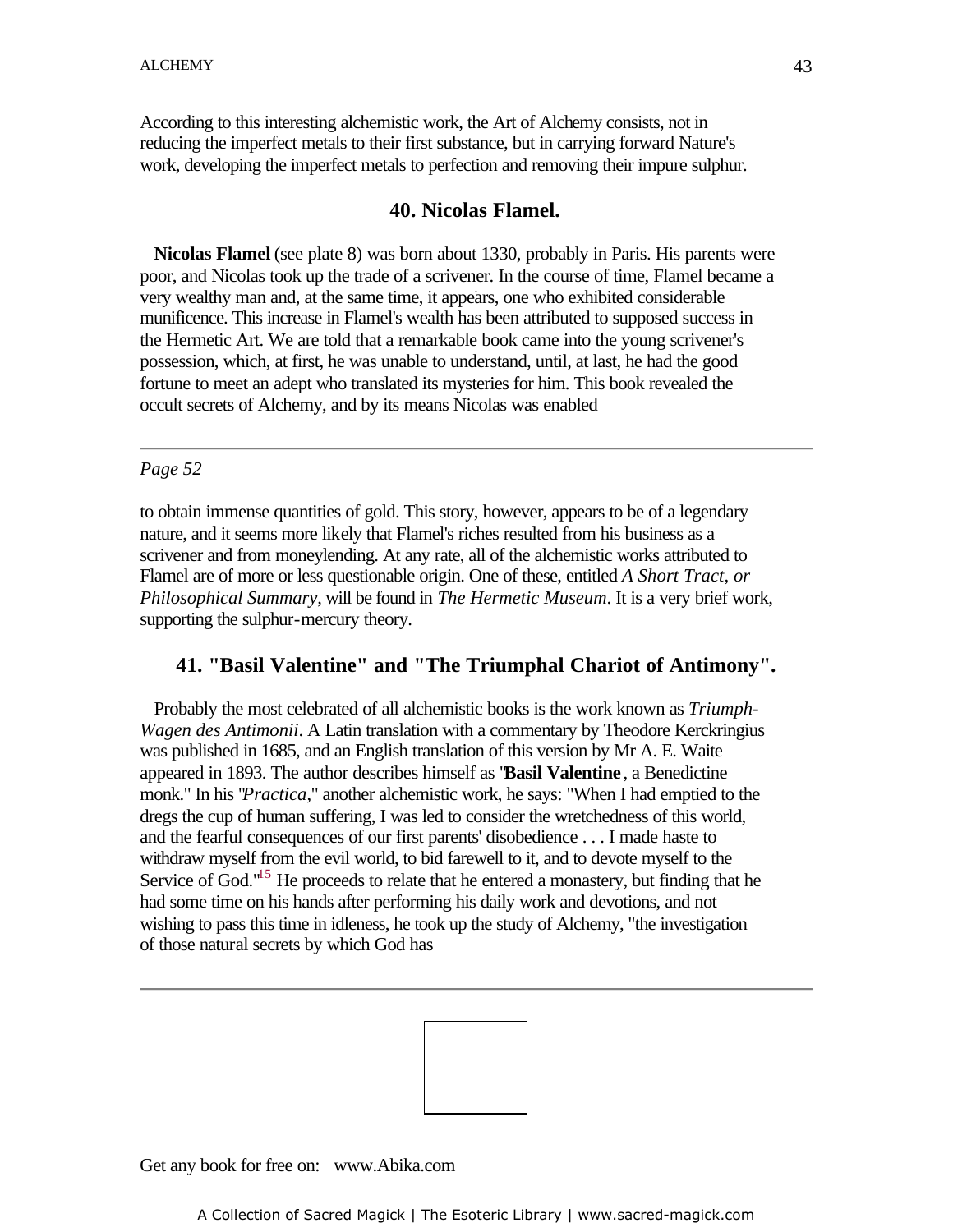# **PLATE 8A. PORTRAIT OF THOMAS AQUINAS**



# **PLATE 8B. PORTRAIT OF NICOLAS FLAMEL**

## *Page 53*

shadowed out eternal things," and at last his labours were rewarded by the discovery of a Stone most potent in the curing of diseases. In *The Triumphal Chariot of Antimony* are accurately described a large number of antimonial preparations, and as Basil was supposed to have written this work some time in the fifteenth century, these preparations were accordingly concluded to have been, for the most part, his own discoveries. He defends with the utmost vigour the medicinal values of antimony, and criticises in terms far from mild the physicians of his day. On account of this work Basil Valentine has ranked very high as an experimental chemist; but from quite early times its date and authorship have been regarded alike as doubtful; and it appears from the researches of the late Professor Schorlemmer "to be an undoubted forgery dating from about 1600, the information being culled from the works of other writers.  $\cdot$  .<sup> $1/6$ </sup> Probably the other works ascribed to Basil Valentine are of a like nature. *The Triumphal Chariot of Antimony* does, however, give an accurate account of the knowledge of antimony of this time, and the pseudo-Valentine shows himself to have been a man of considerable experience with regard to this subject.

# **42. Isaac of Holland.**

 **Isaac of Holland** and a countryman of the same name, probably his son, are said to have been the first Dutch alchemists. They are supposed to have lived during the fifteenth century, but of their lives nothing is known. Isaac, although not free from superstitious opinions, appears to have been a practical

#### *Page 54*

chemist, and his works, which abound in recipes, were held in great esteem by Paracelsus and other alchemists. He held that all things in this world are of a dual nature, partly good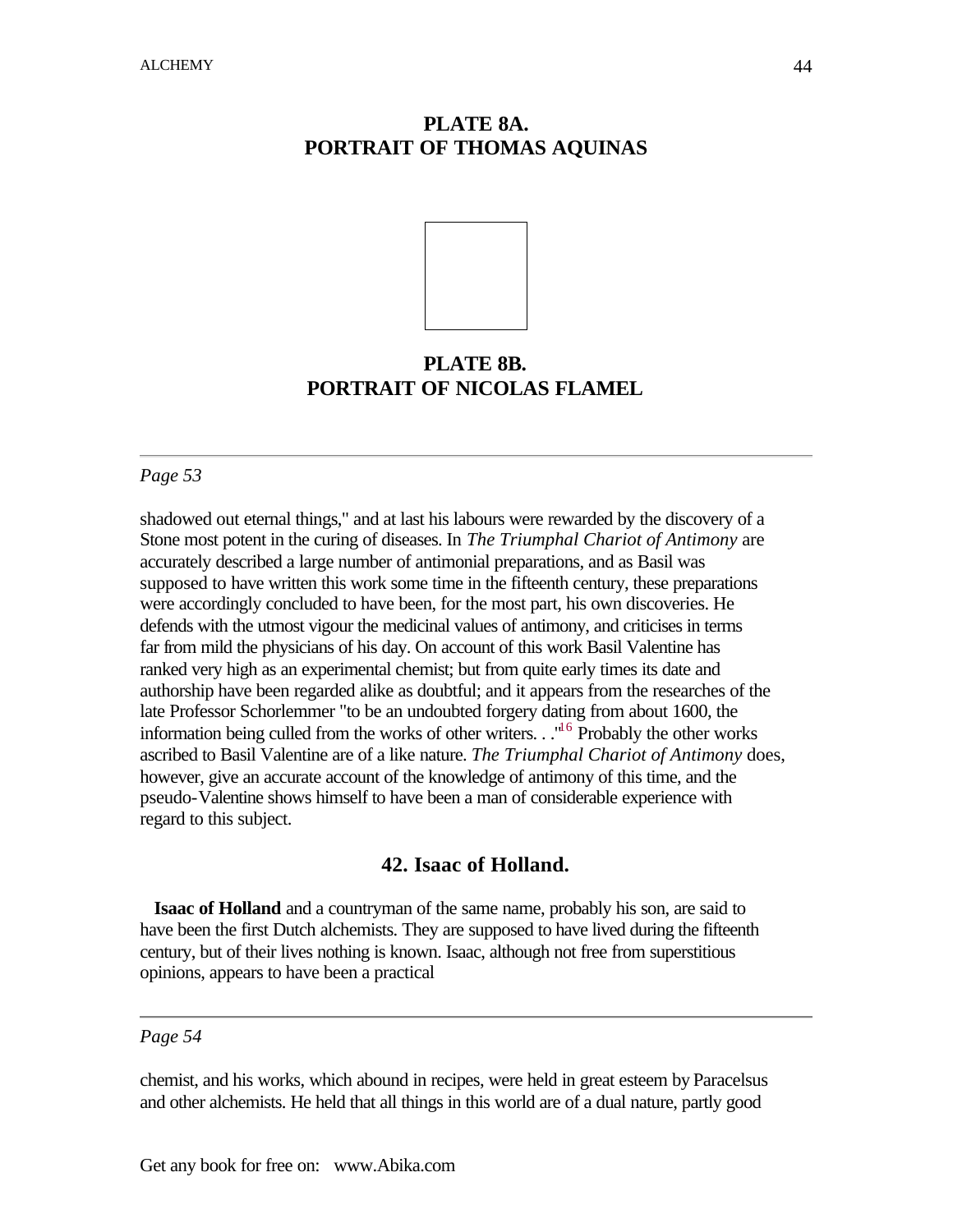and partly bad. " . . . All that God hath created good in the upper part of the world," he writes, "are perfect and uncorruptible, as the heaven: but whatsoever in these lower parts, whether it be in beasts, fishes, and all manner of sensible creatures, hearbs or plants, it is indued with a double nature, that is to say, perfect, and unperfect; the perfect nature is called the Quintessence, the unperfect the Feces or dreggs, or the venemous or combustible oile. . . God hath put a secret nature or influence in every creature, and . . . to every nature of one sort or kind he hath given one common influence and vertue, whether it bee on Physick or other secret works, which partly are found out by naturall workmanship. And yet more things are unknown than are apparent to our senses. $17$  He gives directions for extracting the Quintessence, for which marvellous powers are claimed, out of sugar and other organic substances; and he appears to be the earliest known writer who makes mention of the famous sulphur-mercury-salt theory.

## **43. Bernard Trévisan.**

 **Bernard Trévisan**, a French count of the fifteenth century, squandered enormous sums of money in the search for the Stone, in which the whole of his life and energies were engaged. He seems to have become the dupe of one charlatan after another,

#### *Page 55*

but at last, at a ripe old age, he says that his labours were rewarded, and that he successfully performed the *magnum opus*. In a short, but rather obscure work, he speaks of the Philosopher's Stone in the following words: "This Stone then is compounded of a Body and Spirit, or of a volatile and fixed Substance, and that is therefore done, because nothing in the World can be generated and brought to light without these two Substances, to wit, a Male and Female: From whence it appeareth, that although these two Substances are not of one and the same species, yet one Stone doth thence arise, and although they appear and are said to be two Substances, yet in truth it is but one, to wit, *Argent-vive*."<sup>18</sup> He appears, however, to have added nothing to our knowledge of chemical science.

## **44. Sir George Ripley.**

 **Sir George Ripley**, an eminent alchemistic philosopher of the fifteenth century, entered upon a monastic life when a youth, becoming one of the canons regular of Bridlington. After some travels he returned to England and obtaining leave from the Pope to live in solitude, he devoted himself to the study of the Hermetic Art. His chief work is *The Compound of Alchymie . . . conteining twelve Gates*, which was written in 1471. In this curious work, we learn that there are twelve processes necessary for the achievement of the *magnum opus*, namely, Calcination, Solution, Separation, Conjunction, Putrefaction, Congelation, Cibation, Sublimation, Fermentation,

*Page 56*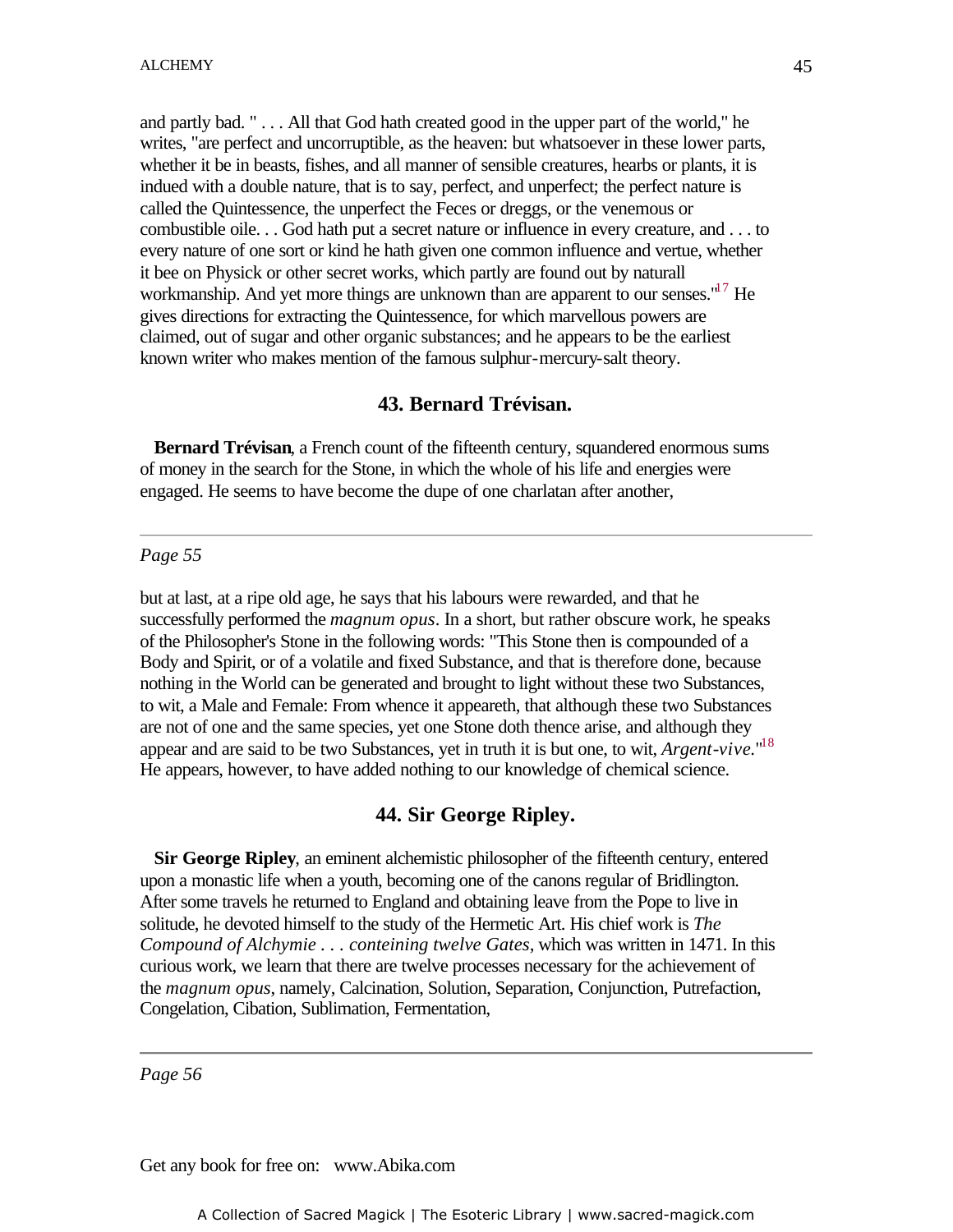Exaltation, Multiplication, and Projection. These are likened to the twelve gates of a castle which the philosopher must enter. At the conclusion of the twelfth gate, Ripley says: --

"Now thou hast conqueryd the *twelve Gates*, And all the Castell thou holdyst at wyll, Keep thy Secretts in store unto thy serve; And the commaundements of God looke thou fulfull: In fyer conteinue thy glas styli, And Multeply thy Medcyns ay more and more, For wyse men done say *store ys no sore*." <sup>19</sup>

 At the conclusion of the work he tells us that in all that he wrote before he was mistaken; he says: --

"I made *Solucyons* full many a one, Of Spyrytts, Ferments, Salts, Yerne and Steele; Wenyug so to make the Phylosophers Stone: But fynally I lost eche dele, After my Boks yet wrought I well; Whych evermore untrue I provyd, That made me oft full sore agrevyd." <sup>20</sup>

 Ripley did much to popularise the works of Raymond Lully in England, but does not appear to have added to the knowledge of practical chemistry. His *Bosom Book*, which contains an alleged method for preparing the Stone, will be found in the *Collectanea Chemica* (1893).

# **45. Thomas Norton.**

 **Thomas Norton**, the author of the celebrated *Ordinall of Alchemy*, was probably born shortly before

## *Page 57*

the commencement of the fifteenth century. The *Ordinall*, which is written in verse (and which will be found in Ashmole's *Theatrum Chemicum Britannicum*),<sup>21</sup> is anonymous, but the author's identity is revealed by a curious device. The initial syllables of the proem and of the first six chapters, together with the first line of the seventh chapter, give the following couplet: --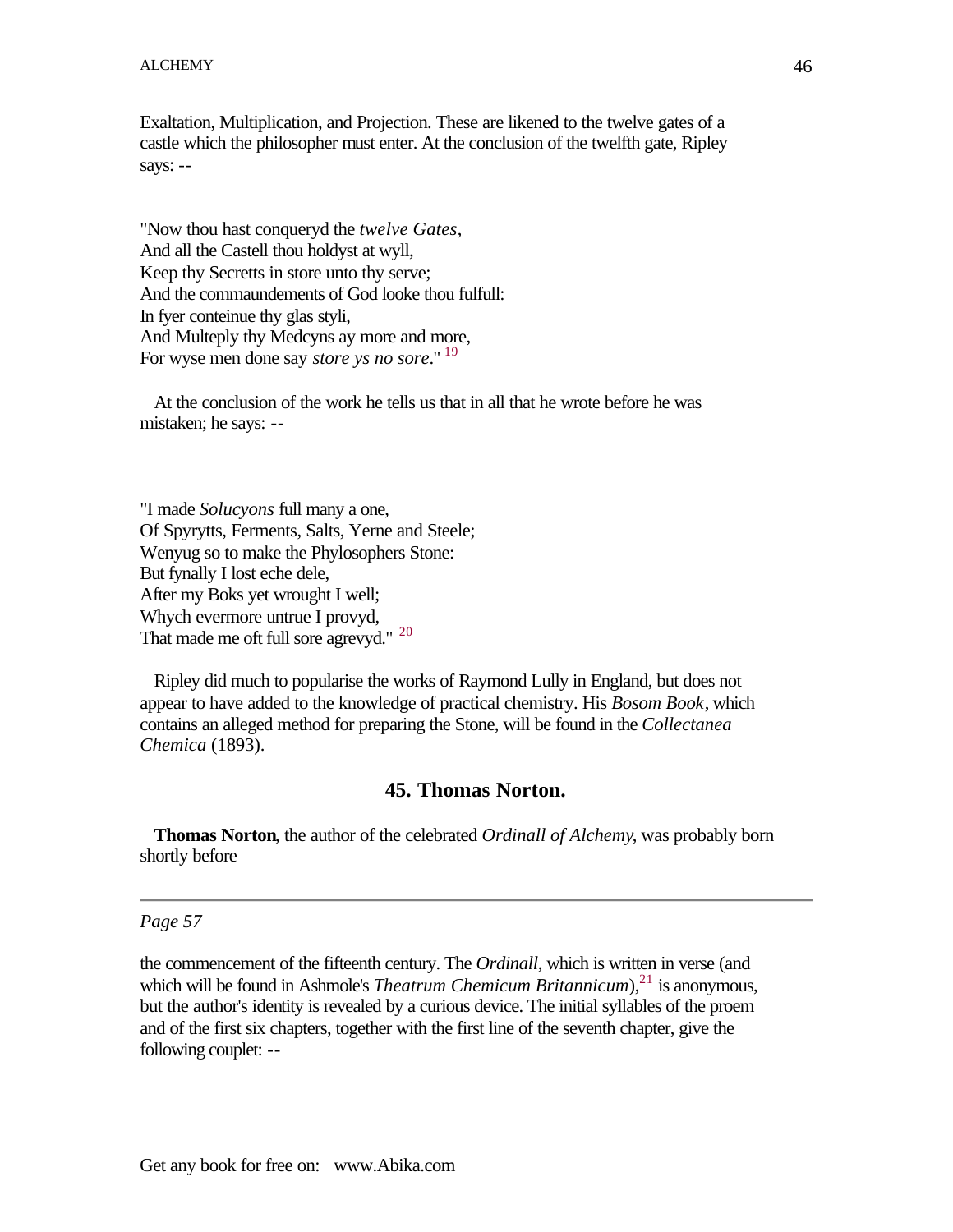"Tomais Norton of Briseto, A parfet *Master* ye maie him call trowe."

 Samuel Norton, the grandson of Thomas, who was also an alchemist, says that Thomas Norton was a member of the privy chamber of Edward IV. Norton's distinctive views regarding the generation of the metals we have already mentioned (see 20). He taught that true knowledge of the Art of Alchemy could only be obtained by word of mouth from an adept, and in his *Ordinall* he gives an account of his own initiation. He tells us that he was instructed by his master (probably Sir George Ripley) and learnt the secrets of the Art in forty days, at the age of twenty-eight. He does not, however, appear to have reaped the fruits of this knowledge. Twice, he tells us, did he prepare the Elixir, and twice was it stolen from him; and he is said to have died in 1477, after ruining himself and his friends by his unsuccessful experiments.

1. It is perhaps advisable to mention here that the lives of the alchemists, for the most part, are enveloped in considerable obscurity, and many points in connection therewith are in dispute. The authorities we have followed will be found, as a rule, specifically mentioned in what follows; but we may here acknowledge our general indebtedness to the following works, though, as the reader will observe, many others have been consulted as well: Thomas Thomson's *The History of Chemistry*, Meyer's *A History of Chemistry*, the anonymous *Lives of Alchemystical Philosophers* (1815), the works of Mr. A. E. Waite, the *Dictionary of National Biography*, and certain articles in the *Encyclopdæia Britannica*. This must not be taken to mean, however, that we have always followed the conclusions reached in these works, for so far as the older of them are concerned, recent researches by various authorities -- to whom reference will be found in the following pages, and to whom, also, we are indebted -- have shown, in certain cases, that such are not tenable.

2. Dr. Everard's translation of this work forms vol. ii. of the *Collectanea Hermetica*, edited by W. Wynn Westcott, M. B., D.P.H. It is now, however, out of print.

3. F. P. VENABLE, Ph.D.: *A Short History of Chemistry* (1896), p. 13.

4. ERNST VON MEYER: *A History of Chemistry* (translated by Dr. McGowan, 1906), p. 31.

5. THOMAS THOMSON: *The History of Chemistry*, vol. i. (1830), p. 33.

6. ERNST VON MEYER: *A History of Chemistry* (translated by Dr. McGowan, 1906), p. 35.

7. See ROGER BACON'S *Discovery of Miracles*, chaps. vi. and xi.

8. ROGER BACON: *The Mirror of Alchimy* (1597), p. 4.

Get any book for free on: www.Abika.com

A Collection of Sacred Magick | The Esoteric Library | www.sacred-magick.com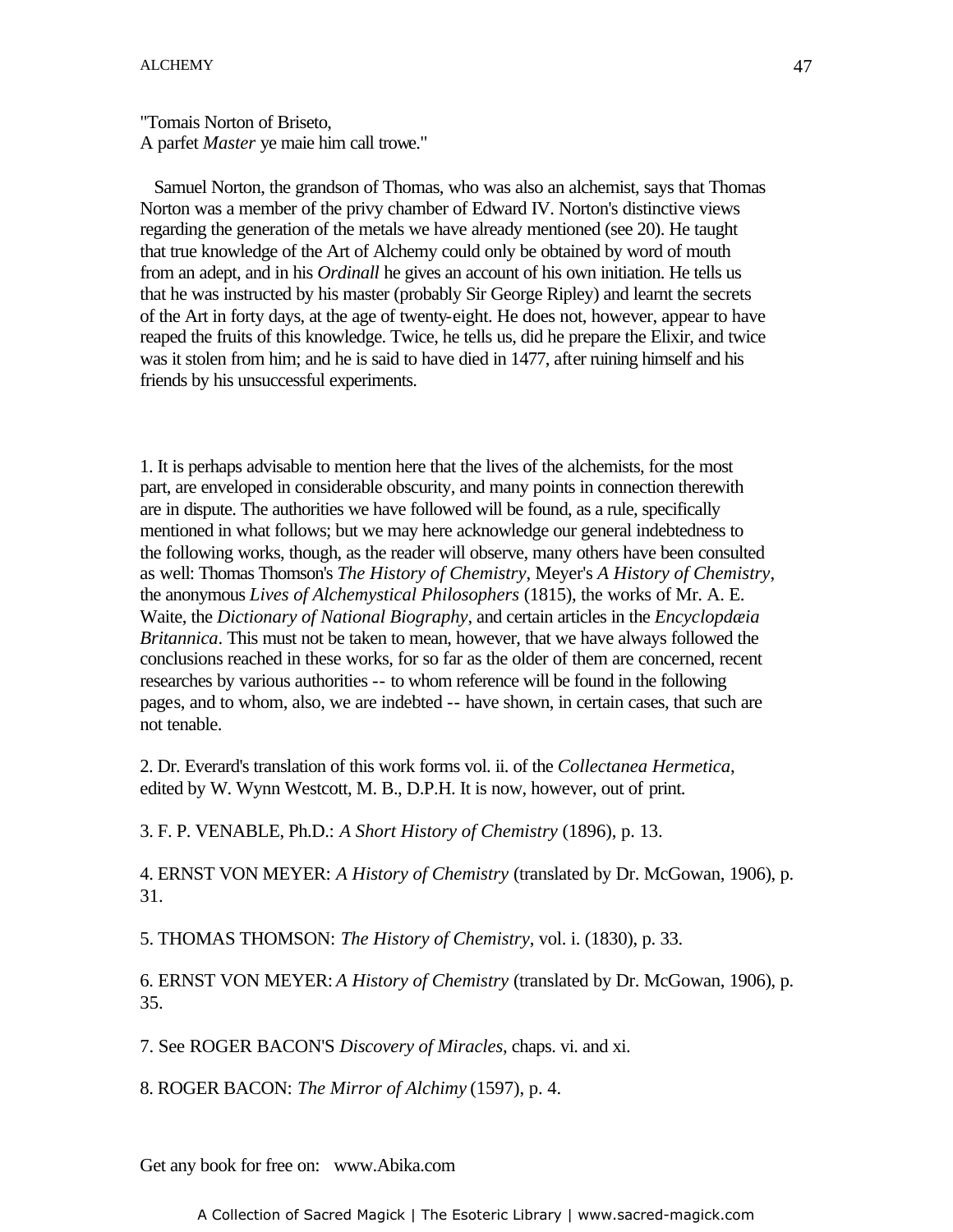9. *Ibid*. p. 2.

10. ROGER BACON: *The Mirror of Alchimy* (1597), p. 4.

11. *Ibid*. p. 9.

12. See *Lives of Alchemystical Philosophers* (1815), pp. 17 *et seq*.

13. RAYMOND LULLY: *Clavicula, or, A little Key* (see *Aurifontina Chymica*, 1680, p. 167).

14. PETER BONUS: *The New Pearl of Great Price* (Mr. A. E Waite's translation, pp. 176-177).

15. "BASIL VALENTINE": *The "Practica*" (see The *Hermetic Museum*, vol. i. p. 313).

16. Sir H. E. ROSCOE, F.R.S., and C. SCHORLEMMER, F.R.S: *A Treatise on Chemistry*, vol. i. (1905), p. 9.

17. *One hundred and Fourteen Experiments and Cures of the Famous Physitian Theophrastus Paracelsus, whereunto is added. . .certain Secrets of Isaac Hollandus, concerning the Vegetall and Animall Work* (1652), p. 35.

18. BERNARD, EARL OF TRÉVISAN: *A Treatise of the Philosophers Stone*, 1683 (see *Collectanea Chymica: A Collection of Ten Several Treatises in Chemistry*, 1684, P. 91).

19. Sir GEORGE RIPLEY: *The Compound of Alchemy* (see *Theatrum Chemicum Britannicum*, edited by Elias Ashrnole, 1652, p. 186).

20. *Ibid* p. 189.

21. A prose version will be found in *The Hermetic Museum* translated back into English from a Latin translation by Maier.

*Page 58*

# **Chapter 4**

# **CHAPTER IV THE ALCHEMISTS (***continued***) (B. PARACELSUS AND AFTER)**

# **46. Paracelsus.**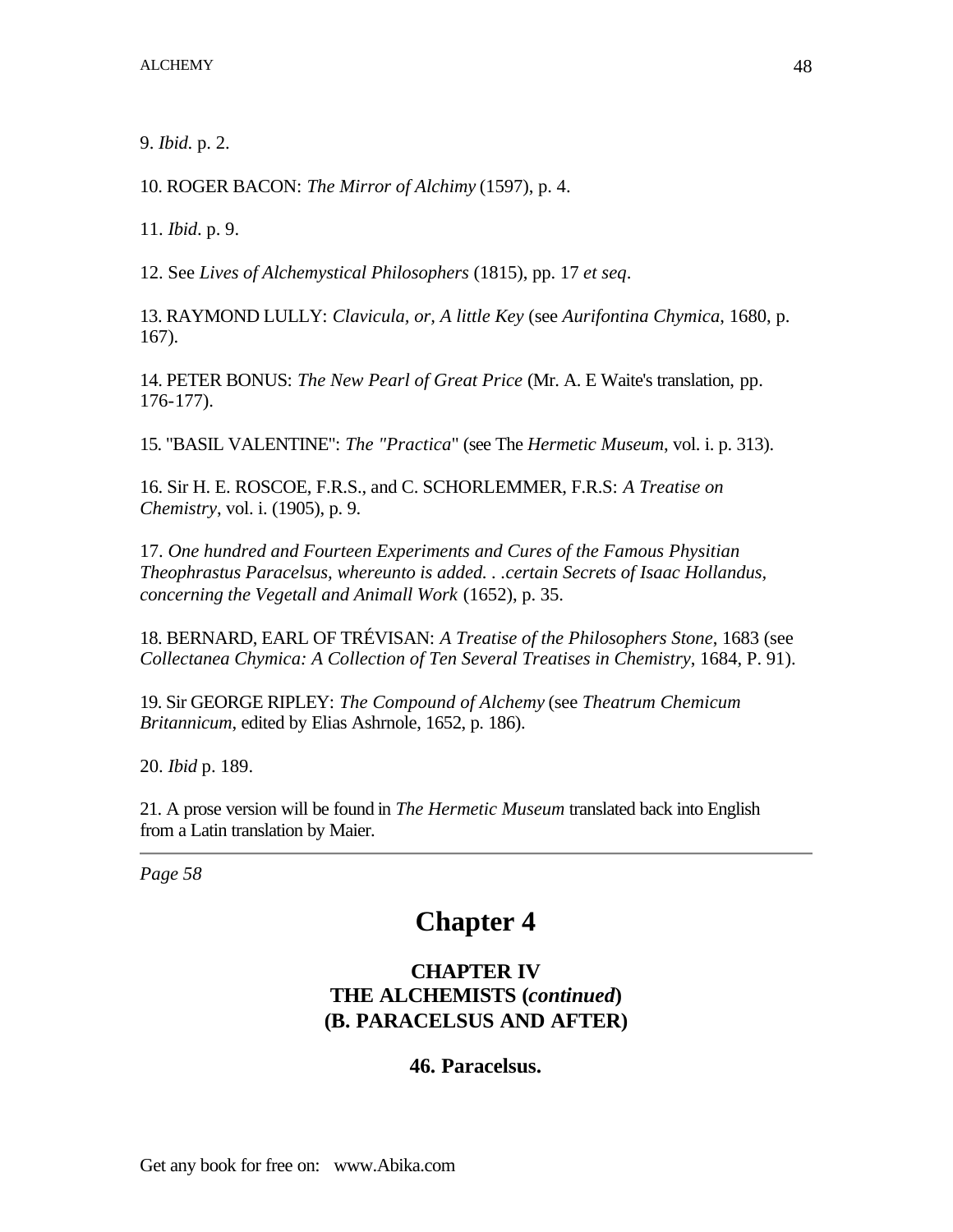That erratic genius, **Paracelsus** -- or, to give him his correct name, Philip (?) Aureole (?) **Theophrast Bombast von Hohenheim** -- whose portrait forms the frontispiece to the present work -- was born at Einsiedeln in Switzerland in 1493. He studied the and medical arts under his father, who was a physician, and continued his studies later at the University of Basle. He also gave some time to the study of magic and the occult sciences under the famous Trithemius of Spanheim. Paracelsus, however, found the merely theoretical "book learning" of the university curriculum unsatisfactory and betook himself to the mines, where he might study the nature of metals at first hand. He then spent several years in travelling, visiting some of the chief countries of Europe. At last he spent several years in travelling, visiting some of the chief countries of Europe. At last he returned to Basle, the chair of Medical Science of his old university being bestowed upon him. The works of Isaac of Holland had inspired him with the desire to improve upon the medical science of his day, and in his lectures (which were,

#### *Page 59*

contrary to the usual custom, delivered not in Latin, but in the German language) he denounced in violent terms the teachings of Galen and Avicenna, who were until then the accredited authorities on medical matters. His use of the German tongue, his coarseness in criticism and his intense self-esteem, combined with the fact that he did lay bare many of the medical follies and frauds of his day, brought him into very general dislike with the rest of the physicians, and the municipal authorities siding with the aggrieved apothecaries and physicians, whose methods Paracelsus had exposed, he fled from Basle and resumed his former roving life. He was, so we are told, a man of very intemperate habits, being seldom sober (a statement seriously open to doubt); but on the other hand, he certainly accomplished a very large number of most remarkable cures, and, judging from his writings, he was inspired by lofty and noble ideals and a fervent belief in the Christian religion. He died in 1241.

 Paracelsus combined in himself such opposite characteristics that it is a matter of difficulty to criticise him aright. As says Professor Ferguson: "It is most difficult . . . to ascertain what his true character really was, to appreciate aright this man of fervid imagination, of powerful and persistent conviction, of unbated honesty and love of truth, of keen insight into the errors (as he thought them) of his time, of a merciless will to lay bare these errors and to reform the abuses to which they gave rise, who in an instant offends by his boasting, his grossness, his want of self-respect. It is a problem how to reconcile his ignorance, his weakness, his superstition, his crude

#### *Page 60*

notions, his erroneous observations, his ridiculous inferences and theories, with his grasp of method, his lofty views of the true scope of medicine, his lucid statements, his incisive and epigrammatic criticisms of men and motives.<sup>"</sup> It is also a problem of considerable difficulty to determine which of the many books attributed to him are really his genuine works, and consequently what his views on certain points exactly were.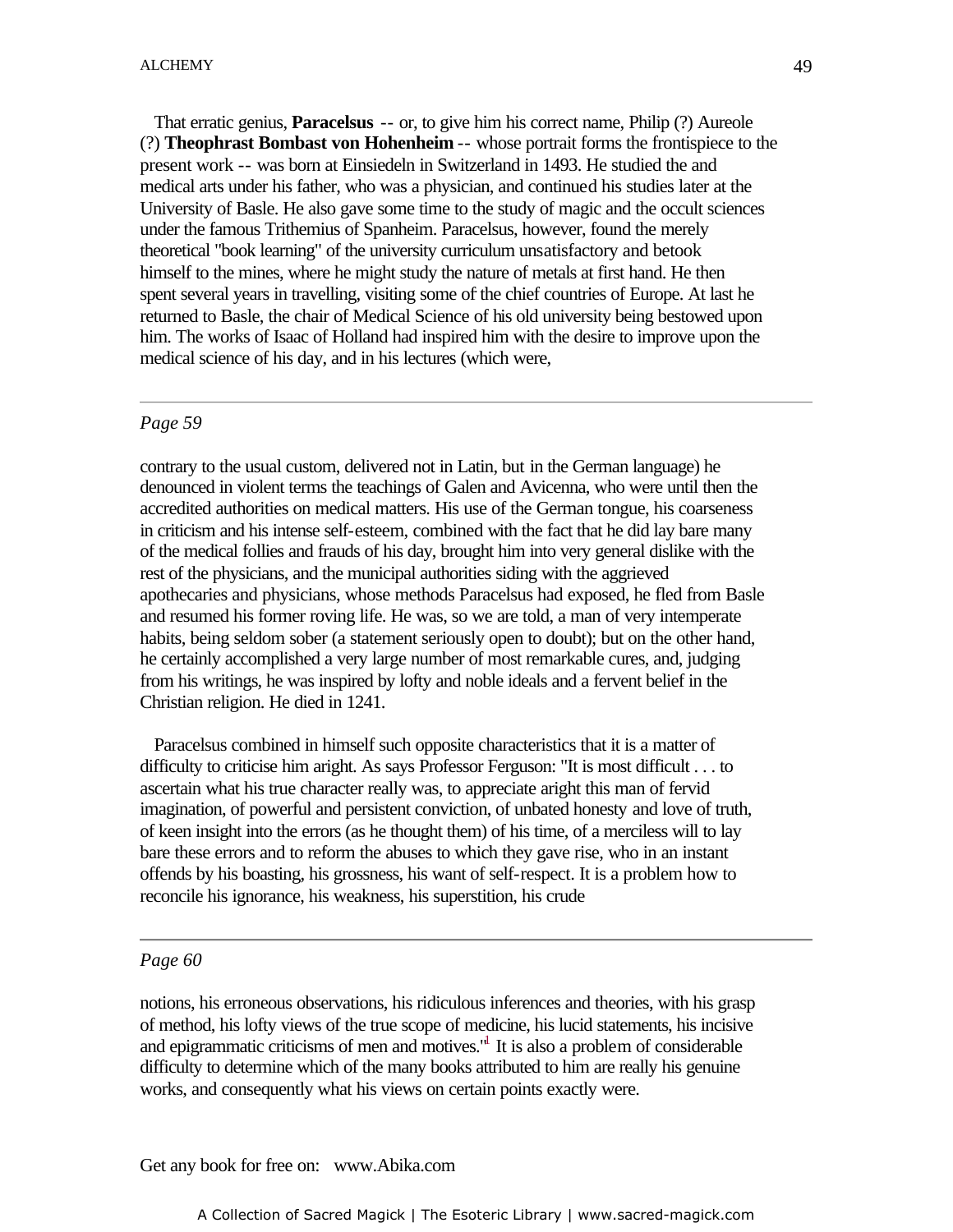# **47. Views of Paracelsus.**

 Paracelsus was the first to recognise the desirability of investigating the physical universe with a motive other than alchemistic. He taught that "the object of chemistry is not to make gold, but to prepare medicines," and founded the school of Iatro-chemistry or Medical Chemistry. This synthesis of chemistry with medicine was of very great benefit to each science; new possibilities of chemical investigation were opened up now that the aim was not purely alchemistic. Paracelsus's central theory was that of the analogy between man, the microcosm, and the world or macrocosm. He regarded all the actions that go on in the human body as of a chemical nature, and he thought that illness was the result of a disproportion in the body between the quantities of the three great principles - sulphur, mercury, and salt -- which he regarded as constituting all things; for example, he considered an excess of sulphur as the cause of fever, since sulphur was the fiery principle, &c. The basis of the iatro-chemical doctrines, namely, that the healthy human body is a particular combination of

## *Page 61*

chemical substances: illness the result of some change in this combination, and hence curable only by chemical medicines, expresses a certain truth, and is undoubtedly a great improvement upon the ideas of the ancients. But in the elaboration of his medical doctrines Paracelsus fell a prey to exaggeration and the fantastic, and many of his theories appear to be highly ridiculous. This extravagance is also very pronounced in the alchemistic works attributed to him; for example, the belief in the artificial creation of minute living creatures resembling men (called "homunculi") -- a belief of the utmost absurdity, if we are to understand it literally. On the other hand, his writings do contain much true teaching of a mystical nature; his doctrine of the correspondence of man with the universe considered as a whole, for example, certainly being radically true, though fantastically stated and developed by Paracelsus himself.

# **48. Iatro-Chemistry.**

 Between the pupils of Paracelsus and the older school of medicine, as might well be supposed, a battle royal was waged for a considerable time, which ultimately concluded, if not with a full vindication of Paracelsus's teaching, yet with the acceptance of the fundamental iatro-chemical doctrines. Henceforward it is necessary to distinguish between the chemists and the alchemists -- to distinguish those who pursued chemical studies with the object of discovering and preparing useful medicines, and later those who pursued such studies for their own sake, from those whose object was the transmutation of the "base" metals into gold, whether from purely selfish motives, or with the desire to

*Page 62*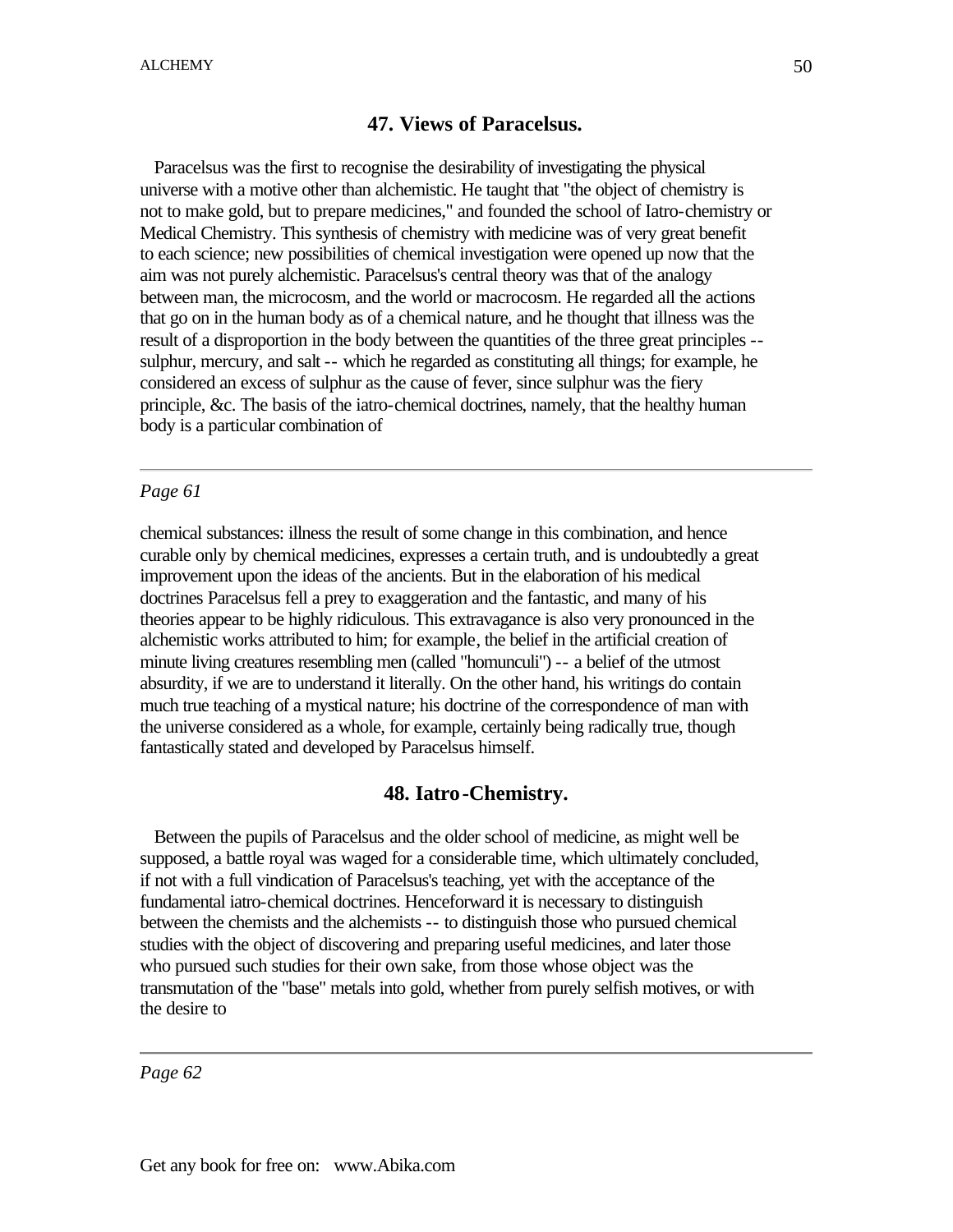demonstrate on the physical plane the validity of the doctrines of Mysticism. However, during the following century or two we find, very often, the chemist and the alchemist united in one and the same person. Men such as Glauber and Boyle, whose names will ever be remembered by chemists, did not doubt the possibility of performing the *magnum opus*. In the present chapter, however, we shall confine our attention for the most part to those men who may be regarded, for one reason or another, particularly as *alchemists*. And the alchemists of the period we are now considering present a very great diversity. On the one hand, we have men of much chemical knowledge and skill such as Libavius and van Helmont, on the other hand we have those who stand equally as high as exponents of mystic wisdom -- men such as Jacob Boehme and, to a less extent, Thomas Vaughan. We have those, who, although they did not enrich the science of Chemistry with any new discoveries, were, nevertheless, regarded as masters of the Hermetic Art; and, finally, we have alchemists of the Edward Kelley and "Cagliostro" type, whose main object was their own enrichment at their neighbours' expense. Before, however, proceeding to an account of the lives and teachings of these men, there is one curious matter -- perhaps the most remarkable of all historical curiosities -- that calls for some brief consideration. We refer to the "far-famed" Rosicrucian Society.

## **49. The Rosicrucian Society.**

 The exoteric history of the Rosicrucian Society commences with the year 1614. In that year there was published at Cassel in Germany a pamphlet entitled *The Discovery of the Fraternity of the Meritorious Order of the Rosy Cross, addressed to*

#### *Page 63*

*the Learned in General and the Governors of Europe*. After a discussion of the momentous question of the general reformation of the world, which was to be accomplished through the medium of a secret confederacy of the wisest and most philanthropic men, the pamphlet proceeds to inform its readers that such an association is in existence, founded over one hundred years ago by the famous C.R.C., grand initiate in the mysteries of Alchemy, whose history (which is clearly of a fabulous or symbolical nature) is given. The book concludes by inviting the wise men of the time to join the Fraternity, directing those who wished to do so to indicate their desire by the publication of printed letters, which should come into the hands of the Brotherhood. As might well be expected, the pamphlet was the cause of considerable interest and excitement, but although many letters were printed, apparently none of them were vouchsafed a reply. The following year a further pamphlet appeared, *The Confession of the Rosicrucian Fraternity, addressed to the Learned in Europe*, and in 1616, *The Chymical Nuptials of Christian Rosencreutz*. This latter book is a remarkable allegorical romance, describing how an old man, a lifelong student of the alchemistic Art, was present at the accomplishment of the *magnum opus* in the year 1459. An enormous amount of controversy took place; it was plain to some that the Society had deluded them, whilst others hotly maintained its claims; but after about four years had passed, the excitement had subsided, and the subject ceased, for the time being, to arouse any particular interest.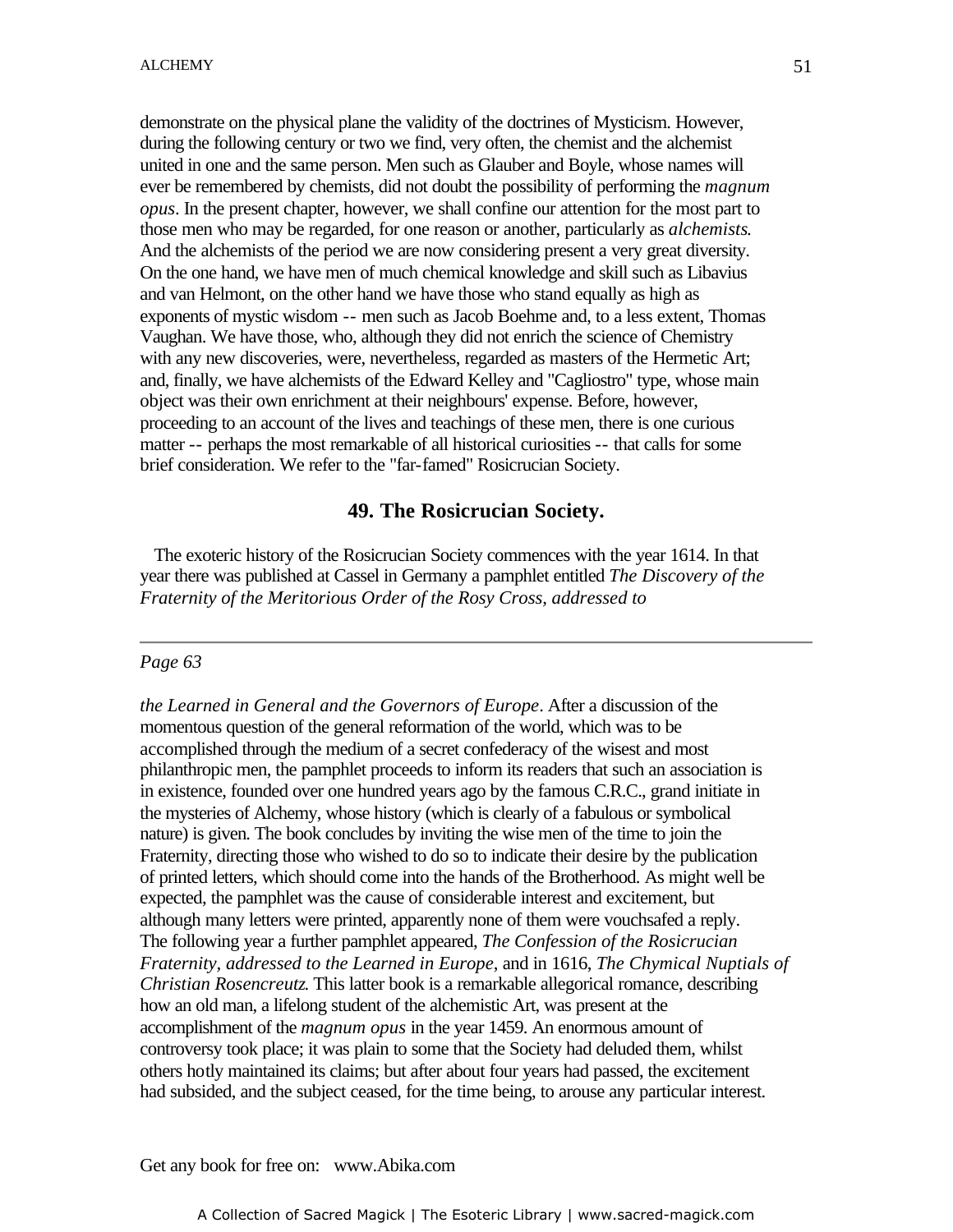Some writers, even in recent times, more gifted for

## *Page 64*

romance than for historical research, have seen in the Rosicrucian Society a secret confederacy of immense antiquity and of stupendous powers, consisting of the great initiates of all ages, supposed to be in possession of the arch secrets of alchemistic art. It is abundantly evident, however, that it was nothing of the sort. It is clear from an examination of the pamphlets already mentioned that they are animated by Lutheran ideals; and it is of interest to note that Luther's seal contained both the cross and the rose - - whence the term "Rosicrucian." The generally accepted theory regards the pamphlets as a sort of elaborate hoax perpetrated by Valentine Andrea, a young and benevolent Lutheran divine; but more, however, than a mere hoax. As the late Mr. R. A. Vaughan wrote: " . . . this Andrea writes the *Discovery of the Rosicrucian Brotherhood, a jeud'esprit* with a serious purpose, just as an experiment to see whether something cannot be done by combined effort to remedy the defect and abuses -- social, educational, and religious, so lamented by all good men. He thought there were many Andreas scattered throughout Europe -- how powerful would be their united systematic action! . . . He hoped that the few nobler minds whom he desired to organize would see through the veil of fiction in which he had invested his proposal; that he might communicate personally with some such, if they should appear; or that his book might lead them to form among themselves a practical philanthropic confederacy, answering to the serious purpose he had embodied in his fiction." <sup>2</sup> His scheme was a

## *Page 65*

failure, and on seeing its result, Andrea, not daring to reveal himself as the author of the pamphlets, did his best to put a stop to the folly by writing several works in criticism of the Society and its claims. Mr. A. E. Waite, however, whose work on the subject should be consulted for further information, rejects this theory, and suggests that the Rosicrucian Society was probably identical with the *Militia Crucifera Evangelica*, a secret society founded in Nuremburg by the Lutheran alchemist and mystic, Simon Studion.<sup>3</sup>

# **50. Thomas Charnock.**

 We must now turn our attention to the lives and teachings of the alchemists of the period under consideration, treating them, as far as possible, in chronological order; whence the first alchemist to come under our notice is Thomas Charnock.

 **Thomas Charnock** was born at Faversham (Kent), either in the year 1524 or in 1526. After some travels over England he settled at Oxford, carrying on experiments in Alchemy. In 1557 he wrote his *Breviary of Philosophy*. This work is almost entirely autobiographical, describing Charnock's alchemistic experiences. He tells us that he was initiated into the mysteries of the Hermetic Art by a certain James S. of Salisbury; he also had another master, an old blind man, who on his death-bed instructed Charnock.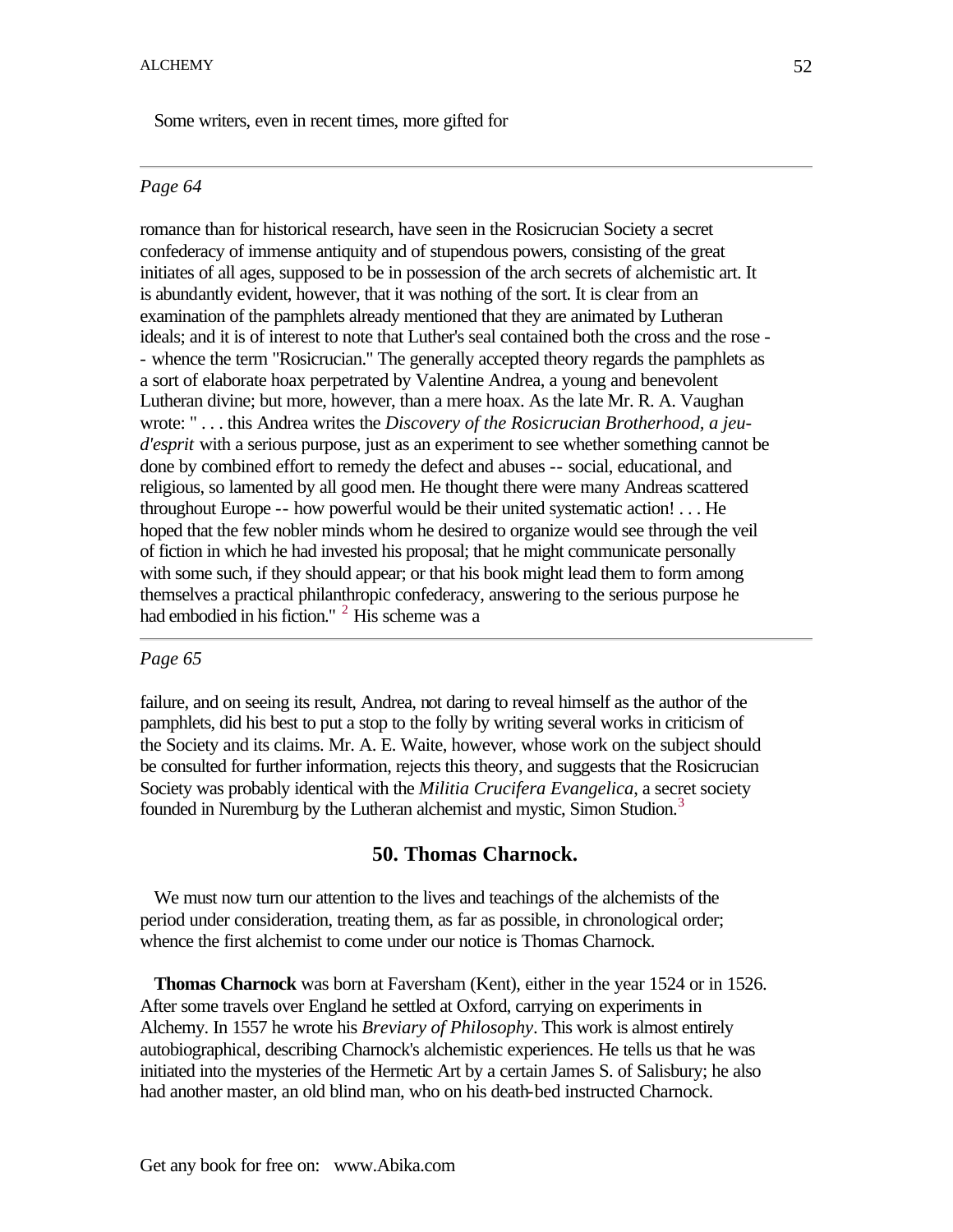Unfortunately, however, Thomas was doomed to failure in his experiments. On the first attempt his apparatus caught fire and his work was destroyed. His next experiments were ruined by the negligence of a servant. His final misfortune shall be described

#### *Page 66*

in his own words. He had started the work for a third time, and had spent much money on his fire horing to be shortly revealed his fire, hoping to be shortly rewarded....

"Then a *Gentlemen* that oughte me great mallice Caused me to be press to goe serve at *Callys*: When I saw there was no other boote, But that I must goe spight of my heart roote; In my fury I tooke a Hatchet in my hand, And brake all my Worke whereas it did stand."<sup>4</sup>

 Thomas Charnock married in 1562 a Miss Agnes Norden. He died in 1581. It is, perhaps, unnecessary to say that his name does not appear in the history of Chemistry.

#### **51. Andreas Libavius.**

 **Andreas Libavius** was born at Halle in Germany in 1540, where he studied medicine and practised for a short time as a physician. He accepted the fundamental iatro-chemical doctrines, at the same time, however, criticising certain of the more extravagant views expressed by Paracelsus. He was a firm believer in the transmutation of the metals, but his own activities were chiefly directed to the preparation of new and better medicines. He enriched the science of Chemistry by many valuable discoveries, and tin tetrachloride, which he was the first to prepare, is still known by the name of *spiritus fumans Libavii*. Libavius was a man possessed of keen powers of observation; and his work on Chemistry, which contains a full account of the knowledge of the science of his time, may be

#### *Page 67*

regarded as the first text-book of Chemistry. It was held in high esteem for a considerable time, being reprinted on several occasions.

#### **52. Edward Kelley and John Dee.**

 **Edward Kelley** or Kelly (see plate 9) was born at Worcester on August 1, 1555. His life is so obscured by various traditions that It is very difficult to arrive at the truth concerning it. The latest, and probably the best, account will be found in Miss Charlotte Fell Smith's John Dee (1909). Edward Kelley, according to some accounts, was brought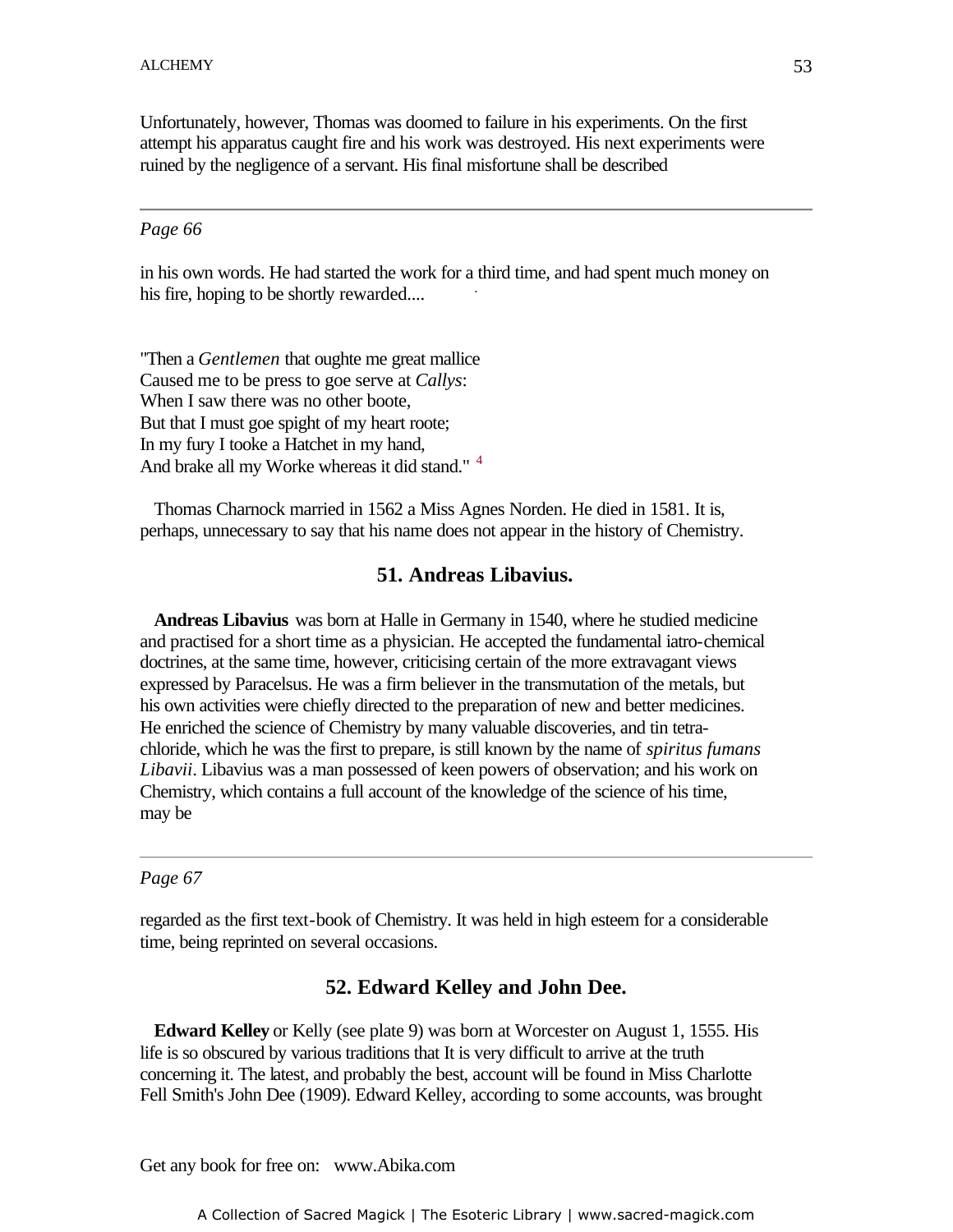up as an apothecary.<sup>5</sup> He is also said to have entered Oxford University under the pseudonym of Talbot. <sup>6</sup> Later, he practised as a notary in London. He is said to have committed a forgery, for which he had his ears cropped; but another account, which supposes him to have avoided this penalty by making his escape to Wales, is not improbable. Other crimes of which he is accused are coining and necromancy. He was probably not guilty of all these crimes, but that he was undoubtedly a charlatan and profligate the sequel will make plain. We are told that about the time of his alleged escape to Wales, whilst in the neighbourhood of Glastonbury Abbey, he became possessed, by a lucky chance, of a manuscript by St. Dunstan setting forth the grand secrets of Alchemy, together with some of the two transmuting tinctures, both white and red.<sup>7</sup>

#### *Page 68*

which had been discovered in a tomb near by. His friendship with John Dee, or Dr. Dee as he is generally called, commenced in 1582. Now, **John Dee** (see plate 9) was undoubtedly a mathematician of considerable erudition. He was also an astrologer, and was much interested in experiments in "crystal-gazing," for which purpose he employed a speculum of polished cannel-coal, and by means of which he believed that he had communication with the inhabitants of spiritual spheres. It appears that Kelley, who probably did possess some mediumistic powers, the results of which he augmented by means of fraud, interested himself in these experiments, and not only became the doctor's "scryer," but also gulled him into the belief that he was in the possession of the archsecrets of Alchemy. In 1583, Kelley and his learned dupe left England together with their wives and a Polish nobleman, staying firstly at Cracovia and afterwards at Prague, where it is not unlikely that the Emperor Rudolph II. knighted Kelley. As instances of the belief which the doctor had in Kelley's powers as an alchemist, we may note that in his Private Diary under the date December 19, 1586, Dee records that Kelley performed a transmutation for the benefit of one Edward Garland and his brother Francis;  $^8$  and



# **PLATE 9A. PORTRAIT OF EDWARD KELLEY**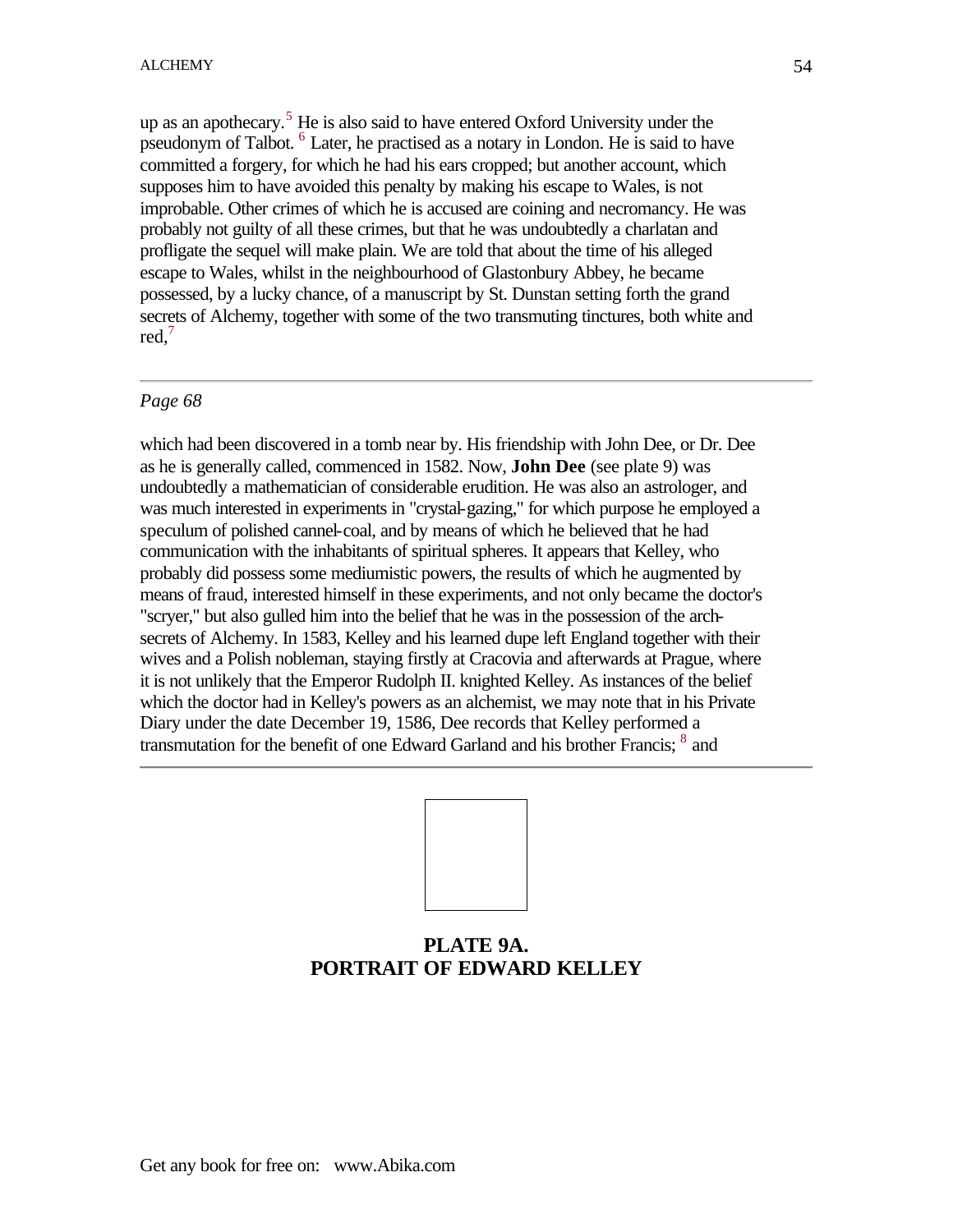

# **PLATE 9B. PORTRAIT OF JOHN DEE** -

#### *Page 69*

under the date May 10, 1588, we find the following recorded: "E.K. did open the great secret to me, God be thanked!"  $9$  That he was not always without doubts as to Kelley's honesty, however, is evident from other entries in his Diary. In 1587 occurred an event which must be recorded to the partners' lasting shame. To cap his former impositions, Kelley informed the doctor that by the orders of a spirit which had appeared to him in the crystal, they were to share "their two wives in common"; to which arrangement, after some further persuasion, Dee consented. Kelley's profligacy and violent temper, however, had already been the cause of some disagreement between him and the doctor, and this incident leading to a further quarrel, the erstwhile friends parted. In 1589, the Emperor Rudolph imprisoned Kelley, the price of his freedom being the transmutative secret, or a substantial quantity of gold, at least, prepared by its aid. He was, however, released in 1593; but died in 1595; according to one account, as the result of an accident incurred while attempting to escape from a second imprisonment. Dee merely records that he received news to the effect that Kelley "was slayne."

 It was during his incarceration that he wrote an alchemistic work entitled *The Stone of the Philosophers*, which consists largely of quotations from older alchemistic writings. His other works on Alchemy were probably written at an earlier period.<sup>10</sup>

*Page 70*

## **53. Henry Khunrath.**

 **Henry Khunrath** was born in Saxony in the second half of the sixteenth century. He was a follower of Paracelsus, and travelled about Germany, practising as a physician. "This German alchemist," says Mr. A. E. Waite, " . . . is claimed as a hierophant of the psychic side of the *magnum opus*, and. . . was undoubtedly aware of the larger issues of Hermetic theorems"; he describes Khunrath's chief work, Amphitheatrum Salilentiæ Æternæ, &c., as "purely mystical and magical." $^{\text{11}}$ 

## **54. Alexander Sethon and Michael Sendivogius.**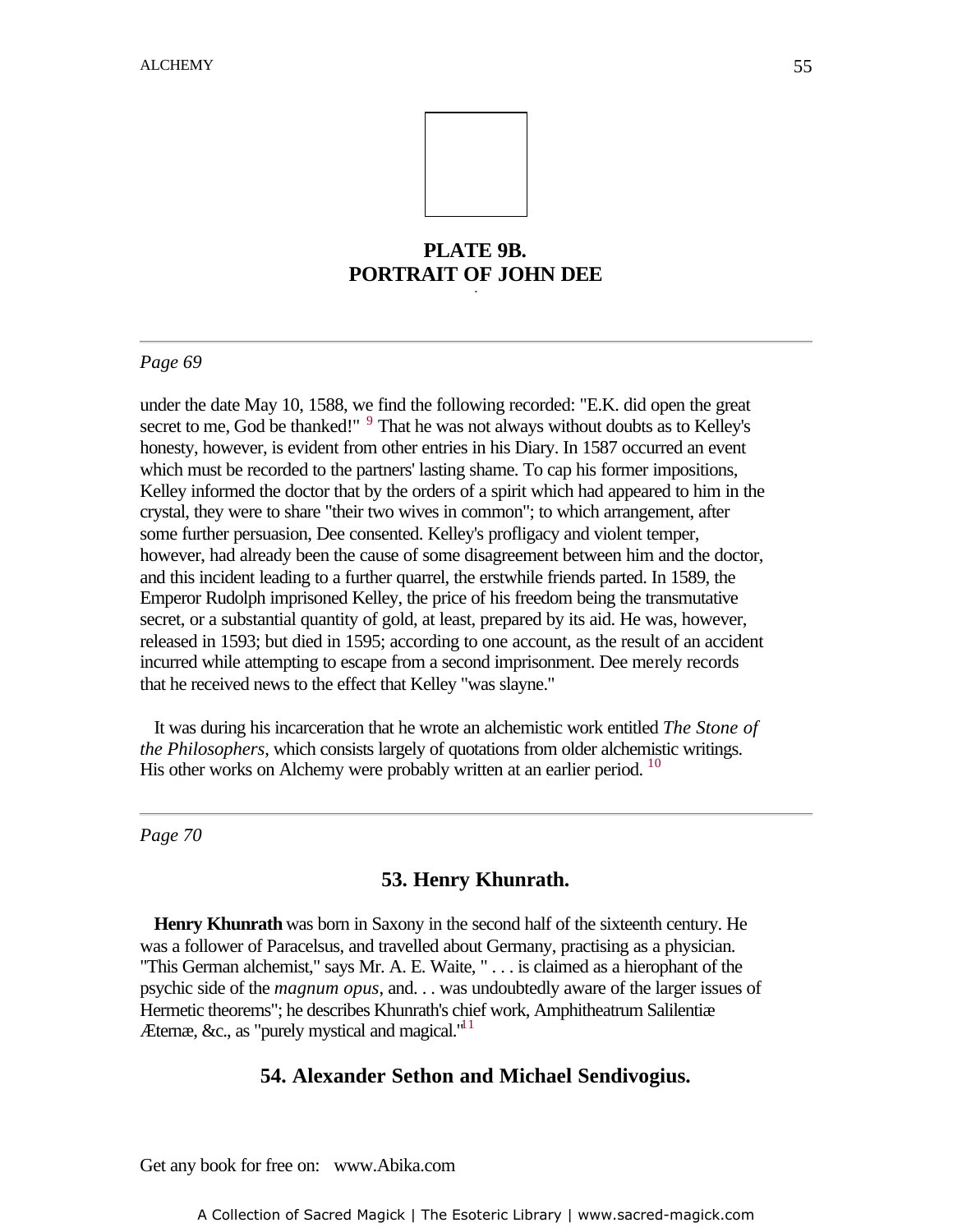The date and birthplace of **Alexander Sethon**, a Scottish alchemist, do not appear to have been recorded, but **Michael Sendivogius** was probably born in Moravia about 1566. Sethon, we are told, was in possession of the arch-secrets of Alchemy. He visited Holland in 1602, proceeded after a time to Italy, and passed through Basle to Germany; meanwhile he is said to have performed many transmutations. Ultimately arriving at Dresden, however, he fell into the clutches of the young Elector, Christian II., who, in order to extort his secret, cast him into prison, and put him to the torture, but without avail. Now, it so happened that Sendivogius, who was in quest of the Philosopher's Stone, was staying at Dresden, and hearing of Sethon's imprisonment obtained permission to visit him. Sendivogius offered to effect Sethon's escape in return for assistance in his alchemistic pursuits, to which arrangement the Scottish alchemist willingly agreed. After some considerable outlay of money in bribery, Sendivogius's

#### *Page 71*

plan of escape was successfully carried out, and Sethon found himself a free man; but he refused to betray the high secrets of Hermetic philosophy to his rescuer. However, before his death, which occurred shortly afterwards, he presented him with an ounce of the transmutative powder. Sendivogius soon used up this powder, we are told, in effecting transmutations and cures, and, being fond of expensive living, he married Sethon's widow, in the hope that she was in the possession of the transmutative secret. In this, however, he was disappointed; she knew nothing of the matter, but she had the manuscript of an alchemistic work written by her late husband. Shortly afterwards Sendivogius printed at Prague a book entitled *The New Chemical Light* under the name of "Cosmopolita," which is said to be this work of Sethon's but which Sendivogius claimed for his own by the insertion of his name on the title-page, in the form of an anagram. The tract *On Sulphur* which was printed at the end of later editions, however, is said to have been the genuine work of the Moravian. Whilst his powder lasted, Sendivogius travelled about, performing, we are told, many transmutations. He was twice imprisoned in order to extort the secrets of Alchemy from him, on one occasion escaping, and on the other occasion obtaining his release from the Emperor Rudolph. Afterwards, he appears to have degenerated into an impostor, but this is said to have been a *finesse* to hide his true character as an alchemistic adept. He died in  $1646$ <sup>12</sup>

 *The New Chemical Light* was held in great esteem by the alchemists. The first part treats at

#### *Page 72*

length of the generation of the metals and also of the Philosopher's Stone, and claims to be based on practical experience. The seed of Nature, we are told, is one, but various products result on account of the different conditions of development. An imaginary conversation between Mercury, an Alchemist and Nature which is appended, is not without a touch of humour. Says the Alchemist, in despair, "Now I see that I know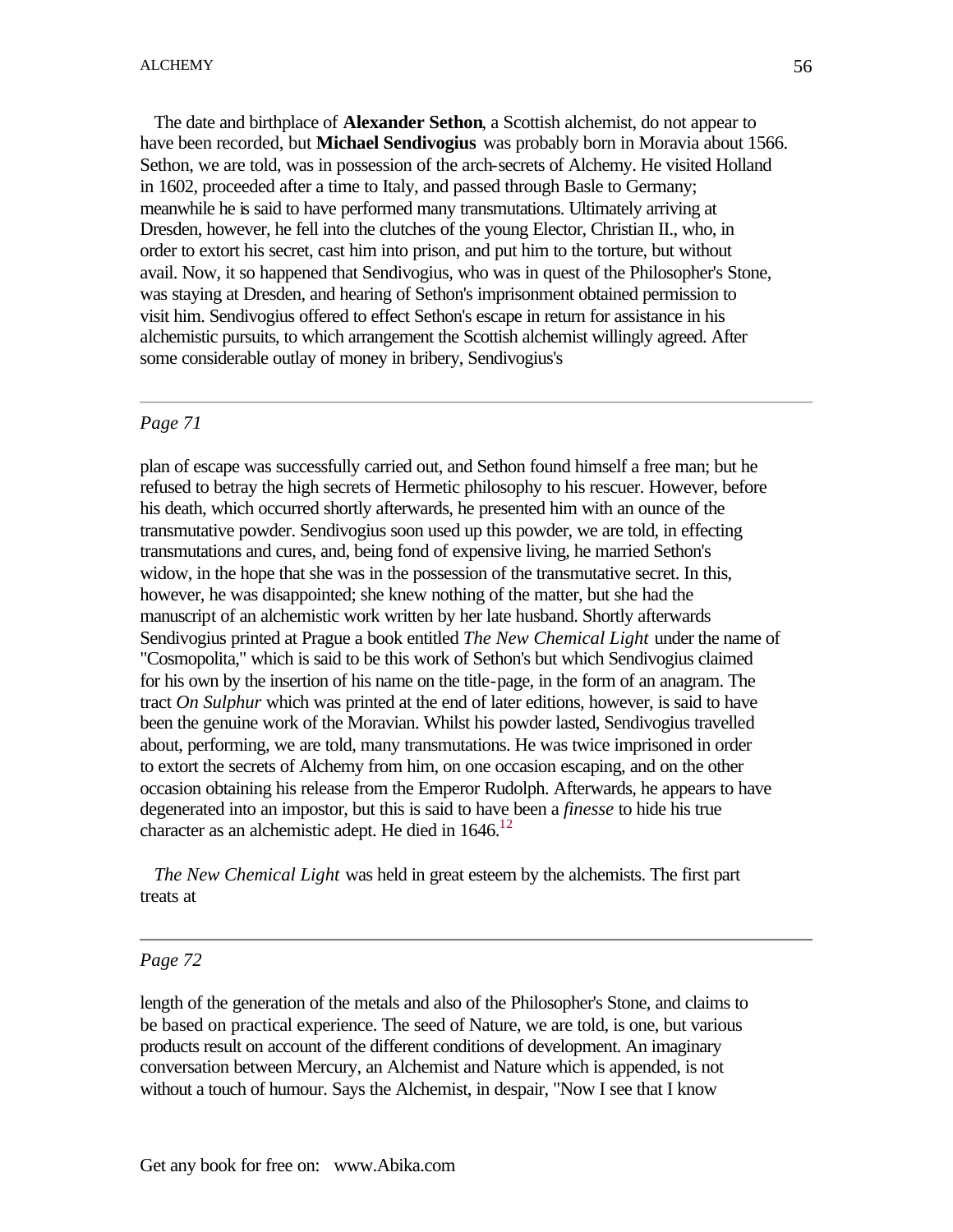nothing; only I must not say so. For I should lose the good opinion of my neighbours, and they would no longer entrust me with money for my experiments. I must therefore go on saying that I know everything; for there are many that expect me to do great things for them.... There are many countries, and many greedy persons who will suffer themselves to be gulfed by my promises of mountains of gold. Thus day will follow day, and in the meantime the King or the donkey will die, or I myself."<sup>13</sup> The second part treats of the Elements and Principles (see 17 and 19).

# **55. Michael Maier.** -

 **Michael Maier** (see plate 10) was born at Rendsberg (in Holstein) about 1568. He studied medicine assiduously, becoming a most successful physician, and he was ennobled by Rudolf II. Later on, however, he took up the subject of Alchemy, and is said to have ruined his health and wasted his fortune in the pursuit of the alchemistic *ignis fatuus* -- the Stone of the Philosophers -- travelling about Germany and elsewhere in order to have converse with those who were regarded as adepts in the



# **PLATE 10. PORTRAIT OF MICHAEL MAIER [by J. Brunn]**

#### *Page 73*

Art. He took a prominent part in the famous Rosicrucian controversy (see 49), defending the claims of the alleged society in several tracts. He is said, on the one hand, to have been admitted as a member of the fraternity; and on the other hand, to have himself founded a similar institution. A full account of his views will be found in the Rev. J. B. Craven's *Count Michael Maier: Life and Writings* (1910). He was a very learned man, but his works are somewhat obscure and abound in fanciful allegories. He read an alchemistic meaning into the ancient fables concerning the Egyptian and Greek gods and heroes. Like most alchemists, he held the supposed virtues of mercury in high esteem. In his *Lusus Serius: or, Serious Passe-time*, for example, he supposes a Parliament of the various creatures of the world to meet, in order that Man might choose the noblest of them as king over all the rest. The calf, the sheep, the goose, the oyster, the bee, the silkworm, flax and mercury are the chosen representatives, each of which discourses in turn. It will be unnecessary to state that Mercury wins the day. Thus does Maier eulogise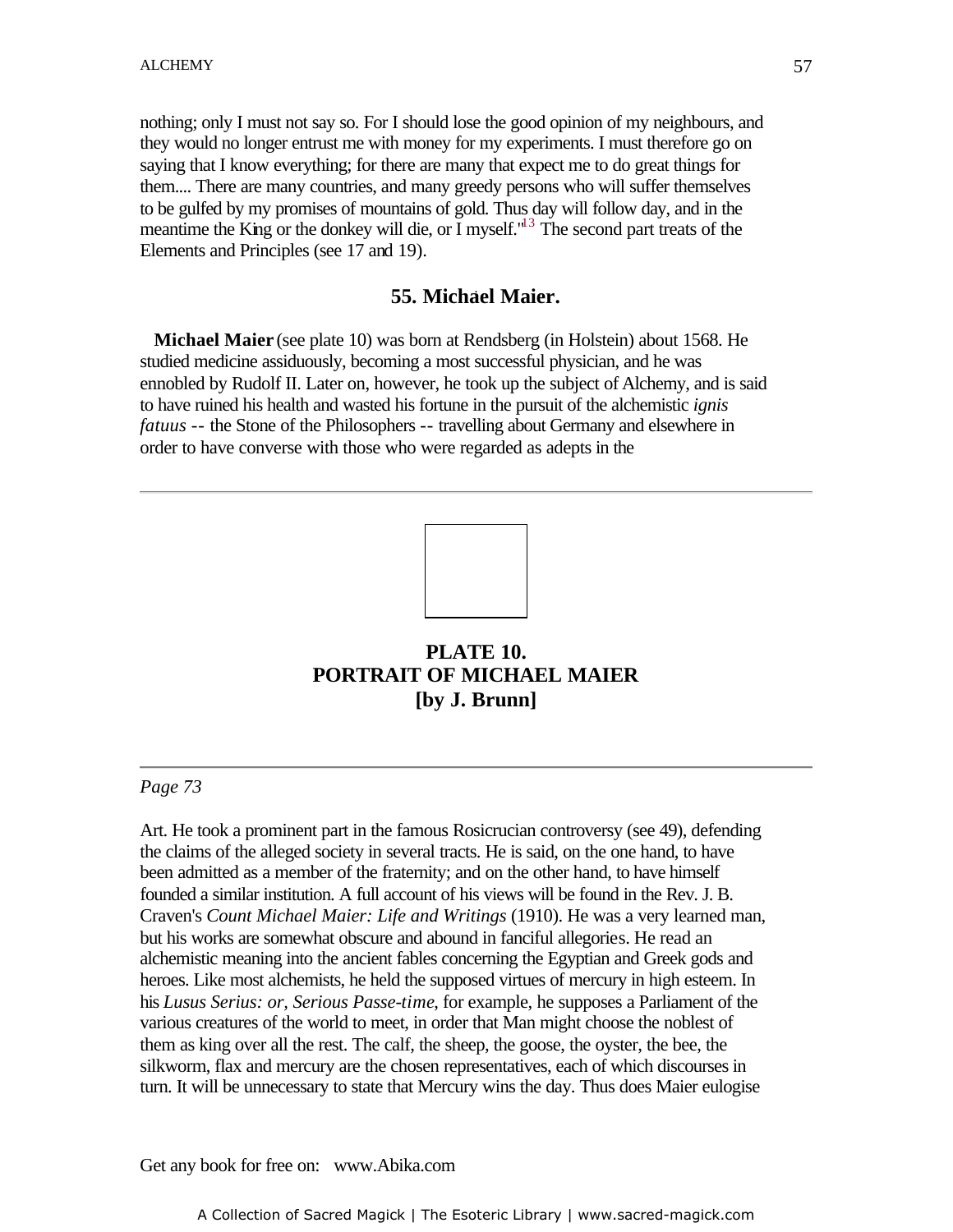it: "Thou art the miracle, splendour and light of the world. Thou art the glory, ornament, and supporter of the Earth. Thou art the Asyle, Anchor, and tye of the Universe. Next to the minde of Man, God Created nothing more Noble, more Glorious, or more Profitable."<sup>14</sup> His *Subtle Allegory concerning the Secrets of Alchemy, very useful to possess and pleasant to read*, will be found in the *Hermetic Museum*, together with his *Golden Tripod*,

*Page 74*

consisting of translations of "Valentine's" "Practica" and *Twelve Keys*, Norton's *Ordinal* and Cremer's spurious *Testament*.

# **56. Jacob Boehme.**

**Jacob Boehme**, or Behmen (see plate 11), was born at Alt Seidenberg, a village near Görlitz, in 1575. His parents being poor, the education he received was of a very rudimentary nature, and when his schooling days were over, Jacob was apprenticed to a shoemaker. His religious nature caused him often to admonish his fellow-apprentices, which behaviour ultimately caused him to be dismissed. He travelled about as a journeyman shoemaker, returning, however, to Görlitz in 1594, where he married and settled in business. He claims to have experienced a wonderful vision in 1598, and to have had a similar vision two years later. In these visions, the first of which lasted for several days, he believed that he saw into the inmost secrets of nature; but what at first appeared dim and vague became clear and coherent in a third vision, which he tells us was vouchsafed to him in 1610. It was then that he wrote his first book, the *Aurora*, which he composed for himself only, in order that he should not forget the mysteries disclosed to him. At a later period he produced a large number of treatises of a mysticalreligious nature, having spent the intervening years in improving his early education. These books aroused the ire of the narrow-minded ecclesiastical authorities of the town, and Jacob suffered considerable persecution in consequence. He visited Dresden in 1694, and in the same year was there taken ill with a fever. Returning to Görlitz, he expired in a condition of ecstasy.



# **PLATE 11. PORTRAIT OF JACOB BOEHME**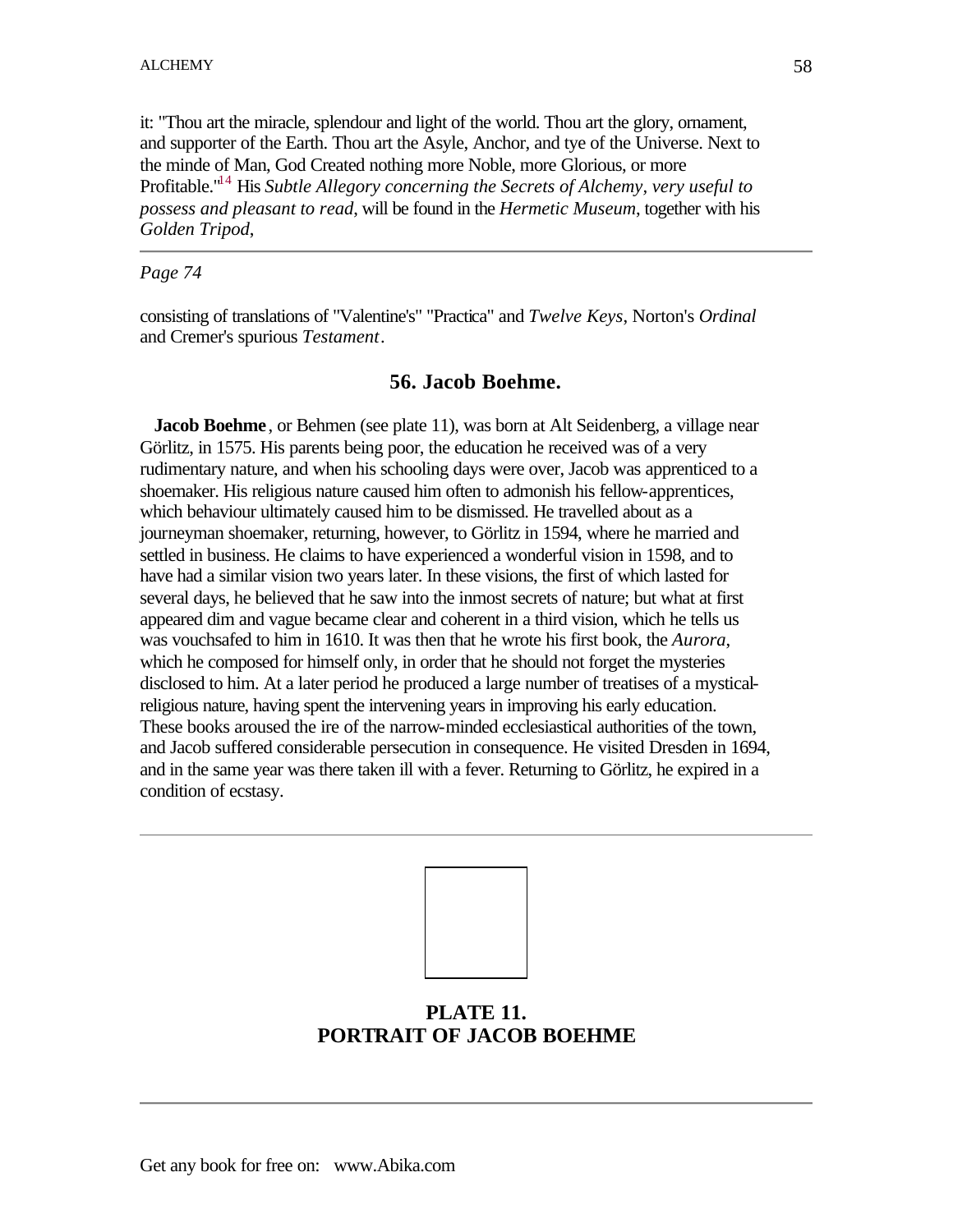#### *Page 75*

 Jacob Boehme was an alchemist of a purely transcendental order. He had, it appears, acquired some knowledge of Chemistry during his apprentice days, and he employed the language of Alchemy in the elaboration of his system of mystical philosophy. With this lofty mystical-religious system we cannot here deal; Boehme is, indeed, often accounted the greatest of true Christian mystics; but although conscious of his superiority over many minor lights, we think this title is due to Emanuel Swedenborg. The question of the validity of his visions is also one which lies beyond the scope of the present work; <sup>15</sup> we validity of his visions is also one which lies beyond the scope of the present work; must confine our attention to Boehme as an alchemist. The Philosopher's Stone, in Boehme's terminology, is the Spirit of Christ which must "tincture" the individual soul. In one place he says, "The *Phylosopher's Stone* is a very dark disesteemed Stone, of a *Gray* colour, but therein lyeth the highest Tincture."<sup>16</sup> In the transcendental sense, this is reminiscent of the words of Isaiah: "He hath no form nor comeliness; and when we see him, there is no beauty that we should desire him.  $\ldots$  He was despised and we esteemed him not,"  $&c.$ <sup>17</sup>

#### **57. John Baptist van Helmont.**

**John Baptist van Helmont** (see plate 12) was born in Brussels in 1577. He devoted himself to the study of medicine, at first following Galen, but

#### *Page 76*

afterwards accepting in part the teachings of Paracelsus; and he helped to a large extent in the overthrow of the old medical doctrines. His purely chemical researches were also of great value to the science. He was a man of profound knowledge, of a religious temperament, and he possessed a marked liking for the mystical. He was inspired by the writings of Thomas à Kempis to imitate Christ in all things, and he practised medicine, therefore, as a work of benevolence, asking no fee for his services. At the same time, moreover, he was a firm believer in the powers of the Philosopher's Stone, claiming to have himself successfully performed the transmutation of the metals on more than one occasion, though unacquainted with the composition of the medicine employed (see 62). Many of his theoretical views are highly fantastical. He lived a life devoted to scientific research, and died in 1644.

 Van Helmont regarded water as the primary element out of which all things are produced. He denied that fire was an element or anything material at all, and he did not accept the sulphur-mercury-salt theory. To him is due the word "gas" -- before his time various gases were looked upon as mere varieties of air -- and he also made a distinction between gases (which could not be condensed)<sup>18</sup> and vapours (which give liquids on cooling). In particular he investigated the gas that is now known as carbon-dioxide (carbonic anhydride), which he termed *gas sylvestre*; but he lacked suitable apparatus for the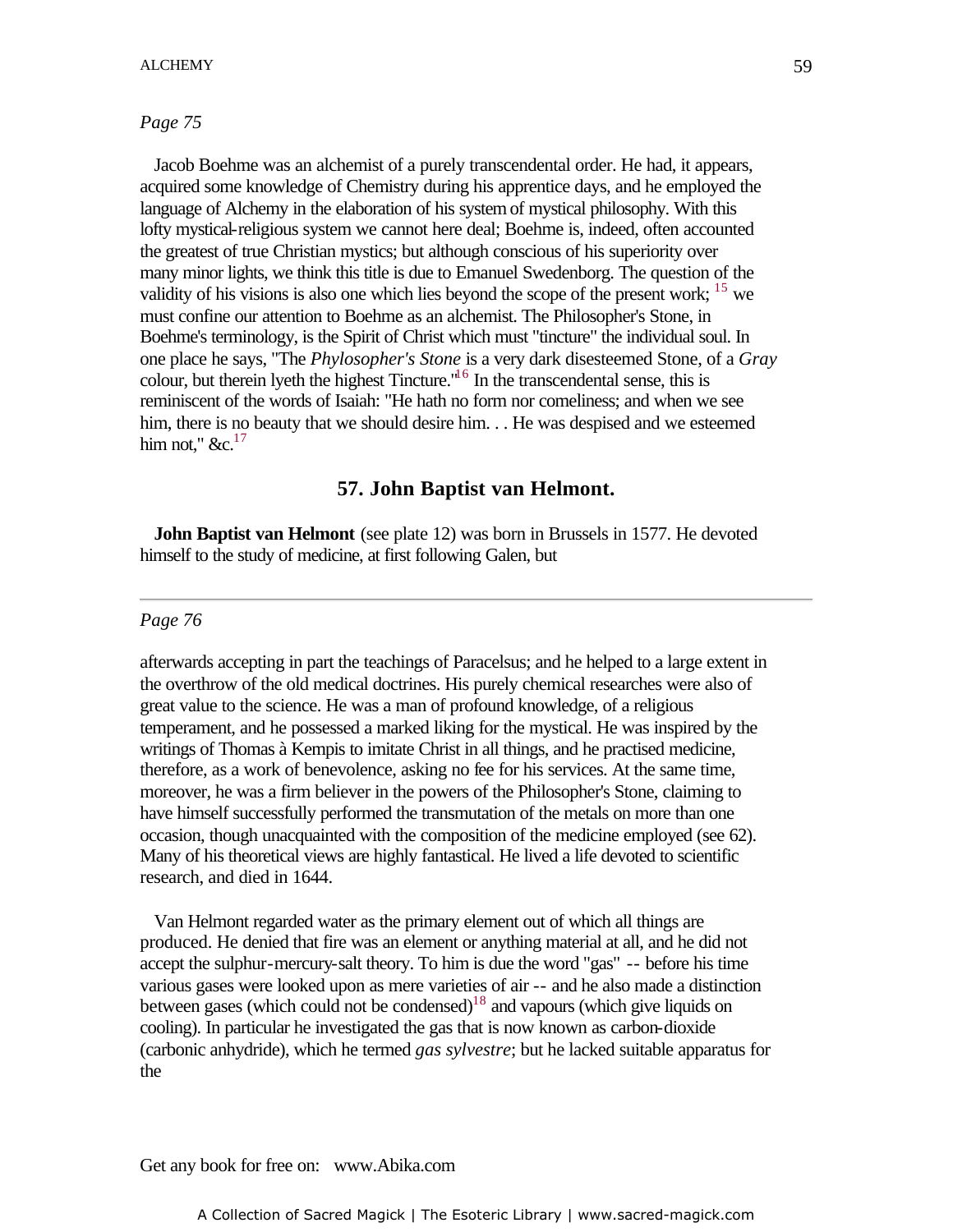

# **PLATE 12. PORTRAITS OF J.B. AND F.M. VON HELMONT (From the Frontispiece to J.B. van Helmont's** *Oriatrike***).**

#### *Page 77*

collection of gases, and hence was led in many cases to erroneous conclusions.

 **Francis Mercurius van Helmont** (see plate 12), the son of John Baptist, born in 1618, gained the reputation of having also achieved the *magnum opus*, since he appeared to live very luxuriously upon a limited income. He was a skilled chemist and physician, but held many queer theories, metempsychosis included.

#### **58. Johann Rudolf Glauber.**

 **Johann Rudolf Glauber** was born at Karlstadt in 1604. Of his life little is known. He appears to have travelled about Germany a good deal, afterwards visiting Amsterdam, where he died in 1668. He was of a very patriotic nature, and a most ardent investigator in the realm of Chemistry. He accepted the main iatro-chemical doctrines, but gave most of his attention to applied Chemistry. He enriched the science with many important discoveries; and crystallised sodium sulphate is still called "Glauber's Salt." Glauber, himself, attributed remarkable medicinal powers to this compound. He was a firm believer in the claims of Alchemy, and held many fantastic ideas.

#### **59. Thomas Vaughan (Eugenius Philalethes).**

 **Thomas Vaughan**, who wrote under the name of "**Eugenius Philalethes**," was born at Newton in Brecknockshire in 1622. He was educated at Jesus College, Oxford, graduating as a Bachelor of Arts, and being made a fellow of his college. He appears also to have taken holy orders and to have had the living of St. Bridget's (Brecknockshire) conferred on him.<sup>19</sup>

#### *Page 78*

During the civil wars he bore arms for the king, but his allegiance to the Royalist cause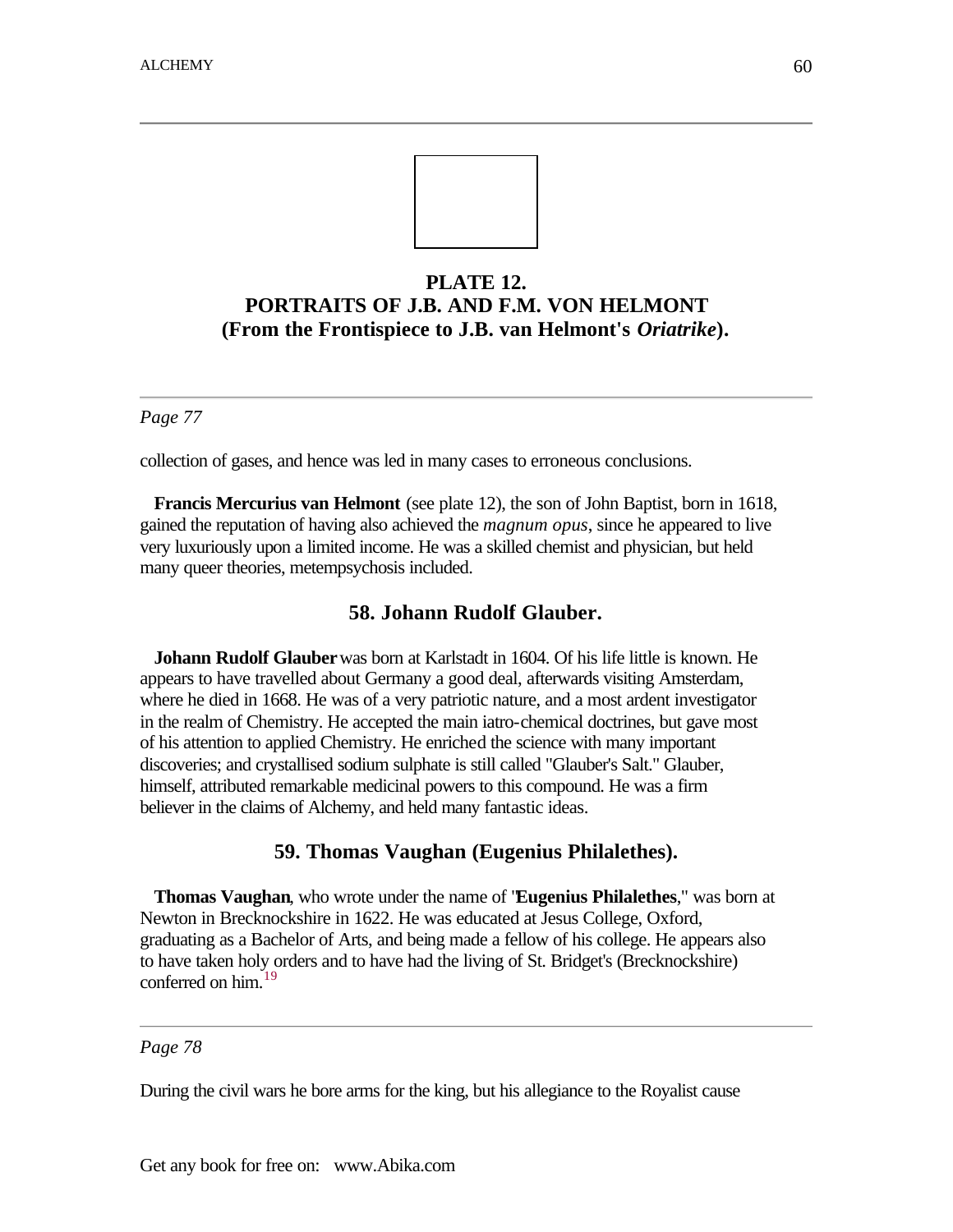led to his being accused of "drunkenness, swearing, incontinency and bearing arms for the King"; and he appears to have been deprived of his living. He retired to Oxford and gave himself up to study and chemical research. He is to be regarded as an alchemist of the transcendental order. His views as to the nature of the true Philosopher's Stone may be gathered from the following quotation: "This, reader," he says, speaking of the mystical illumination, "is the Christian Philosopher's Stone, a Stone so often inculcated in Scripture. This is the Rock in the wildernesse, because in great obscurity, and few there are that know the right way unto it. This is the Stone of Fire in Ezekiel; this is the Stone with Seven Eyes upon it in Zacharie, and this is the White Stone with the New Name in the Revelation. But in the Gospel, where Christ himself speakes, who was born to discover mysteries and communicate Heaven to Earth, it is more clearly described." <sup>20</sup> At the same time he appears to have carried out experiments in physical Alchemy, and is said to have met with his death in 1666 through accidentally inhaling the fumes of some mercury with which he was experimenting.

 Thomas Vaughan was an ardent disciple of Cornelius Agrippa, the sixteenth-century theosophist. He held the peripatetic philosophy in very slight esteem. He was a man devoted to God, though probably guilty of some youthful follies, full of love

#### *Page 79*

towards his wife, and with an intense desire for the solution of the great problems of Nature. Amongst his chief works, which are by no means wanting in flashes of mystic wisdom, may be mentioned *Anthroposophia Theomagica, Anima Magica Abscondita* (which were published together), and *Magia Adamica; or, the Antiquitie of Magic*. With regard to his views as expressed in the first two of these books, a controversy ensued between Vaughan and Henry Moore, which was marked by considerable acrimony. **60.** The use of the pseudonym "Philalethes" has not been confined to one alchemist. The cosmopolitan adept who wrote under the name of "**Eirenæus Philalethes**," has been confused, on the one hand, with Thomas Vaughan, on the other hand with George Starkey (?-1665). He has also been identified with Dr. Robert Child (1613-1654); but his real identity remains shrouded in mystery. <sup>21</sup> **George Starkey** (or Stirk), the son of George Stirk, minister of the Church of England in Bermuda, graduated at Harvard in 1646 and practised medicine in the United States of America from 1647 to 1650. In 1651 he came to England and practised medicine in London. He died of the plague in 1665. In 1654-5 he published *The*

#### *Page 80*

*Marrow of Alchemy*, by "Eirenæus Philoponos Philalethes," which some think he had stolen from his Hermetic Master. Other works by "Eirenæus Philalethes" appeared after Starkey's death and became immensely popular. *The Open Entrance to the Closed Palace of the King* (the most famous of these) and the *Three Treatises* of the same author will be found in *The Hermetic Museum*. Some of his views have already been noted (see 1 and 22). On certain points he differed from the majority of the alchemists. He denied that fire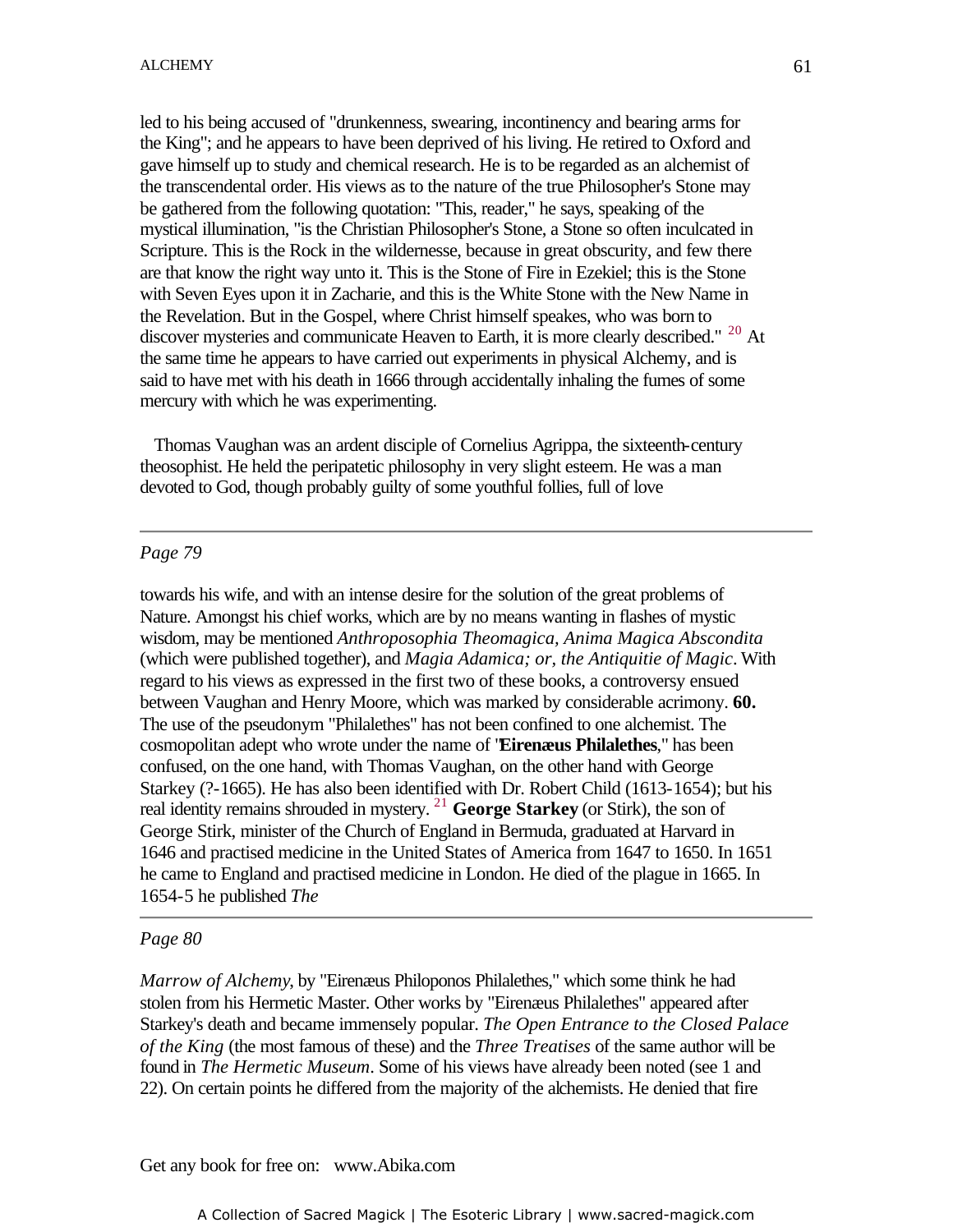was an element, and, also, that bodies are formed by mixture of the elements. According to him there is one principle in the metals, namely, mercury, which arises from the aqueous element, and is termed "metalically differentiated water, *i.e*., it is water passed into that stage of development, in which it can no longer produce anything but mineral substances. $122$  Philalethes's views as to "metallic seed" are also of considerable interest. Of the seed of gold, which he regarded as the seed, also, of all other metals, he says: "The seed of animals and vegetables is something separate, and may be cut out, or otherwise separately exhibited; but metallic seed is diffused throughout the metal, and contained in all its smallest parts; neither can it be discerned from its body: its extraction is therefore a task which may well tax the ingenuity of the most experienced philosopher...."  $^{23}$  Well might this have been said of the electron of modern scientific theory.

1. JOHN FERGUSON, M.A.: Article "Paracelsus," *Encyclopaedia Britannica*, 9th edition (1885), vol. xviii. p. 236.

2. ROBERT ALFRED VAUGHAN, B.A.: *Hours with the Mystics* (7th edition, 1895), vol. ii. bk. 8, chap. ix. p. 134.

3. ARTHUR EDWARD WAITE: *The Real History of the Rosicrucians*, (1887).

4. THOMAS CHARNOCK: *The Breviary of Naturall Philosophy* (see *Theatrum Chemicum Britannicum*, edited by Ashmole, 1652, p. 295.)

5. See, for example, WILLIAM LILLY: *History of His Life and Times* (1715, reprinted in 1822, p. 227).

6. See ANTHONY À WOOD'S account of Kelley's life in *Athenæ Oxonienses* (3rd edition, edited by Philip Bliss, vol. i. col. 639.)

7. William Lilly, the astrologer, in his *History of His Life and Times* (1822 reprint, pp. 225-226), relates a different story regarding the manner in which Kelley is supposed to have obtained the Great Medicine, but as it is told at third hand, it is of little importance. We do not suppose that there can be much doubt that the truth was that Dee and others were deceived by some skilful conjuring tricks, for whatever else Kelley may have been, he certainly was a very ingenious fellow.

8. *The Private Diary of Dr. John Dee* (The Camden Society, 1842), p. 22.

9. *The Private Diary of Dr. John Dee* (The Camden Society, 1842), p. 27.

10. An English translation of Kelley's alchemistic works were published under the editorship of Mr. A. E. Waite, in 1893.

11. A. E. WAITE: *Lives of Alchemystical Philosophers* (1888), p. 159.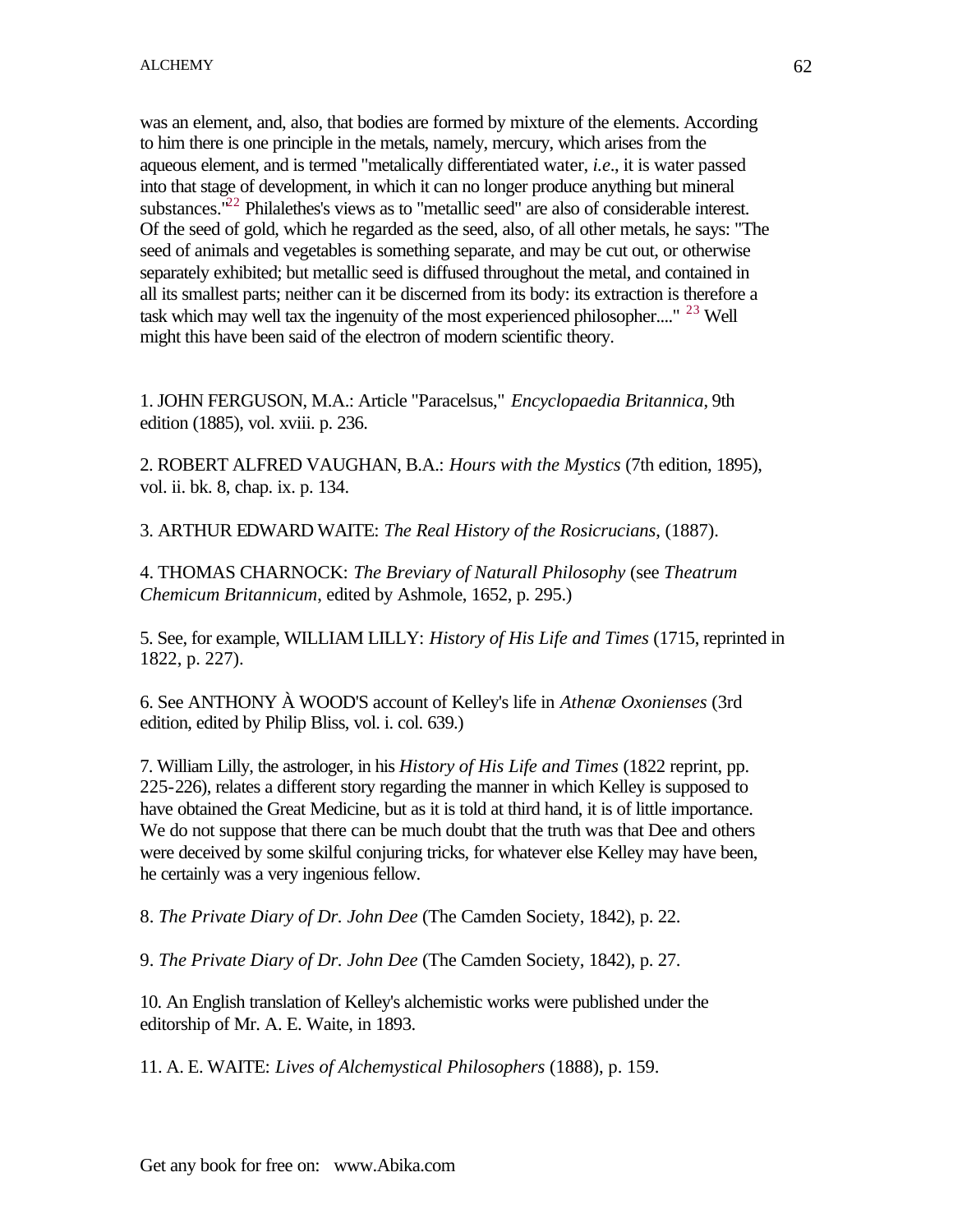12. See F. B.: *Lives of Alchemystical Philosophers* (1815), pp. 66-69.

13. *The New Chemical Light*, Part I. (see *The Hermetic Museum*, vol. ii. p. 125).

14. MICHAEL MAIER: *Lusus Serius: or Serious Passe-time* (1654), p. 138.

15. For a general discussion of spiritual visions see the present writer's *Matter, Spirit and the Cosmos* (Rider, 1910), Chapter IV., "On Matter and Spirit." Undoubtedly Boehme's visions involved a valuable element of truth, but at the same time much that was purely relative and subjective.

16. JACOB BOEHME: *Epistles* (translated by J. E., 1649), Ep. iv. III, p. 65.

17. *The Book of the Prophet Isaiah*, chap. liii., vv. 2 and 3, R.V.

18. It has since been discovered that all gases can be condensed, given a sufficient degree of cold and pressure.

19. See ANTHONY A WOOD: *Athenæ Oxonienses*, edited by Philip Bliss, vol. iii. (1817), cols. 722-726.

20. THOMAS VAUGHAN ("Eugenius Philalethes"): *Anima Magica Abscondita* (see *The Magical Writings of Thomas Vaughan*, edited by A. E. Waite, 1888, p. 71).

21. See Mr. A. E Waite's *Lives of Alchemysitcal Philosophers*, art. "Eirenæus Philalethes," and the Biographical Preface to his *The Works of Thomas Vaughan* (1919); also the late Professor Ferguson's " `The Marrow of Alchemy'," *The Journal of The Alchemical Society*, vol. iii. (1915), pp. 106 *et seq*., and Professor G. L. Kittredge's *Doctor Robert Child, The Remonstrant* (Camb., Mass., 1919). The last mentioned writer strongly urges the identification of "Eirenæus Philalethes" with George Starkey.

22. "EIRENÆUS PHILALETHES" *The Metamorphosis of Metals* (see *The Hermetic Museum*, vol. ii. p. 236). Compare with van Helmont's views, 57.

23. *Ibid*., p. 240.

*Page 81*

# **Chapter 5**

# **CHAPTER V THE OUTCOME OF ALCHEMY**

# **61. Did the Alchemists achieve the "Magnum Opus"?.**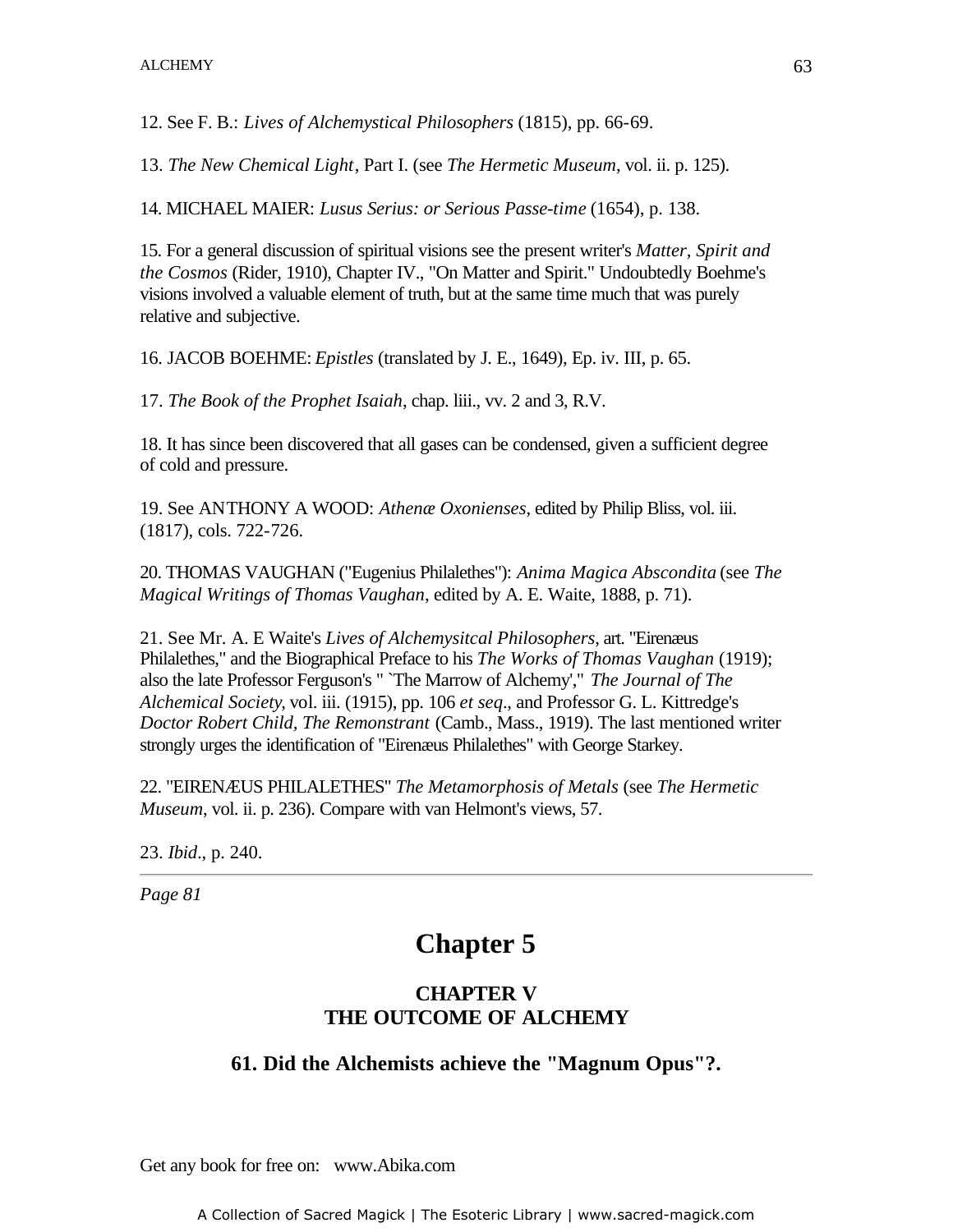The alchemists were untiring in their search for the Stone of the Philosophers, and we may well ask whether they ever succeeded in effecting a real transmutation. That many *apparent* transmutations occurred, the observers being either self-deceived by a superficial examination -- certain alloys resemble the "noble metals" -- or deliberately cheated by impostors, is of course undoubted. But at the same time we must not assume that, because we know not the method now, real transmutations have never taken place. Modern research indicates that it may be possible to transmute other metals, such as lead or bismuth, into gold, and consequently we must admit the possibility that amongst the many experiments carried out, a real transmutation was effected. On the other hand, the method which is suggested by the recent researches in question could not have been known to the alchemists or accidentally employed by them; and, moreover, the quantity of gold which is hoped for, should such a method prove successful, is far below the smallest amount that would have been detected in

#### *Page 82*

the days of Alchemy. But if there be one method whereby the metals may be transmuted, there may be other methods. And it is not altogether an easy task to explain away the testimony of eminent men such as were van Helmont and Helvetius.

#### **62. The Testimony of van Helmont.**

**John Baptist van Helmont** (see 57), who was celebrated alike for his skill as a physician and chemist and for his nobility of character, testified in more than one place that he had himself carried out the transmutation of mercury into gold. But, as we have mentioned above, the composition of the Stone employed on these occasions was unknown to him. He says: " . . . For truly, I have divers times seen it [the Stone of the Philosophers], and handled it with my hands: but it was of colour, such as is in Saffron in its Powder, yet weighty, and shining like unto powdered Glass: There was once given unto me one fourth part of one Grain: But I call a Grain the six hundredth part of one Ounce: This quarter of one Grain therefore, being rouled up in Paper, I projected upon eight Ounces of Quick-silver made hot in a Crucible; and straightway all the Quicksilver, with a certain degree of Noise, stood still from flowing, and being congealed, setled like unto a yellow Lump: but after pouring it out, the Bellows blowing, there were found eight Ounces, and a little less than eleven Grains [eight Ounces less eleven Grains] of the purest Gold: Therefore one only Grain of that Powder, had transchanged 19186 [19156] Parts of Quick-silver, equal to itself, into the best Gold."

*Page 83*

 And again: "I am constrained to believe that there is the Stone which makes Gold, and which makes Silver; because I have at distinct turns, made projection with my hand, of one grain of the Powder, upon some thousand grains of hot Quick-silver; and the buisiness{sic} succeeded in the Fire, even as Books do promise; a Circle of many People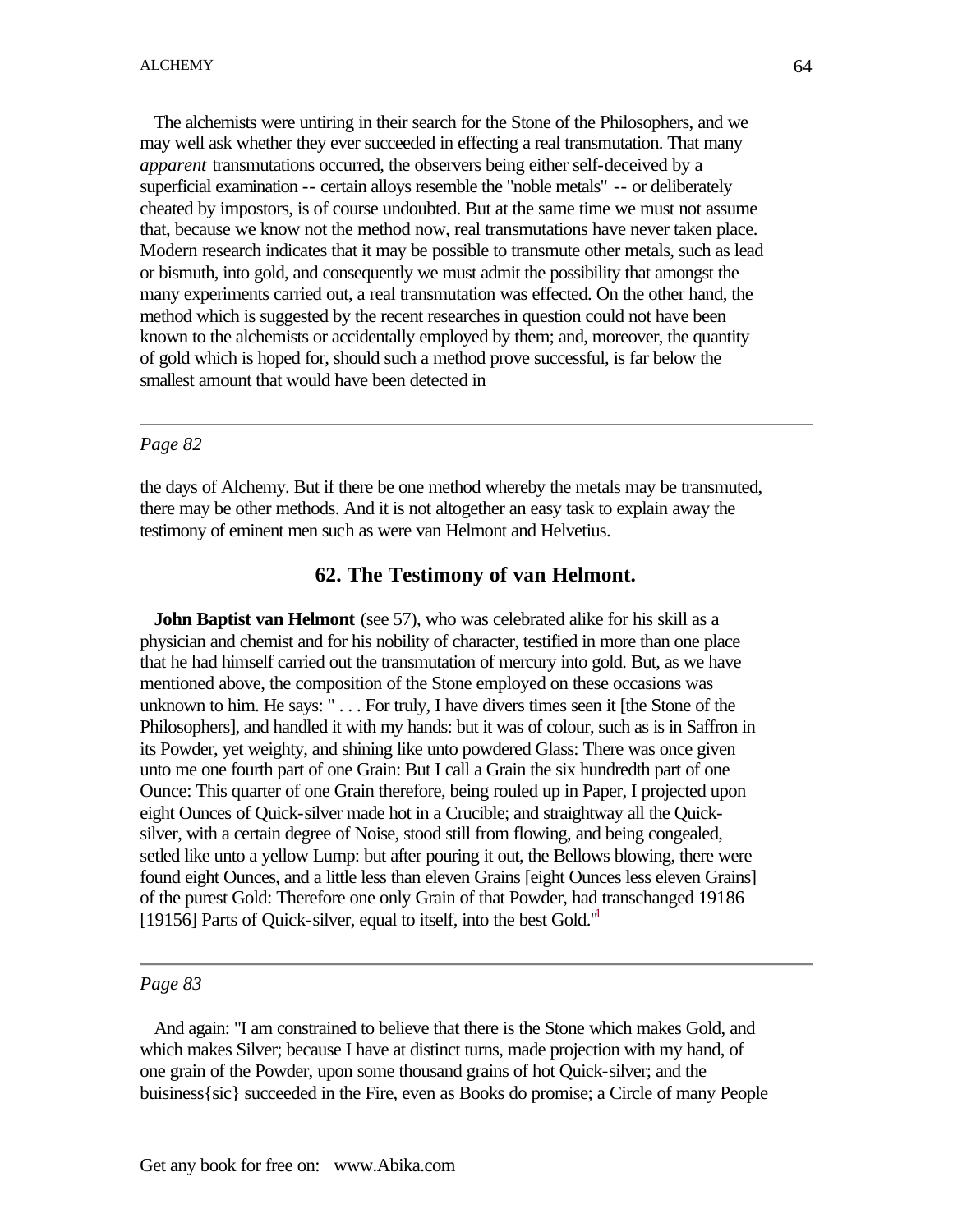standing by, together with a tickling Admiration of us all.... He who first gave me the Gold-making Powder, had likewise also, at least as much of it, as might be sufficient for changing two hundred thousand Pounds of Gold: . . . For he gave me perhaps half a grain of that Powder, and nine ounces and three quarters of Quick-silver were thereby transchanged: But that Gold, a strange man [a stranger], being a Friend of one evenings acquaintance, gave me. $^2$ 

# **63. The Testimony of Helvetius.** -

**John Frederick Helvetius** (see plate 13), an eminent doctor of medicine, and physician to the Prince of Orange, published at the Hague in 1667 the following remarkable account of a transmutation he claimed to have effected. Certain points of resemblance between this account and that of van Helmont (*e.g*., in each case the Stone is described as a glassy substance of a pale yellow colour) are worth noticing: "On the 27 December, 1666, in the forenoon, there came to my house a certain man, who was a complete stranger to me, but of an honest, grave countenance, and an authoritative

#### *Page 84*

mien, clothed in a simple garb like that of a Memnonite . . .

 "After we had exchanged salutations, he asked me whether he might have some conversation with me. He wished to say something to me about the Pyrotechnic Art, as he had read one of my tracts (directed against the sympathetic Powder of Dr. Digby), in which I hinted a suspicion whether the Grand Arcanum of the Sages was not after all a gigantic hoax. He, therefore, took that opportunity of asking me whether I could not believe that such a grand mystery might exist in the nature of things, by means of which a physician could restore any patient whose vitals were not irreparably destroyed. I answered: `Such a Medicine would be a most desirable acquisition for any physician; nor can any man tell how many secrets there may be hidden in Nature; yet, though I have read much about the truth of this Art, it has never been my good fortune to meet with a real Master of the Alchemical Science.' I also enquired whether he was a medical man.... In reply, he ... described himself as a brassfounder.... After some further conversation, the Artist Elias (for it was he) thus addressed me: `Since you have read so much in the works of the Alchemists about this Stone, its substance, its colour, and its wonderful effects, may I be allowed the question, whether you have not yourself prepared it?' On my answering his question in the negative, he took out of his bag a cunningly-worked ivory box, in which there were three large pieces of a substance resembling glass, or pale sulphur, and informed me that here was enough of the Tincture for the production of 20 tons of gold. When I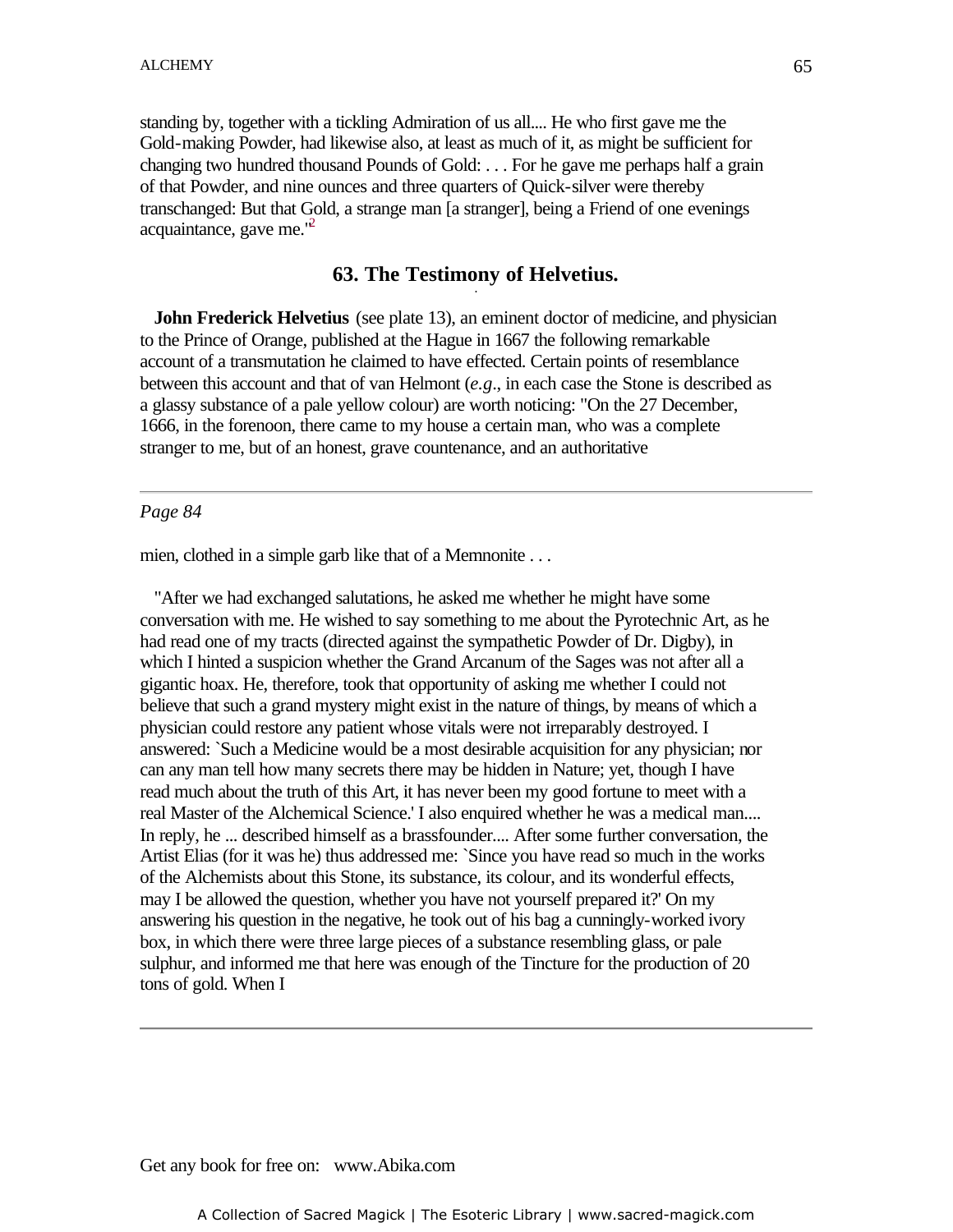

# **PLATE 13. JOHANNES FREDERICUS HELVETIUS**

## *Page 85*

had held the precious treasure in my hand for a quarter of an hour (during which time I listened to a recital of its wonderful curative properties), I was compelled to restore it to its owner, which I could not help doing with a certain degree of reluctance. After thanking him for his kindness in shewing it to me, I then asked how it was that his Stone did not display that ruby colour, which I had been taught to regard as characteristic of the Philosopher's Stone. He replied that the colour made no difference, and that the substance was sufficiently mature for all practical purposes. My request that he would give me a piece of his Stone (though it were no larger than a coriander seed), he somewhat brusquely refused, adding, in a milder tone, that he could not give it me for all the wealth I possessed, and that not on account of its great preciousness, but for some other reason which it was not lawful for him to divulge; . . .

## **64. Helvetius obtains the Philosopher's Stone.**

 "When my strange visitor had concluded his narrative, I besought him to give me a proof of his assertion, by performing the transmutatory operation on some metals in my presence. He answered evasively, that he could not do so then, but that he would return in three weeks, and that, if he was then at liberty to do so, he would shew me something that would make me open my eyes. He appeared punctually to the promised day, and invited me to take a walk with him, in the course of which we discoursed profoundly on the secrets of Nature in fire, though I noticed that my companion was very chary in imparting information about the Grand Arcanum. . . . At last I asked him point-blank to show me

#### *Page 86*

the transmutation of metals. I besought him to come and dine with me, and to spend the night at my house; I entreated; I expostulated; but in vain. He remained firm. I reminded him of his promise. He retorted that his promise had been conditional upon his being permitted to reveal the secret to me. At last, however, I prevailed upon him to give me a piece of his precious Stone -- a piece no larger than a grain of rape seed. He delivered it to me as if it were the most princely donation in the world. Upon my uttering a doubt whether it would be sufficient to tinge more than four grains of lead, he eagerly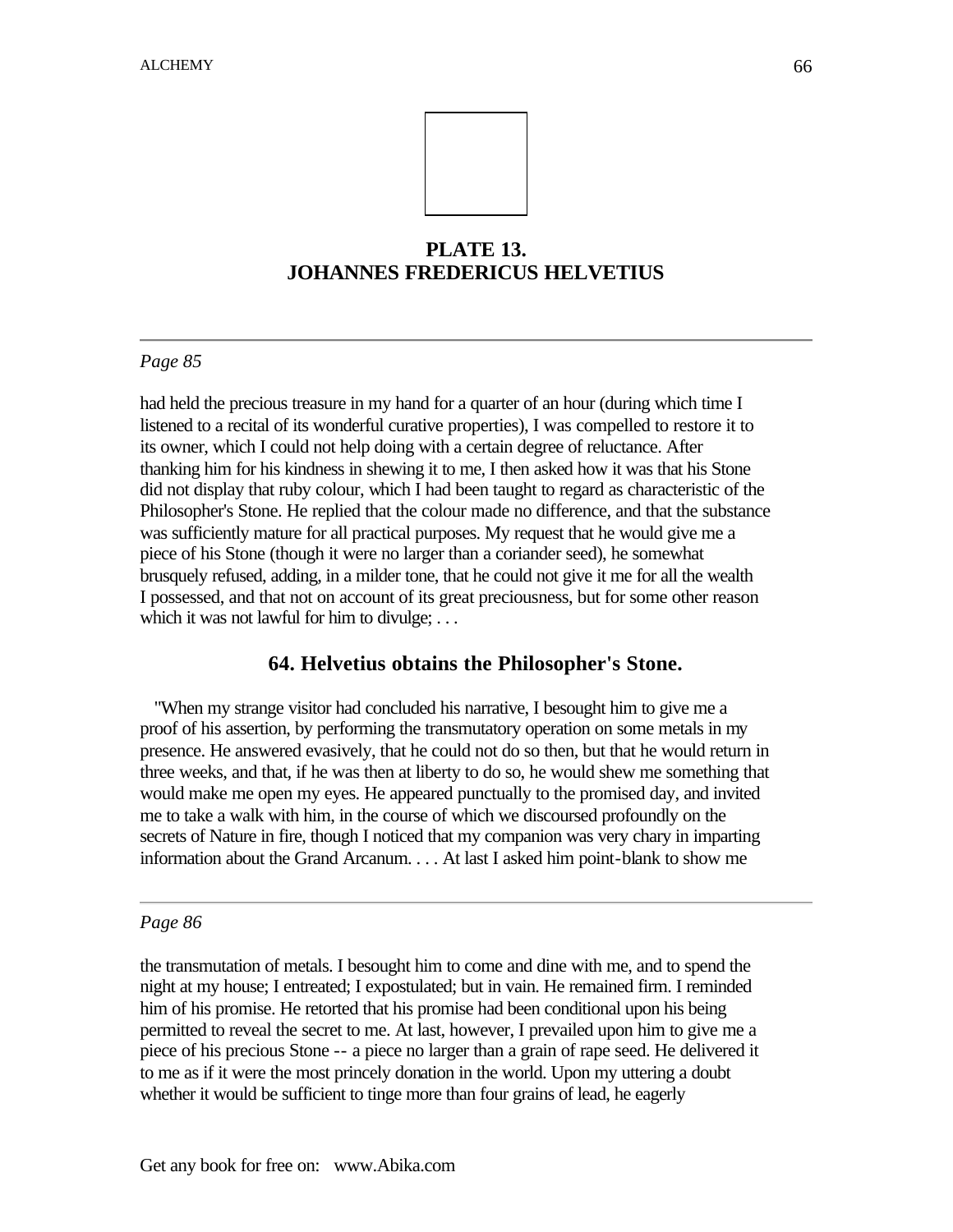demanded it back. I complied, in the hope that he would exchange it for a larger piece; instead of which he divided it in two with his thumb, threw away one-half and gave me back the other, saying: `Even now it is sufficient for you.' Then I was still more heavily disappointed, as I could not believe that anything could be done with so small a particle of the Medicine. He, however, bade me take two drachms, or half an ounce of lead, or even a little more, and to melt it in the crucible; for the Medicine would certainly not tinge more of the base metal than it was sufficient for. I answered that I could not believe that so small a quantity of Tincture could transform so large a mass of lead. But I had to be satisfied with what he had given me, and my chief difficulty was about the application of the Tincture. I confessed that when I held his ivory box in my hand, I had managed to extract a few crumbs of his Stone, but that they had changed my lead, not into gold, but only into glass. He laughed, and said that I was more expert at theft than at the application of the Tincture. `You should

## *Page 87*

have protected your spoil with "yellow wax," then it would have been able to penetrate the lead and to transmute it into gold.' . . .

## **65. Helvetius performs a Transmutation.**

 " . . . With . . . a promise to return at nine o'clock the next morning, he left me. But at the stated hour on the following day he did not make his appearance; in his stead, however, there came, a few hours later, a stranger, who told me that his friend the Artist was unavoidably detained, but that he would call at three o'clock in the afternoon. The afternoon came; I waited for him till half-past seven o'clock. He did not appear. Thereupon my wife came and tempted me to try the transmutation myself. I determined, however, to wait till the morrow, and in the meantime, ordered my son to light the fire, as I was now almost sure that he was an impostor. On the morrow, however, I thought that I might at least make an experiment with the piece of `Tincture' which I had received; if it turned out a failure, in spite of my following his directions closely, I might then be quite certain that my visitor had been a mere pretender to a knowledge of this Art. So I asked my wife to put the Tincture in wax, and I myself, in the meantime, prepared six drachms of lead; I then cast the Tincture, enveloped as it was in wax, on the lead; as soon as it was melted, there was a hissing sound and a slight effervescence, and after a quarter of an hour I found that the whole mass of lead had been turned into the finest gold. Before this transmutation took place, the compound became intensely green, but as soon as I had poured it into the melting pot it assumed a hue like blood. When it cooled, it glittered

#### *Page 88*

and shone like gold. We immediately took it to the goldsmith, who at once declared it to be the finest gold he had ever seen, and offered to pay fifty florins an ounce for it.

## **66. Helvetius's Gold Assayed.**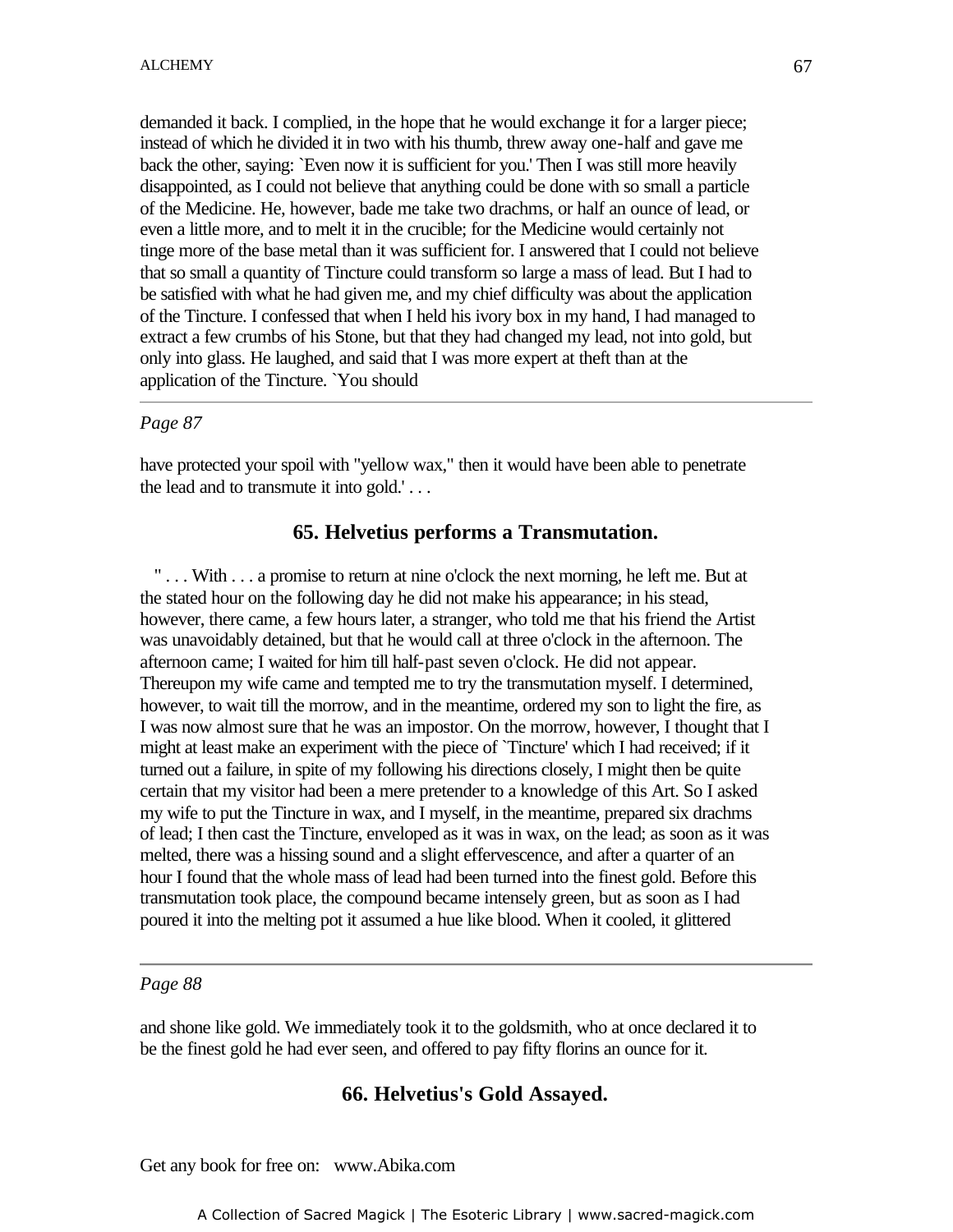"The rumour, of course, spread at once like wildfire through the whole city; and in the afternoon, I had visits from many illustrious students of this Art; I also received a call from the Master of the Mint and some other gentlemen, who requested me to place at their disposal a small piece of the gold, in order that they might subject it to the usual tests. I consented, and we betook ourselves to the house of a certain silversmith, named Brechtil, who submitted a small piece of my gold to the test called `the fourth': three or four parts of silver are melted in the crucible with one part of gold, and then beaten out into thin plates, upon which some strong *aqua fortis* [nitric acid] is poured. The usual result of this experiment is that the silver is dissolved, while the gold sinks to the bottom in the shape of a black powder, and after the *aqua fortis* has been poured off, [the gold,] melted once again in the crucible, resumes its former shape.... When we now performed this experiment, we thought at first that one-half of the gold had evaporated; but afterwards we found that this was not the case, but that, on the contrary, two scruples of the silver had undergone a change into gold.

## **67. Helvetius's Gold Further Tested.**

 "Then we tried another test, *viz*., that which is performed by means of a septuple of Antimony; at first it seemed as if eight grains of the gold had been lost, but afterwards, not only had two scruples of the silver been converted into gold, but the silver itself

#### *Page 89*

was greatly improved both in quality and malleability. Thrice I performed this infallible test, discovering that every drachm of gold produced an increase of a scruple of gold, but the silver is excellent and extremely flexible. Thus I have unfolded to you the whole story from beginning to end. The gold I still retain in my possession, but I cannot tell you what has become of the Artist Elias. Before he left me, on the last day of our friendly intercourse, he told me that he was on the point of undertaking a journey to the Holy Land. May the Holy Angels of God watch over him wherever he is, and long preserve him as a source of blessing to Christendom! This is my earnest prayer on his and our behalf."<sup>3</sup>

 Testimony such as this warns us not to be too sure that a real transmutation has never taken place. On the whole, with regard to this question, an agnostic position appears to be the more philosophical.

## **68. The Genesis of Chemistry.**

 But even if the alchemists did not discover the Grand Arcanum of Nature, they did discover very many scientifically important facts. Even if they did not prepare the Philosopher's Stone, they did prepare a very large number of new and important chemical compounds. Their labours were the seeds out of which modern Chemistry developed, and this highly important science is rightfully included under the expression "The Outcome of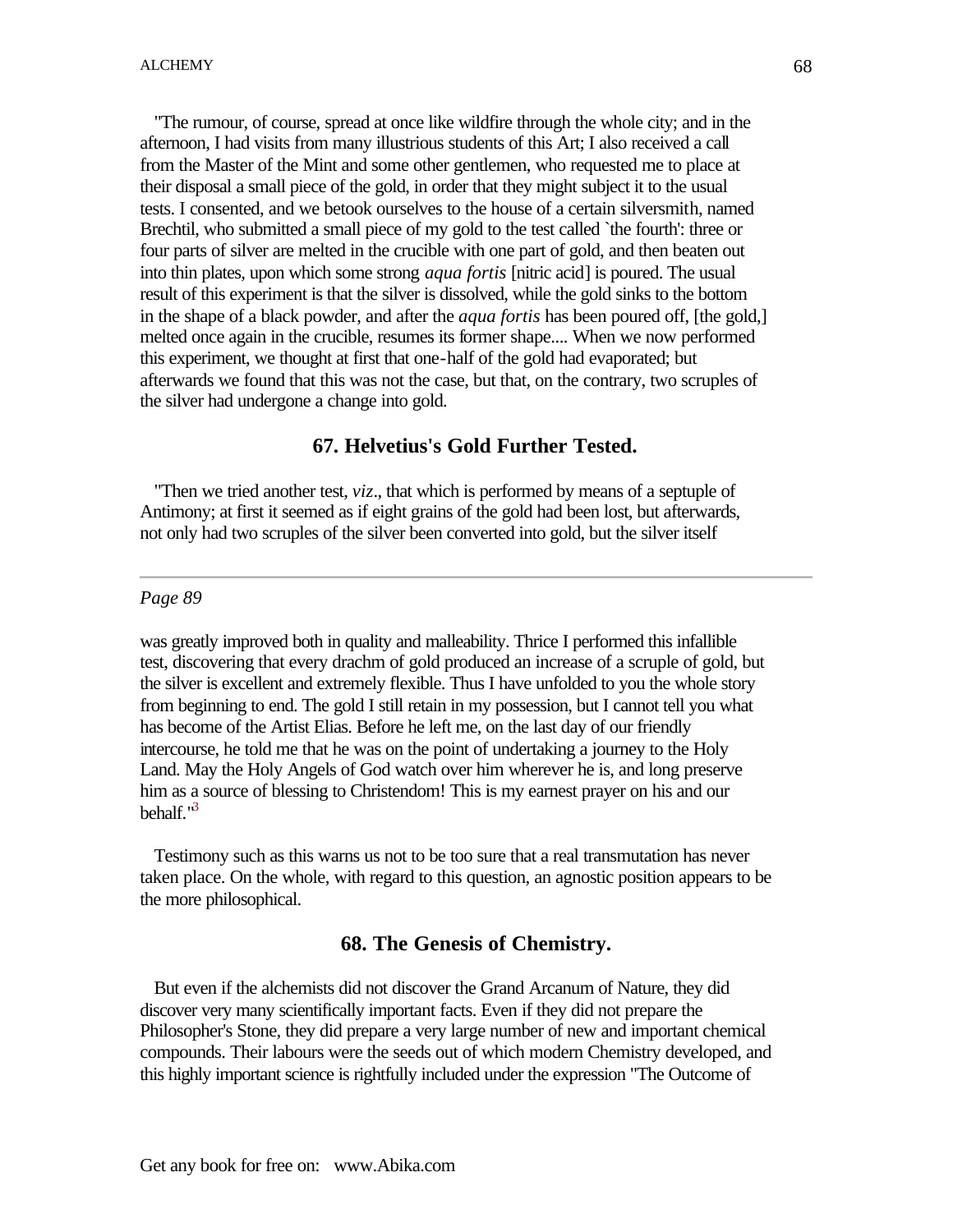Alchemy." As we have already pointed out ( 48), it was the iatro-chemists who first investigated chemical matters with an object other than alchemistic,

#### *Page 90*

their especial end in view being the preparation of useful medicines, though the medicalchemist and the alchemist were very often united in the one person, as in the case of Paracelsus himself and the not less famous van Helmont. It was not until still later that Chemistry was recognised as a distinct science separate from medicine.

#### **69. The Degeneracy of Alchemy.**

 In another direction the Outcome of Alchemy was of a very distressing nature. Alchemy was in many respects eminently suitable as a cloak for fraud, and those who became "alchemists" with the sole object of accumulating much wealth in a short space of time, finding that the legitimate pursuit of the Art did not enable them to realise their expectations in this direction, availed themselves of this fact. There is, indeed, some evidence that the degeneracy of Alchemy had commenced as early as the fourteenth century, but the attainment of the *magnum opus* was regarded as possible for some three or more centuries.

 The alchemistic promises of health, wealth and happiness and a pseudo-mystical style of language were effectively employed by these impostors. Some more or less ingenious tricks -- such as the use of hollow stirring-rods, in which the gold was concealed, &c. - convinced a credulous public of the validity of their claims. Of these pseudo-alchemists we have already made the acquaintance of Edward Kelley, but chief of them all is generally accounted the notorious "Count Cagliostro." That "Cagliostro" is rightfully placed in the category of pseudo-alchemists is certain, but it also appears equally certain that, charlatan though he was, posterity has not always done him

#### *Page 91*

that justice which is due to all men, however bad they may be.

## **70. "Count Cagliostro".**

 Of the birth and early life of the personage calling himself "**Count Cagliostro**" nothing is known with any degree of certainty, even his true name being enveloped in mystery. It has, indeed, been usual to identify him with the notorious Italian swindler, Giuseppe Balsamo, who, born at Palermo in 1743 (or 1748), apparently disappeared from mortal ken after some thirty years, of which the majority were spent in committing various crimes. "Cagliostro's" latest biographer, $4$  who appears to have gone into the matter very thoroughly, however, throws very grave doubts on the truth of this theory.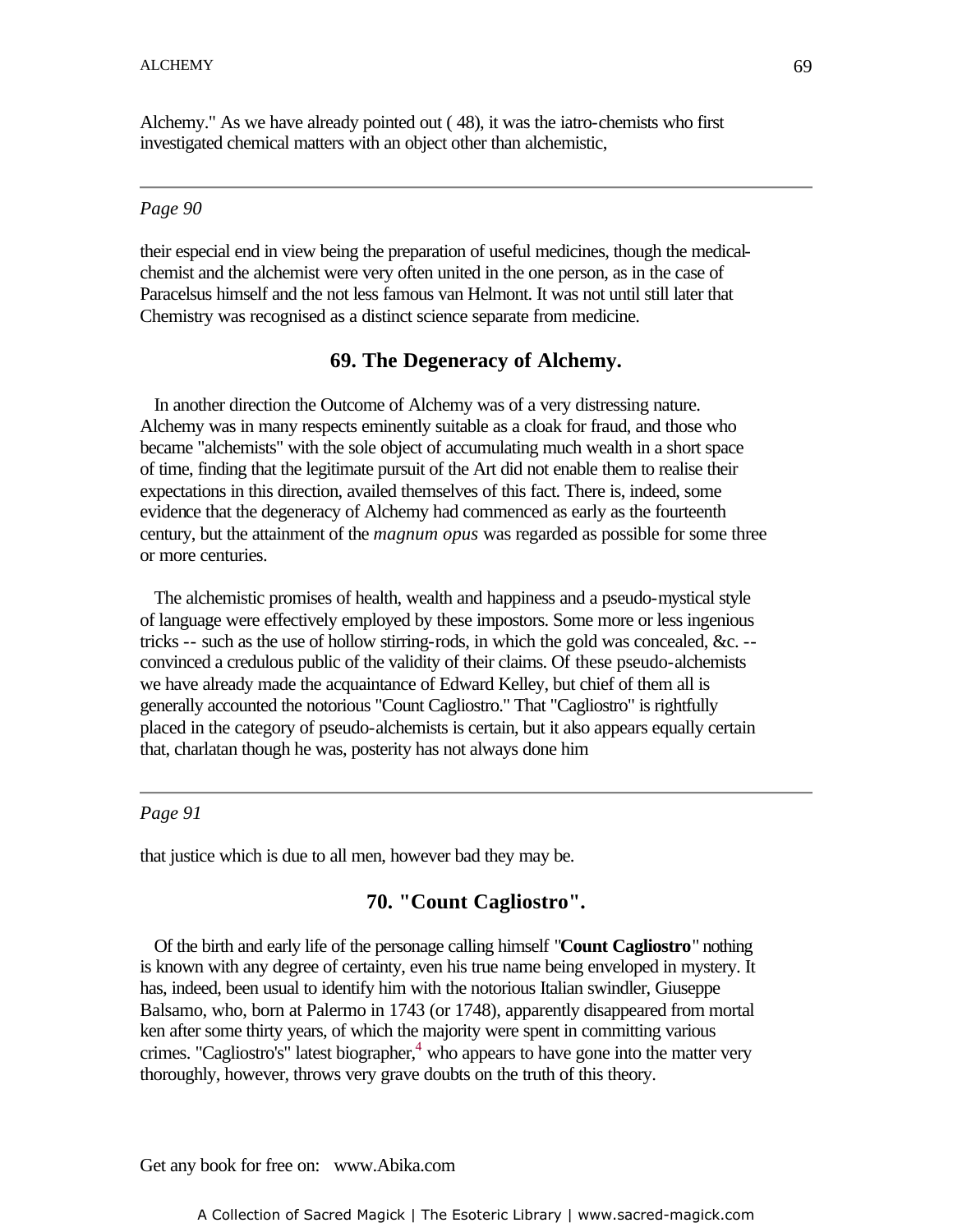If the earlier part of "Cagliostro's" life is unknown, the latter part is so overlaid with legends and lies, that it is almost impossible to get at the truth concerning it. In 1776 Cagliostro and his wife were in London, where "Cagliostro" became a Freemason, joining a lodge connected with "The Order of Strict Observance," a secret society incorporated with Freemasonry,

## *Page 92*

and which (on the Continent, at least) was concerned largely with occult subjects. "Cagliostro," however, was unsatisfied with its rituals and devised a new system which he called Egyptian Masonry. Egyptian Masonry, he taught, was to reform the whole world, and he set out, leaving England for the Continent, to convert Masons and others to his views. We must look for the motive power of his extraordinary career in vanity and a love of mystery-mongering, without any true knowledge of the occult; it is probable, indeed, that ultimately his unbounded vanity triumphed over his reason and that he actually believed in his own pretensions. That he did possess hypnotic and clairvoyant powers is, we think, at least probable; but it is none the less certain that, when such failed him, he had no scruples against employing other means of convincing the credulous of the validity of his claims. This was the case on his visit to Russia, which occurred not long afterwards. At St. Petersburg a youthful medium he was employing, to put the matter briefly, "gave the show away," and at Warsaw, where he found it necessary to turn alchemist, he was detected in the process of introducing a piece of gold in the crucible containing the base metal he was about to "transmute." At Strasburg, which he reached in 1780, however, he was more successful. Here he appeared as a miraculous healer of all diseases, though whether his cures are to be ascribed to some simple but efficacious medicine which he had discovered, to hypnotism, to the power of the imagination on the part of his patients, or to the power of imagination on the part of those who have recorded the alleged cures, is a question into which we do not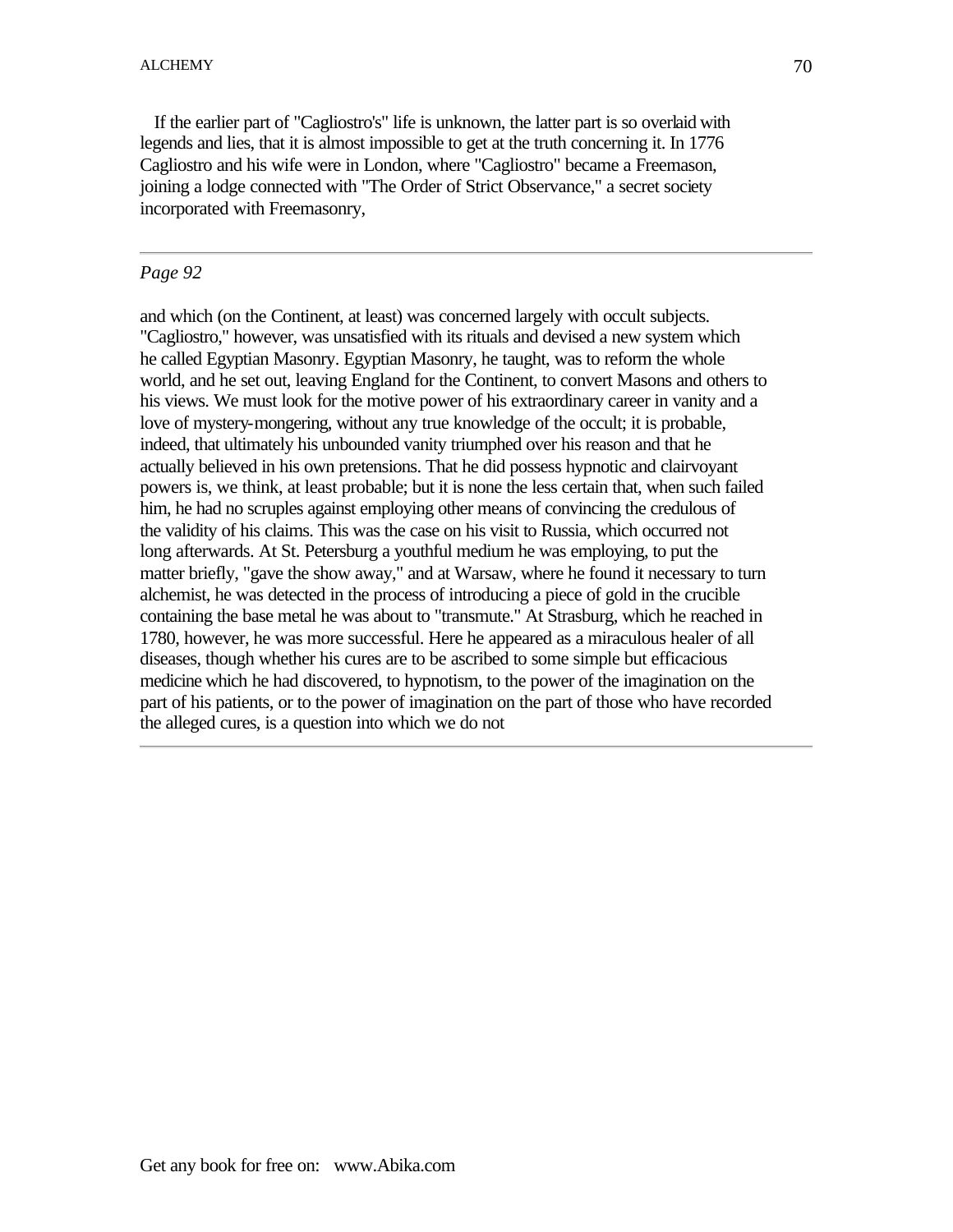

# **PLATE 14. COMTE de CAGLIOSTRO**

## *Page 93*

propose to enter. At Strasburg "Cagliostro" came into contact with the Cardinal de Rohan, and a fast friendship sprang up between the two, which, in the end, proved "Cagliostro's" ruin. The "Count" next visited Bordeaux and Lyons, successfully founding lodges of Egyptian Masonry. From the latter town he proceeded to Paris, where he reached the height of his fame. He became extraordinarily rich, although he is said to have asked, and to have accepted, no fee for his services as a healer. On the other hand, there was a substantial entrance-fee to the mysteries of Egyptian Masonry, which, with its alchemistic promises of health and wealth, prospered exceedingly. At the summit of his career, however, fortune forsook him. As a friend of de Rohan, he was arrested in connection with the Diamond Necklace affair, on the word of the infamous Countess de Lamotte; although, of whatever else he may have been guilty, he was perfectly innocent of this charge. After lying imprisoned in the Bastille for several months, he was tried by the French Parliament, pronounced innocent, and released. Immediately, however, the king banished him, and he left Paris for London, where he seems to have been persistently persecuted by agents of the French king. He returned to the Continent, ultimately reaching Italy, where he was arrested by the Inquisition and condemned to death on the charge of being a Freemason (a dire offence in the eyes of the Roman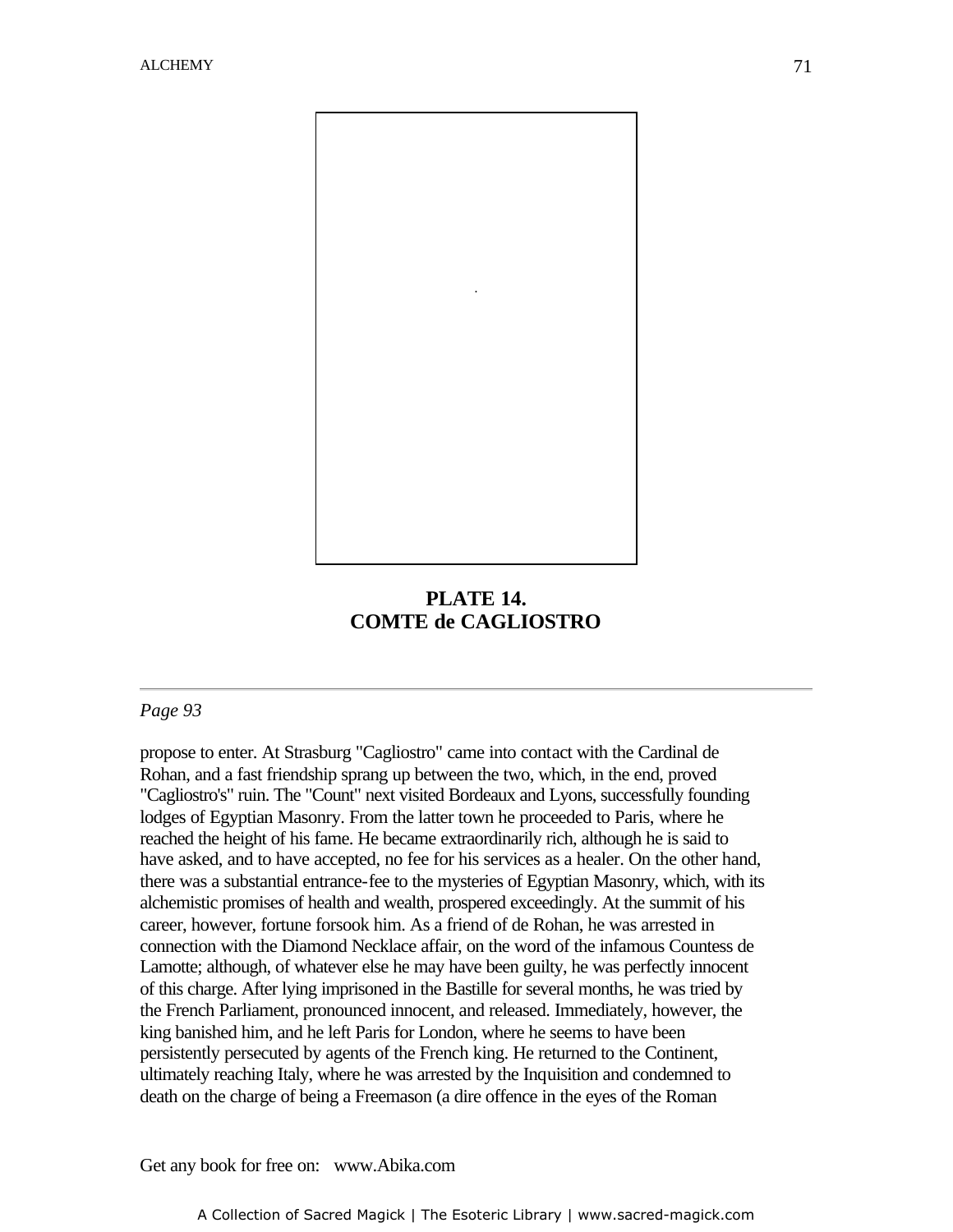Catholic Church). The sentence, however, was modified to one of perpetual imprisonment, and he was confined in the Castle of San Leo, where he died in 1795, after four years of imprisonment, in what manner is not known.

1. J. B. VAN HELMONT: *Life Eternal* (see *Oriatrike*, translated by J. C., 1662; {or??} *Van Helmont's Workes*, translated by J. C., 1664, which is merely the former work with a new title-page and preliminary matter, pp. 751 and 752).

2. J. B, VAN HELMONT: *The Tree of Life* (see *Oriatrike* or *Van Helmont's Workes*, p. 807).

3. J. F. HELVETIUS: *The Golden Calf*, ch. iii. (see *The Hermetic Museum*, vol. ii. pp. 283 *et. seq*.).

4. W. R. H. TROWBRIDGE: *Cagliostro: The Splendour and Misery of a Masler of Magic* (1910). We must acknowledge our indebtedness for many of the particulars which follow to this work. It is, however, unfortunately marred by a ridiculous attempt to show a likeness between "Cagliostro" and Swedenborg, for which, by the way, Mr. Trowbridge has already been criticised by the *Spectator*. It may justly be said of Swedenborg that he was scrupulously honest and sincere in his beliefs as well as in his actions; and, as a philosopher, it is only now being discovered how really great he was. He did, indeed, claim to have converse with spiritual beings; but the results of modern psychical research have robbed such claims of any inherent impossibility, and in Swedenborg's case there is very considerable evidence for their validity.

*Page 94*

# **Chapter 6**

# **CHAPTER VI THE AGE OF MODERN CHEMISTRY**

# **71. The Birth of Modern Chemistry.**

 Chemistry as distinct from Alchemy and iatro-chemistry commenced with Robert Boyle (see plate 15), who first clearly recognised that its aim is neither the transmutation of the metals nor the preparation of medicines, but the observation and generalisation of a certain class of phenomena; who denied the validity of the alchemistic view of the constitution of matter, and enunciated the definition of an element which has since reigned supreme in Chemistry; and who enriched the science with observations of the utmost importance. Boyle, however, was a man whose ideas were in advance of his times, and intervening between the iatro-chemical period and the Age of Modern Chemistry proper came the period of the Phlogistic Theory -- a theory which had a certain affinity with the ideas of the alchemists.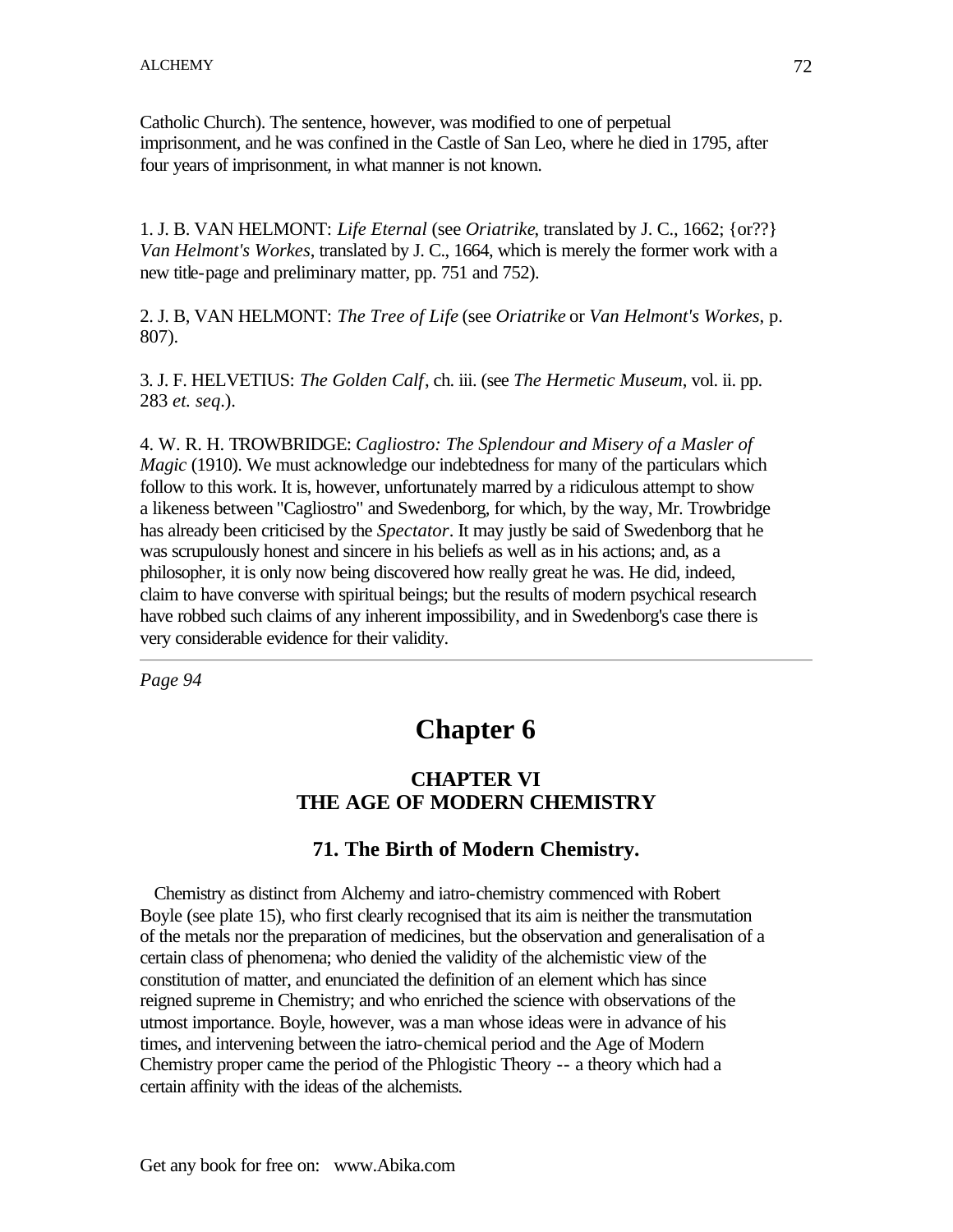## **72. The Phlogiston Theory.**

 The phlogiston theory was mainly due to Georg Ernst Stahl (1660-1734), Becher (1635-1682) had attempted to revive the once universally accepted sulphur-mercury-salt theory of the alchemists in a somewhat modified form, by the assumption that all substances consist of three earths -- the



# **PLATE 15. PORTRAIT OF ROBERT BOYLE**

### *Page 95*

combustible, mercurial, and vitreous; and herein is to be found the germ of Stahl's phlogistic theory. According to Stahl, all combustible bodies (including those metals that change on heating) contain *phlogision*, the principle of combustion, which escapes in the form of flame when such substances are burned. According to this theory, therefore, the metals are compounds, since they consist of a metallic calx (what we now call the "oxide" of the metal) combined with phlogiston; and, further, to obtain the metal from the calx it is only necessary to act upon it with some substance rich in phlogiston. Now, coal and charcoal are both almost completely combustible, leaving very little residue; hence, according to this theory, they must consist very largely of phlogiston; and, as a matter of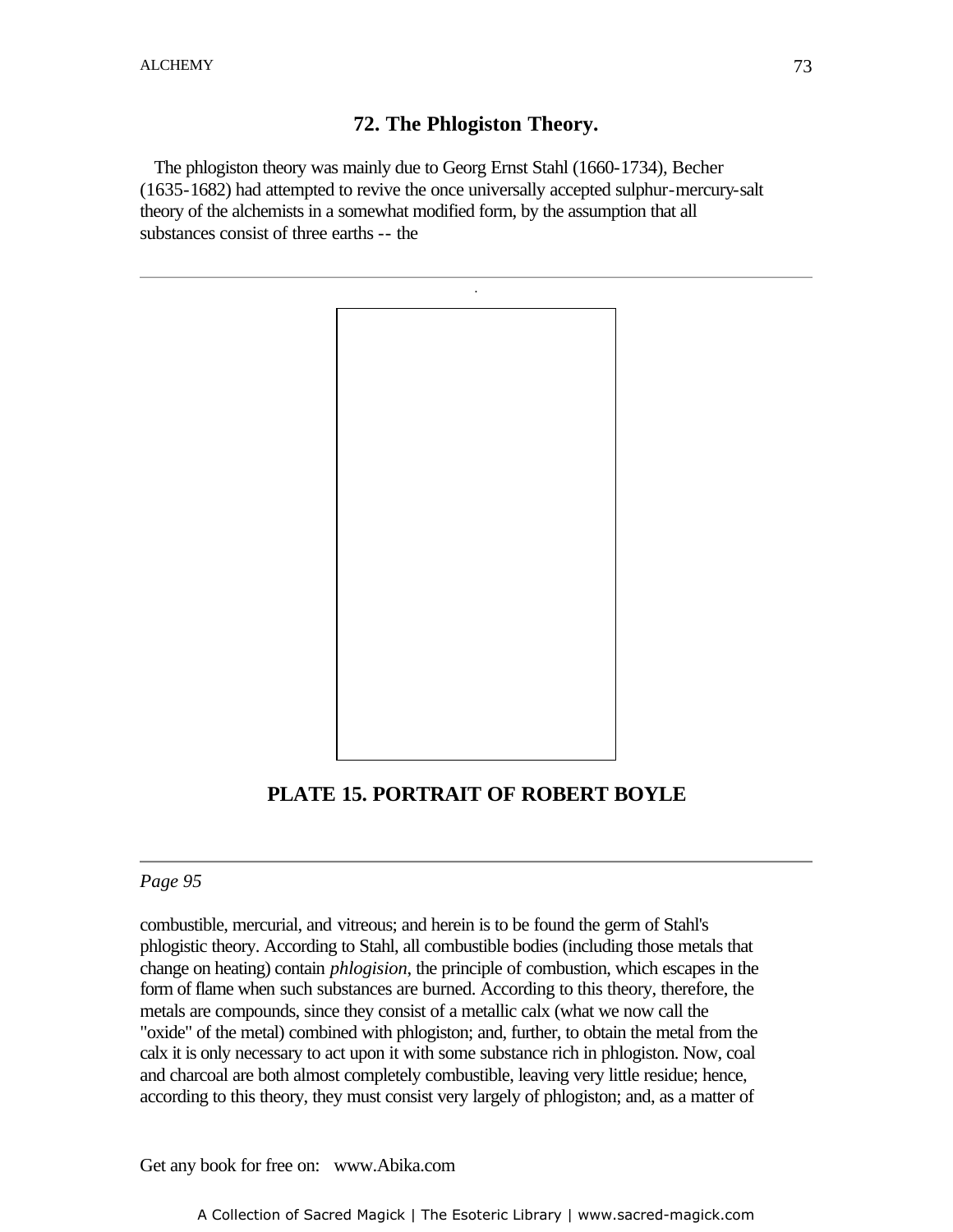fact, metals can be obtained by heating their calces with either of these substances. Many other facts of a like nature were explicable in terms of the phlogiston theory, and it became exceedingly popular. Chemists at this time did not pay much attention to the balance; it was observed, however, that metals increased in weight on calcination, but this was "explained" on the assumption that phlogiston possessed negative weight. Antoine Lavoisier (1743-1794), utilising Priestley's discovery of oxygen (called "dephlogisticated air" by its discoverer) and studying the weight relations accompanying combustion, demonstrated the non-validity of the phlogistic theory<sup>1</sup> and proved combustion to be the combination of the substance burnt

#### *Page 96*

with a certain constituent of the air, the oxygen. By this time Alchemy was to all intents and purposes defunct, Boerhave (1668-1738) was the last eminent chemist to give any support to its doctrines, and the new chemistry of Lavoisier gave it a final death-blow. We now enter upon the Age of Modern Chemistry, but we shall deal in this chapter with the history of chemical theory only so far as is necessary in pursuance of our primary object, and hence our account will be very far from complete.

### **73. Boyle and the Definition of an Element.**

 Robert Boyle (1626-1691) had defined an element as a substance which could not be decomposed, but which could enter into combination with other elements giving compounds capable of decomposition into these original elements. Hence, the metals were classed among the elements, since they had defied all attempts to decompose them. Now, it must be noted that this definition is of a negative character, and, although it is convenient to term "elements" all substances which have so far defied decomposition, it is a matter of impossibility to decide what substances are true elements with absolute certainty; and the possibility, however faint, that gold and other metals are of a compound nature, and hence the possibility of preparing gold from the "base" metals or other substances, must always remain. This uncertainty regarding the elements appears to have generally been recognised by the new school of chemists, but this having been so, it is the more surprising that their criticism of alchemistic art was not less severe.

## **74. The Stoichiometric Laws.**

With the study of the relative weights in

### *Page 97*

which substances combine, certain generalisations or "natural laws" of supreme importance were discovered. These stoichiometric laws, as they are called, are as follows: --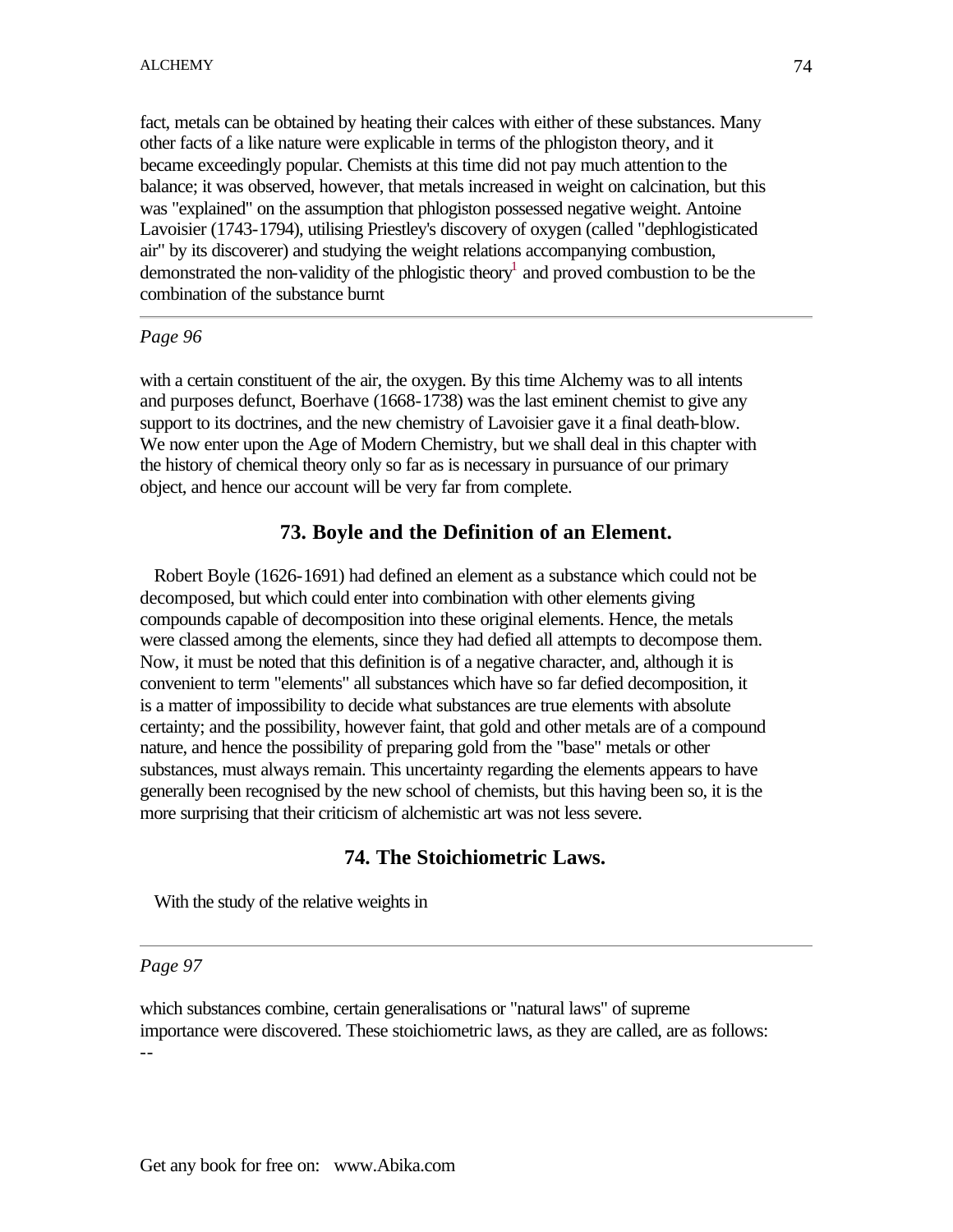• 1. "The Law of Constant Proportion" -- *The same chemical compound always contains the same elements, and there is a constant ratio between the weights of the constituent elements present*.

• 2. "The Law of Multiple Proportions" -- *If two substances combine chemically in more than one proportion, the weights of the one which combine with a given weight of the other, stand in a simple rational ratio to one another*.

• 3. "The Law of Combining Weights" -- *Substances combine either in the ratio of their combining numbers, or in simple rational multiples or submultiples of these numbers*. -(The weights of different substances which combine with a given weight of some particular substance, which is taken as the unit, are called the combining numbers of such substances with reference to this unit. The usual unit now chosen is 8 grammes of Oxygen.) $^{2}$ 

As examples of these laws we may take the few following simple facts: --

*Page 98*

• 1. Pure water is found always to consist of oxygen and hydrogen combined in the ratio of 1.008 parts by weight of the latter to 8 parts by weight of the former; and pure sulphurdioxide, to take another example, is found always to consist of sulphur and oxygen combined in the ratio of 8.02 parts by weight of sulphur to 8 parts by weight of oxygen. (The Law of Constant Proportion.)

• 2. Another compound is known consisting only of oxygen and hydrogen, which, however, differs entirely in its properties from water. It is found always to consist of oxygen and hydrogen combined in the ratio of 1.008 parts by weight of the latter to 16 parts by weight of the former, *i.e*., in it a definite weight of hydrogen is combined with an amount of oxygen *exactly twice* that which is combined with the same weight of hydrogen in water. No definite compound has been discovered with a constitution intermediate between these two. Other compounds consisting only of sulphur and oxygen are also known. One of these (viz., sulphur-trioxide, or sulphuric anhydride) is found always to consist of sulphur and oxygen combined in the ratio of 5.35 parts by weight of sulphur to 8 parts by weight of oxygen. We see, therefore, that the weights of sulphur combined with a definite weight of oxygen in the two compounds called respectively "sulphur-dioxide" and "sulphur-trioxide," are in the proportion of 8.02 to 5.35, *i.e*., 3:2. Similar simple ratios are obtained in the case of all the other compounds. (The Law of Multiple Proportions.)

• 3. From the data given in (1) above we can fix the combining number of hydrogen as 1.008, that of

#### *Page 99*

sulphur as 8.02. Now, compounds are known containing sulphur and hydrogen, and, in each case, the weight of sulphur combined with 1.008 grammes of hydrogen is found always to be either 8.02 grammes or some multiple or submultiple of this quantity. Thus,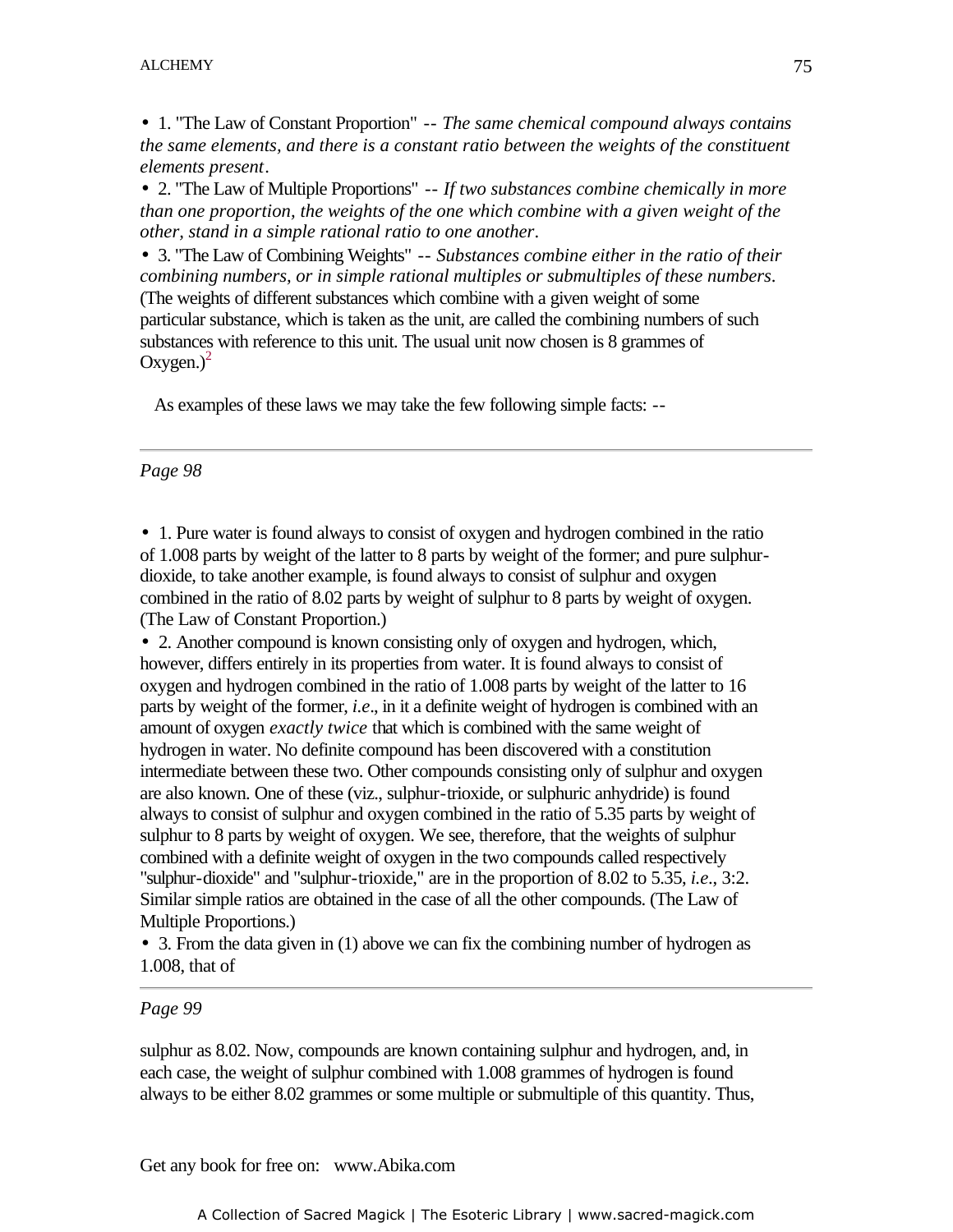in the simplest compound of this sort, containing only hydrogen and sulphur (viz., sulphuretted-hydrogen or hydrogen sulphide), 1.008 grammes of hydrogen is found always to be combined with 16.04 grammes of sulphur, *i.e*., exactly twice the above quantity. (The Law of Combining Weights.)

 Berthollet (1748-1822) denied the truth of the law of constant proportion, and a controversy ensued between this chemist and Proust (1755-1826), who undertook a research to settle the question, the results of which were in entire agreement with the law, and were regarded as completely substantiating it.

### **75. Dalton's Atomic Theory.**

 At the beginning of the nineteenth century, John Dalton (see plate 15{sic should be 16}) put forward his Atomic Theory in explanation of these facts. This theory assumes (1) that all matter is made up of small indivisible and indestructible particles, called "atoms"; (2) that all atoms are not alike, there being as many different sorts of atoms as there are elements; (3) that the atoms constituting any one element are exactly alike and are of definite weight; and (4) that compounds are produced by the combination of different atoms. Now, it is at once evident that if matter be so constituted, the stoichiometric laws must necessarily follow. For the smallest particle of any definite compound (now called a "molecule") must consist of a definite assemblage of different atoms, and these

### *Page 100*

atoms are of definite weight: whence the law of constant proportion. One atom of one substance may combine with 1, 2, 3 . . . atoms of some other substance, but it cannot combine with some fractional part of an atom, since the atoms are indivisible: whence the law of multiple proportions. And these laws holding good, and the atoms being of definite weight, the law of combining weights necessarily follows. Dalton's Atomic Theory gave a simple and intelligible explanation of these remarkable facts regarding the weights of substances entering into chemical combination, and, therefore, gained universal acceptance. But throughout the history of Chemistry can be discerned a spirit of revolt against it as an explanation of the absolute constitution of matter. The tendency of scientific philosophy has always been towards Monism as opposed to Dualism, and here were not merely two eternals, but several dozen; Dalton's theory denied the unity of the Cosmos, it lacked the unifying principle of the alchemists. It is only in recent times that it has been recognised that a scientific hypothesis may be very useful without being altogether true. As to the usefulness of Dalton's theory there can be no question; it has accomplished that which no other hypothesis could have done; it rendered the concepts of a chemical element, a chemical compound and a chemical reaction definite; and has, in a sense, led to the majority of the discoveries in the domain of Chemistry that have been made since its enunciation. But as an expression of absolute truth, Dalton's theory, as is very generally recognised nowadays, fails to be satisfactory. In the past, however, it has been the philosophers of the materialistic school of thought,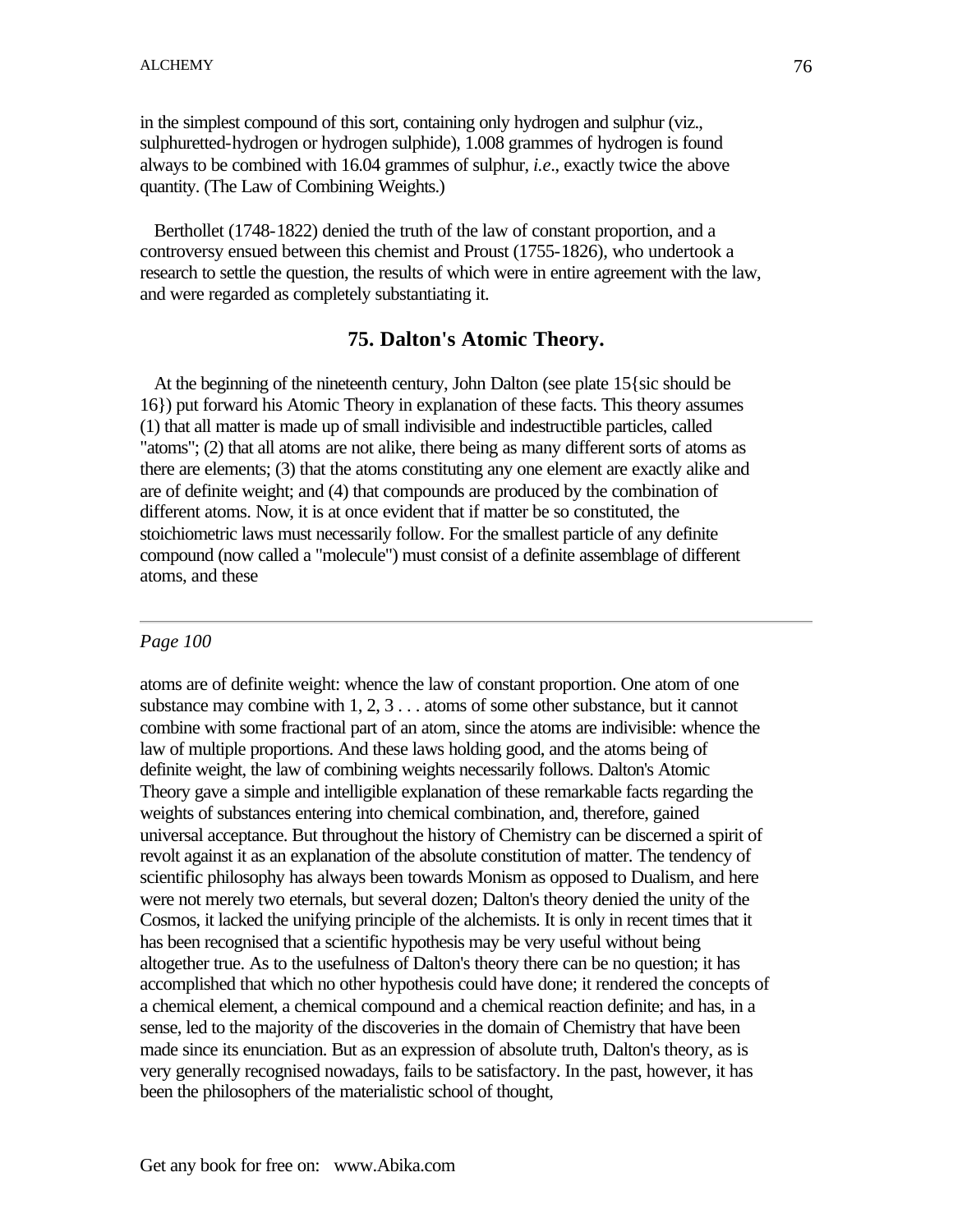

# **PLATE 16. PORTRAIT OF JOHN DALTON [by Worthington, after Allen]**

*Page 101*

rather than the chemists *quâ* chemists, who have insisted on the absolute truth of the Atomic Theory; Kekulé, who by developing Franklin's theory of atomicity or valency <sup>3</sup> made still more definite the atomic view of matter, himself expressed grave doubts as to the absolute truth of Dalton's theory; but he regarded it as *chemically* true, and thus voices what appears to be the opinion of the majority of chemists nowadays, namely, there are such things as chemical atoms and chemical elements, incapable of being decomposed by purely chemical means, but that such are not absolute atoms or absolute elements, and

*Page 102*

consequently not impervious to all forms of action. But of this more will be said later.

## **76. The Determination of the Atomic Weights of the Elements.**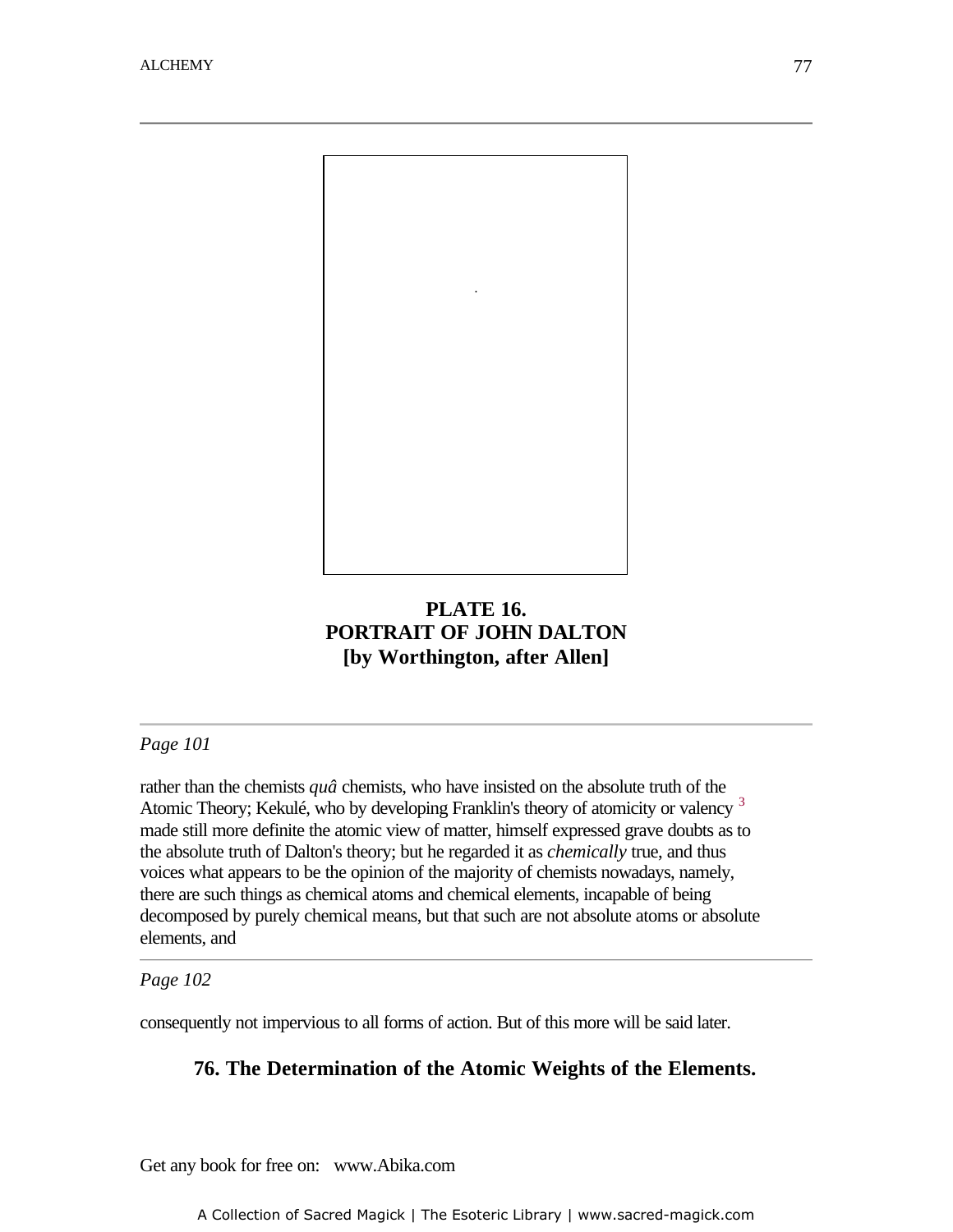With the acceptance of Dalton's Atomic Theory, it became necessary to determine the atomic weights of the various elements, *i.e*., not the absolute atomic weights, but the relative weights of the various atoms with reference to one of them as unit.<sup>4</sup>

 We cannot in this place enter upon a discussion of the various difficulties, both of an experimental and theoretical nature, which were involved in this problem, save to remark that the correct atomic weights could be arrived at only with the acceptance of Avogadro's Hypothesis. This hypothesis, which is to the effect that equal volumes of different gases measured at the same temperature and pressure contain an equal number of gaseous molecules, was put forward in explanation of a number of facts connected with the physical behaviour of gases; but its importance was for some time unrecognised, owing to the fact that the distinction between atoms and molecules was not yet clearly drawn. A list of those chemical substances at present recognised as "elements," together with their atomic weights, will be found on pp. 106, 107.

## **77. Prout's Hypothesis.**

 It was observed by a chemist of the name of Prout, that, the atomic weight of hydrogen being taken

#### *Page 103*

as the unit, the atomic weights of nearly all the elements approximated to whole numbers; and in 1815 he suggested as the reason for this regularity, that all the elements consist solely of hydrogen. Prout's Hypothesis received on the whole a very favourable reception; it harmonised Dalton's Theory with the grand concept of the unity of matter - all matter was hydrogen in essence; and Thomas Thomson undertook a research to demonstrate its truth. On the other hand, however, the eminent Swedish chemist, Berzelius, who had carried out many atomic weight determinations, criticised both Prout's Hypothesis and Thomson's research (which latter, it is true, was worthless) in most severe terms; for the hypothesis amounted to this -- that the decimals in the atomic weights obtained experimentally by Berzelius, after so much labour, were to be regarded as so many errors. In 1844, Marignac suggested half the hydrogen atom as the unit, for the element chlorine, with an atomic weight of 35.5, would not fit in with Prout's Hypothesis as originally formulated; and later, Dumas suggested one-quarter. With this theoretical division of the hydrogen-atom, the hypothesis lost its simplicity and charm, and was doomed to downfall. Recent and most accurate atomic weight determinations show clearly that the atomic weights are not exactly whole numbers, but that, nevertheless, the majority of them (if expressed in terms of  $O = 16$  as the unit) do approximate very closely to such. The Hon. R. J. Strutt has recently calculated that the probability of this occurring, in the case of certain of the commoner elements, by mere chance is exceedingly small (about 1 in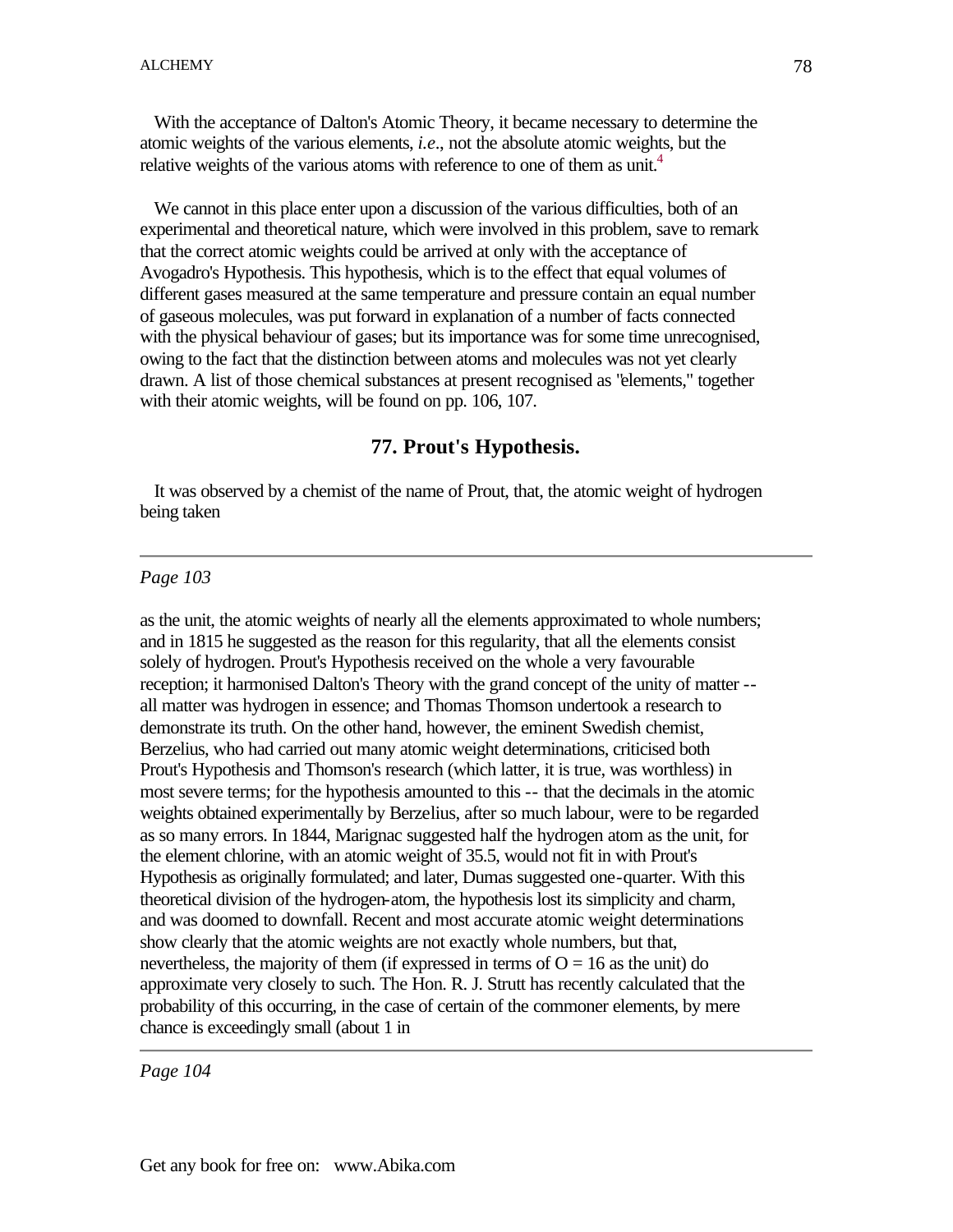$1,000$ ,<sup>5</sup> and several attempts to explain this remarkable fact have been put forward. Modern scientific speculations concerning the constitution of atoms tend towards a modified form of Prout's hypothesis, or to the view that the atoms of other elements are, in a manner, polymerides of hydrogen and helium atoms. As has been pointed out, it is possible, according to modern views, for elements of different atomic weight to have identical chemical properties, since these latter depend only upon the number of free electrons in the atom and not at all upon the massive central nucleus. By a method somewhat similar to that used for determining the mass of kathode particles (see 79), but applied to positively charged particles, Sir Joseph Thomson and Dr. F. W. Aston discovered that the element neon was a mixture of two isotopic elements in unequal proportions, one having an atomic mass of 20, the other (present only to a slight extent) having an atomic mass of 22. Dr. Aston has perfected this method of analysing mixtures of isotopes and determining their atomic masses.<sup>6</sup> The results are of great interest. The atomic weight of hydrogen, 1.008, is confirmed. The elements helium, carbon, nitrogen, oxygen, fluorine, phosphorus, sulphur, arsenic, iodine and sodium are found to be simple bodies with whole-number atomic weights. On the other hand, boron, neon, silicon, chlorine, bromine, krypton, xenon,

#### *Page 105*

mercury, lithium, potassium and rubidium are found to be mixtures. What is specially of interest is that the indicated atomic mass of each of the constituents is a whole number. Thus chlorine, whose atomic weight is 35.46, is found to be a mixture of two chemicallyidentical elements whose atomic weights are 35 and 37. Some of the elements, *e.g*., xenon, are mixtures of more than two isotopes.

 It is highly probable that what is true of the elements investigated by Dr. Aston is true of the remainder. It appears, therefore, that the irregularities presented by the atomic weights of the ordinary elements, which have so much puzzled men of science in the past, are due to the fact that these elements are, in many cases, mixtures. As concerns hydrogen, it is only reasonable to suppose that the close packing of electrically charged particles should give rise to a slight decrease in their total mass, so that the atomic weights of other elements referred to  $H = 1$  should be slightly less than whole numbers, or, what is the same thing, that the atomic weight of hydrogen referred to  $O = 16$  should be slightly more than unity.

## **78. The "Periodic Law".**

 A remarkable property of the atomic weights was discovered, in the sixties, independently by Lothar Meyer and Mendeléeff. They found that the elements could be arranged in rows in the order of their atomic weights so that similar elements would be found in the same columns. A modernised form of the Periodic Table will be found on pp. 106, 107. It will be noticed, for example, that the "alkali" metals, Lithium, Sodium, Rubidium and Cæsium, which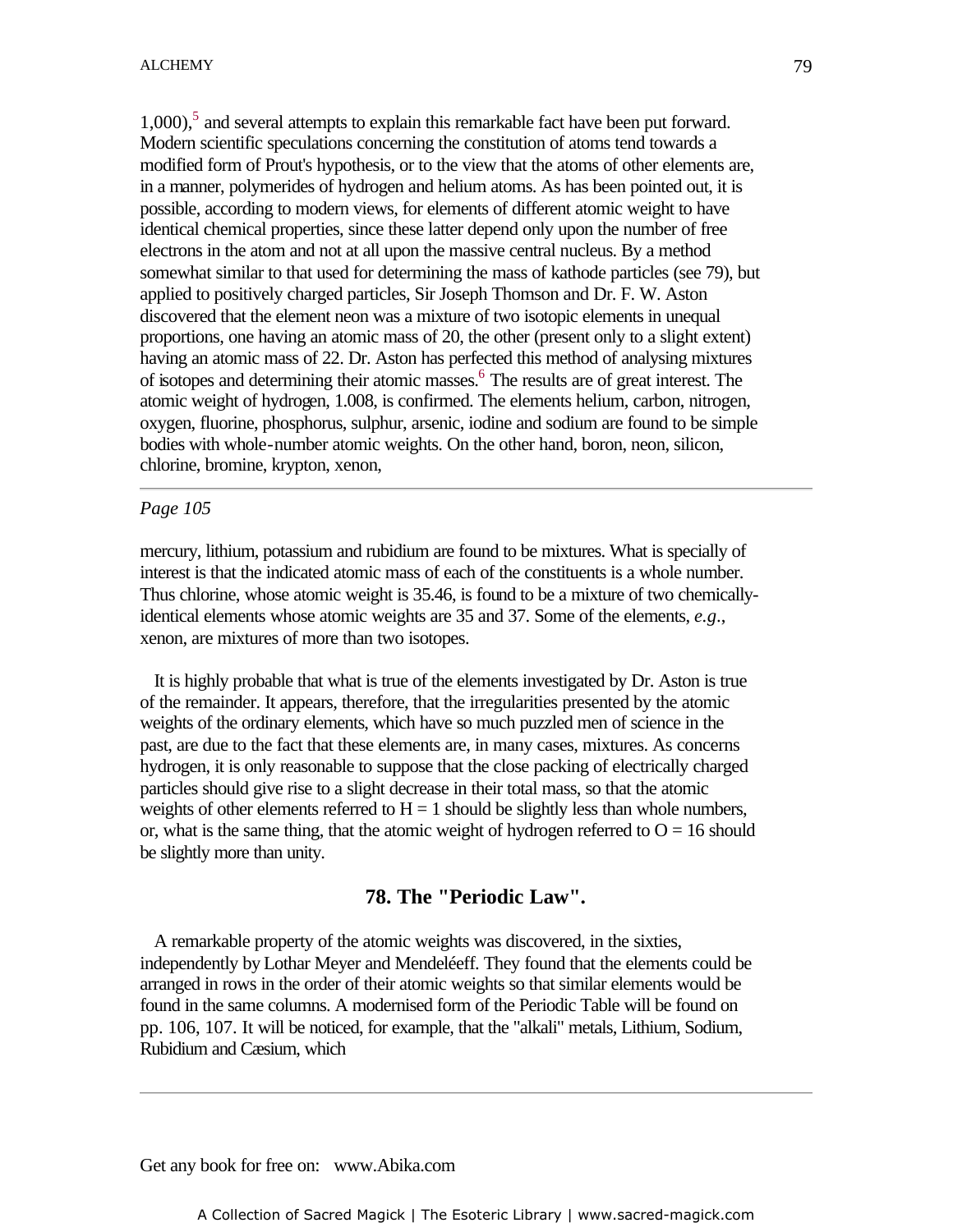*Page 106*

| <b>THE</b><br><b>PERIODIC</b><br><b>TABLE OF</b><br><b>THE</b><br><b>CHEMICAL</b><br><b>ELEMENTS</b><br>$ 0\rangle$ |                                              | $\overline{2}$                                                                              | 3                              | 14                                        | 5                                | 6                                |                                                           |
|---------------------------------------------------------------------------------------------------------------------|----------------------------------------------|---------------------------------------------------------------------------------------------|--------------------------------|-------------------------------------------|----------------------------------|----------------------------------|-----------------------------------------------------------|
|                                                                                                                     | [Hydrogen<br>$H = 1^{\circ}008$ <sup>a</sup> |                                                                                             |                                |                                           |                                  |                                  | Hydrogen<br>$H=1^{\circ}008$                              |
| Helium<br>$He=4°00$                                                                                                 | Lithium<br>$Li=6°94$                         | Glucinum<br>$G = 9^{\circ}1$                                                                | Boron<br>$B=10^{o}9$           | Carbon<br>$C=12^{\circ}005$               | Nitrogen<br>$N = 14.008$         | Oxygen<br>$O=16^{\circ}00$       | Flourine<br>$F=19^{\circ}0$                               |
| Neon<br>$Ne=20^{\circ}2$                                                                                            | Sodium<br>$Na=23^{\circ}00$                  | Magnesium<br>$Mg = 24^{\circ}32$                                                            | Aluminium<br>$Al=27^{\circ}1$  | Silicon<br>$Si=28°3$                      | Phosphorus<br>$P = 31^{\circ}04$ | Sulphur<br>$S = 32^{\circ}06$    | Chlorine<br>$ Cl=35^{\circ}46$                            |
| Argon<br>$A=39^{o}9'$                                                                                               | Potassium <sup>b</sup><br>$K = 39^{\circ}10$ | Calcium<br>$Ca=40^{\circ}07$                                                                | Scandium<br>$Sc=45^{\circ}1$   | Titanium<br>$Ti=48^{\circ}1$              | Vanadium<br>$V = 51^{\circ}0$    | Chromium<br>$Cr=52^{\circ}0$     | Manganes<br>$Mn=54^{\circ}9$                              |
|                                                                                                                     | Copper<br>$Cu=63°57$                         | Zinc<br>$\text{Zn=65}^{\circ}37$                                                            | Gallium<br>Ga= $70^{\circ}1$   | Germanium<br>Ge= $72^{\circ}5$            | Arsenic<br>$As=74^{\circ}96$     | Selenium<br>$Se=79^{\circ}2$     | Bromine<br>$Br = 79^{\circ}92$                            |
| Krypton<br>$Kr = 82°92$                                                                                             | Rubidium<br>$Rb=85^{\circ}45$                | Strontium<br>$Sr = 87^{\circ}63$                                                            | Yttrium<br>$Y=89°33$           | Zirconium<br>$Zr=90^\circ 6$              | Columbium<br>$Cb=93^{\circ}1$    | Molybdenum<br>$Mo=96^{\circ}0$   |                                                           |
|                                                                                                                     | Silver                                       | Cadmium<br>$\text{Ag=107}^{\circ}88\vert\text{Cd=112}^{\circ}40\vert\text{In=114}^{\circ}8$ | Indium                         | Tin<br>$Sn = 118°7$                       | Antimony<br>$Sb=120^{\circ}2$    | Tellurium<br>$Te=127°5$          | [Iodine <sup>d</sup> ]<br>$I (or J)$ -<br>$126^{\circ}92$ |
| Xenon<br>$Xe=130^{\circ}2$                                                                                          | Cæsium<br>$Cs = 132°81$                      | <b>Barium</b><br>Ba=137°37                                                                  | Lanthanum<br>$La=139^{\circ}0$ | Cerium <sup>e</sup><br>$Ce=140^{\circ}25$ |                                  |                                  | ?                                                         |
|                                                                                                                     | $\overline{\mathcal{L}}$                     | $\gamma$                                                                                    | $\overline{\mathcal{L}}$       |                                           | ?                                | $\overline{\mathcal{L}}$         | ?                                                         |
|                                                                                                                     |                                              | ?                                                                                           |                                |                                           | Tantalum<br>$Ta=181°5$           | Tungsten<br>W=184 <sup>o</sup> 0 |                                                           |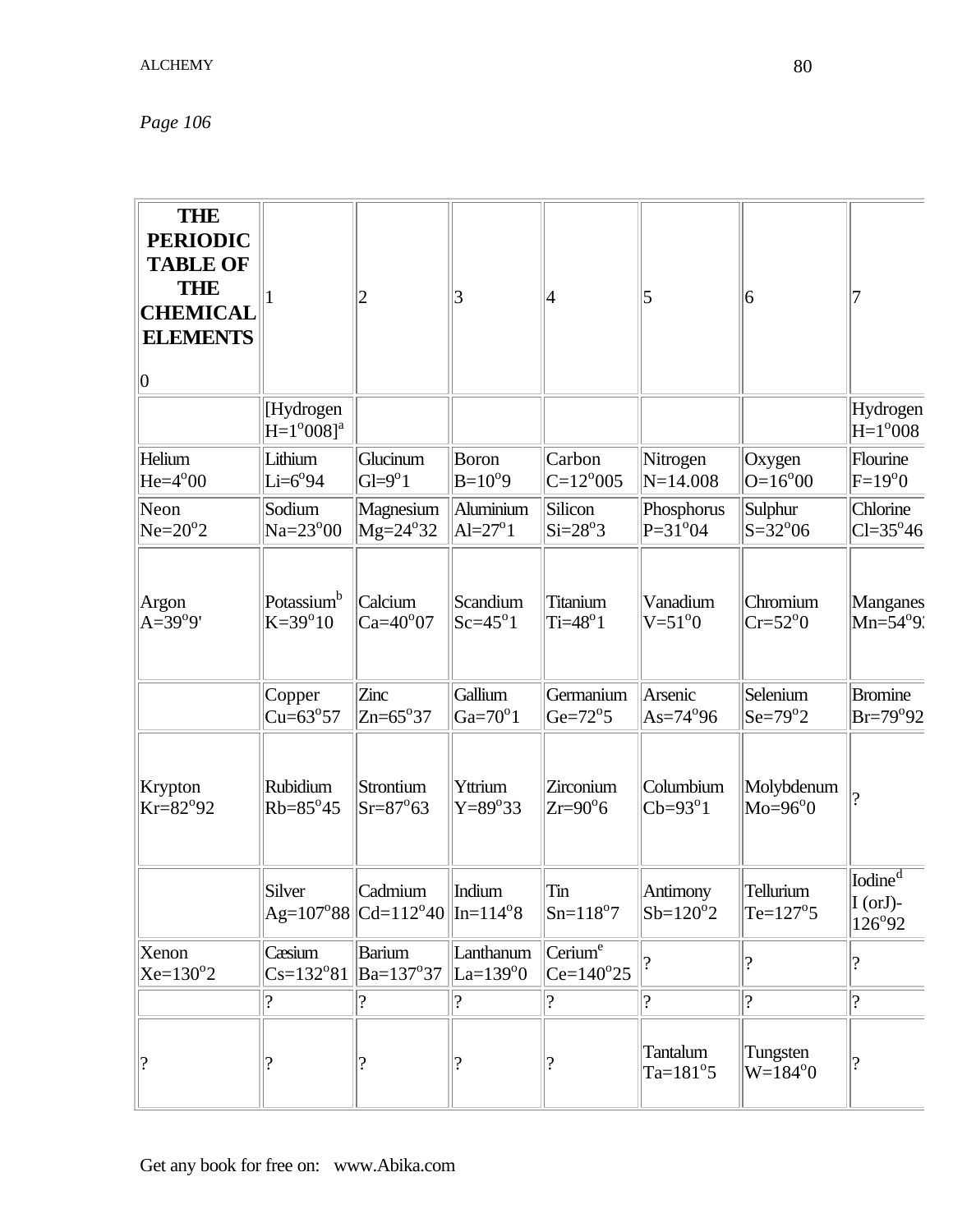|                                                | Gold | $\mathbf{M}$ ercury<br>$\vert$ Au=197°2 $\vert$ Hg=200°6 $\vert$ Tl=204°0 | Thallium | Lead<br>$\ $ Pb=207°20 $\ $ Bi=208°0 | <b>Bismuth</b> | Polonium                     |  |
|------------------------------------------------|------|---------------------------------------------------------------------------|----------|--------------------------------------|----------------|------------------------------|--|
| Emanation<br>$\vert$ (Niton)222 <sup>o</sup> 0 |      | Radium<br>$\parallel$ Ra=226 <sup>o</sup> 0                               | Actinium | Thorium<br>$\ $ Th=232°15 $\ $ ?     | Ekatantalum    | Uranium<br>$ U=238^{\circ}2$ |  |

### *Page 107*

## **NOTES.**

 There are several somewhat different forms of this Periodic Table. This is one of the simplest, but it lacks certain advantages of some of the more complicated forms. The atomic weights given are those of the International Atomic Weights Committee for 1920- 1. They are calculated on the basis. Oxygen = 16. The number of decimal places given in each case indicates the degree of accuracy with which each atomic weight has been determined. The letter or letters underneath the name of each element is the symbol by which it is invariably designated by chemists.

-

 The number above each column indicates the valency which the elements of each group exhibit towards oxygen. Many of the elements are exceptional in this respect.

[a] The exact position of Hydrogen is in dispute.

 [b] The positions of Argon and Potassium have been inverted in order that these elements may fall in the right columns with the elements they resemble; [d] 50 also have the positions of Tellurium and Iodine.

[c] The whole of "Group 8" forms an exception to the Table.

 [e] There are a number of ill-defined rare earth metals with atomic weights lying between those of Cerium and Tantalum. They all appear to resemble the elements of "Group 3," so that their positions in the Table cannot be decided with accuracy.

### *Page 108*

 resemble one another very closely, fall in Column 1; the "alkaline earth" metals occur together in Column 2; though in each case these are accompanied by certain elements with somewhat different properties. Much the same holds good in the case of the other columns of this Table; there is manifested a remarkable regularity, with certain still more remarkable divergences (see notes appended to Table on pp. 106, 107). This regularity exhibited by the "elements" is of considerable importance, since it shows that, in general, the properties of the "elements" are *periodic* functions of their atomic weights; and, together with certain other remarkable properties of the "elements," distinguishes them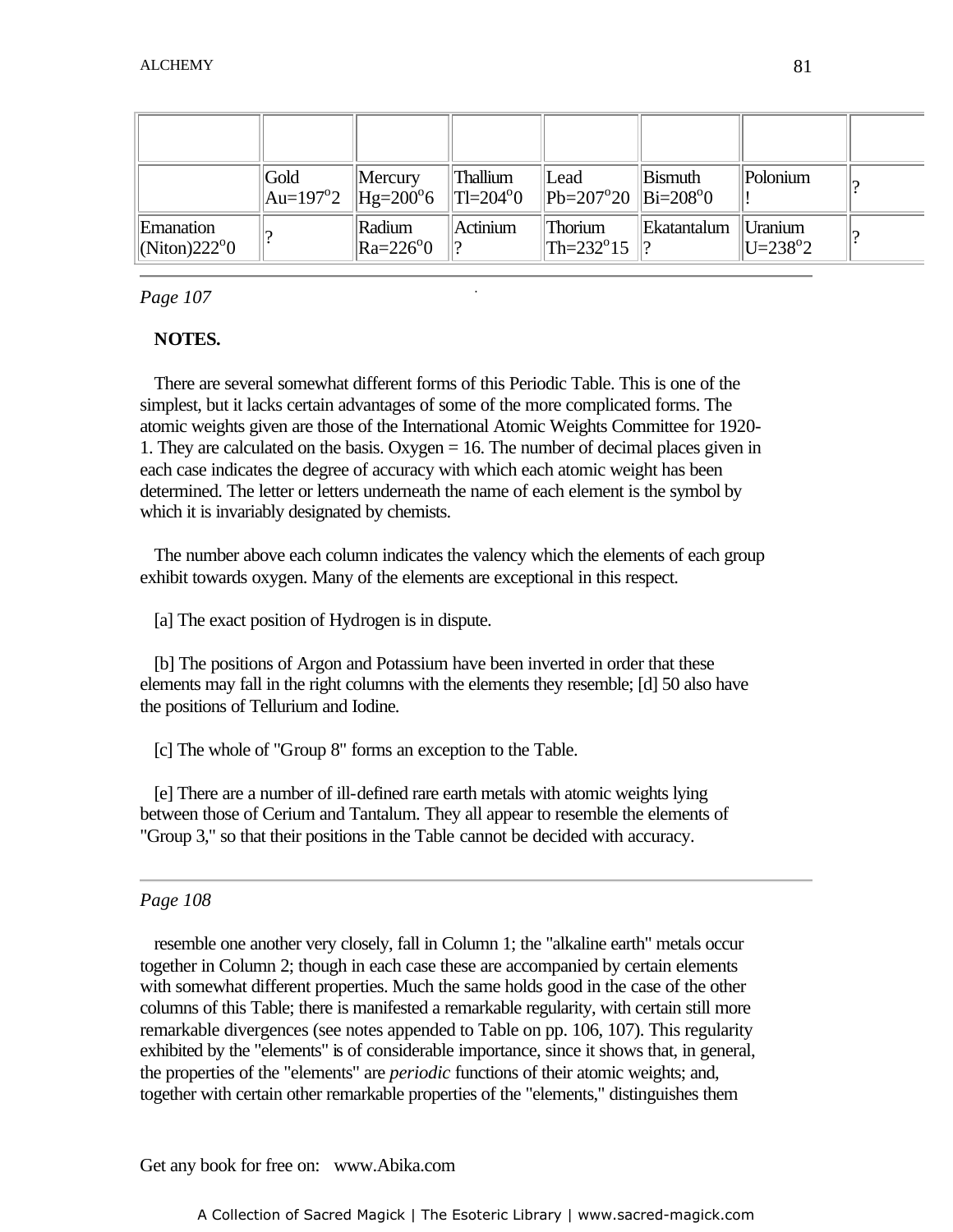sharply from the "compounds." It may be concluded with tolerable certainty, therefore, that if the "elements" are in reality of a compound nature, they are all, in general, compounds of a like nature distinct from that of other compounds.

 It is now some years since the late Sir William Crookes attempted to explain the periodicity of the properties of the elements on the theory that they have all been evolved by a conglomerating process from some primal stuff -- the protyle -- consisting of very small particles. He represented the action of this generative cause by means of a "figure of eight" spiral, along which the elements are placed at regular intervals, so that similar elements come underneath one another, as in Mendeléeff's table, though the grouping differs in some respects. The slope of the curve is supposed to represent the decline of some factor (*e.g*., temperature) conditioning the process, which process is assumed to be of a recurrent nature, like the swing of a pendulum After the completion of one swing

#### *Page 109*

(to keep to the illustration of a pendulum) whereby one series of elements is produced, owing to the decline of the above-mentioned factor, the same series of elements is not again the result as would otherwise be the case, but a somewhat different series is produced, each member of which resembles the corresponding member of the former series. Thus, if the first series contains, for example, helium, lithium, carbon, &c., the second series will contain instead, argon, potassium, titanium, &c. The whole theory, though highly interesting, is, however, by no means free from defects.

## **79. The Corpuscular Theory of Matter.**

We must now turn our attention to those recent views of the constitution of matter which originated to a great extent in the investigations of the passage of electricity through gases at very low pressures. It will be possible, however, on the present occasion, to give only the very briefest account of the subject; but a fuller treatment is rendered unnecessary by the fact that these and allied investigations and the theories to which they have given rise have been fully treated in several well-known works, by various authorities on the subject, which have appeared during the last few years.  $\frac{7}{1}$ 

 When an electrical discharge is passed through a high-vacuum tube, invisible rays are emitted from the kathode, generally with the production of a greenish-yellow

### *Page 110*

fluorescence where they strike the glass walls of the tube. These rays are called "kathode rays." At one time they were regarded as waves in the ether, but it was shown by Sir William Crookes that they consist of small electrically charged particles, moving with a very high velocity. Sir J. J. Thomson was able to determine the ratio of the charge carried by these particles to their mass or inertia; he found that this ratio was constant whatever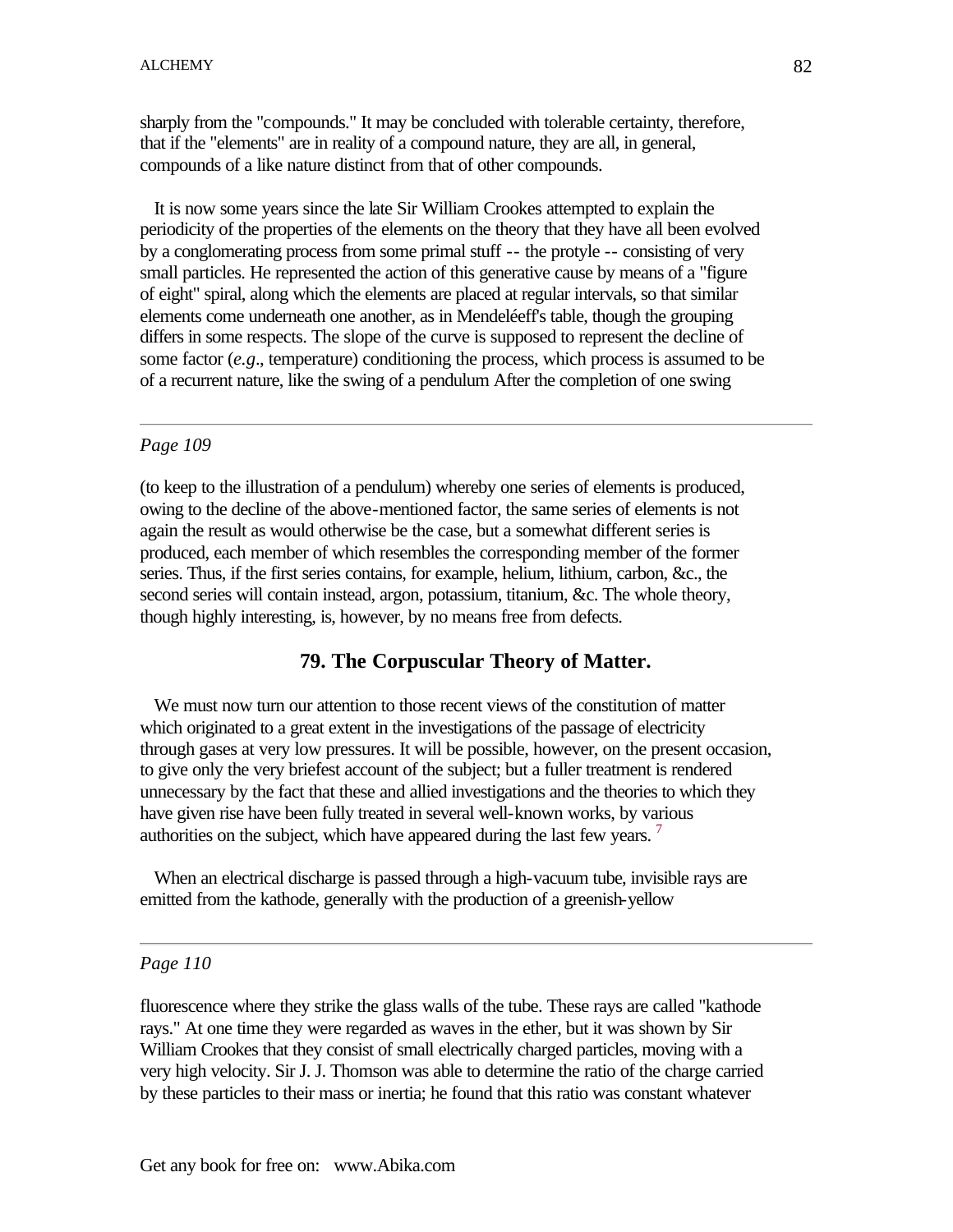gas was contained in the vacuum tube, and much greater than the corresponding ratio for the hydrogen ion (electrically charged hydrogen atom) in electrolysis. By a skilful method, based on the fact discovered by Mr. C. T. R. Wilson, that charged particles can serve as nuclei for the condensation of water-vapour, he was further able to determine the value of the electrical charge carried by these particles, which was found to be constant also, and equal to the charge carried by univalent ions, *e.g*., hydrogen, in electrolysis. Hence, it follows that the mass of these kathode particles must be much smaller than the hydrogen ion, the actual ratio being about 1:1700. The first theory put forward by Sir J. J. Thomson in explanation of these facts, was that these kathode particles ("corpuscles" as he termed them) were electrically charged portions of matter, much smaller than the smallest atom; and since the same sort of corpuscle is obtained whatever gas is contained in the vacuum tube, it is reasonable to conclude that the corpuscle is the common unit of all matter.

### **80. Proof that the Electrons are not Matter.**

 This eminent physicist, however, had shown mathematically that a charged particle moving with a very high velocity (approaching that of light)

### *Page 111*

would exhibit an appreciable increase in mass or inertia due to the charge, the magnitude of such inertia depending on the velocity of the particle. This was experimentally verified by Kaufmann, who determined the velocities, and the ratios between the electrical charge and the inertia, of various kathode particles and similar particles which are emitted by compounds of radium (see 89 and 90). Sir J. J. Thomson calculated these values on the assumption that the inertia of such particles is entirely of electrical origin, and thereby obtained values in remarkable agreement with the experimental. There is, therefore, no reason for supposing the corpuscle to be matter at all; indeed, if it were, the above agreement would not be obtained. As Professor Jones says: "Since we know things only by their properties, and since all the properties of the corpuscle are accounted for by the electrical charge associated with it, why assume that the corpuscle contains anything but the electrical charge? It is obvious that there is no reason for doing so.

 "*The corpuscle is, then, nothing but a disembodied, electrical charge*, containing nothing material, as we have been accustomed to use that term. It is electricity, and nothing but electricity. With this new conception a new term was introduced, and, now, instead of speaking of the corpuscle we speak of the *electron*." <sup>8</sup> Applying this modification to the above view of the constitution of matter, we have what is called "the electronic theory," namely, that the

*Page 112*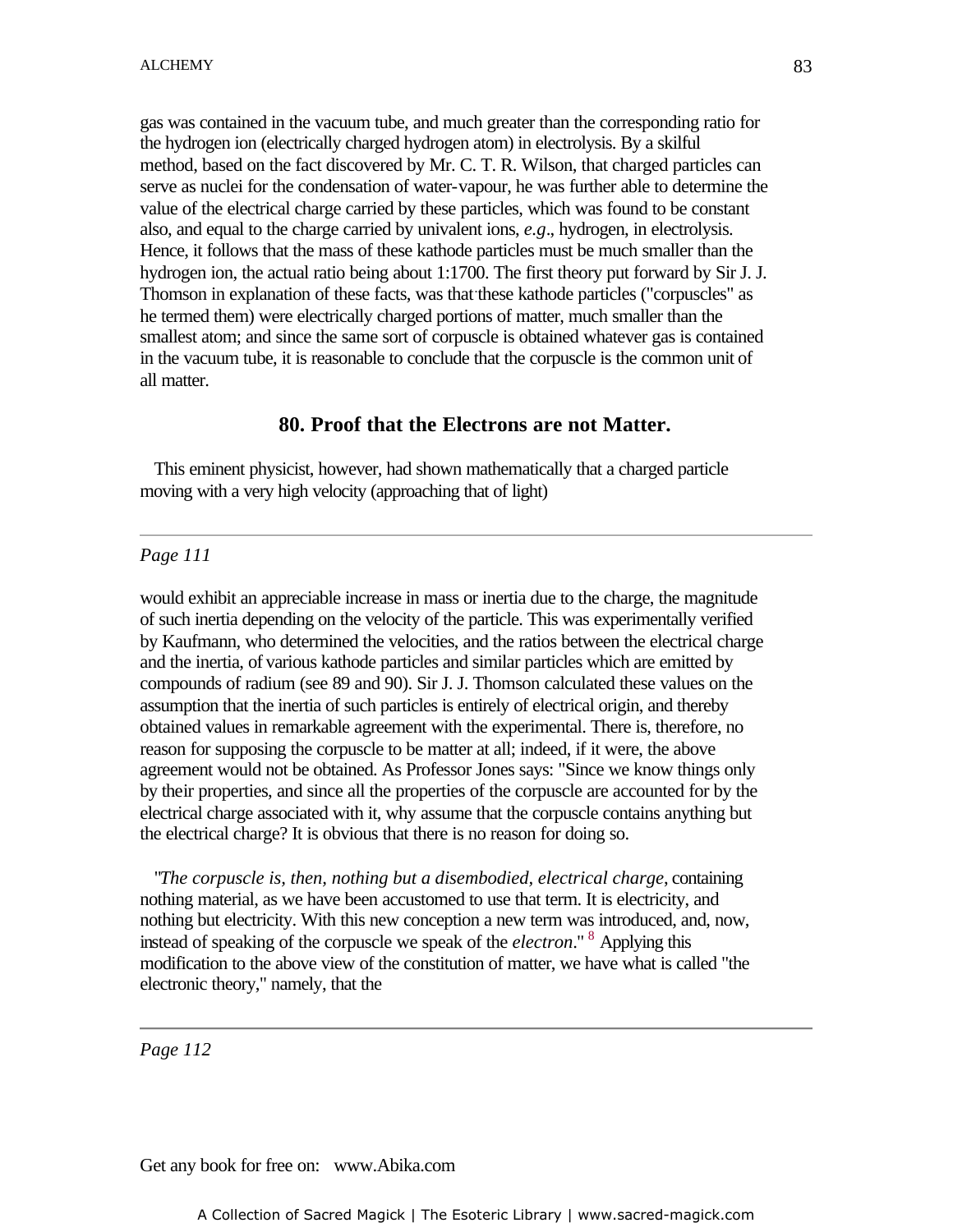material atoms consist of electrons, or units of electricity in rapid motion; which amounts to this -- that matter is simply an electrical phenomenon.

### **81. The Electronic Theory of Matter.**

 Sir J. J. Thomson has elaborated this theory of the nature and constitution of matter; he has shown what systems of electrons would be stable, and has attempted to find therein the significance of Mendeléeff's generalisation and the explanation of valency. There can be no doubt that there is a considerable element of truth in the electronic theory of matter; the one characteristic property of matter, *i.e*., inertia, can be accounted for electrically. The fundamental difficulty is that the electrons are units of negative electricity, whereas matter is electrically neutral. Several theories have been put forward to surmount this difficulty. Certainly the electron is a constituent of matter; but is it the sole constituent? Recent research indicates that, as already pointed out, all atoms consist of two distinct portions, a massive central nucleus, whose net charge is positive, surrounded by a number of electrons, just sufficient to neutralize this charge. The point of greatest interest is that the indicated number of free electrons is exactly the number which expresses the position of the element in the Periodic Table, reckoning helium as 2, lithium as 3, and so on; and it would seem that the chemical properties of the elements are determined entirely by these electrons, and are, therefore, not, strictly speaking, periodic functions of their atomic weights, as was formerly thought ( 78), but of their atomic numbers. The exact nature of the nuclei of the various atoms has yet to be

### *Page 113*

determined: in the case of the atoms heavier than helium they would appear to be made up of the nuclei of hydrogen and (or) helium atoms together with -- in many cases - electrons insufficient in number to neutralize the positive charges associated with these.

### **82. The Etheric Theory of Matter.**

 The analysis of matter has been carried a step further. A philosophical view of the Cosmos involves the assumption of an absolutely continuous and homogeneous medium filling all space, for an absolute vacuum is unthinkable, and if it were supposed that the stuff filling all space is of an atomic structure, the question arises, What occupies the interstices between its atoms? This ubiquitous medium is termed by the scientists of today "the Ether of Space." Moreover, such a medium as the Ether is demanded by the phenomena of light. It appears, however, that the ether of space has another and a still more important function than the transmission of light: the idea that matter has its explanation therein has been developed by Sir Oliver Lodge. The evidence certainly points to the conclusion that matter is some sort of singularity in the ether, probably a stress centre. We have been too much accustomed to think of the ether as something excessively light and quite the reverse of massive or dense, in which it appears we have been wrong. Sir Oliver Lodge calculates that the density of the ether is far greater than that of the most dense forms of matter; not that matter is to be thought of as a rarefaction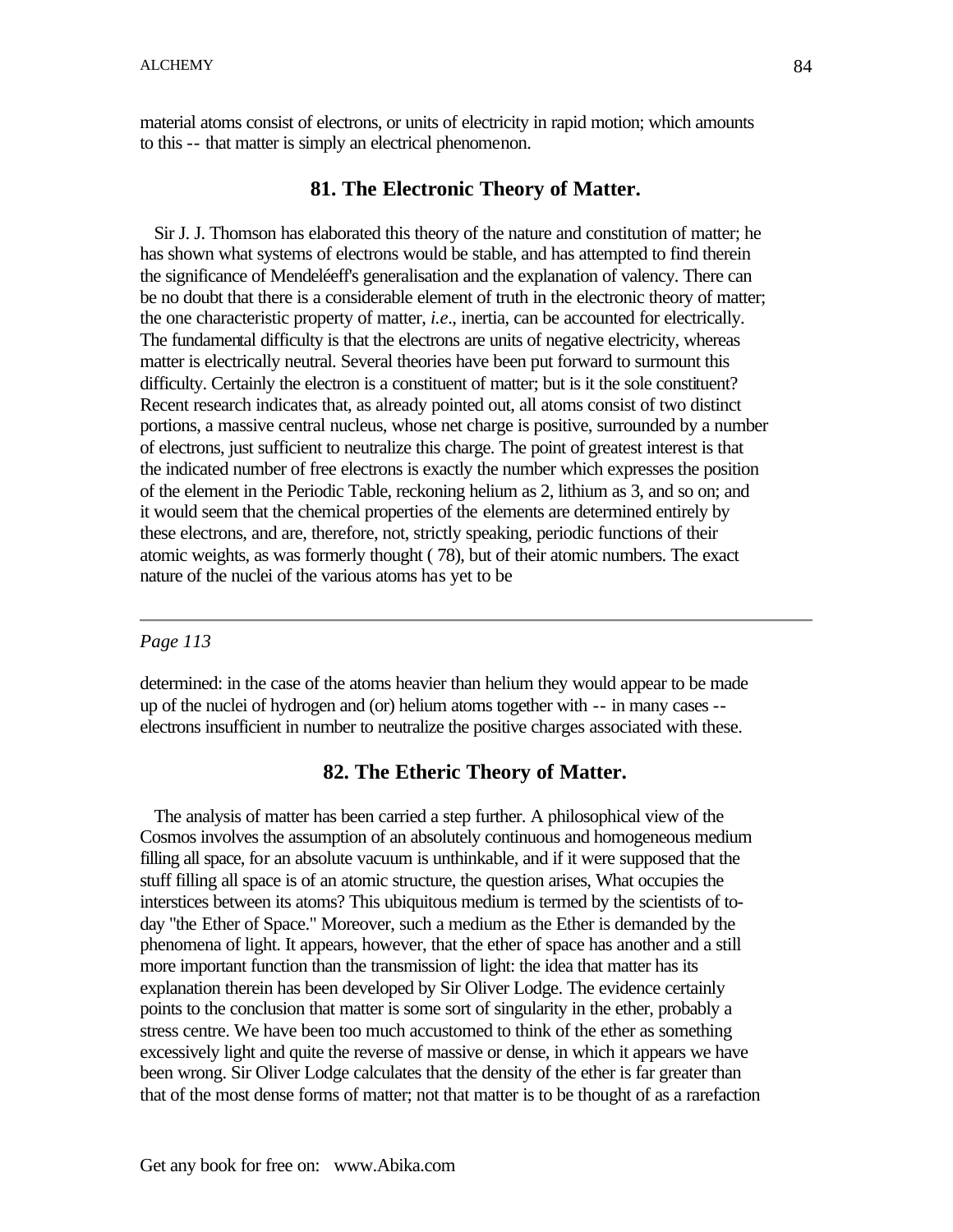of the ether, for the ether within matter is as dense as that without. What we call matter, however, is not a continuous substance; it consists,

### *Page 114*

rather, of a number of widely separated particles, whence its comparatively small density compared with the perfectly continuous ether. Further, if there is a difficulty in conceiving how a perfect fluid like the ether can give rise to a solid body possessed of such properties as rigidity, impenetrability and elasticity, we must remember that all these properties can be produced by means of motion. A jet of water moving with a sufficient velocity behaves like a rigid and impenetrable solid, whilst a revolving disc of paper exhibits elasticity and can act as a circular saw.<sup>10</sup> It appears, therefore, that the ancient doctrine of the alchemistic essence is fundamentally true after all, that out of the "One Thing" all material things have been produced by adaptation or modification; and, as we have already noticed (60), there also appears to be some resemblance between the concept of the electron and that of the seed of gold, which seed, it should be borne in mind, was regarded by the alchemists as the common seed of all metals.

## **83. Further Evidence of the Complexity of the Atoms.**

 There are also certain other facts which appear to demand such a modification of Dalton's Atomic Theory as is found in the Electronic Theory. One of the characteristics of the chemical elements is that each one gives a spectrum peculiar to itself. The spectrum of an element must, therefore, be due to its atoms, which in some way are able, at a sufficiently high temperature, to act upon the ether so as to produce vibrations of definite and characteristic wave-length. Now, in many cases the number of lines of definite wavelength

### *Page 115*

observed in such a spectrum is considerable, for example, hundreds of different lines have been observed in the arc-spectrum of iron. But it is incredible that an atom, if it were a simple unit, would give rise to such a number of different and definite vibrations, and the only reasonable conclusion is that the atoms must be complex in structure. We may here mention that spectroscopic examination of various heavenly bodies leads to the conclusion that there is some process of evolution at work building up complex elements from simpler ones, since the hottest nebulæ appear to consist of but a few simple elements, whilst cooler bodies exhibit a greater complexity.

## **84. Views of Wald and Ostwald.**

 Such modifications of the atomic theory as those we have briefly discussed above, although profoundly modifying, and, indeed, controverting the philosophical significance of Dalton's theory as originally formulated, leave its chemical significance practically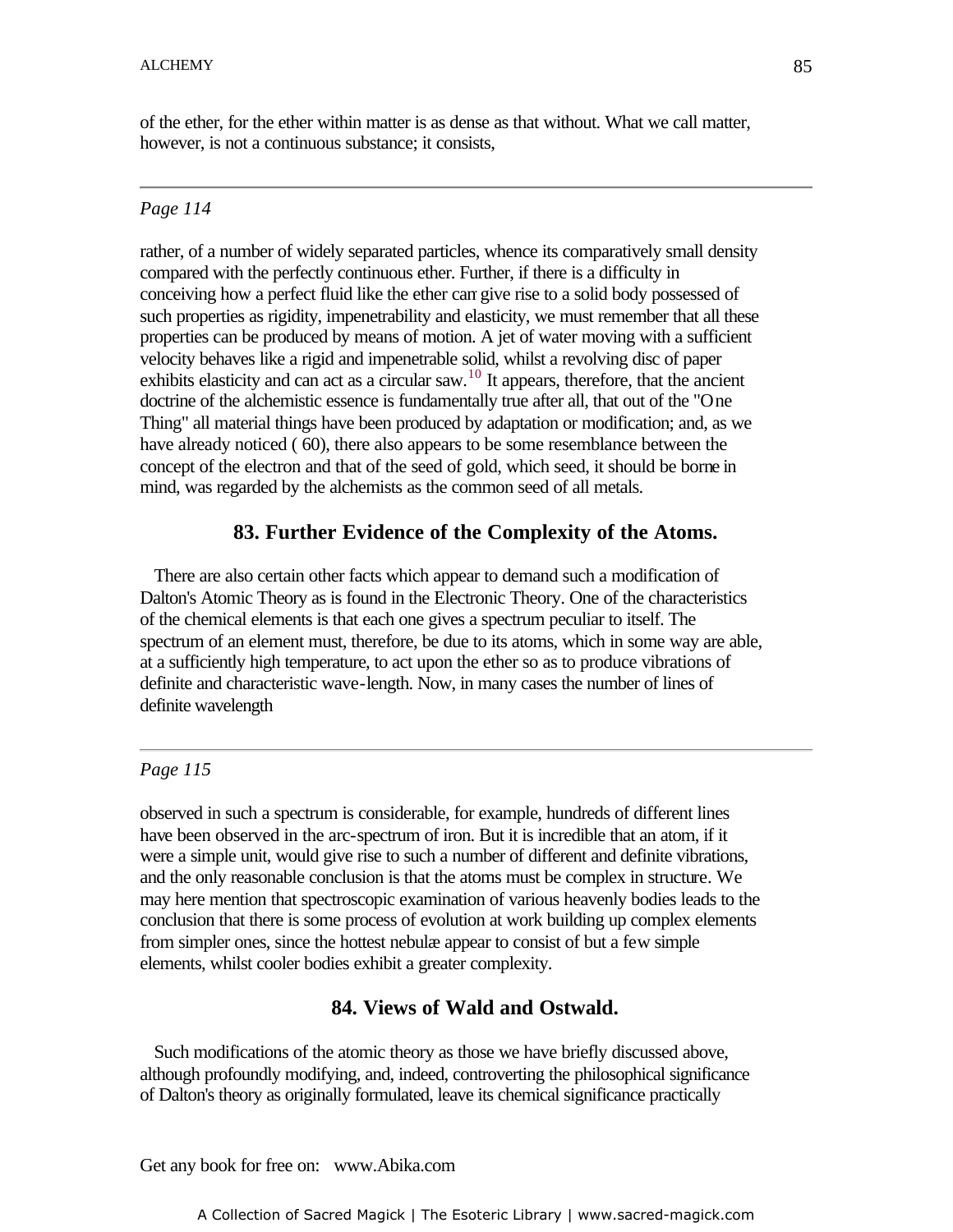unchanged. The atoms can be regarded no longer as the eternal, indissoluble gods of Nature that they were once supposed to be; thus, Materialism is deprived of what was thought to be its scientific basis.<sup>11</sup> But the science of Chemistry is unaffected thereby; the atoms are not the ultimate units out of which material things are built, but the atoms cannot be decomposed by purely chemical means; the "elements" are not truly elemental, but *they are chemical elements*. However, the atomic theory has been subjected to a far more searching criticism. Wald argues that substances obey the law of definite

## *Page 116*

proportions because of the way in which they are prepared; chemists refuse, he says, to admit any substance as a definite chemical compound unless it does obey this law. Wald's opinions have been supported by Professor Ostwald, who has attempted to deduce the other stoichiometric laws on these grounds without assuming any atomic hypothesis<sup>12</sup>; but these new ideas do not appear to have gained the approval of chemists in general. It is not to be supposed that chemists will give up without a struggle a mental tool of such great utility as Dalton's theory, in spite of its defects, has proved itself to be. There does seem, however, to be logic in the arguments of Wald and Ostwald, but the trend of recent scientific theory and research does not appear to be in the direction of Wald's views. Certainly, however, it appears that, on the one hand, the atomic theory is not necessitated by the so-called "stoichiometric laws"; but, on the other hand, a molecular constitution of matter seems to be demanded by the phenomenon known as the "Brownian Movement," *i.e*., the spontaneous, irregular and apparently perpetual movement of microscopic portions of solid matter when immersed in a liquid medium; such movement appearing to be explicable only as the result of the motion of the molecules of which the liquid in question is built up.<sup>13</sup>

1. It should be noted, however, that if by the term "phlogiston" we were to understand energy and not some form of matter, most of the statements of the phlogistics would be true so far as they go.

2. In order that these laws may hold good, it is, of course, necessary that the substances are weighed under precisely similar conditions. To state these laws in a more absolute form, we can replace the term "weight" by "mass," or in preference, "inertia"; for the inertial of bodies are proportional to their weights, providing that they are weighed under precisely similar conditions. For a discussion of the exact significance of these terms "mass" and "inertia," the reader is referred to the present writer's *Matter, Spirit and the Cosmos* (Rider, 1910), Chapter I., "On the Doctrine of the Indestructibility of Matter."

3. The term "valency" is not altogether an easy one to define; we will, however, here do our best to make plain its significance. In a definite chemical compound we must assume that the atoms constituting each molecule are in some way bound together (though not, of course, rigidly), and we may speak of "bonds" or "links of affinity," taking care, however, not to interpret such terms too literally. Now, the number of "affinity links" which one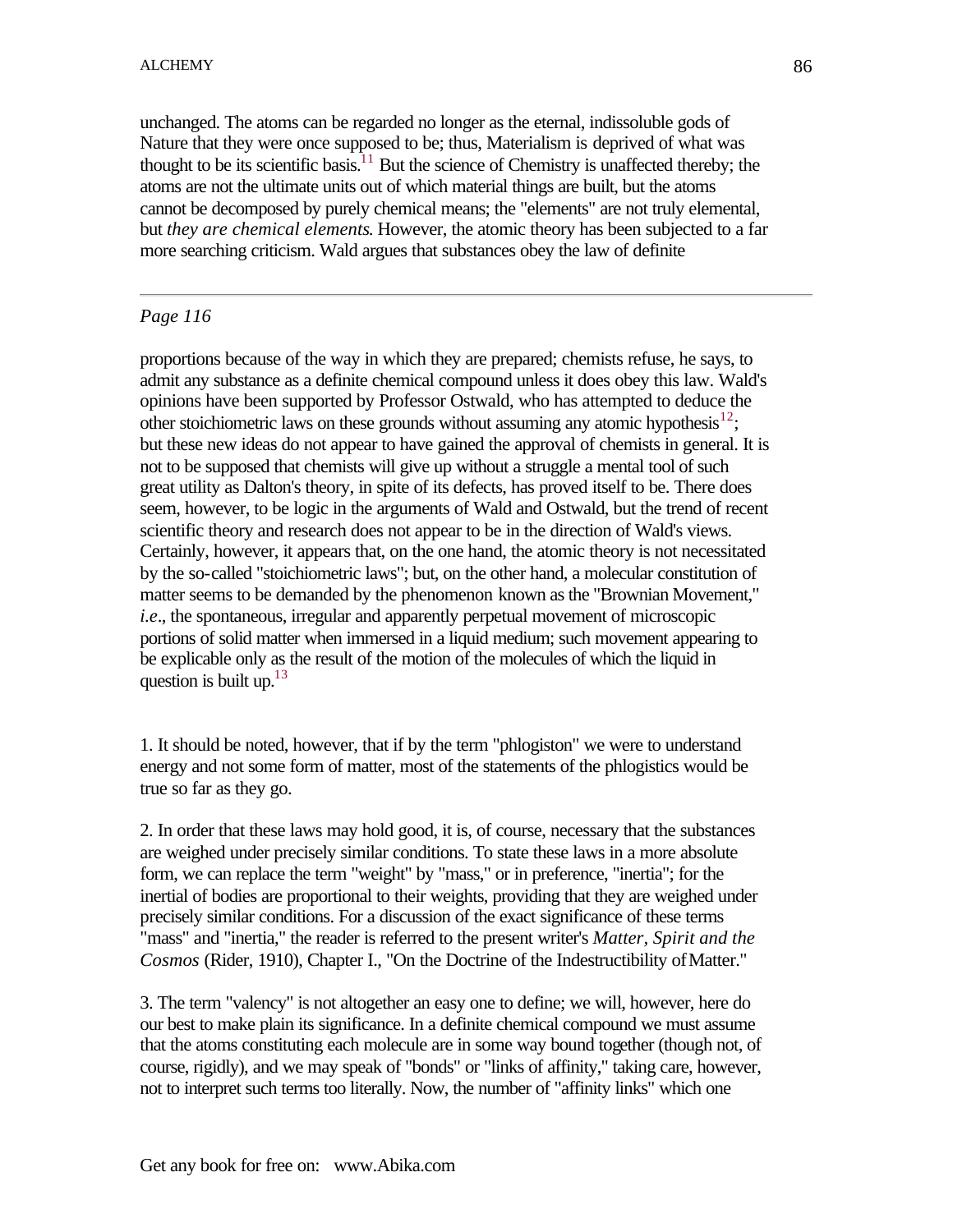atom can exert is not unlimited; indeed, according to the valency theory as first formulated, it is fixed and constant. It is this number which is called the "valency" of the element; but it is now known that the "valency" in most cases can vary between certain limits. Hydrogen, however, appears to be invariably univalent, and is therefore taken as the unit of valency. Thus, Carbon is quadrivalent in the methane-molecule, which consists of one atom of carbon combined with four atoms of hydrogen; and Oxygen is divalent in the water-molecule, which consists of one atom of oxygen combined with two atoms of hydrogen. Hence, we should expect to find one atom of carbon combining with two of oxygen, which is the case in the carbon-dioxide -- (carbonic anhydride) -- molecule. For a development of the thesis, so far as the compounds of carbon are concerned, that each specific "affinity link" corresponds in general to a definite and constant amount of energy, which is evolved as heat on disruption of the bond, the reader is referred to the present writer's monograph *On the Calculation of Thermo-Chemical Constants* (Arnold, 1909). The phenomena of valency find their explanation in modern views concerning the constitution of atoms (see 81).

4. Since hydrogen is the lightest of all known substances, the unit, Hydrogen  $= 1$ , was at one time usually employed. However, it was seen to be more convenient to express the atomic weights in terms of the weight of the oxygen-atom, and the unit, Oxygen  $= 16$  is now always employed. This value for the oxygen-atom was chosen so that the approximate atomic weights would in most cases remain unaltered by the change.

5. Hon. R. J. STRUTT: "On the Tendency of the Atomic Weights to approximate to Whole Numbers," *Philosophical Magazine*, [6], vol. i. (1901), pp. 311 *et seq*.

6. F W. ASTON: "Mass-spectra and Atomic Weights," *Journal of the Chemical Society*, vol. cix. (1921), pp. 677 *et seq*.

7. We have found Prof. Harry Jones' *The Electrical Nature of Matter and Radioactivity* (1906), Mr. Soddy's *Radioactivity* (1904), and Mr. Whetham's *The Recent Development of Physical Science* (1909) particularly interesting. Mention, of course, should also be made of the standard works of Prof. Sir J. J. Thomson and Prof. Rutherford.

8. H. C. JONES: *The Electrical Nature of Matter and Radioactivity* (1906), p. 21

10. See Sir OLIVER LODGE, F.R.S.: *The Ether of Space* (1909).

11. For a critical examination of Materialism, the reader is referred to the present writer's *Matter, Spirit and the Cosmos* (Rider, 1910), especially Chapters I. and IV.

12. W. OSTWALD: "Faraday Lecture," *Journal of the Chemical Society*, vol. lxxxv. (1904), PP. 506 *et seq*. See also W. OSTWALD: *The Fundamental Principles of Chemistry* (translated by H. W. Morse, 1909), especially Chapters VI., VII. and VIII.

13. For an account of this singular phenomenon, see Prof. JEAN PERRIN: *Brownian*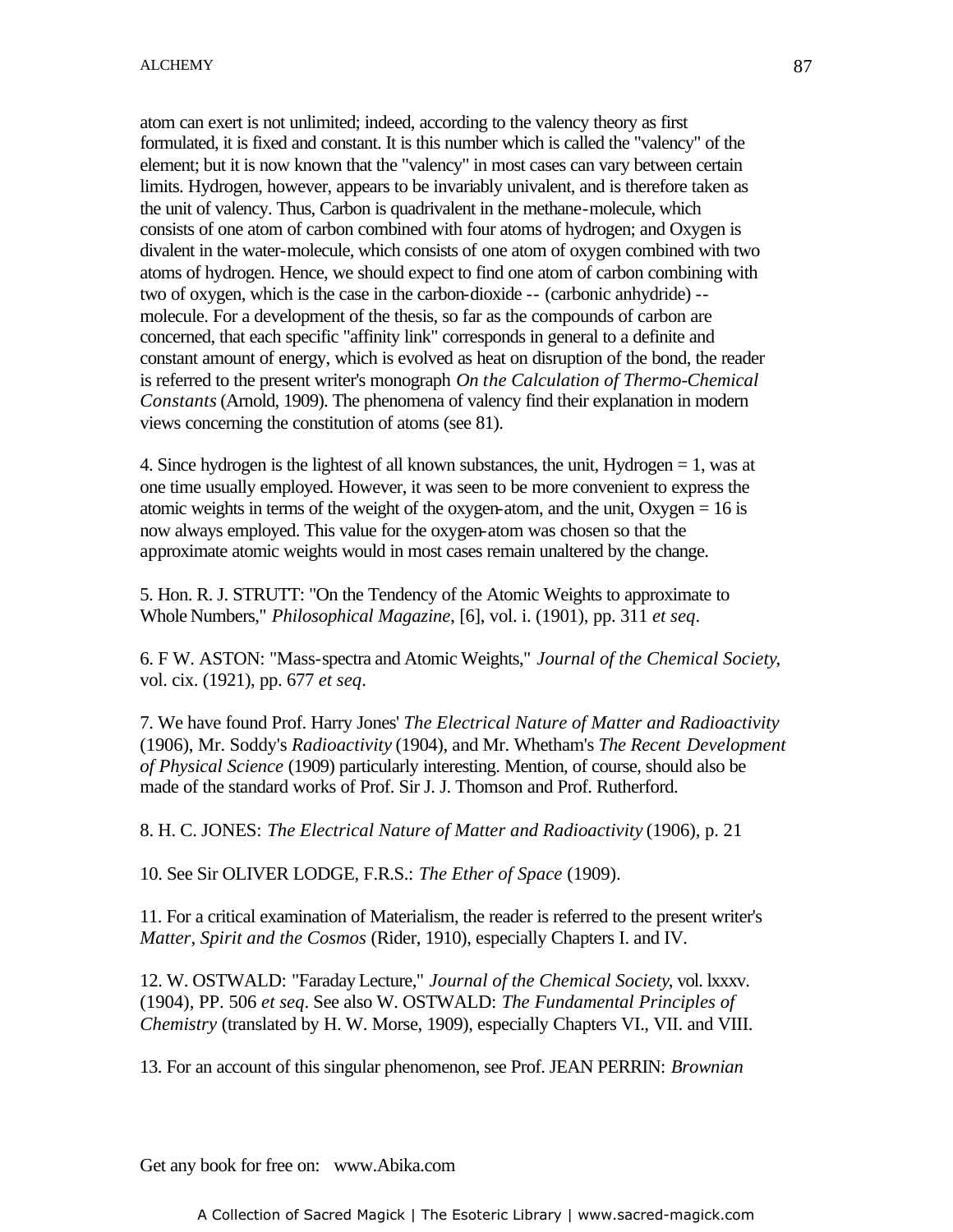*Movement and Molecular Reality* (translated from the *Annales de Chimie et de Physique*, 8me Séries, September, 1909, by F. Soddy, M.A., F.R.S., 1910).

# **Chapter 7**

## **CHAPTER VII MODERN ALCHEMY**

### **85. "Modern Alchemy".**

 Correctly speaking, there is no such thing as "Modern Alchemy"; not that Mysticism is dead, or that men no longer seek to apply the principles of Mysticism to phenomena on the physical plane, but they do so after another manner from that of the alchemists. A new science, however, is born amongst us, closely related on the one hand to Chemistry, on the other to Physics, but dealing with changes more profound and reactions more deeply seated than are dealt with by either of these; a science as yet without a name, unless it be the not altogether satisfactory one of "Radioactivity." It is this science, or, perhaps we should say, a certain aspect of it, to which we refer (it may be fantastically) by the expression "Modern Alchemy": the aptness of the title we hope to make plain in the course of the present chapter.

*Page 117*

## **86. X-Ray's and Becquerel rays.**

 As is commonly known, what are called X-rays are produced when an electric discharge is passed through a high-vacuum tube. It has been shown that these rays are a series of irregular pulses in the ether, which are set up when the kathode particles strike the walls of the glass vacuum

#### *Page 118*

tube, $<sup>1</sup>$  and it was found that more powerful effects can be produced by inserting a disc of</sup> platinum in the path of the kathode particles. It was M. Becquerel who first discovered that there are substances which naturally emit radiations similar to X-rays. He found that uranium compounds affected a photographic plate from which they were carefully screened, and he also showed that these uranium radiations, or "Becquerel rays," resemble X-rays in other particulars. It was already known that certain substances fluoresce (emit light) in the dark after having been exposed to sunlight, and it was thought at first that the above phenomenon exhibited by uranium salts was of a like nature, since certain uranium salts are fluorescent; but M. Becquerel found that uranium salts which had never been exposed to sunlight were still capable of affecting a photographic plate, and that this remarkable property was possessed by all uranium salts,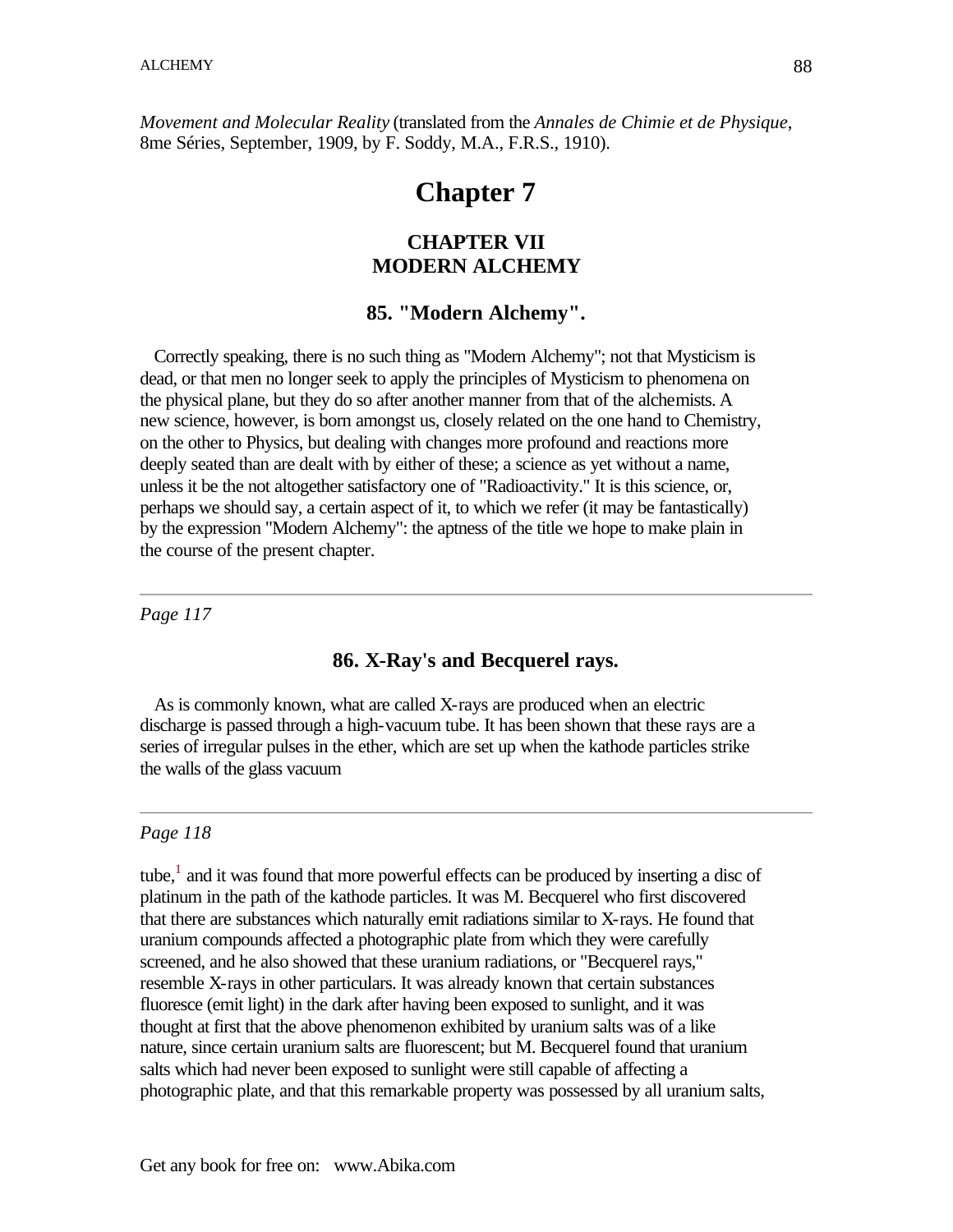whether fluorescent or not. This phenomenon is known as "radioactivity," and bodies which exhibit it are said to be "radioactive." Schmidt found that thorium compounds possess a similar property, and Professor Rutherford showed that thorium compounds evolved also something resembling a gas. He called this an "emanation."

### **87. The Discovery of Radium.**

Mme. Curie<sup>2</sup> determined the radioactivity of many uranium and thorium compounds, and found that there was a proportion between the radioactivity

#### *Page 119*

of such compounds and the quantity of uranium or thorium in them, with the remarkable exception of certain natural ores, which had a radioactivity much in excess of the normal, and, indeed, in certain cases, much greater than pure uranium. In order to throw some light on this matter, Mme. Curie prepared one of these ores by a chemical process and found that it possessed a normal radioactivity. The only logical conclusion to be drawn from these facts was that the ores in question must contain some unknown, highly radioactive substance, and the Curies were able, after very considerable labour, to extract from pitchblende (the ore with the greatest radioactivity) minute quantities of the salts of two new elements -- which they named "Polonium" and "Radium" respectively -- both of which were extremely radioactive.

 M. Debierne has obtained a third radioactive substance from pitchblende, which he has called "actinium."

### **88. Chemical Properties of Radium.**

 Radium is an element resembling calcium, strontium, and barium in chemical properties; its atomic weight was determined by Mme. Curie, and found to be about 225, according to her first experiments; a redetermination gave a slightly higher value, which has been confirmed by a further investigation carried out by Sir T. E. Thorpe.<sup>3</sup> Radium gives a

#### *Page 120*

characteristic spectrum, and is intensely radioactive. It should be noted that up to the middle of the year 1910 the element radium itself had not been prepared; in all the experiments carried out radium salts were employed (*i.e*., certain compounds of radium with other elements), generally radium chloride and radium bromide. In that year, however, Mme. Curie, in conjunction with M. Debierne, obtained the free metal. It is described as a white, shining metal resembling the other alkaline earth metals. It reacts very violently with water, chars paper with which it is allowed to come in contact, and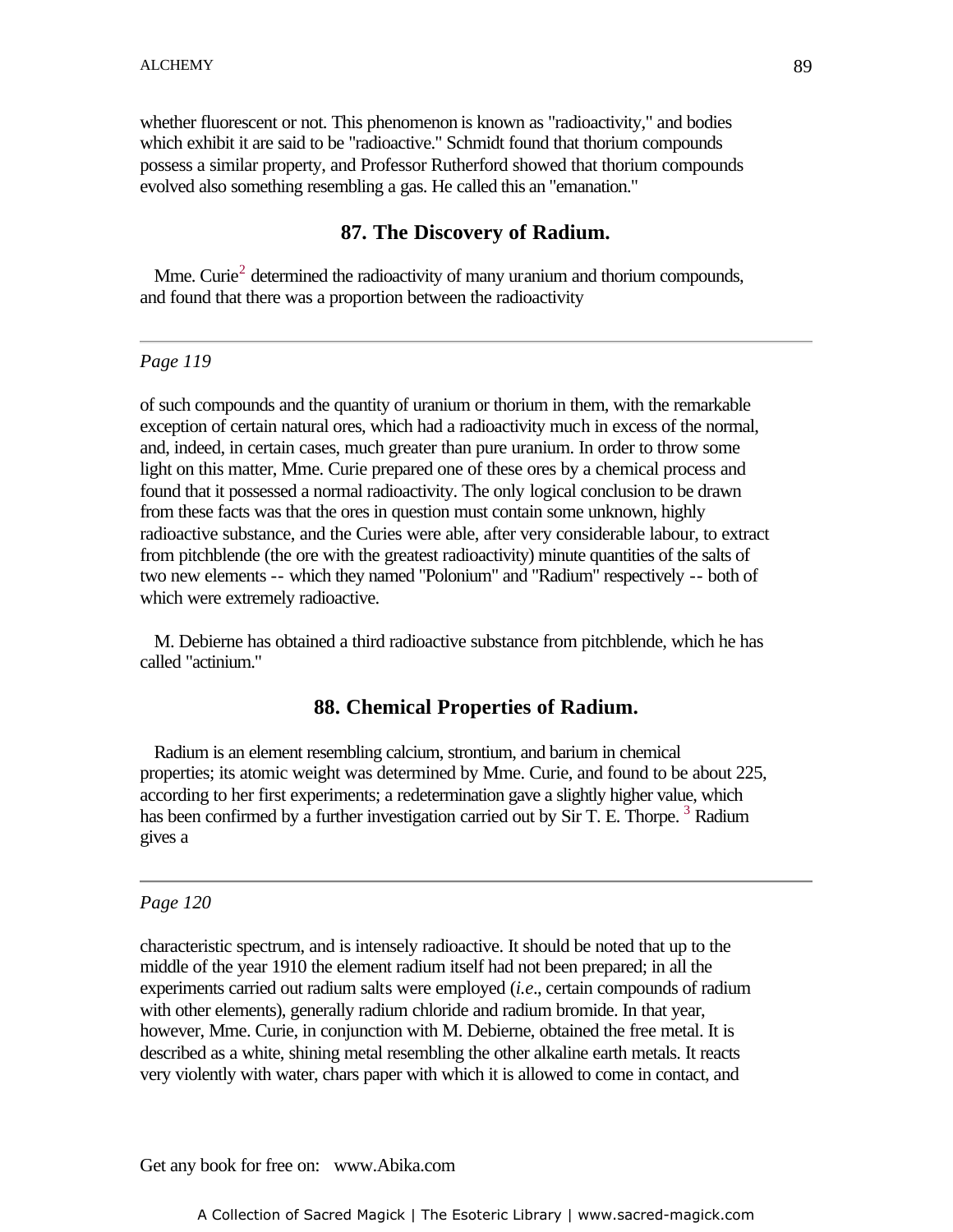blackens in the air, probably owing to the formation of a nitride. It fuses at  $700^{\circ}$  C., and is more volatile than barium.<sup>4</sup>

## **89. The Radioactivity of Radium.**

Radium salts give off three distinct sorts of rays, referred to by the Greek letters

, . The -rays have been shown to consist of of electrically charged (positive) particles, with a mass approximately equal to that of four hydrogen atoms; they are slightly deviated by a magnetic field, and do not possess great penetrative power. The

-rays are similar to the kathode rays, and consist of (negative) electrons; they are

strongly deviated by a magnetic field, in a direction opposite to that in which the particles are deviated, and possess medium penetrative power, passing for the most part through a thin sheet of metal. The T-rays resemble X-rays; they possess

## *Page 121*

great penetrative power, and are not deviated by a magnetic field. The difference in the effect of the magnetic field on these rays, and the difference in their penetrative power, led to their detection and allows of their separate examination. Radium salts emit also an emanation, which tends to become occluded in the solid salt, but can be conveniently liberated by dissolving the salt in water, or by heating it. The emanation exhibits the characteristic properties of a gas, it obeys Boyle's Law (*i.e*., its volume varies inversely with its pressure), and it can be condensed to a liquid at low temperatures; its density as determined by the diffusion method is about 100. Attempts to prepare chemical compounds of the emanation have failed, and in this respect it resembles the rare gases of the atmosphere -- helium, neon, argon, krypton, and xenon -- whence it is probable that its molecules are monatomic, so that a density of 100 would give its atomic weight as 200.<sup>5</sup> As can be seen from the table on pp. 106, 107, an atomic weight of about 220 corresponds to a position in the column containing the rare gases in the periodic system. That the emanation actually has an atomic weight of these dimensions was confirmed by further experiments carried out by the late Sir William Ramsay and Dr. R. W. Gray.<sup>6</sup> These chemists determined the density of the emanation by actually weighing minute quantities of known volume of the substance, sealed up in small capillary tubes, a specially sensitive

## *Page 122*

balance being employed. Values for the density varying from 108 to 113½, corresponding to values for the atomic weight varying from 216 to 227, were thereby: obtained. Sir William Ramsay, therefore, considered that there could no longer be any doubt that the emanation was one of the elements of the group of chemically inert gases.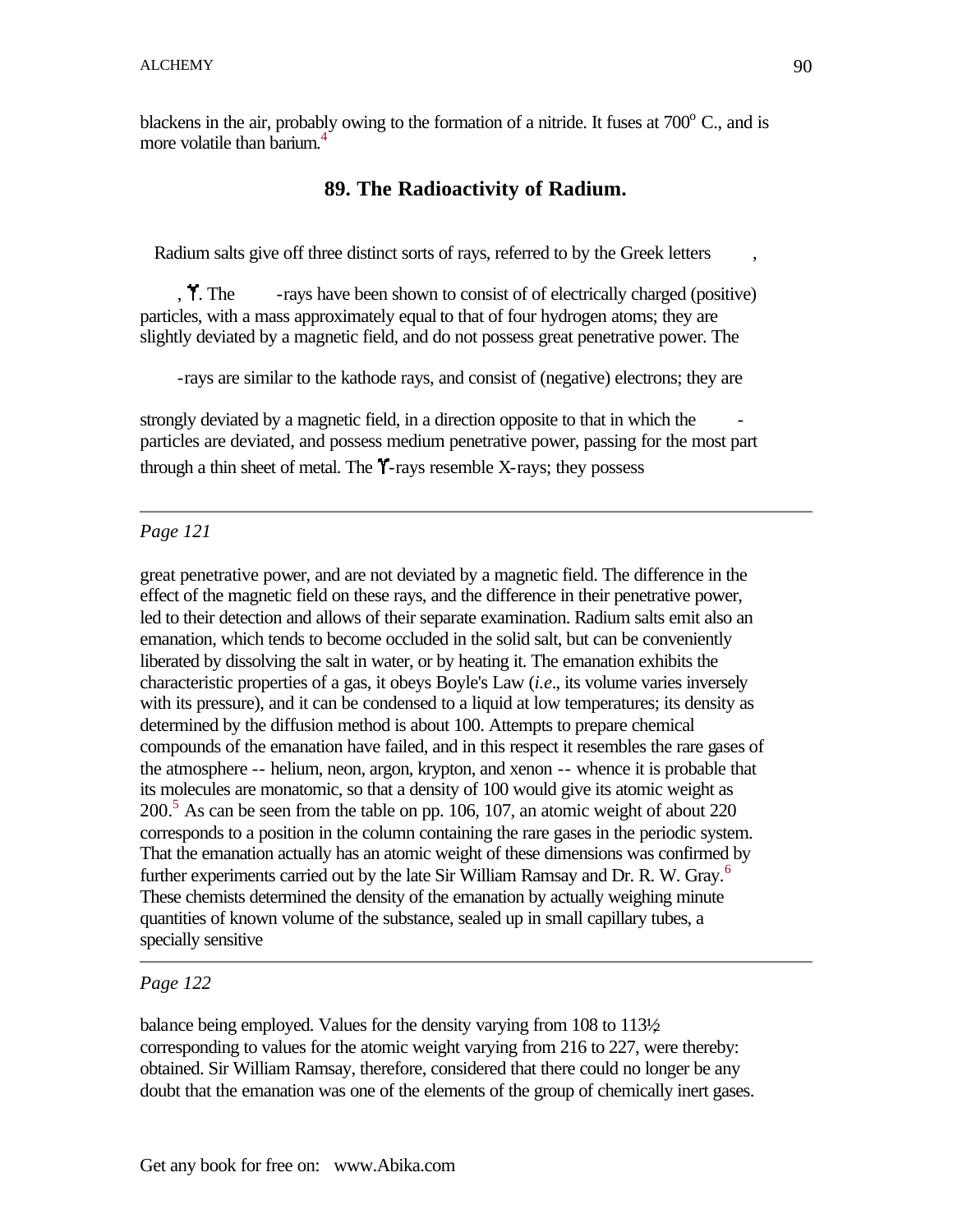He proposed to call it *Niton*, and, for reasons which we shall note later, considered that in all probability it had an atomic weight of about 222½.

### **90. The Disintegration of the Radium Atom.**

 Radium salts possess another very remarkable property, namely, that of continuously emitting light and heat. It seemed, at first, that here was a startling contradiction to the law of the conservation of energy, but the whole mystery becomes comparatively clear in terms of the corpuscular or the electronic theory of matter. The radium-atom is a system of a large number (see 81) of corpuscles or electrons, and contains in virtue of their motion an enormous amount of energy. But it is known from Chemistry that atomic systems (*i.e*., molecules) which contain very much energy are unstable and liable to explode. The same law holds good on the more interior plane -- the radium-atom is liable to, and actually does, explode. And the result? Energy is set free, and manifests itself

partly as heat and light. Some free electrons are shot off (the -rays), which, striking the undecomposed particles of salt, give rise to pulses in the ether (the  $\gamma$ -rays), inst as the kathode particles give rise to X-rays when they

*Page 123*

strike the walls of the vacuum tube or a platinum disc placed in their path. The and -rays do not, however, result immediately from the exploding radium-atoms, the initial

products being the emanation and one -particle from each radium-atom destroyed.

## **91. Induced Radioactivity.**

 Radium salts have the property of causing surrounding objects to become temporally radioactive. This "induced radioactivity," as it may be called, is found to be due to the

emanation, which is itself radioactive (it emits -rays only), and is decomposed into minute traces of solid radioactive deposits. By examining the rate of decay of the activity of the deposit, it has been found that it is undergoing a series of sub-atomic changes, the

products being termed Radium A, B, C, &c. It has been proved that all the and  $\gamma$ rays emitted by radium salts are really due to certain of these secondary products. Radium F is thought to be identical with Polonium ( 87). Another product is also obtained by these decompositions, with which we shall deal later ( 94).

## **92. Properties of Uranium and Thorium.**

 Uranium and thorium differ in one important respect from radium, inasmuch as the first product of the decomposition of the uranium and thorium atoms is in both cases solid. Sir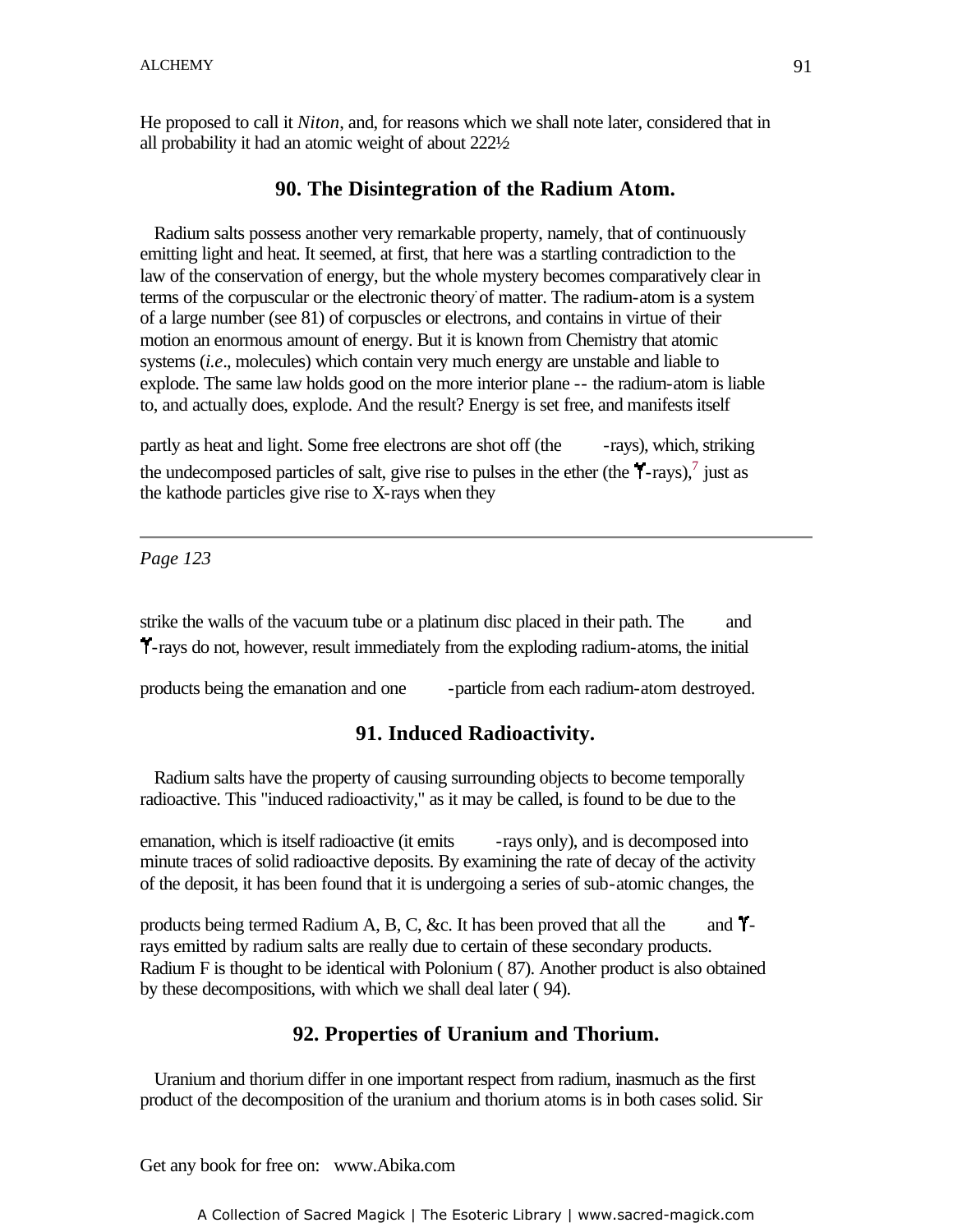William Crookes<sup>8</sup> was able to separate from uranium salts by chemical means a small quantity of an intensely radioactive substance, which he called Uranium X, the residual uranium having lost most of its activity; and M.

## *Page 124*

Becquerel, on repeating the experiment, found that the activity of the residual uranium was slowly regained, whilst that of the uranium X decayed. This is most simply explained by the theory that uranium first changes into uranium X. It has been suggested that radium may be the final product of the breaking up of the uranium-atom; at any rate, it is quite certain that radium must be evolved in some way, as otherwise there would be none in existence -- it would all have decomposed. This suggestion has been experimentally confirmed, the growth of radium in large quantities of a solution of purified uranyl nitrate having been observed. Uranium gives no emanation. Thorium probably gives at least three solid products -- Meso-thorium, Radio-thorium, and Thorium X, the last of which yields an emanation resembling that obtained from radium, but not identical with it.

## **93. The Radium Emanation.**

 We must now more fully consider the radium emanation -- a substance with more astounding properties than even the radium compounds themselves. By distilling off the emanation from some radium bromide, and measuring the quantities of heat given off by the emanation and the radium salt respectively, Professors Rutherford and Barnes<sup>9</sup> proved that nearly three-fourths of the total amount of heat given out by a radium salt comes from the minute quantity of emanation that it contains. The amount of energy liberated as heat during the decay of the emanation is enormous; one cubic centimetre liberates about four

## *Page 125*

million times as much heat as is obtained by the combustion of an equal volume of hydrogen. Undoubtedly this must indicate some profound change, and one may well ask, What is the ultimate product of the decomposition of the emanation?

## **94. The Production of Helium from Radium.**

 It had been observed already that the radioactive minerals on heating give off Helium - a gaseous element, characterised by a particular yellow line in its spectrum -- and it seemed not unlikely that helium might be the ultimate decomposition product of the emanation. A research to settle this point was undertaken by Sir William Ramsay and Mr. Soddy, $10$  and a preliminary experiment having confirmed the above speculation, they carried out further very careful experiments. "The maximum amount of the emanation obtained from 50 milligrams of radium bromide was conveyed by means of oxygen into a **U**-tube cooled in liquid air, and the latter was then extracted by the pump." The spectrum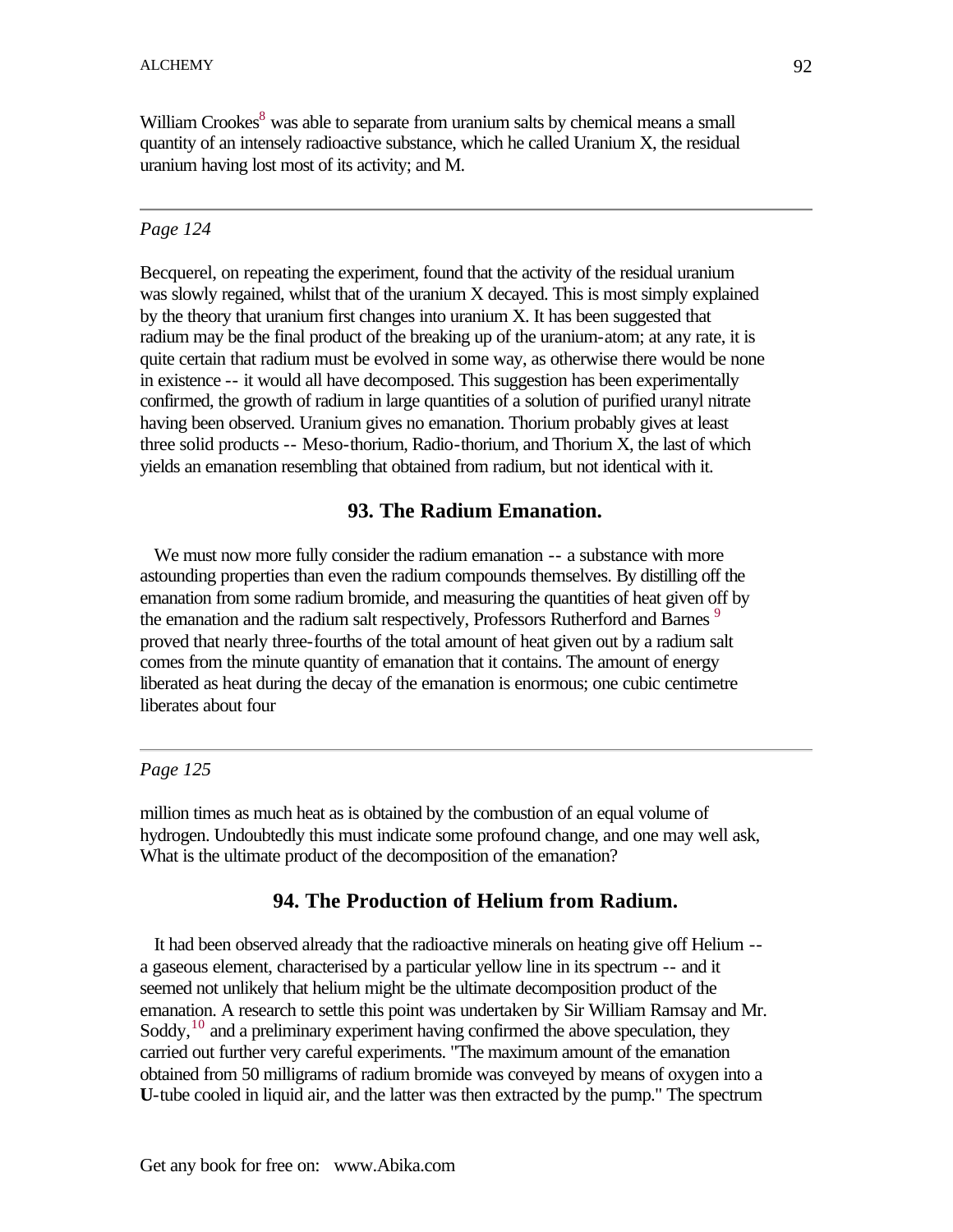was observed; it "was apparently a new one, probably that of the emanation itself.... After standing from July 17 to 21 the helium spectrum appeared, and the characteristic lines were observed." Sir William Ramsay performed a further experiment with a similar result, in which the radium salt had been first of all heated in a vacuum for some time, proving that the helium obtained could not have been occluded in it; though the fact that the helium spectrum did not immediately appear, in itself

### *Page 126*

proves this point. Sir William Ramsay's results were confirmed by further careful experiments by Sir James Dewar and other chemists. It was suggested, therefore, that the

-

-particle consists of an electrically charged helium-atom, and not only is this view in agreement with the value of the mass of this particle as determined experimentally, but it has been completely demonstrated by Professor Rutherford and Mr. Royds. These chemists performed an experiment in which the emanation from about one-seventh of a gramme of radium was enclosed in a thin-walled tube, through the walls of which the

-particles could pass, but which were impervious to gases. This tube was surrounded by an outer jacket, which was evacuated. After a time the presence of helium in the space between the inner tube and the outer jacket was observed spectroscopically. <sup>11</sup> Now, the

emanation-atom results from the radium-atom by the expulsion of one -particle; and since this latter consists of an electrically charged helium-atom, it follows that the emanation must have an atomic weight of 226-4, *i.e*., 222. This value is in agreement with Sir William Ramsay's determination of the density of the emanation. We may represent the degradation of the radium-atom, therefore, by the following scheme: --

*Page 127*

## **95. Nature of this Change.**

 Here, then, for the first time in the history of Chemistry, we have the undoubted formation of one chemical element from another, for, leaving out of the question the nature of the emanation, there can be no doubt that radium is a chemical element. This is a point which must be insisted upon, for it has been suggested that radium may be a compound of helium with some unknown element; or, perhaps, a compound of helium with lead, since it has been shown that lead is probably one of the end products of the decomposition of radium. The following considerations, however, show this view to be altogether untenable: (i.) All attempts to prepare compounds of helium with other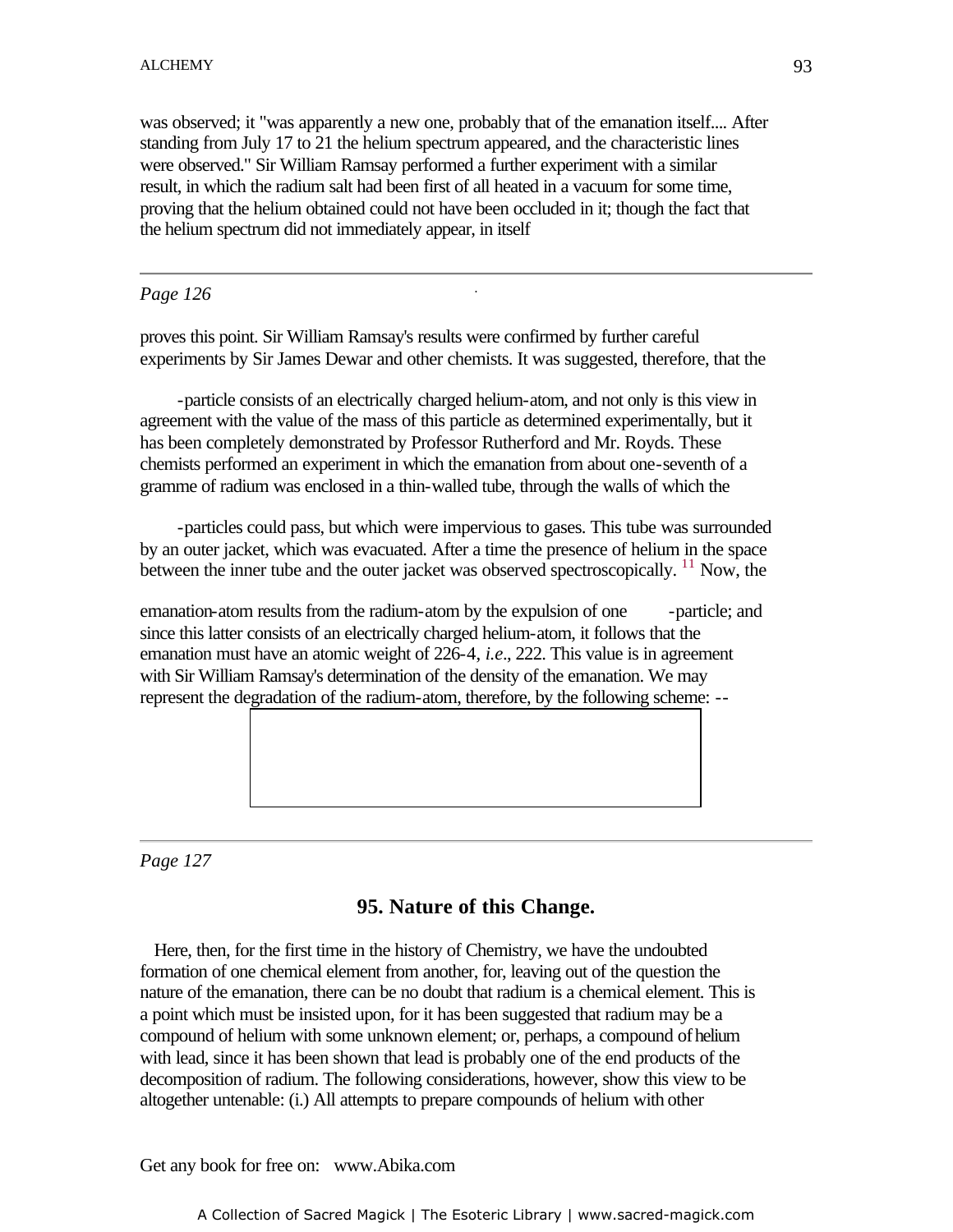elements have failed. (ii.) Radium possesses all the properties of a chemical element; it has a characteristic spectrum, and falls in that column in the Periodic Table with those elements which it resembles as to its chemical properties. (iii.) The quantity of heat liberated on the decomposition of the emanation is, as we have already indicated, out of all proportion to that obtained even in the most violent chemical reactions; and (iv.) one very important fact has been observed, namely, that the rate of decay of the emanation is unaffected by even extreme changes of temperature, whereas chemical actions are always affected in rate by changes of temperature. It will also be advisable, perhaps, to indicate some of the differences between helium and the emanation. The latter is a heavy gas, condensable to a liquid by liquid air (recently it has been solidified<sup>12</sup>); whereas helium

## *Page 128*

is the lightest of all known gases with the exception of hydrogen and has been liquefied only by the most persistent effort. <sup>13</sup> The emanation, moreover, is radioactive, giving off

-particles, whereas helium does not possess this property.

## **96. Is this Change a true Transmutation?**

 It has been pointed out, however, that (in a sense) this change (viz., of emanation into helium) is not quite what has been meant by the a expression "transmutation of the elements"; for the reason that it is a *spontaneous* change; no effort of ours can bring it about or cause it to cease.<sup>14</sup> But the fact of the change does go to prove that the chemical elements are not the discrete units of matter that they were supposed to be. And since it appears that all matter is radioactive, although (save in these exceptional cases) in a very slight degree,  $15$  we here have evidence of a process of evolution at work among the chemical elements. The chemical elements are not permanent; they are all undergoing change; and the common elements merely mark those points where the rate of the evolutionary process is at its slowest. (See also 78 and 83.) Thus, the essential truth in the old alchemistic doctrine of the growth of metals is vindicated, for the metals do grow in the womb of Nature, although the process may be far

## *Page 129*

slower than appears to have been imagined by certain of the alchemists, $1<sup>6</sup>$  and although gold may not be the end product. As writes Professor Sir W. Tilden: " . . . It appears that modern ideas as to the genesis of the elements, and hence of all matter, stand in strong contrast with those which chiefly prevailed among experimental philosophers from the time of Newton, and seem to reflect in an altered form the speculative views of the ancients." " . . . It seems probable," he adds, "that the chemical elements, and hence all material substances of which the earth, the sea, the air, and the host of heavenly bodies are all composed, resulted from a change, corresponding to condensation, in something of which we have no direct and intimate knowledge. Some have imagined this primal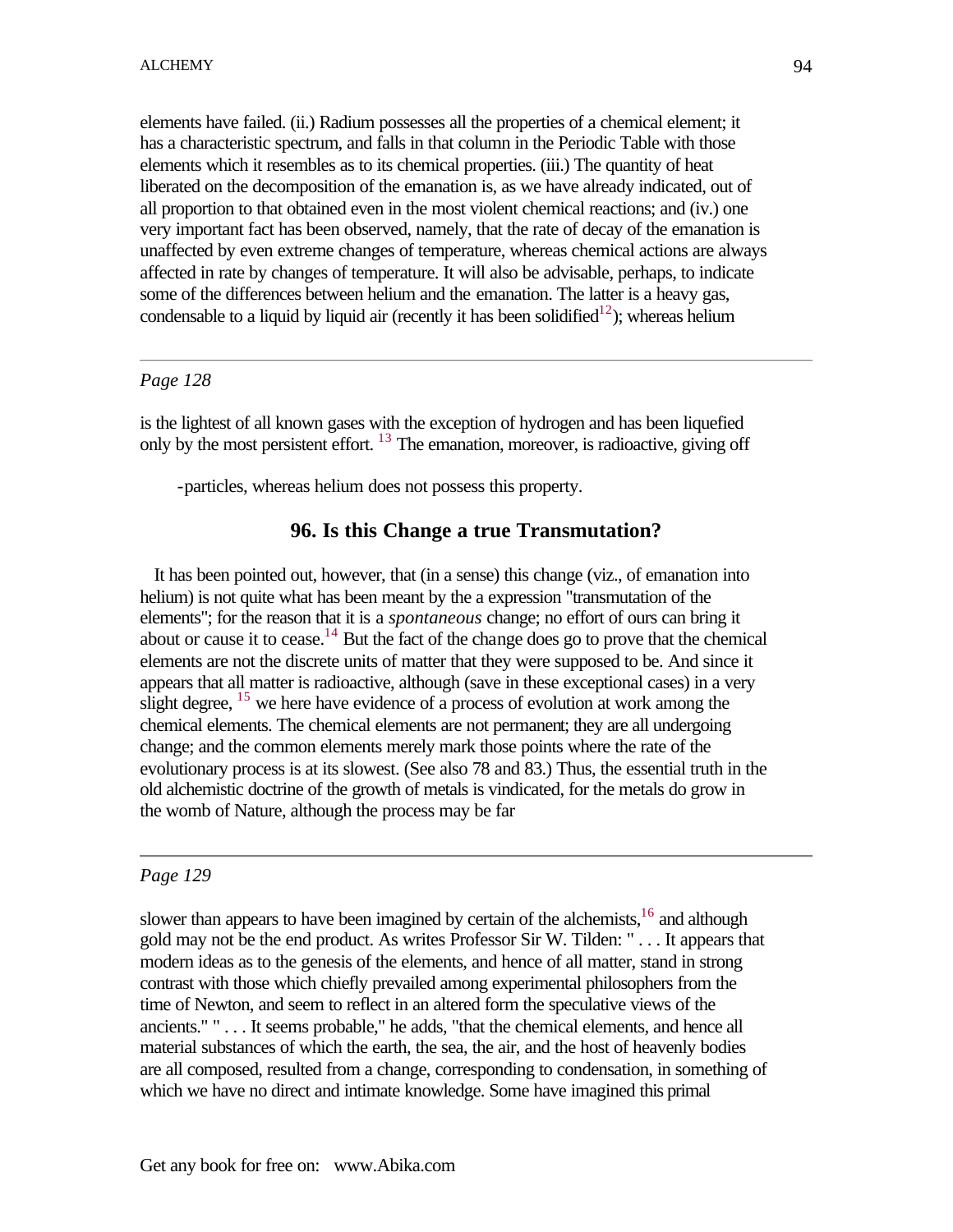essence of all things to be identical with the ether of space. As yet we know nothing with certainty, but it is thought that by means of the spectroscope some stages of the operation may be seen in progress in the nebulæ and stars...."<sup>17</sup> We have

#### *Page 130*

next to consider whether there is any experimental evidence showing it to be possible (using the phraseology of the alchemists) for man to assist in Nature's work. -

## **97. The Production of Neon from Emanation.**

 As we have already indicated above ( 93), the radium emanation contains a vast store of potential energy, and it was with the idea of utilising this energy for bringing about chemical changes that Sir William Ramsay<sup>18</sup> undertook a research on the chemical action of this substance -- a research with the most surprising and the most interesting results, for the energy contained within the radium emanation appeared to behave like a veritable Philosopher's Stone. The first experiments were carried out on distilled water. It had already been observed that the emanation decomposes water into its gaseous elements, oxygen and hydrogen, and that the latter is always produced in excess. These results were confirmed and the presence of hydrogen peroxide was detected, explaining the formation of an excess of hydrogen; it was also shown that the emanation brings about the reverse change to some extent, causing oxygen end hydrogen to unite with the production of water, until a position of equilibrium is

#### *Page 131*

attained. On examining spectroscopically the gas obtained by the action of the emanation on water, after the removal of the ordinary gases, a most surprising result was observed - the gas showed a brilliant spectrum of neon, accompanied with some faint helium lines. A more careful experiment was carried out later by Sir William Ramsay and Mr. Cameron, in which a silica bulb was employed instead of glass. The spectrum of the residual gas after removing ordinary gases was successfully photographed, and a large number of the neon lines identified; helium was also present. The presence of neon could not be explained, in Ramsay's opinion, by leakage of air into the apparatus, as the percentage of neon in the air is not sufficiently high, whereas this suggestion might be put forward in the case of argon. Moreover, the neon could not have come from the aluminium of the electrodes (in which it might be thought to have been occluded), as the sparking tube had been used and tested before the experiment was carried out. The authors conclude: "We must regard the transformation of emanation into neon, in presence of water, as indisputably proved, and, if a transmutation be defined as a transformation brought about at will, by change of conditions, then *this is the first case of transmutation of which conclusive evidence is put forward*." <sup>19</sup> However, Professor Rutherford and Mr. Royds have been unable to confirm this result. They describe  $^{20}$ attempts to obtain neon by the action of emanation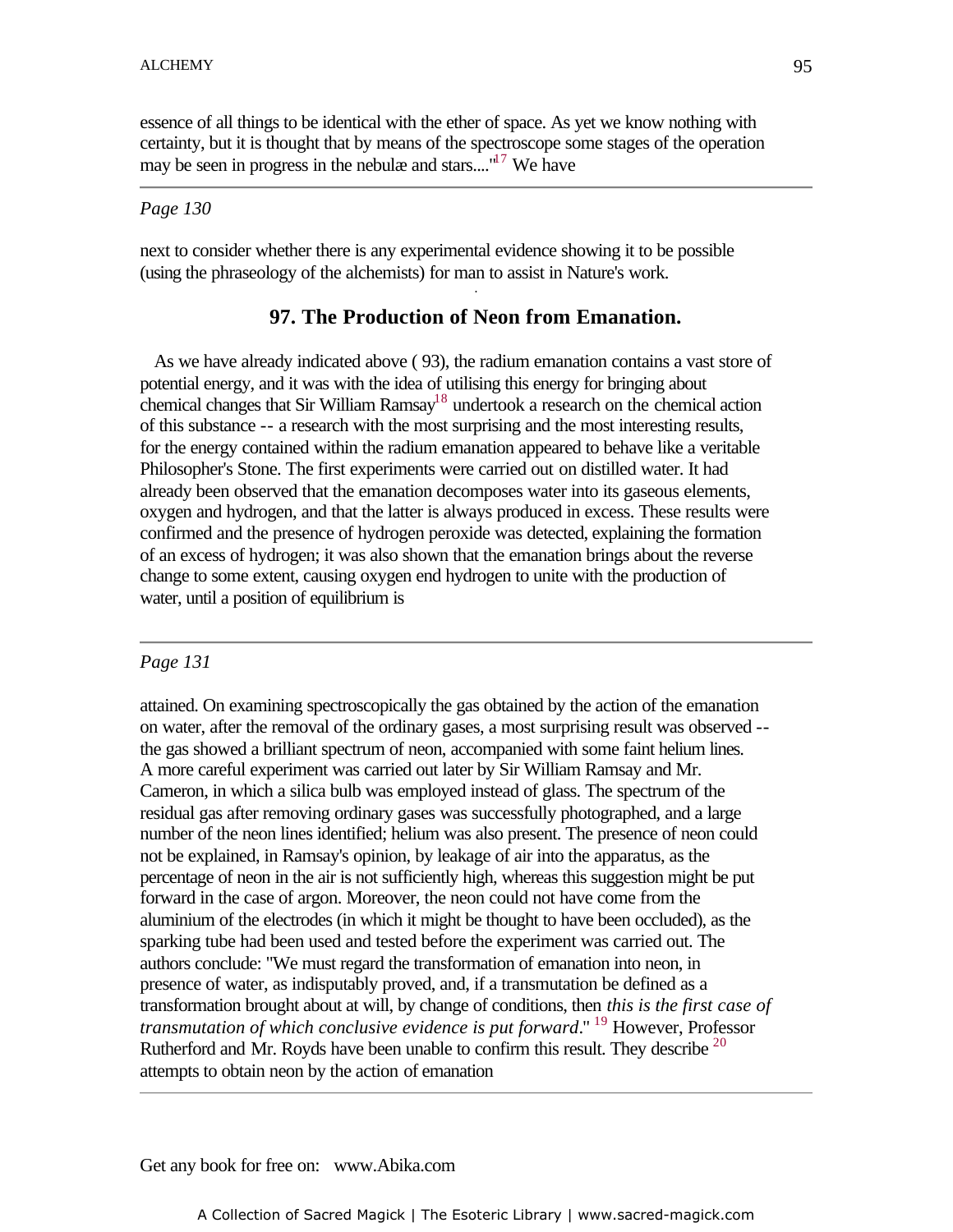## *Page 132*

on water. Out of five experiments no neon was obtained, save in one case in which a small air leak was discovered; and, since the authors find that very minute quantities of this gas are sufficient to give a clearly visible spectrum, they conclude that Ramsay's positive results are due, after all, to leakage of air into the apparatus. But if this is the true explanation of Ramsay's results, it is difficult to understand why, in the case of the experiment with a solution of a copper salt described below, the presence of neon was not detected, for, if due to leakage, the proportions of the rare gases present should presumably have been the same in all the experiments. Further research seems necessary conclusively to settle the question.

## **98. Ramsay's Experiments on Copper.**

 The fact that an excess of hydrogen was produced when water was decomposed by the emanation suggested to Sir William Ramsay and Mr. Cameron that if a solution of a metallic salt was employed in place of pure water, the free metal might be obtained. These "modern alchemists," therefore, proceeded to investigate the action of radium emanation on solutions of copper and lead salts, and again apparently effected transmutations. They found on removing the copper from a solution of a copper-salt which had been subjected to the action of the emanation, and spectroscopically examining the residue, that a considerable quantity of sodium was present, together with traces of lithium; and the gas evolved in the case of a solution of copper nitrate contained, along with much nitric oxide and a little nitrogen, argon (which was detected spectroscopically), but no helium. It certainly seemed like a dual transformation of

### *Page 133*

copper into lithium and sodium, and emanation into argon. They also observed that apparently carbon dioxide is continually evolved from an acid solution of thorium nitrate (see below, 100). It is worth while noticing that helium, neon and argon occur in the same column in the Periodic Table with emanation; lithium and sodium with copper, and carbon with thorium; in each case the elements produced being of lighter atomic weight than those decomposed.<sup>21</sup> The authors make the following suggestions: "(1) That helium

and the -particle are not identical; (2) that helium results from the `degradation' of

the large molecule of emanation by its bombardment with -particles; (3) that this `degradation,' when the emanation is alone or mixed with oxygen and hydrogen, results in the lowest member of the inactive series, namely, helium; (4) that if particles of greater mass than hydrogen or oxygen are associated with the emanation, namely, liquid water, then the `degradation' of the emanation is less complete, and neon is produced; (5) that when molecules of still greater weight and complexity are present, as is the case when the emanation is dissolved in a solution of copper sulphate, the product of `degradation' of the emanation is argon. We are inclined to believe too [they say] that (6) the copper also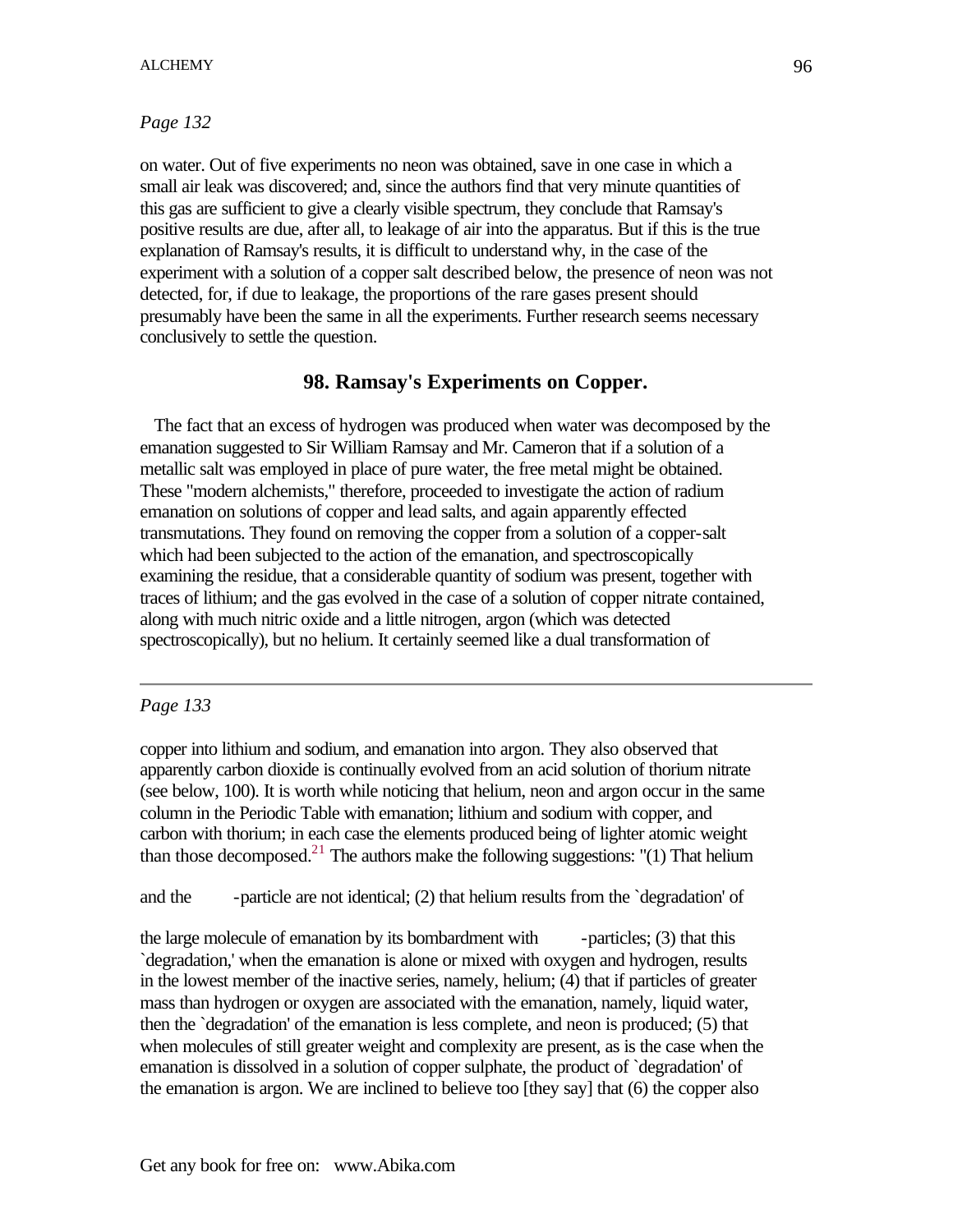is involved in this process of degradation, and is reduced to the lowest term of its series, namely, lithium; and at the same time, inasmuch as the weight of the residue of alkali, produced when copper nitrate is present, is double that obtained from the blank experiment, or from water alone, the supposition is not excluded that the

### *Page 134*

chief product of the 'degradation' of copper is sodium."  $22$ 

### **99. Further Experiments on Radium and Copper.**

A little later Madame Curie and Mademoiselle Gleditsch<sup>23</sup> repeated Cameron and Ramsay's experiments on copper salts, using, however, platinum apparatus. They failed to detect lithium after the action of the emanation, and think that Cameron and Ramsay's results may be due to the glass vessels employed. Dr. Perman $^{24}$  has investigated the direct action of the emanation on copper and gold, and has failed to detect any trace of lithium. The transmutation of copper into lithium, therefore, must be regarded as unproved, but further research is necessary before any conclusive statements can be made on the subject.

### **100. Ramsay's Experiments on Thorium and allied Metals.**

 In his presidential address to the Chemical Society, March 25, 1909, after having brought forward some exceedingly interesting arguments for the possibility of transmutation, Sir William Ramsay described some experiments which he had carried out on

### *Page 135*

thorium and allied elements.<sup>25</sup> It was found, as we have already stated (98), that, apparently, carbon-dioxide was continually evolved from an acid solution of thorium nitrate, precautions being taken that the gas was not produced from the grease on the stopcock employed, and it also appeared that carbon-dioxide was produced by the action of radium emanation on thorium nitrate. The action of radium emanation on compounds (not containing carbon) of other members of the carbon group, namely, silicon, zirconium and lead, was then investigated; in the cases of zirconium nitrate and hydrofluosilicic acid, carbon-dioxide was obtained; but in the case of lead chlorate the amount of carbon dioxide was quite insignificant. Curiously enough, the perchlorate of bismuth, a metal which belongs to the nitrogen group of elements, also yielded carbon-dioxide when acted on by emanation. Sir William Ramsay concludes his discussion of these experiments as follows: "Such are the facts. No one is better aware than I how insufficient the proof is. Many other experiments must be made before it can confidently be asserted that certain elements, when exposed to `concentrated energy,' undergo degradation into carbon." Some such confirmatory experiments were carried out by Sir William Ramsay and Mr. Francis L Usher, and they also described an experiment with a compound of titanium.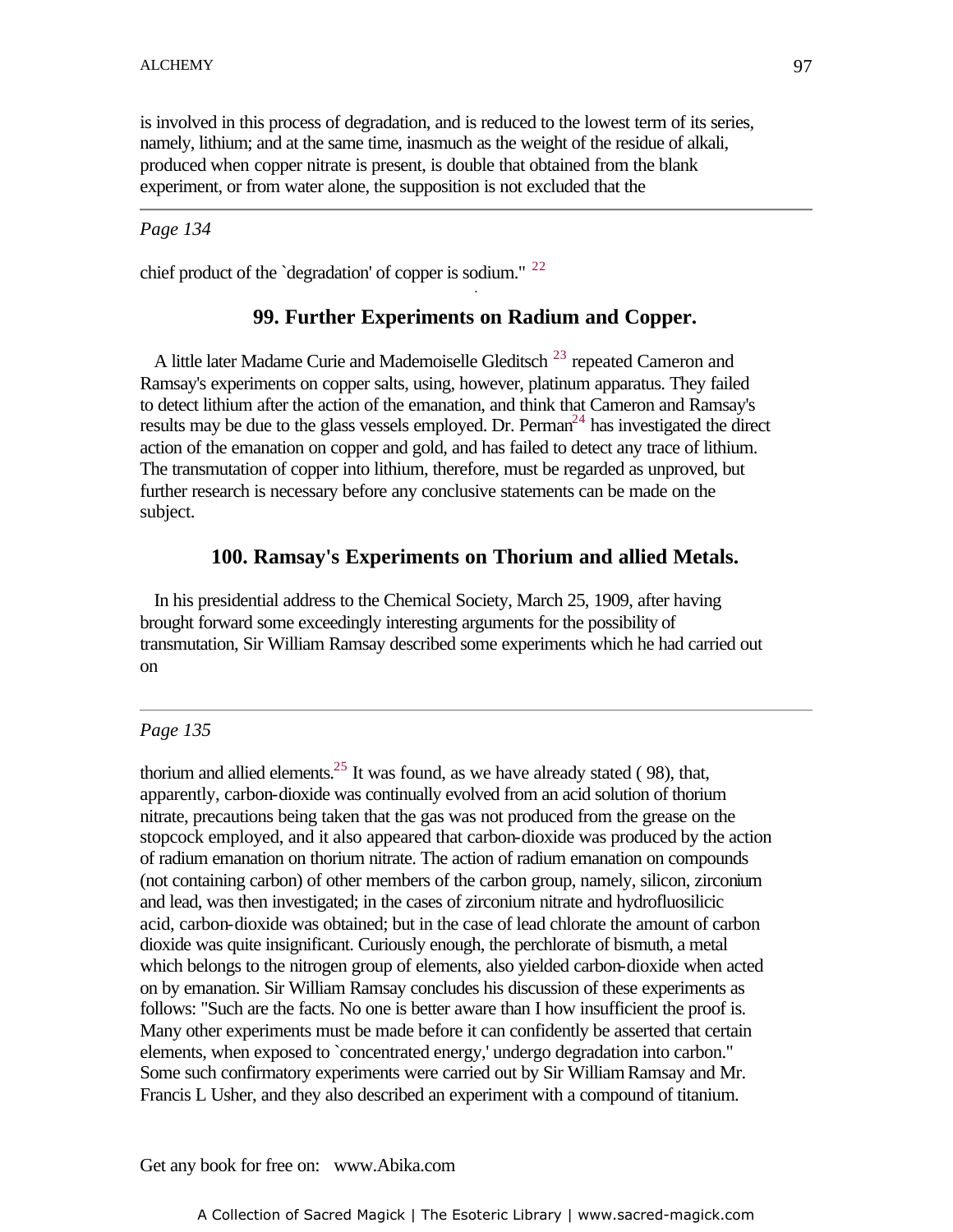Their results confirm Sir William Ramsay's former experiments. Carbon-dioxide was obtained in appreciable quantities by the action of emanation on compounds

#### *Page 136*

of silicon, titanium, zirconium and thorium. In the case of lead, the amount of carbon dioxide obtained was inappreciable. <sup>26</sup>

### **101. The Possibility of Making Gold**

 It does not seem unlikely that if it is possible to "degrade" elements, it may be possible to build them up. It has been suggested that it might be possible to obtain, in this way, gold from silver, since these two elements occur in the same column in the Periodic Table; but the suggestion still awaits experimental confirmation. The question arises, What would be the result if gold could be cheaply produced? That gold is a metal admirably adapted for many purposes, for which its scarcity prevents its use, must be admitted. But the financial chaos which would follow if it were to be cheaply obtained surpasses the ordinary imagination. It is a theme that ought to appeal to a novelist of exceptional imaginative power. However, we need not fear these results, for not only is radium extremely rare, far dearer than gold, and on account of its instability will never be obtained in large quantities, but, judging from the above-described experiments, if, indeed, the radium emanation is the true Philosopher's Stone, the quantity of gold that may be hoped for by its aid is extremely small.

## **102. The Significance of "Allotropy."**

 A very suggestive argument for the transmutation of the metals was put forward by Professor Henry M. Howe, LL.D., in a paper entitled "Allotropy or Transmutation?" read before the British Association (Section B), Sheffield Meeting, 1910.

### *Page 137*

Certain substances are known which, although differing in their physical properties very markedly, behave chemically as if they were one and the same element, giving rise to the same series of compounds. Such substances, of which we may mention diamond, graphite and charcoal (*e.g*., lampblack) -- all of which are known chemically as "carbon" -- or, to take another example, yellow phosphorus (a yellow, waxy, highly inflammable solid) and red phosphorus (a difficultly-inflammable, dark red substance, probably possessing a minutely crystalline structure), are, moreover, convertible one into the other.<sup>27</sup> It has been customary to refer to such substances as different forms or allotropic modifications of the same element, and not to regard them as being different elements. As Professor Howe says, "If after defining `elements' as substances hitherto indivisible, and different elements as those which differ in at least some one property, and after asserting that the elements cannot be transmuted into each other, we are confronted with the change from diamond into lampblack, and with the facts, first, that each is clearly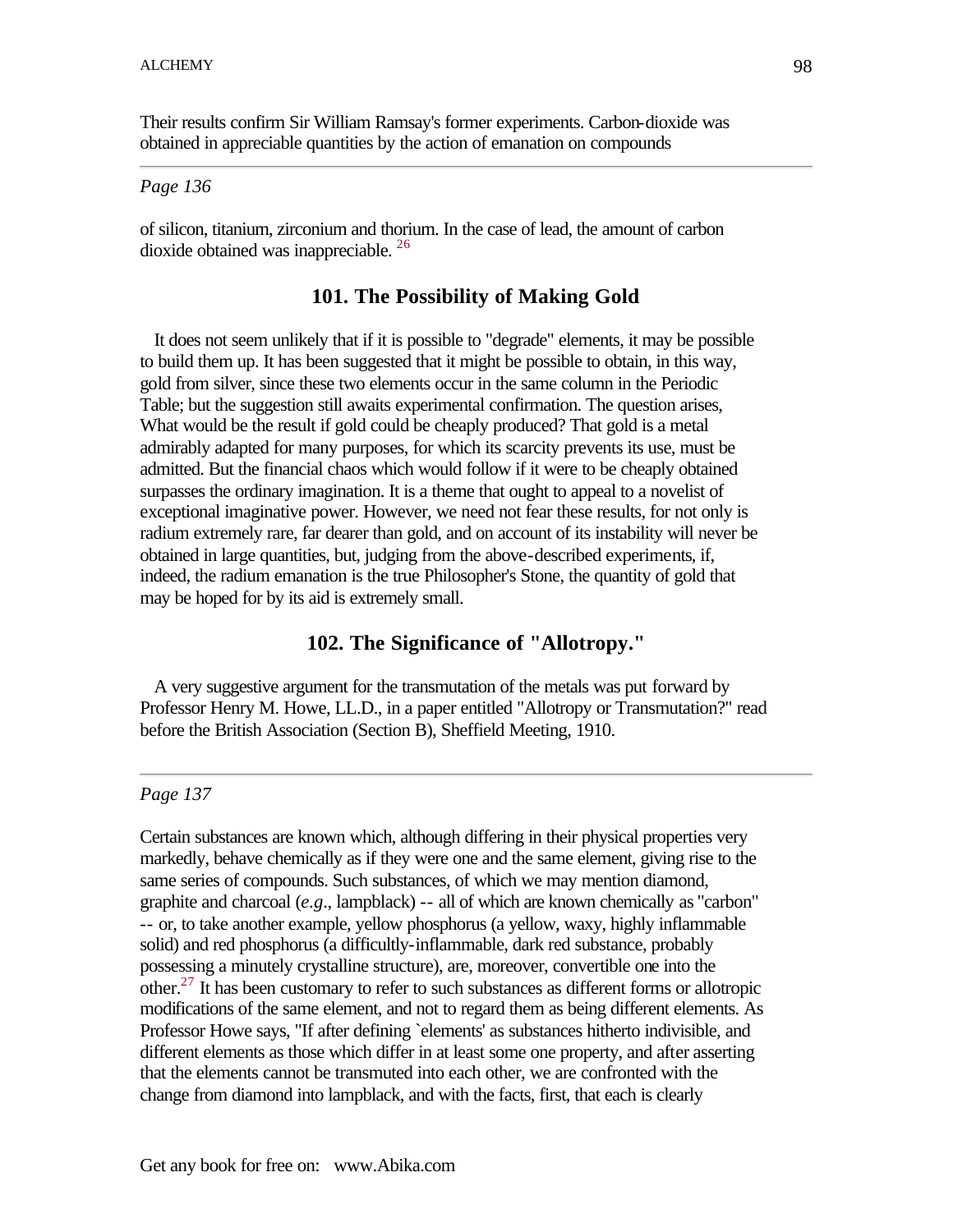### *Page 138*

indivisible hitherto and hence an element, and, second, that they differ in every property, we try to escape in a circle by saying that they are not different elements because they do change into each other. In short, we limit the name `element' to indivisible substances which cannot be transmuted into each other, and we define those which do transmute as *ipso facto* one element, and then we say that the elements cannot be transmuted. Is not this very like saying that, if you call a calf's tail a leg, then a calf has five legs? And if it is just to reply that calling a tail a leg does not make it a leg, is it not equally just to reply that calling two transmutable elements one element does not make them so?

 "Is it philosophical to point to the fact that two such transmutable elements yield but a single line of derivatives as proof that they are one element? Is not this rather proof of the readiness, indeed irresistibleness, of their transmutation? Does not this simply mean that the derivativeless element, whenever it enters into combination, inevitably transmutes into its mate which has derivatives $2^{28}$ 

 According to the atomic theory the differences between what are termed "allotropic modifications" are generally ascribed to differences in the number and arrangement of the atoms constituting the molecules of such "modifications," and not to any differences in the atoms themselves. But we cannot argue that two such "allotropic modifications" or elements which are transmutable into one another

#### *Page 139*

are one and the same element, because they possess the same atomic weight, and different elements are distinguished by different atomic weights; for the reason that, in the determination of atomic weights, derivatives of such bodies are employed; hence, the value obtained is the atomic weight of the element which forms derivatives, from which that of its derivativeless mate may differ considerably for all we know to the contrary, if we do, indeed, regard the atomic weights of the elements as having any meaning beyond expressing the inertia-ratios in which they combine one with another.

 If we wish to distinguish between two such "allotropic modifications" apart from any theoretical views concerning the nature and constitution of matter, we can say that such "modifications" are different because equal weights of them contain, or are equivalent to, different quantities of energy,  $29$  since the change of one "form" to another takes place only with the evolution or absorption (as the case may be) of heat.  $30$  But, according to modern views regarding the nature of matter, this is the sole fundamental

#### *Page 140*

difference between two different elements -- such are different because equal weights of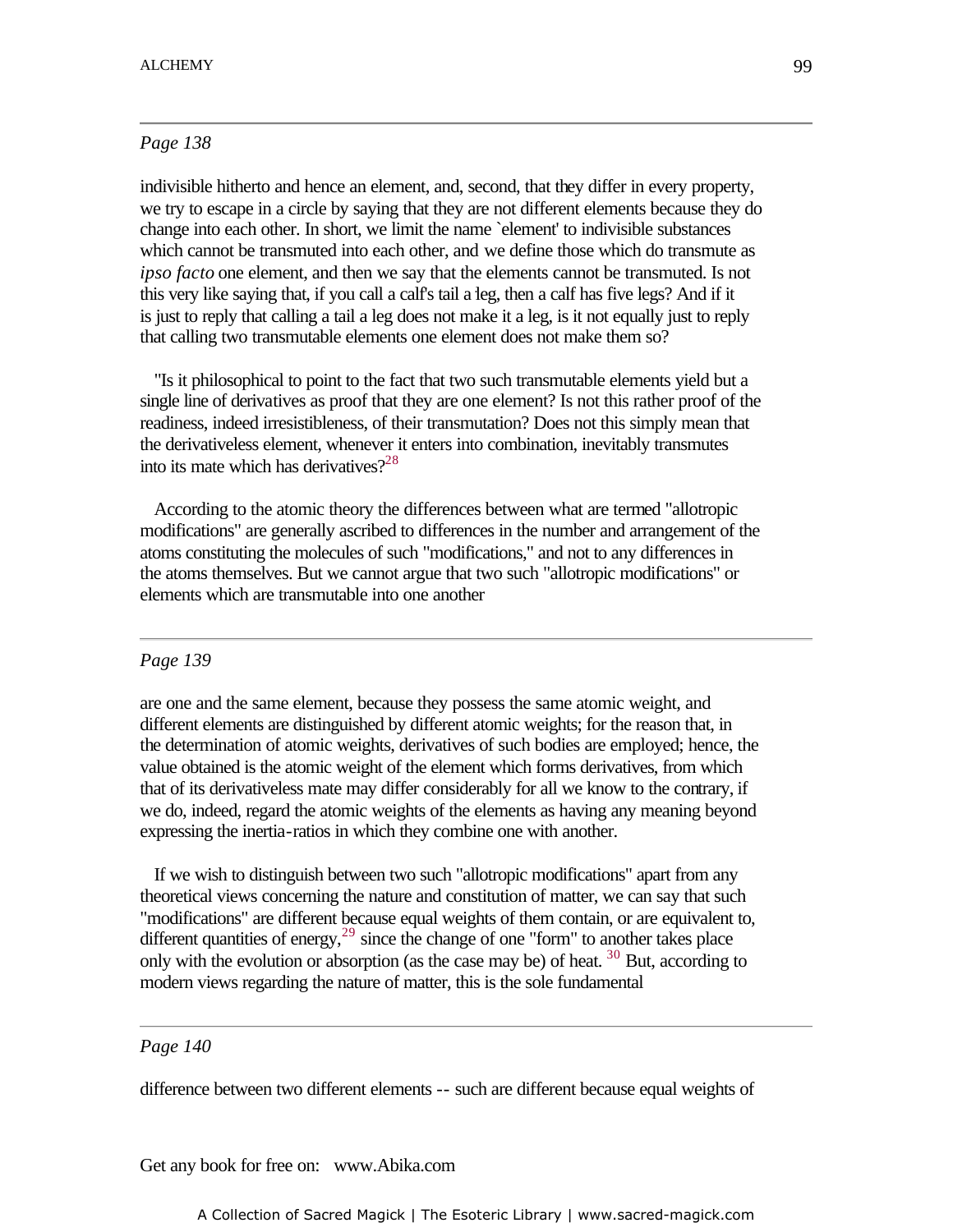them contain or are equivalent to different quantities of energy. The so-called "allotropic modifications of an element," therefore, are just as much different elements as any other different elements, and the change from one "modification" to another is a true transmutation of the elements; the only distinction being that what are called "allotropic modifications of the same element" differ only slightly in respect of the energy they contain, and hence are comparatively easy to convert one into the other. whereas different elements (so called) differ very greatly from one another in this respect, whence it is to be concluded that the transmutation of one such element into another will only be attained by the utilisation of energy in a very highly concentrated form, such as is evolved simultaneously with the spontaneous decomposition of the radium emanation.

## **103. Conclusion.**

 We have shown that modern science indicates the essential truth of alchemistic doctrine, and our task is ended. Writing in 1904, Sir William Ramsay said: "If these hypotheses [concerning the possibility of causing the atoms of ordinary elements to absorb energy] are just, then the transmutations of the elements no longer appears an idle dream. The philosopher's stone will have been discovered, and it is not beyond the bounds of possibility that it may lead to that other goal of the philosophers of the dark ages -- the *elixir vitæ*. For the action of living cells is also dependent on the nature and direction of the energy which they contain; and who can say that it will be

## *Page 141*

impossible to control their action, when the means of imparting and controlling energy shall have been investigated?" <sup>31</sup> Whatever may be the final verdict concerning his own experiments, those of Sir Ernest Rutherford, referred to in the Preface to the present edition, demonstrate the fact of transmutation; and it is worth noticing how many of the alchemists' obscure descriptions of their Magistery well apply to that marvellous something which we call Energy, the true "First Matter" of the Universe. And of the other problem, the *Elixir Vitæ*, who knows?

1. They must not be confused with the greenish-yellow phosphorescence which is also produced: the X-rays are invisible.

2. See Madame SKLODOWSKA CURIE'S *Radio-active Substances* (2nd ed., 1904).

3. See Sir T. E. THORPE: "On the Atomic Weight of Radium" (Bakerian Lecture for 1907. Delivered before the Royal Society, June 20, 1907), *Proceedings of the Royal Society of London*, vol. lxxx. pp. 298 *et seq*.; reprinted in *The Chemical News*, vol. xcvii. pp. 229 *et seq*. (May 15, 1908).

4. Madame P. CURIE and M. A. DEBIERNE: "Sur le radium métallique," *Comptes Rendus heldomadaires des Séances l'Academie des Sciences*, vol. cli. (1910), pp. 523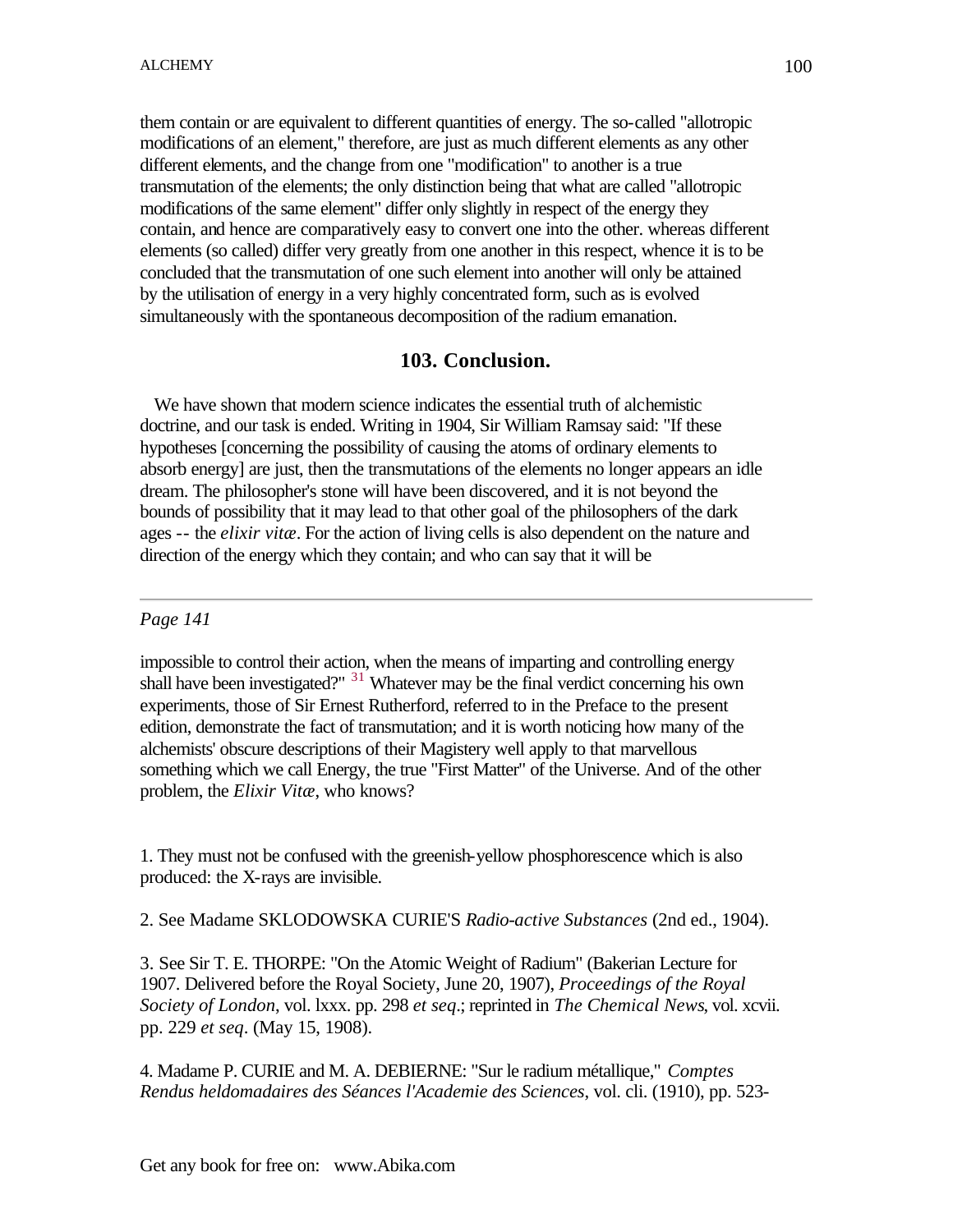525. (For an English translation of this paper see *The Chemical News*, vol. cii. p. 175.)

5. This follows from Avogadro's Hypothesis, see 76.

6. Sir WILLIAM RAMSAY and Dr. R. W. GRAY: "La densité de l'émanation du radium," *Comptes Rendus hebdomadaires des Séances de l'Académie des Sciences*, vol. cvi. (1910), pp. 126 *et seq*.

7. This view regarding the *Y*-rays is not, however, universally accepted, some scientists regarding them as consisting of a stream of particles moving with very high velocities.

8. Sir WILLIAM CROOKES, F.R.S.: "Radio-activity of Uranium," *Proceedings of the Royal Society of London*, vol. lxvi. (1900), pp. 409 *et seq*.

9. E. RUTHERFORD, F.R.S., and H. T. BARNES, D.Sc.: "Heating Effect of the Radium Emanation," *Philosophical Magazine* [6], vol. vii. (1904), pp. 202 *et seq*.

10. Sir WILLIAM RAMSAY and FREDERICK SODDY: "Experiments in Radioactivity and the Production of Helium from Radium," *Proceedings of the Royal Society of London*, vol. lxxii. (1903), pp. 204 *et seq*.

11. E. RUTHERFORD, F.R.S., and T. ROYDS, M.Sc.: "The Nature of the -particle from Radio-active Substances," *Philosophical Magazine* [6], vol. xvii. (1909), pp. 281 *et seq*.

12. By Ramsay. See *Proceedings of the Chemical Society*, vol. xxv. (1909), pp. 82 and 83.

13. By Professor Onnes. See *Chemical News*, vol. xcviii. p. 37 (July 24, 1908).

14. See Professor H. C. JONES: *The Electrical Nature of Matter and Radioactivity* (1906), pp. 125 -- 126.

15. It has been definitely proved, for example, that the common element potassium is

radioactive, though very feebly so (it emits -rays). It is also interesting to note that many common substances emit corpuscles at high temperatures.

16. Says Peter Bonus, however, " . . . we know that the generation of metals occupies thousands of years . . . in Nature's workshop . . ." (see *The New Pearl of Great Price*, Mr. A. E. Waite's translation, p. 55), and certain others of the alchemists expressed a similar view.

17. Sir WILLIAM A. TILDEN: *The Elements: Speculations as to their Nature and Origin* (1910), pp. 108, 109, 133 and 134. With regard to Sir William Tilden's remarks, it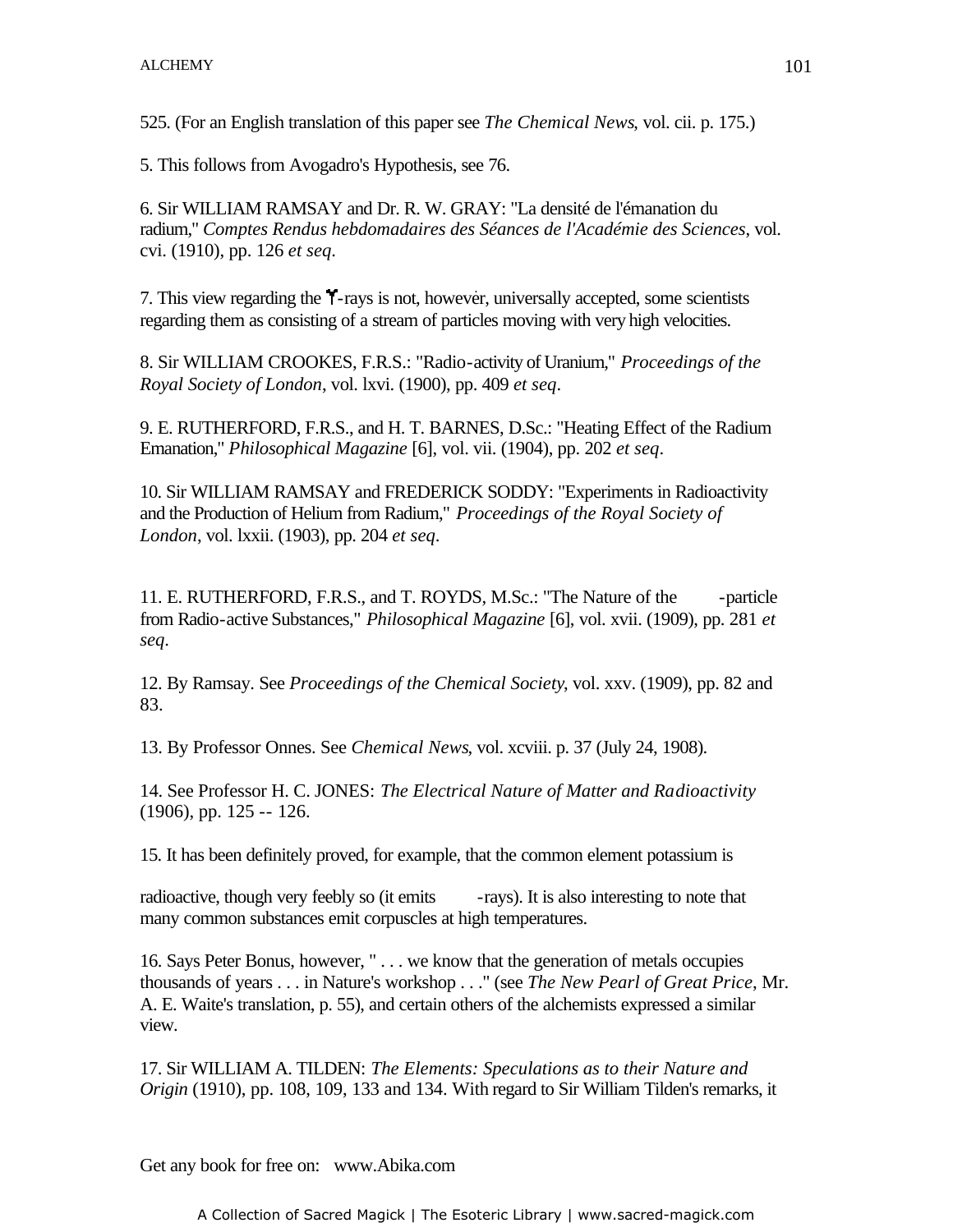is very interesting to note that Swedenborg (who was born when Newton was between forty and fifty years old) not only differed from that great philosopher on those very points on which modern scientific philosophy is at variance with Newton, but, as is now recognised by scientific men, anticipated many modern discoveries and scientific theories. It would be a most interesting task to set forth the agreement existing between Swedenborg's theories and the latest products of scientific thought concerning the nature of the physical universe. Such, however, would lie without the confines of the present work.

18. Sir WILLIAM RAMSAY: "The Chemical Action of the Radium Emanation. Pt. I., Action on Distilled Water," *Journal of the Chemical Society*, vol. xci. (1907), pp. 931 *et seq*. ALEXANDER T. CAMERON and Sir WILLIAM RAMSAY, *ibid*. "Pt. II., On Solutions containing Copper, and Lead, and on Water," *ibid*. pp. 1593 *et seq*. "Pt. III., On Water and Certain Gases," *ibid*. vol. xciii. (1908), pp. 966 *et seq*. "Pt. IV., On Water," *ibid*. pp. 992 *et seq*.

19. *Journal of the Chemical Society*, vol. xciii. (1908), p. 997.

20. E. RUTHERFORD, F.R.S., and T. ROYDS, M.Sc.: "The Action of Radium Emanation on Water," *Philosophical Magazine* [6], vol. xvi. (1908), pp. 812 *et seq*.

21. See pp. 106, 107.

22. *Journal of the Chemical Society*, vol. xci. (1907), pp. 1605-1606. More recent

experiments, however, proved that the -particle does consist of an electrically charged helium-atom, and this view was latterly accepted by Sir William Ramsay, so that the above suggestions must be modified in accordance therewith. (See 94.)

23. Madame CURIE and Mademoiselle GLEDITSCH: "Action de 'émanation du radium sur les solutions des sels de cuivre," *Comptes Rendus hebdomadaires de Séances de l'Acadimie des Sciences*, vol. cxlvii. (1908), pp. 345 *et seq*. (For an English translation of this paper, see *The Chemical News*, vol. xcviii. pp. 157 and 158.)

24. EDGAR PHILIP PERMAN: "The Direct Action of Radium on Copper and Gold," *Proceedings of the Chemical Society*, vol. xxiv. (1908), p. 214.

25. Sir WILLIAM RAMSAY: "Elements and Electrons," *Journal of the Chemical Society*, vol. xcv. (1909), pp. 624 *et seq*.

26. For a brief account in English of these later experiments see *The Chemical News*, vol. c. p. 209 (October 29, 1909).

27. Diamond is transformed into graphite when heated by a powerful electric current between carbon poles, and both diamond and graphite can be indirectly converted into charcoal. The artificial production of the diamond, however, is a more difficult process; but the late Professor Moissan succeeded in effecting it, so far as very small diamonds are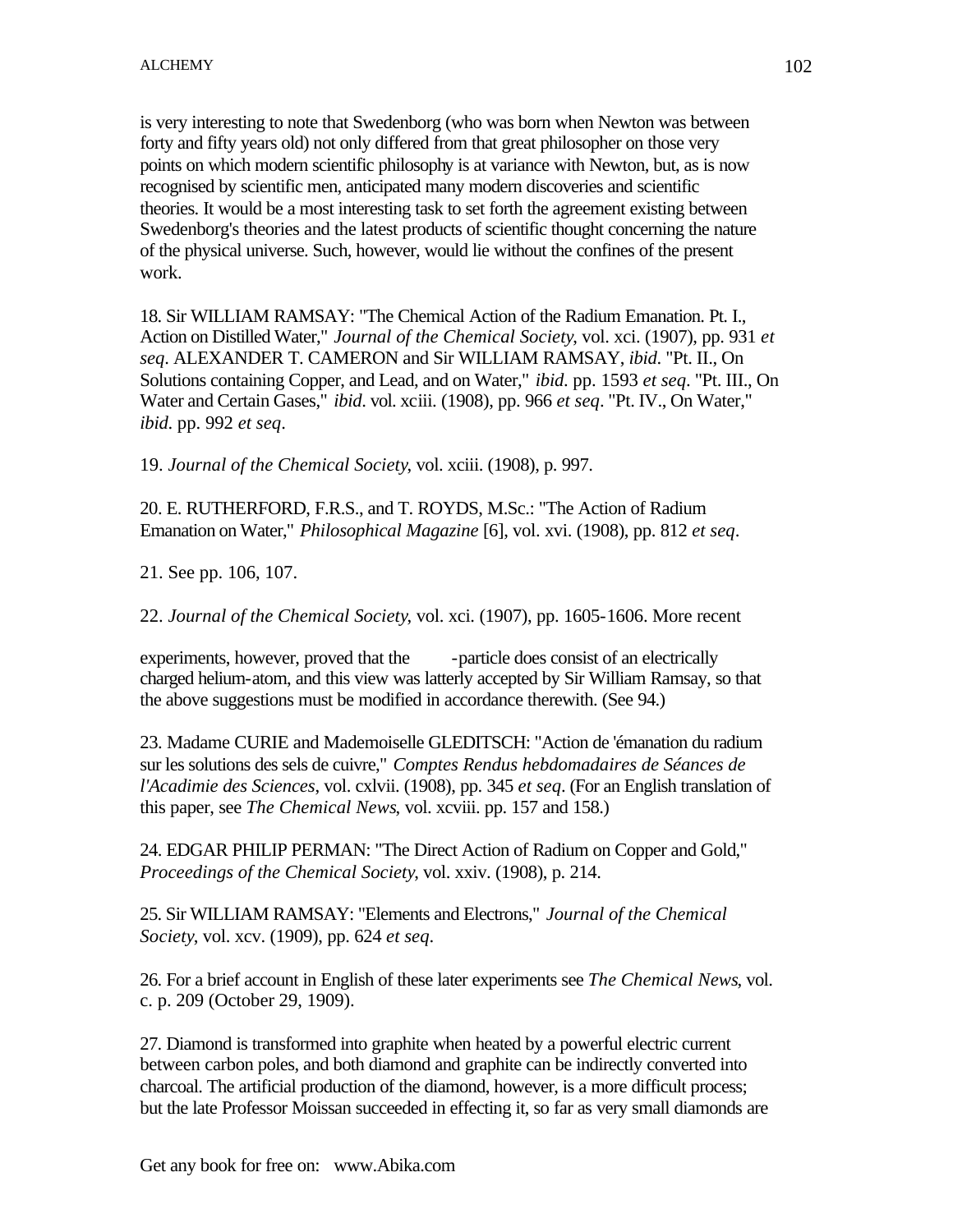concerned, by dissolving charcoal in molten iron or silver and allowing it to crystallise from the solution under high pressure. Graphite was also obtained. Red phosphorus is produced from yellow phosphorus by heating the latter in absence of air. The temperature  $240-250^{\circ}$  C. is the most suitable; at higher temperatures the reverse change sets in, red phosphorus being converted into yellow phosphorus.

28. Professor HENRY M. HOWE, LL.D.: "Allotropy or Transmutation." (See *The Chemical News*, vol. cii. pp. 153 and 154, September 23, 1910.) -

29. For a defence of the view that chemical substances may be regarded as energycomplexes, and that this view is equally as valid as the older notion of a chemical substance as an inertia-complex, *i.e*., as something made up entirely of different units or atoms each characterised by the possession of a definite and constant weight at a fixed point on the earth's surface, see an article by the present writer, entitled "The Claims of Thermochemistry," *Knowledge and Scientific News*, vol. vii. (New Series), pp. 227 *et seq*. (July, 1910).

30. In some cases the heat change accompanying the transformation of an element into an "allotropic modication"{sic} can be measured directly. More frequently, however, it is calculated as the difference between the quantities of heat obtained when the two "forms" are converted into one and the same compound.

31. Sir WILLIAM RAMSAY: "Radium and its Products," *Harper's Magazine* (December 1904), vol. xlix. (European Edition), p. 57.

THE END.

# *Printed in Great Britain by* **UNWIN BROTHERS, LIMITED WOKING AND LONDON**

• *Works by H. STANLEY REDGROVE, B.Sc. (Lond.), F.C.S.* ON THE CALCULATION OF THERMO-CHEMICAL CONSTANTS. (Arnold, 1909, 6s. net.)

• MATTER, SPIRIT AND THE COSMOS; Some Suggestions towards a better Understanding of the Whence and Why of their Existence. (Rider, Popular Edition, 1916, 1S. net.)

• A MATHEMATICAL THEORY OF SPIRIT. Being an Attempt to employ certain Mathematical Principles in the Elucidation of some Metaphysical Problems. (Rider, 1912, 2S. 6d. net.)

• EXPERIMENTAL MENSURATION. An Elementary Text-Book of Inductive Geometry. (Heinemann, 1912, 2S. 6d. net.)